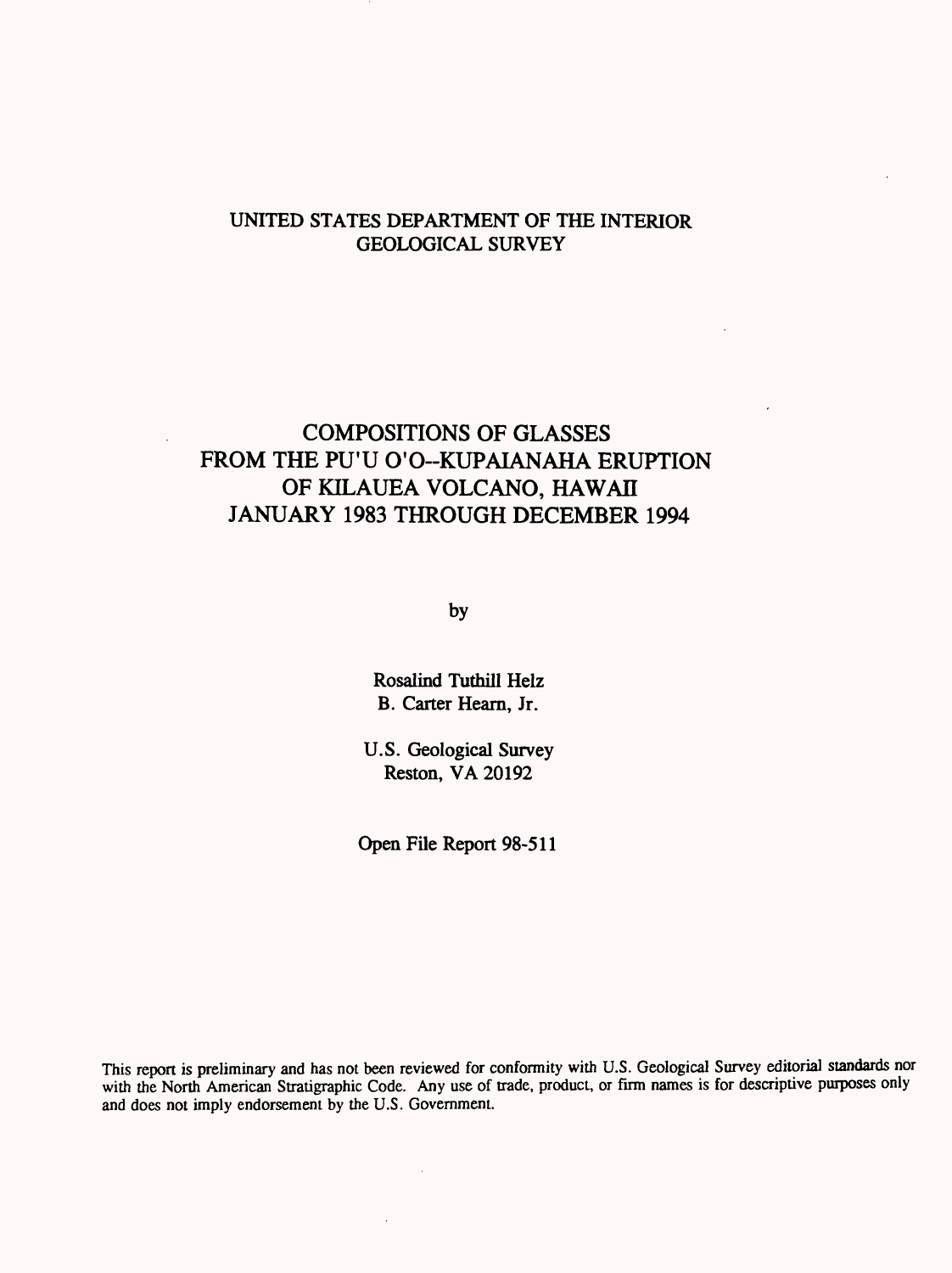# Table of Contents

| Introduction                                                                                     | 1  |
|--------------------------------------------------------------------------------------------------|----|
| <b>Sample Collection Procedures</b>                                                              | 1  |
| <b>Microprobe Analytical Methods</b>                                                             | 3  |
| Description of the Analytical Tables                                                             | 4  |
| <b>Discussion of Analytical Results</b>                                                          | 6  |
| <b>Glass Geothermometry Method and Results</b>                                                   | 11 |
| References                                                                                       | 13 |
| Table 1. Microprobe analyses of Pu'u O'o glasses (episodes 1-47)                                 | 15 |
| Table 2. Microprobe analyses of glasses from episodes 48-49                                      | 35 |
| Table 3. Microprobe analyses of glasses from episodes 50-53 of<br>the Kilauea East Rift eruption | 63 |

 $\langle \cdot \rangle$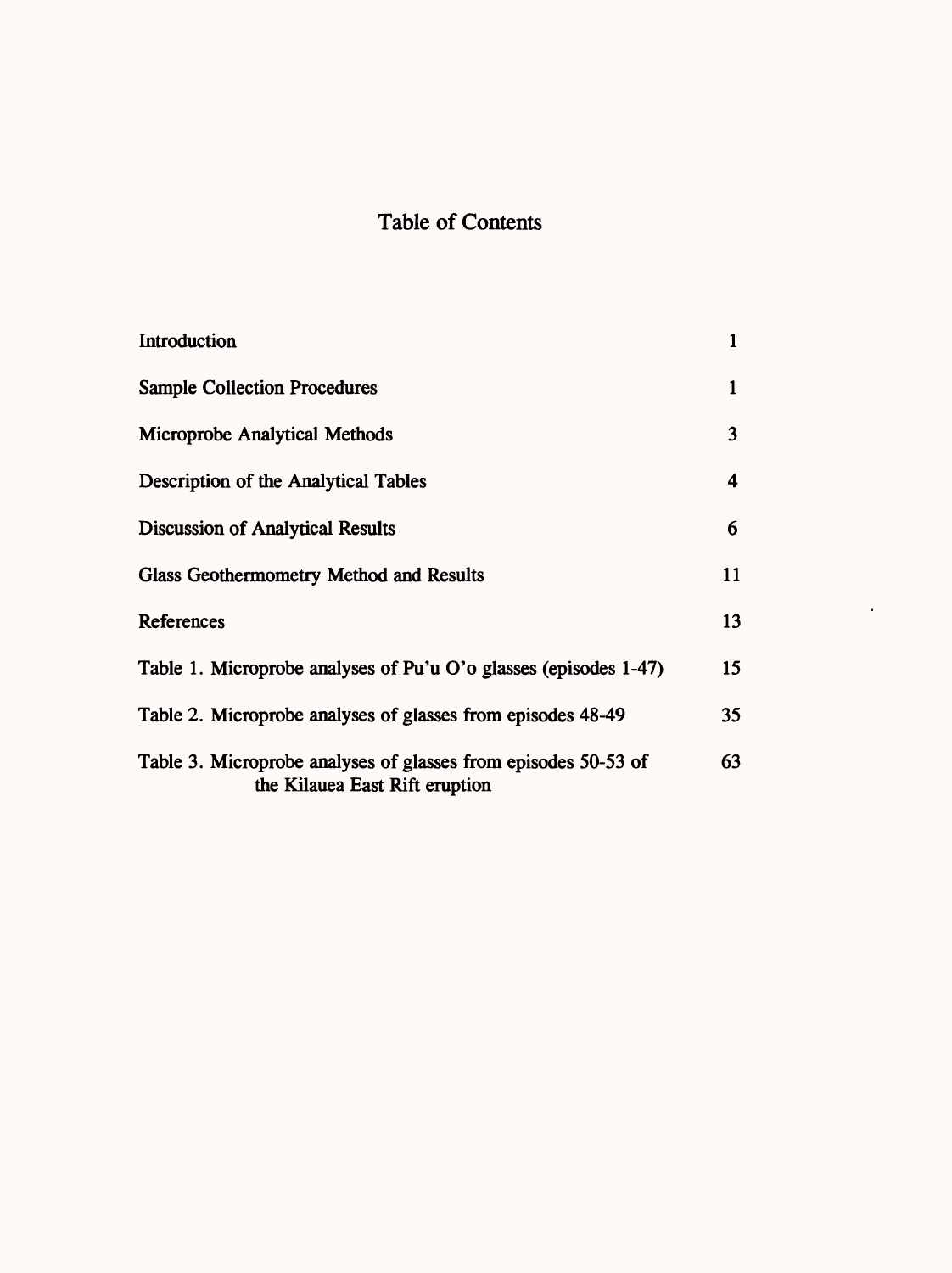## INTRODUCTION

The purpose of this report is to make available all of the glass analyses obtained through July 1995 on samples from the Pu'u O'o-Kupaianaha eruption. The samples have been collected by workers at the Hawaiian Volcano Observatory (HVO) as part of the eruption monitoring program. This long-lived eruption, which began on January 3, 1983 and continues at the present time (September 1998) had covered a large area on Kilauea's east rift by the end of 1994 (Figure 1). Various stages of the eruption have been described by Wolfe and others (1988), Heliker and Wright (1991), Mattox and others (1993), Mangan and others (1995a), and Heliker and others (1998). It is the first major eruption of Kilauea for which glass compositions have been monitored regularly throughout the eruption to determine lava eruption temperatures. The period represented in this data base extends from January 1983 through December 1994, and the data base includes 479 analyses of glasses from 346 samples.

The principal motive for monitoring glass compositions over the course of this very long eruption has been to determine how the temperature of the lava erupted has varied with time, using the geothermometry calibration developed for Kilauean glasses by Helz and Thornber (1987). The data presented here, especially the results on samples from episodes 1- 20 of the eruption, are part of the data base used in comparing the results from field measurements of temperature with the results of glass geothermometry (Helz and others, 1987; Helz and others, 1995). Other reports have drawn on these data to delineate the thermal history of the entire eruption (Helz and others, 1991), to determine the thermal efficiency of lava tubes fed from the Kupaianaha pond (Helz and others, 1993) and to define the thermal characteristics of the close of the Kupaianaha period, including episode 49 (Mangan and others, 1995a). Because temperature is one of the most important intensive variables of Kilauea's magmatic system, it is also important to document carefully how the data base of glass compositions has been developed.

#### SAMPLE COLLECTION PROCEDURES

Procedures for collecting well-quenched, glassy samples varied, depending on field conditions and the nature of the material collected. Fragmental material, blown into the air, was collected as it fell, where it was safe to do so. Alternatively, observers put out passive containers (cans, tarps, metal sheets) where tephra and spatter could accumulate on or in them, and collected the material as soon as possible. Flow samples were retrieved from the edge of active flows, on a hammer or steel bar, or (rarely) on a thermocouple. Ponds, active channels and lava tubes were usually sampled with a hammer tied to a steel cable, either flung in or dropped from a helicopter. At the coast, where the ocean provided good, water-quenched material, observers had only to scoop up appropriate samples. For samples collected as part of the comparative-geothermometry data base (see Helz and others, 1995), the temperature was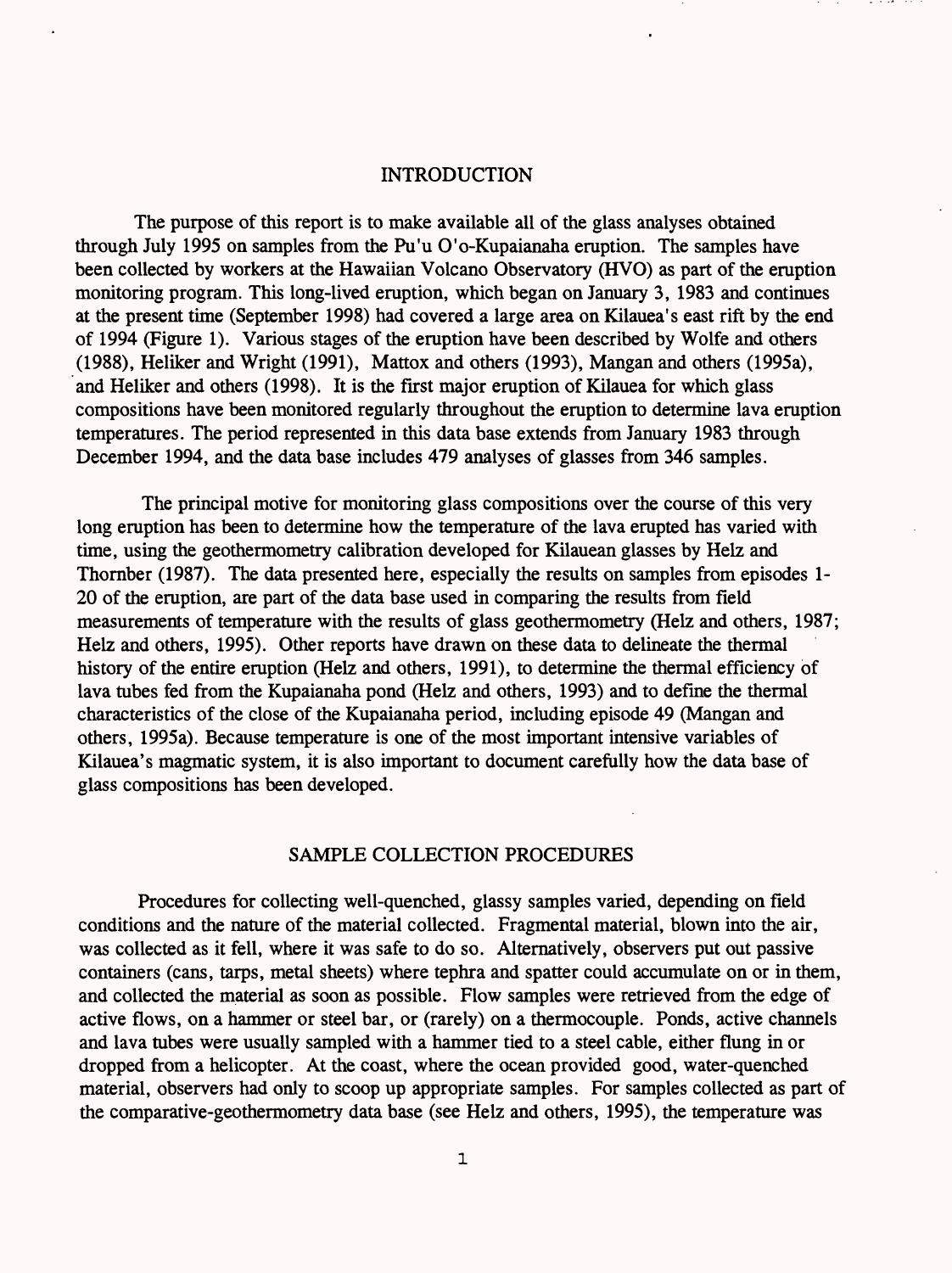

Figure 1. Index map of the ongoing eruption on Kilauea's East Rift, through December 1994. The lightest shading shows the Pu'u O'o vents and flow fields. The next darkest shows the Kupaianaha pond, shield and flows, while the slightly darker area between these two marks the extent of lavas from episode 49. The darkest area shows the vents and flows of episodes 50- 53, through the end of 1994. The light dashed line indicates one of several lava tube paths active duringthe Kupaianaha period. The heavy dashed line in the black field shows the location of the tube system active during episode 53.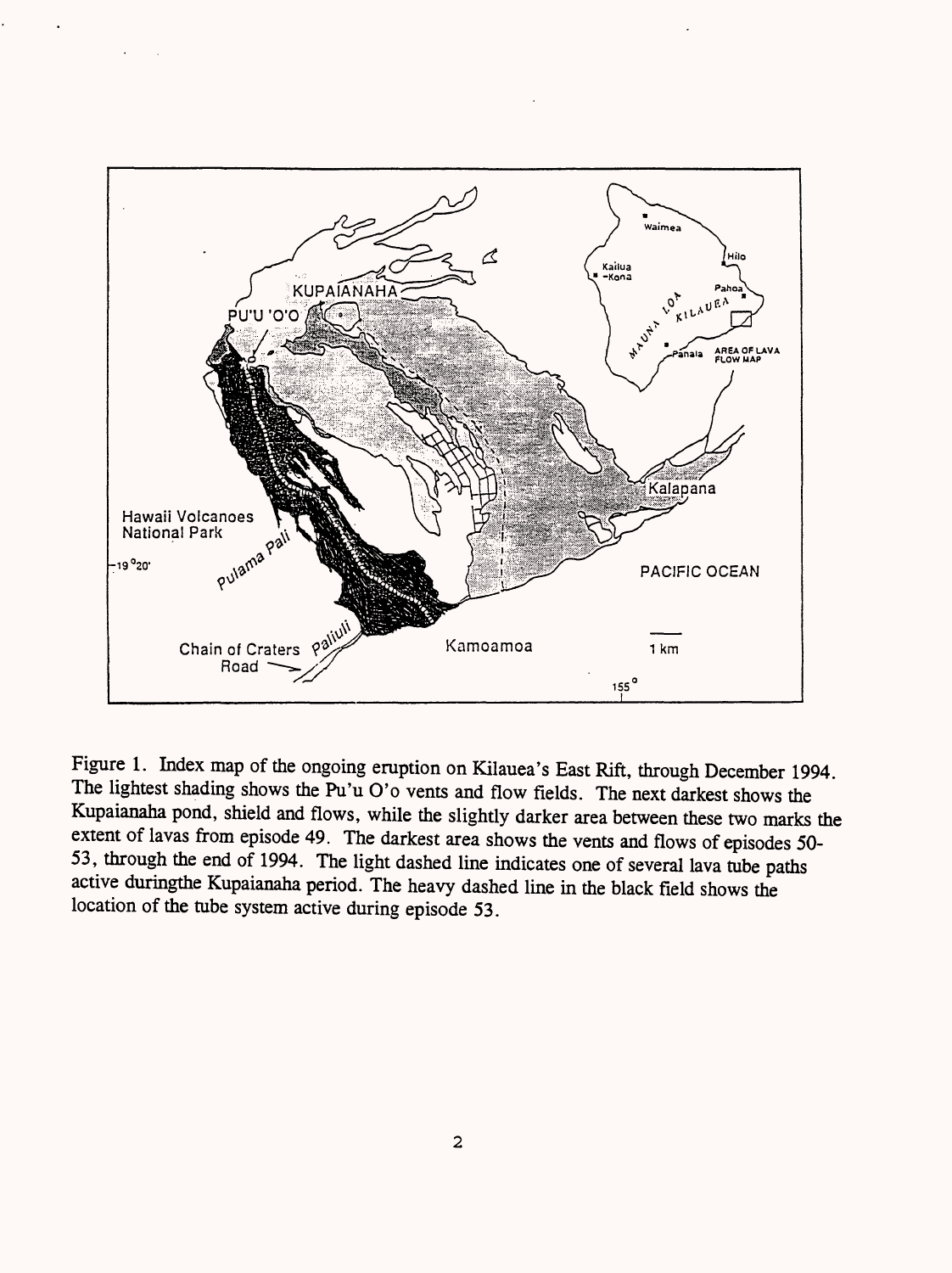measured first, and then an appropriate sample collected, as described in Neal and others (1988). For sampling of lava in tubes, Cashman and others (1994) provide some description.

## MICROPROBE ANALYTICAL METHODS

Most of the glass analyses presented here were obtained using the automated ARL-SEMQ 9-channel electron microprobe at the U.S. Geological Survey in Reston, VA. This instrument was used for all analyses made prior to January 1993, and for two sets of analyses made on 6/9/93 and 6/10/93. Operating conditions were 15 kV, with a beam current of 0.1 microamps. The beam diameter was slightly broadened from optimum focus to about 5 microns, to minimize loss of Na<sub>2</sub>O under the beam. The raw data were corrected on-line using the empirical procedures of Bence and Albee (1968) and Albee and Ray (1970). Standards used included a very uniform basalt glass from the 1965 Makaopuhi lava lake and natural mineral standards. This glass was initially described by Wright and Okamura (1977), and subsequently reanalyzed and evaluated as a probe standard by Jarosewich and others (1979), who referred to it as sample A99.

Most analyses made after January 1993 were obtained on a 5-channel, fully automated JEOL JXA-8800, also at the US Geological Survey in Reston, VA. Operating conditions were again 15 kV, with a beam current of 0.1 microamps. The beam diameter was set at 5  $\mu$ m, to minimize Na<sub>2</sub>O loss. The data were corrected on-line using a standard ZAF correction provided by JEOL. The standardization package used was the same as that used on the SEMQ, except that sulfur was added to the list of elements analyzed. JEOL analyses can be identified in the tables by the presence of a reported value for sulfur in the analyses, as well as by date.

As mentioned above, in June 1993 two sets of samples that had been analysed on the JEOL were analyzed on the SEMQ as well, to cross-check for compatibility between the two instruments and analytical packages. Those data, plus some subsequent replicate analyses performed on the JEOL, show that the results from the two instruments are fully comparable.

The composition of Makaopuhi glass A99 was monitored repeatedly, as a "known unknown," throughout each analytical session. After all data for the unknown glasses had been corrected on-line, the resulting values of the various oxides in the unknown glasses were, *if necessary,* further adjusted for any observed deviations between the oxide values obtained for glass A99 and the reported standard analysis. These second-order corrections were made only if the observed deviations were (1) large enough to affect the last significant figure in the analysis (2) fairly constant throughout the session, and (3) not large. Maximum corrections used were in the range 0.95-1.05 for all oxides but MnO and  $P_2O_5$ ; larger deviations would have triggered restandardization. In a typical session, corrections were in the range 0.98-1.02, and were large enough to be worth making for only 2-3 oxides (of eleven analyzed).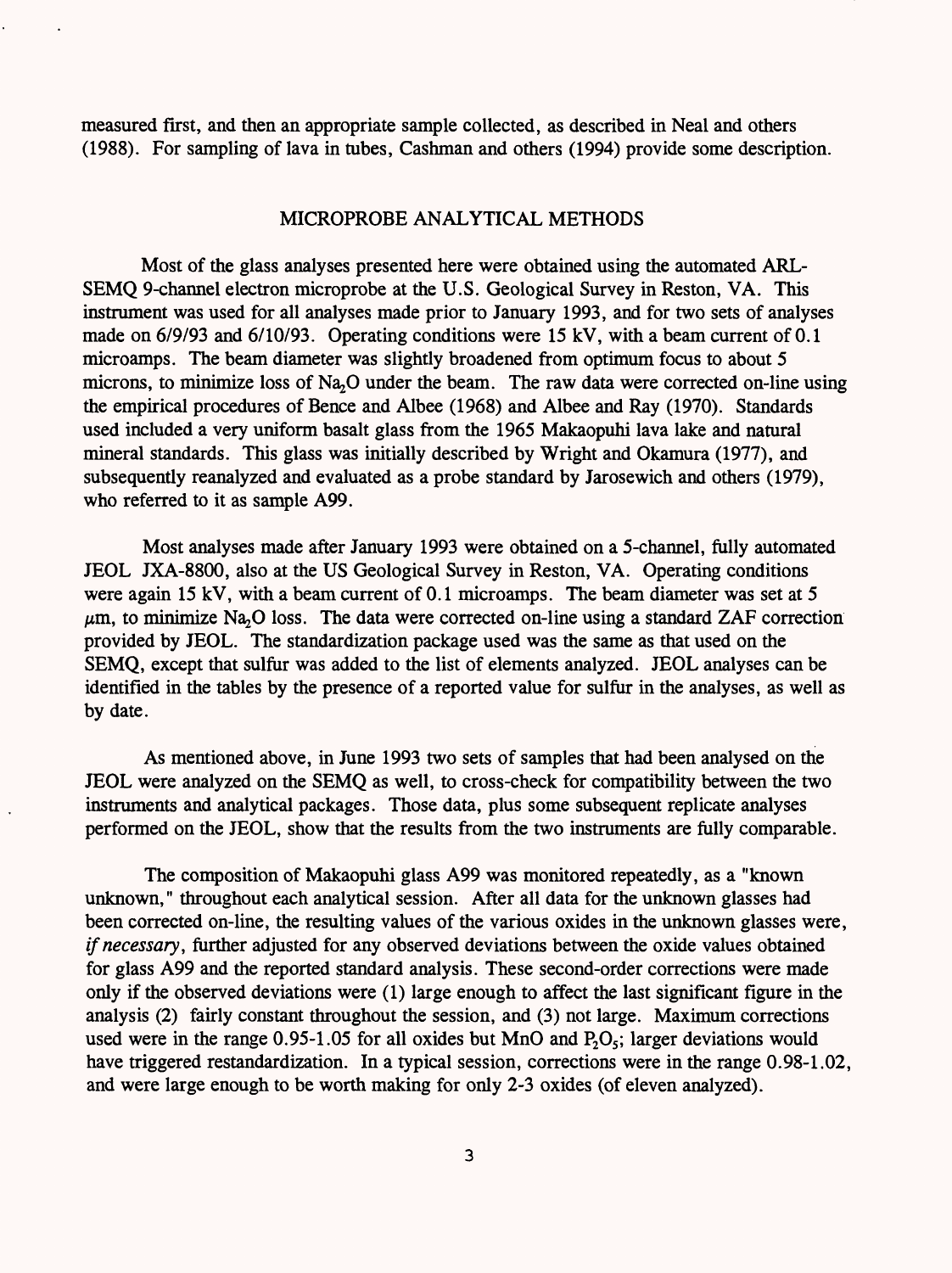The analysis of Jarosewich and others (1979) of glass A99 was used as the reference value for all oxides except for MnO and  $P_2O_5$ . For the latter two oxides, the original analysis of the glass (given in Wright and Okamura, 1977) was used, as those values give results more compatible with other available data on Hawaiian glasses and basalts.

The purpose of this second-order adjustment was to eliminate session-to-session variations in oxide concentration, in order to maximize the internal precision of the data set. If one is to monitor the temperature variations of an eruption that continues over a period of 10 years or more, it is particularly important that analyses be consistent with each other over time. The procedure outlined has been very successful: replicate analyses on the same samples, carried out as much as 8 years apart, are virtually identical (see Tables 1-2). This type of second-order correction procedure was originally described by Byerly and others (1977), who applied it to the problem of obtaining a large, internally consistent data set for MORE glasses.

In addition to the analyses obtained as described above, the tables contain a few additional analyses collected elsewhere. Table 2 includes three analyses (for samples 961, 1003, and 1027) obtained by R. T. Helz using the energy-dispersive analysis (EDS) on the Cambridge microprobe at the University of Manchester, England. These are included to show how compositions obtained by this different technique compare with the data base. In addition, a few electron microprobe analyses by other operators have been included, again for purposes of comparison. These include two analyses by Lewis Calk (U.S.G.S., Menlo Park) for two samples from episode 49 (samples 1350F and 1354F in Table 2), and analyses for samples 1430, 1431, 1432, 1433, and 1436 in Table 3, performed by K. V. Cashman, of the University of Oregon. Neither of these sets of analyses have been subject to the second-order correction described above, so although they are very similar to the Reston analyses, they don't share the internal precision of the rest of the data set.

#### DESCRIPTION OF THE ANALYTICAL TABLES

Analytical data for 104 glassy samples from the Pu'u O'o stage of the eruption (episodes 1-47, from 1/83 to 7/86) are in Table 1. Information given for each sample includes the date erupted, the episode number and the sample number. Glass analyses for 167 samples from the Kupaianaha (episode 48) and episode 49 (7/86-11/91) stages of the eruption are in Table 2. Information given includes the date erupted, the sample number, and the type of sample. All samples are from episode 48, except for those explicitly identified as being from episode 49. Glass data for 75 samples from later episodes (50-53, up through 1994) are in Table 3. This table includes the date erupted, the episode and sample number for each sample.

Sample numbers usually end with a letter. The letters used are:

 $S =$  spatter sample. These samples include material thrown out of the Kupaianaha pond, or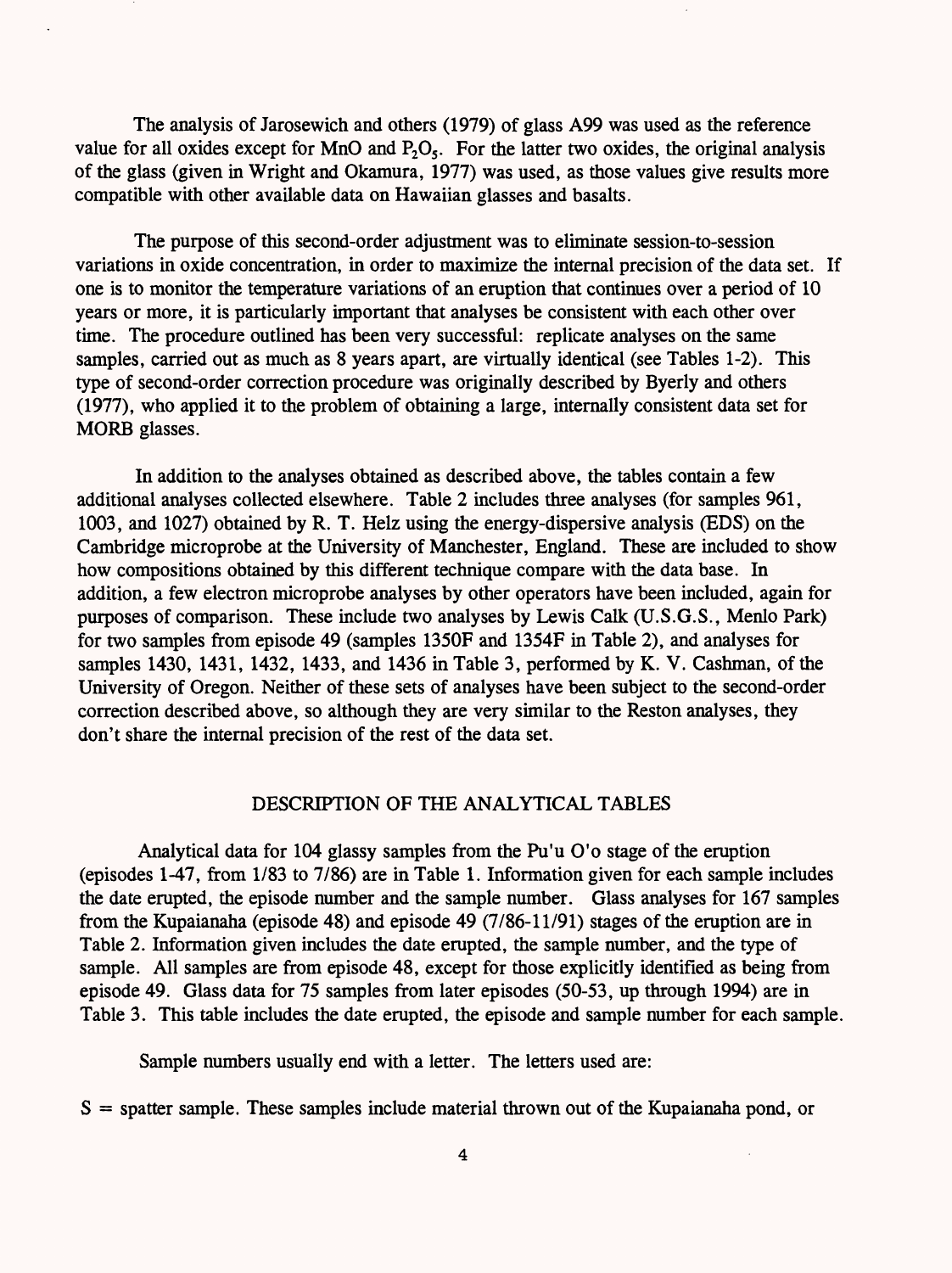from some other vent, or from a tube entering the ocean. The source of spatter from anywhere other than the Kupaianaha pond is always specified in the tables. The quench was usually rapid, providing a good basis for assigning a quenching temperature to the sample.

- $T =$  tephra. These are highly vesicular scoria samples, nearly all of them samples ejected from the Pu'u O'o vent. Quench was very rapid because of gas expansion during ejection. The "T" designation was also used for Pele's tears collected at Pu'u O'o during episode 53 (see Table 3). These are very dense glasses, quite different from the frothy material designated "T" in earlier stages of the eruption, although they are also well-quenched.
- $P =$  pond sample. This designation almost always implies that the sample was dipped out of the Kupaianaha pond on a hammer or cable, either thrown from the edge, or dropped from a helicopter. The quench was artificial and relatively rapid.
- $F =$  flow sample. These samples were collected from an active flow on a geologist's hammer. Some were water-quenched (fast) or air-quenched (slow enough to give problematic results for glass geothermometry). Samples hauled out through skylights are identified as such, and the elevation of the skylight given. Air temperatures within the tubes are very high, so skylight samples do not begin to cool rapidly until they are out of the tube.

The designations used here are taken from the HVO data base, which includes complete information on when, where, and how all samples were collected.

Information relating to the analyses includes the date on which the analysis was performed (where known), and the number of points averaged to produce the analysis given (where known). In Table 1 all analyses are by R.T. Helz. Table 2 includes two analyses by B.C. Heara and two by L. Calk, as indicated, with all others being by R.T. Helz. In Table 3, the analyst (whether Helz, Hearn or Cashman) is given for all analyses. Replicate analyses are indicated by "(R)" following the number of points in the analysis. A dash indicates that *no value* was obtained for a particular element in the analysis. Parentheses around an individual oxide value in the analytical tables indicates an outlier value, which would not be expected to be duplicated in a replicate analysis. Most of these are low SiO, values, the effect of which can also be seen in the summations. Sulfur values are given in the line below the summation because sulfur was not determined for the glasses analyzed on the SEMQ. The summation does not include sulfur, even where it has been determined.

Temperature information given includes  $T_{Mg0}$  for all samples, with  $T_{CaO}$  given where the appropriate assemblage  $(L + o1 + a$ ugite + plagioclase) exists. The calibrations used are those of Helz and Thornber (1987), as discussed below. Where there is some doubt about the assemblage (i.e. whether plagioclase is stable or not), the temperature value is enclosed by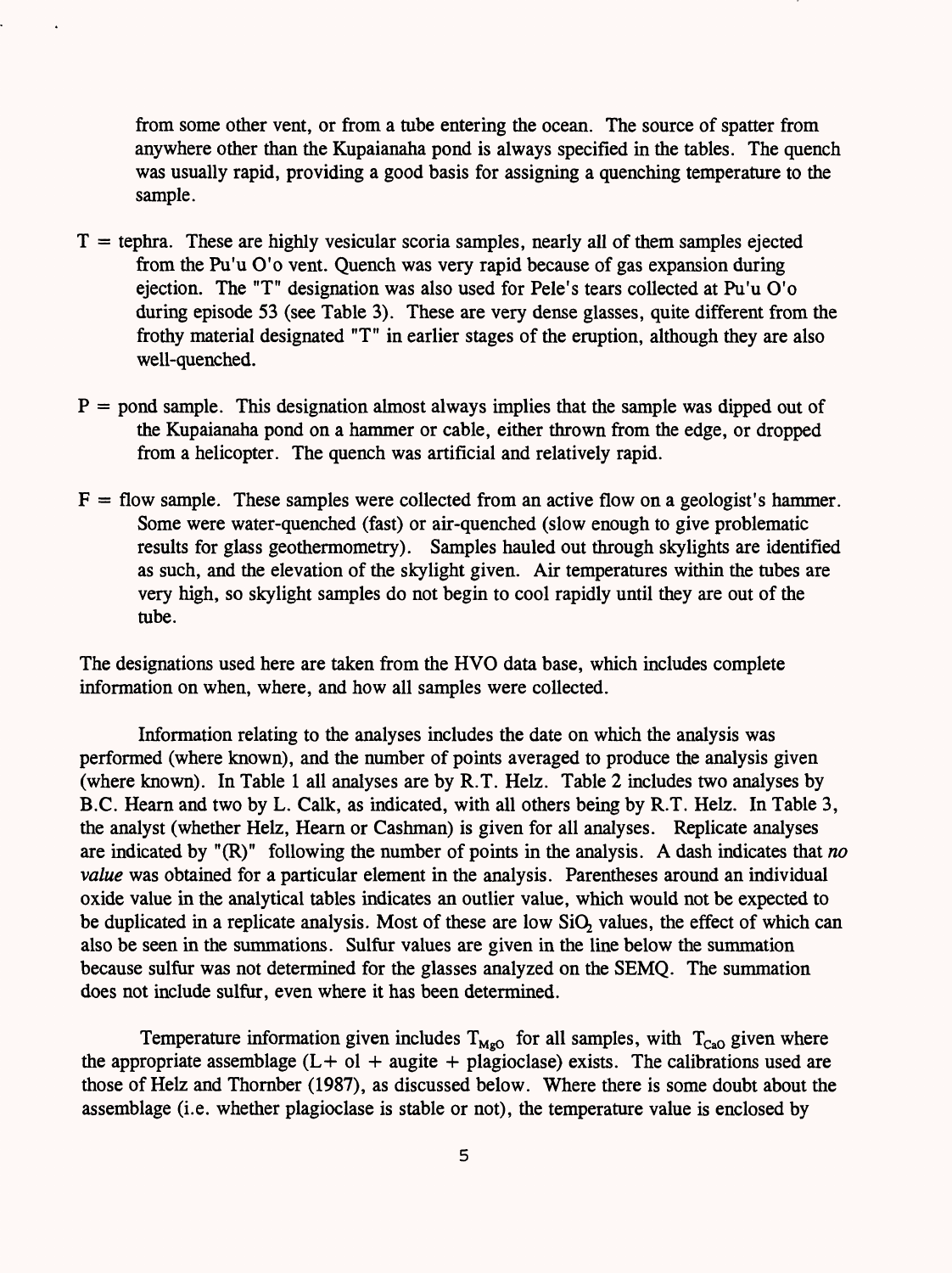parentheses. Where field measurements of temperature are available for a given sample, those values are shown and the method specified (either tc for thermocouple or HS for the Hotshot infrared pyrometer). If two different kinds of field measurement are available for a single sample, the second is entered under "Comments".

Other entries under "Comments" may provide more detail on the nature of the sample, or where and when it was collected. If the sample is compound, the nature of the different parts of the sample is described. The nature of the assemblage is specified if it is contains only one silicate mineral  $(L+ol)$  or two  $(L+ol+cpx)$ . The three-mineral assemblage  $(L+ol+cpx)$  $ol+cpx + plagioclase$ ) has not been given explicitly, to save space in the tables. It is the commonest assemblage, and samples containing it can also be identified by the presence of a value for  $T_{CaO}$ , as this is the only assemblage for which  $T_{CaO}$  is defined. Lastly, in Table 1, the distance of each sample from the Pu'u O'o vent is specified, to support the discussion in Helz and others (1995) on volatile loss with distance from the vent.

Some of the analytical data presented here is available in a computer database at HVO, and part of that data base has been issued as an open-file report (Mangan and others, 1995b). The difference between the analytical results available in these two sources and those given here are that the others give only a single glass analysis for any given sample. The single glass presented in those data bases may be an average of all analyses obtained, or be only one of several analyses; these other sources usually do not specify which. The present report gives all of the replicates, with the dates on which the analyses were obtained. In addition, where heterogeneous samples were encountered, this report gives the analytical results for each part of the sample. On the other hand, the HVO database and open-file report contain much more detail on sample collection time, location, etcetera than is reported here. Workers wanting the maximum information on a given sample or set of samples should consult both sources.

#### DISCUSSION OF ANALYTICAL RESULTS

The resulting glass analyses form a highly coherent data set that extends over the first eleven years of the ongoing Kilauea east rift eruption. Histograms of the summations for the data in Tables 1-3 are shown in Figures 2-4. These figures do not include analyses obtained by other techniques (EDS) or in other microprobe labs. In each case the bulk of the analyses have summations lying between 99.00 and 100.50% by weight, and the distribution is roughly Gaussian. There is a tail of low summations in the Pu'u O'o data, reflecting some problems with the silica detector on the SEMQ during the early part of this study. In a later report, we will look at the systematics of glass compositional variation on a series of MgO variation diagrams, for samples from various time intervals. Meanwhile, the consistency of the summations over time supports the idea that there is a high degree of internal coherence in this data set.

Most samples contain a homogeneous glass, the composition of which (to judge from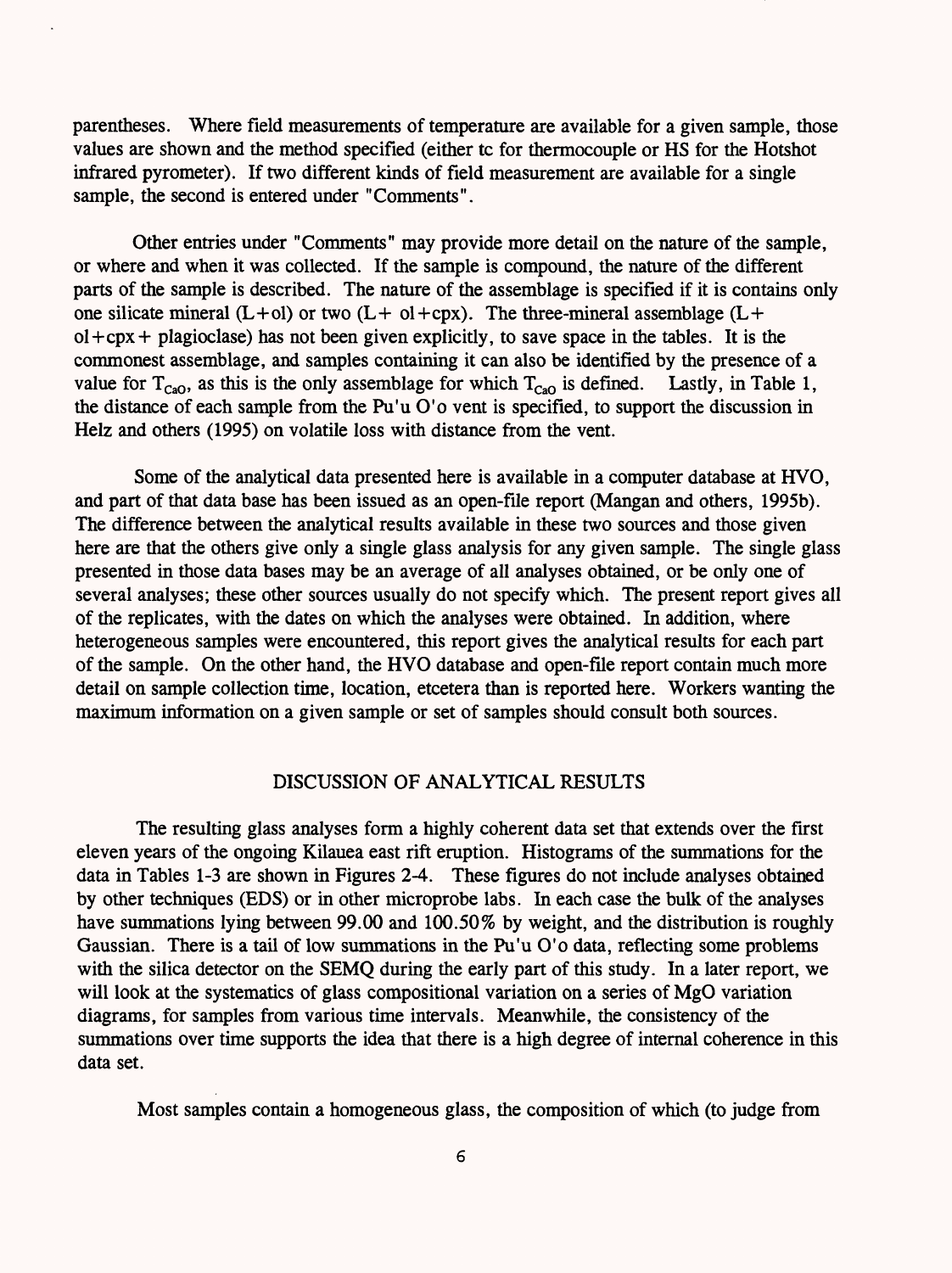

Figure 2. Frequency distribution of summations for the 158 glass analyses from samples from Pu'u O'o (episodes 1-47) as shown in Table 1.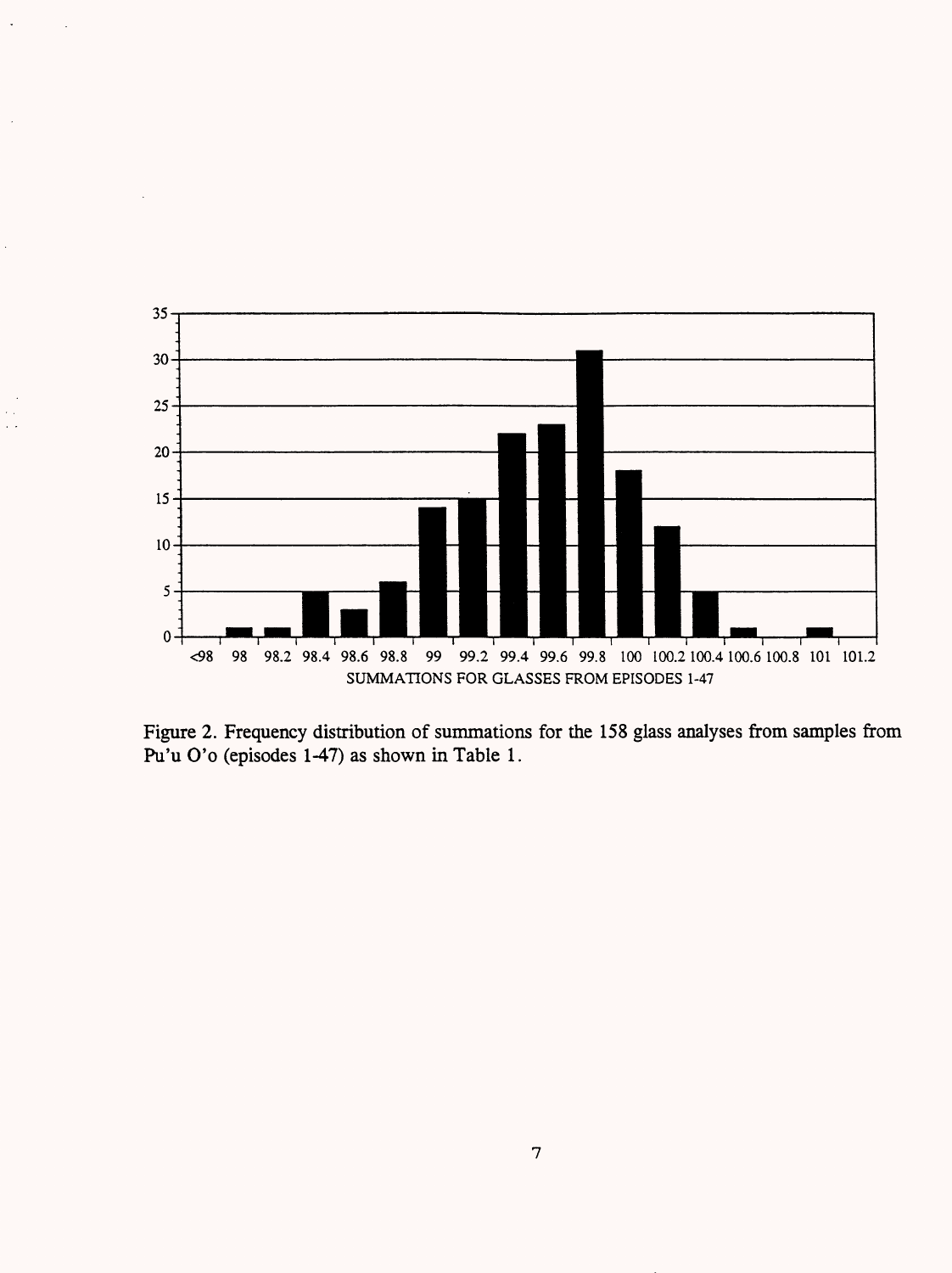

Figure 3. Frequency distribution of summations for 217 analyses of glasses from samples from the Kupaianaha vent (episodes 48 and 49) as presented in Table 2.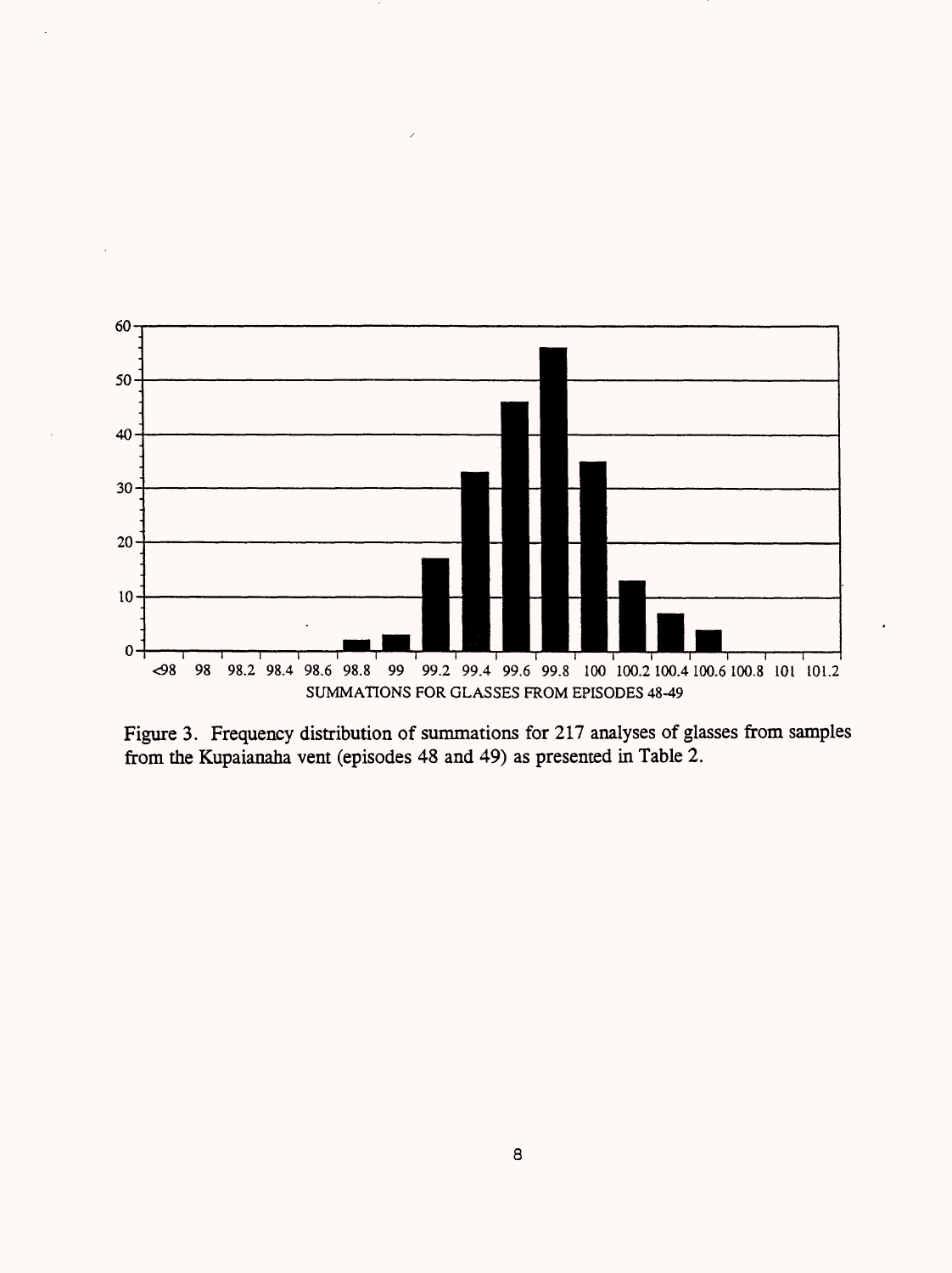

Figure 4. Frequency distribution of summations for 90 glass analyses from samples from episodes 50-53 of the current Kilauea East Rift eruption (Table 3).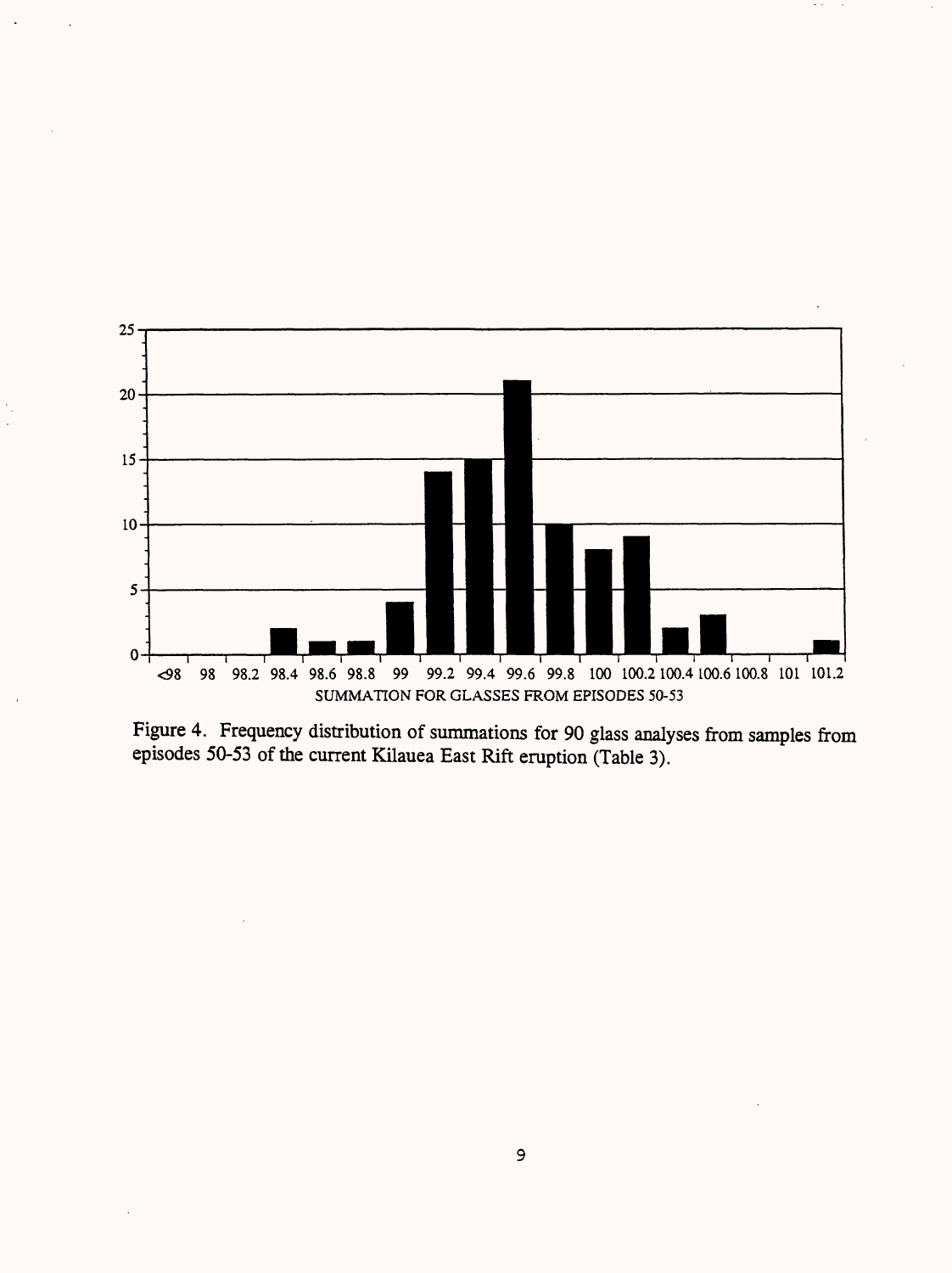the many replicate analyses performed) is adequately captured by analyzing 8-10 points per thin section. There are 90 pairs of replicate analyses in Tables 1-3. We have not analyzed these replicates fully, to determine the exact reproducibility of the analyses for each oxide, but the data would permit this and it could be a valuable exercise for the future.

A different type of replication is represented by the small number of analyses included here that were obtained by different techniques or different analysts. The three EDS analyses (samples 961P, 1003P and 1027P in Table 2) show that even using this very different technique, most oxide values are similar to those obtained with the Reston microprobe. Similarly the two Calk analyses (for samples 1350F and 1354F in Table 2) compare closely with the other microprobe analyses, except for a slight bias in CaO. The Cashman analyses  $(samples 1430, 1431, 1433, and 1436, in Table 3)$  are very similar to the others presented here, exhibiting only a slight bias in MgO: They consistently run  $0.1\%$  lower than the other analyses reported here, but that is within the expected replication range for MgO (see discussion in the next section).

In a few rare samples, the glass is heterogeneous. These need to be pointed out carefully, because one consequence of glass heterogeneity is that we cannot assign a single quenching temperature to such samples. These fall into the following categories:

(1) visibly zoned samples with obvious quenching problems. Examples of this include sample 17IS (Table 1) from inside a hornito, and sample 1260F (Table 2), a skylight sample.

(2) mixed samples containing small enclaves of cooler material surrounded by hotter melt. Examples include sample 122F, which includes cooler pumice fragments that have been engulfed in a hotter pahoehoe lava. The commonest type of mixed sample contains a matrix with ol+cpx as the only silicate minerals present, surrounding a small body of material with the assemblage  $ol + cpx + play$ . In some cases, the more differentiated melt composition, which is in equilibrium with plagioclase, has been preserved and analyzed (samples 342T, 562T, 675S, 927P, 956P, 983P, 1033P). Sample 1338S is a variant in which more differentiated glass is present next to the clusters of augite in the slide, while elsewhere the glass is in contact only with olivine. The other type of variant sample interpreted as mixed does not have the cooler melt preserved, but the rare plagioclase present is fritted and resorbed. Examples include 362S, 490T (Table 1), and 706S, 937P, and 939P (Table 2).

(3) Also, there is a class of tephra samples from Pu'u O'o that is very heterogeneous with respect to vesicularity, in both size and number of vesicles. In most cases, there is no compositional contrast between the various components, though in some cases there are minor differences in MgO content or S content. Examples of such texturally heterogeneous samples include 302T, 320T, A30, S30, 446T, 472T, 473T, and 540T (Table 1). Analyses of the different components are presented separately, and identified as being taken on either the more vesicular or the denser parts of the samples, as appropriate.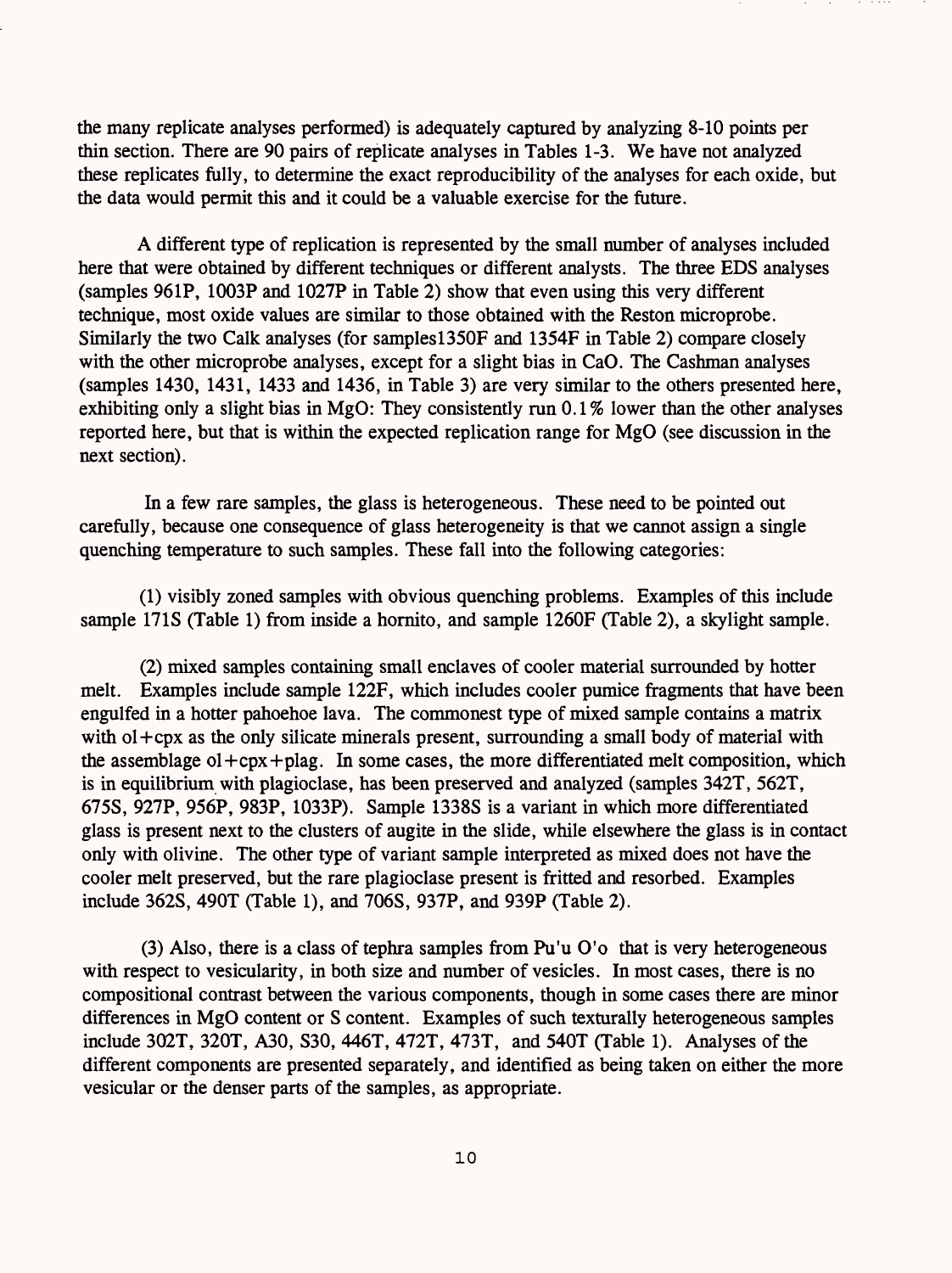(4) There is one sample (948P) with continuously zoned glass, where the range of glass composition, though substantial, did not affect the crystalline phase assemblage present. Samples of this last type appear to be rare; however, they are intrinsically the hardest to detect, so there may be others in the collection.

Finally, there is a Pu'u O'o spatter sample (1364P) that contains enclaves of more strongly colored glass in a lighter matrix. In spite of the visible contrast, there is no compositional contrast between the two components of 1364P. The occurrence of this sample underlines the fact that in order to assess glass heterogeneity, we need actual analyses of the glasses in Kilauean eruption samples.

## GLASS GEOTHERMOMETRY: METHOD AND RESULTS

Helz and Thornber (1987), in melting experiments on two samples from Kilauea Iki lava lake, demonstrated that MgO variation with temperature is essentially linear, for Kilauean melts in equilibrium with olivine. CaO in the melt is similarly linear and insensitive to bulk composition, provided that the melt is in equilibrium with the assemblage olivine  $+$  augite  $+$ plagioclase. The uncertainty of glass quenching temperatures for drill core samples is estimated to be  $\pm$ 8-10°C (Helz and Thornber, 1987). This includes the analytical uncertainties in the determination of MgO and CaO in the unknown glass, as well as the uncertainties in determining the temperatures of the experiments. For other, comparably uniform Kilauean glasses, the uncertainty should be the same. If the glass composition in a given sample is grossly heterogeneous, it is not possible to assign a meaningful quenching temperature to the sample.

The reproducibility of the MgO (and CaO) determinations is critical, as the precision of those determinations establishes the limit of resolution of temperature achievable by glass geothermometry. Helz and others (1995, Figure 3) show the dispersion of  $\triangle MgO$  and  $\triangle CaO$ , for 46 replicate analyses of glasses. A number of the replicates used in that analyses are included in the Pu'u O'o data set presented here (see data for samples from episodes 1-20, Table 1). The rest are in the Appendix to Helz and others (1995), which is available electronically from AGU as part of paper number 95JB01309. The difference between initial MgO and replicate MgO in this set never exceeds 0.15% absolute, which is 2.1% of the amount present at 7.0% MgO. This corresponds to a difference in temperature of 3°C.

For CaO, the spread in differences is somewhat larger, with a few values as high as 0.20-0.26%. At 11.0% CaO, this is 2.4% of the amount present, and corresponds to a temperature difference of 4°C. These results demonstrate that only uniform glasses that differ by more than 0.2% MgO or more than 0.3% CaO are significantly different analytically. Therefore the resulting difference in the assigned quenching temperature given in Tables 1-3 would have to exceed 3-4°C to be significant. Thus even though temperatures are given to the nearest whole degree, they are not precise at that level.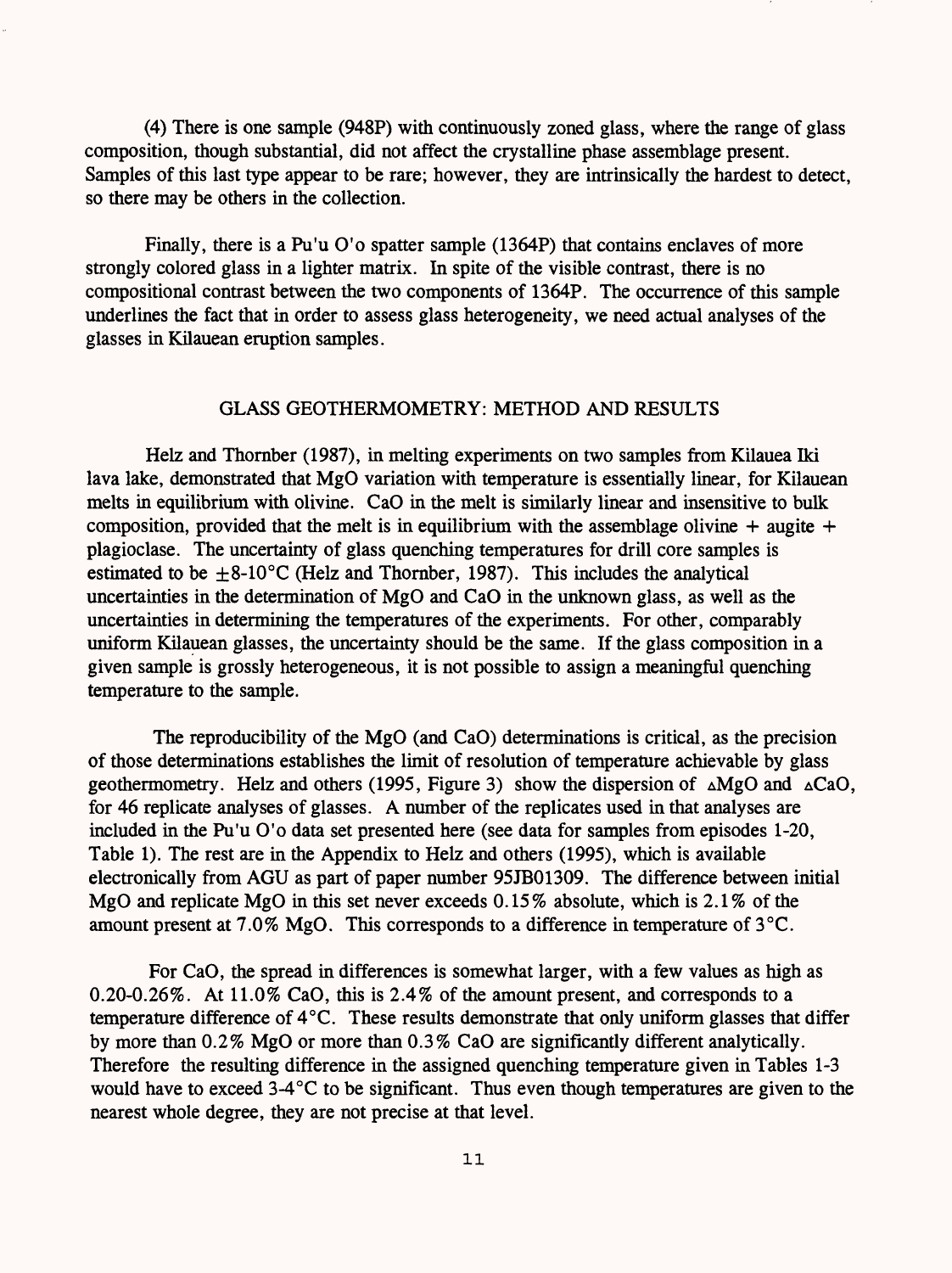The geothermometry results presented in Tables 1-3 as  $T_{\text{MeO}}$  and  $T_{\text{CaO}}$  have been (or will be) discussed and evaluated elsewhere. Helz and others (1987, 1995) present a comprehensive review of the comparability of glass geothermometry with other types of temperature measurements, drawing especially on data from episodes 1-20 (Table 1). Mangan and others (1995a) discuss some of the implications of the glass geothermometry results for episode 49 and the period of the eruptive pauses which occurred during 1990. Helz and others (1993) and Cashman and others (1994) deal with glass geothermometry results for samples from lava tubes. Helz and others (1991) present a preliminary overview of the thermal history of the Pu'u O'o--Kupaianaha eruption. Heliker and others (1998) discuss the later stages of the eruption covered in this data base (episodes 50-53). Additional reports on other aspects of the data base or the eruption are in preparation.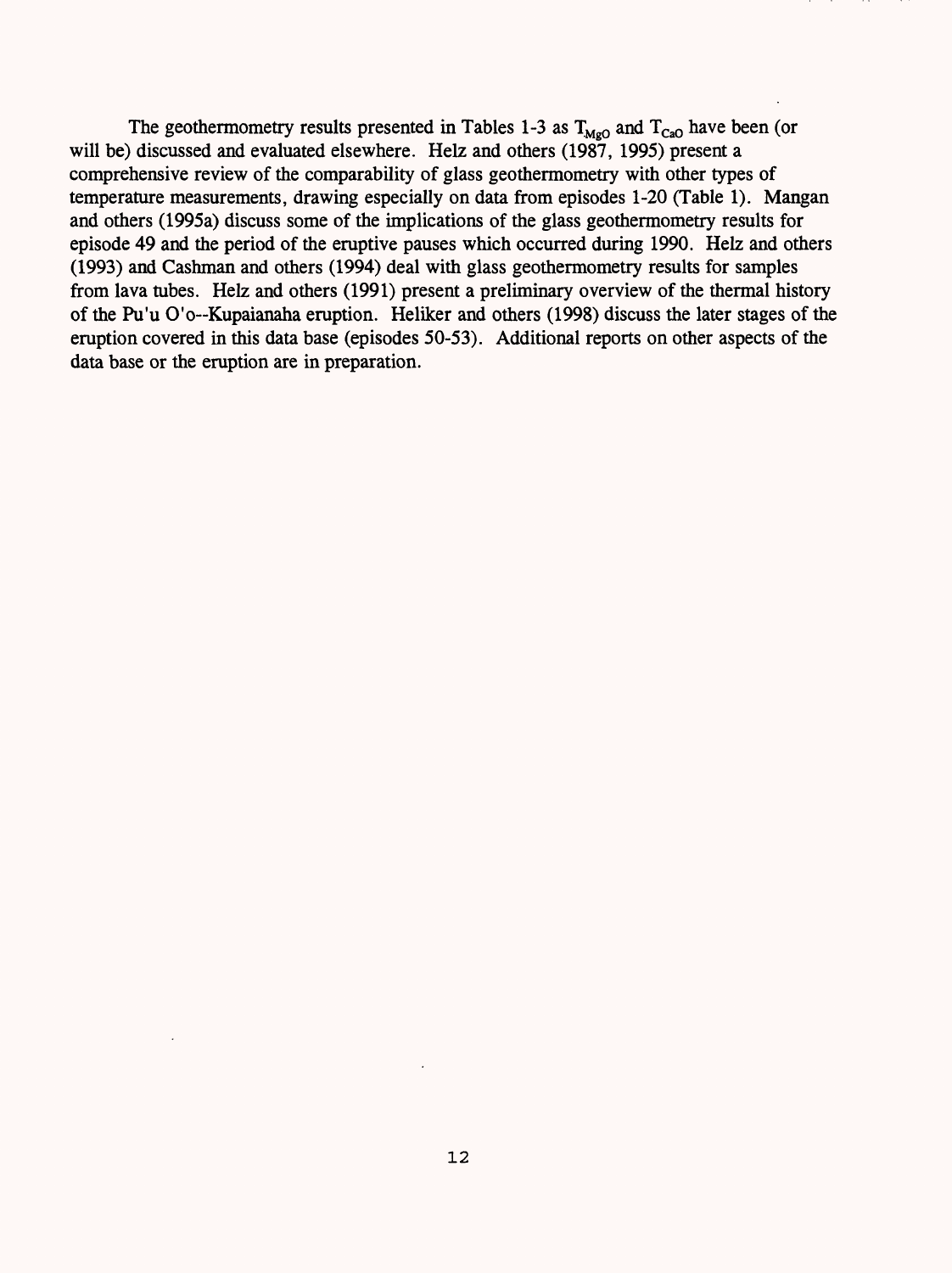#### REFERENCES

- Albee, A. L. and Ray, L., 1970, Correction factors for electron probe microanalysis of silicates, oxides, carbonates, phosphates, and sulfates, Analytical Chemistry, v. 42, pp. 1408-1414.
- Bence, A.E. and Albee, A. L., 1968, Empirical correction factors for the electron microanalysis of silicates and oxides, Journal of Geology, v. 76, pp. 382-403.
- Byerly, G.R., Melson, W.G., Nelen, J.A., and Jarosewich, E., 1977, Abyssal basaltic glasses as indicators of magma compositions, Smithsonian Contributions to Earth Science, No. 19, pp. 22-30.
- Cashman, K.V., Mangan M.T., and Newman, S., 1994, Surface degassing and modifications to vesicle size distributions in active basalt flows, Journal of Volcanology and Geothermal Research, v. 61, pp. 45-68.
- Heliker, C. and Wright, T.L., 1991, The Pu'u 'O'o-Kupaianaha eruption of Kilauea, Eos Transactions AGU, v. 72, pp. 521-526.
- Heliker, C., Mangan M.T., Mattox, T.N., Kauahikaua, J.P., and Helz, R.T., 1998, The character of long-term eruptions: inferences from episodes 50-53 of the Pu'u O'o-Kupaianaha eruption of Kilauea Volcano, Bulletin of Volcanology, v. 59, pp. 381-393.
- Helz, R. T. and Thornber, C.R., 1987, Geothermometry of Kilauea Iki lava lake, Hawaii, Bulletin of Volcanology, v. 49, pp. 651-668.
- Helz, R.T., Banks, N.G., Heliker, C., Neal, C.A., Ulrich, G.E., and Wolfe, E.W., 1987, Lava temperatures of recent eruptions of Hawaiian volcanoes: comparison of field measurements with the results of glass geothermometry (abstract), Hawaii Symposium on "How Volcanoes Work", January 19-25, Hilo, Hawaii, p. 108.
- Helz, R. T., Heliker, C., Mangan, M.T., Hon, K., Neal, C.A., and Simmons, L., 1991, Thermal history of the current Kilauea East Rift eruption (abstract), Eos Trans. AGU, v. 72, pp. 557-558.
- Helz, R.T., Hon, K., and Heliker, C.C., 1993, Thermal efficiency of lava tubes at Kilauea Volcano, Hawaii. Abstract in Abstracts Volume for the IAVCEI General Assembly on Ancient Volcanism and Modern Analogues, Canberra, Australia, September 1993, p. 47.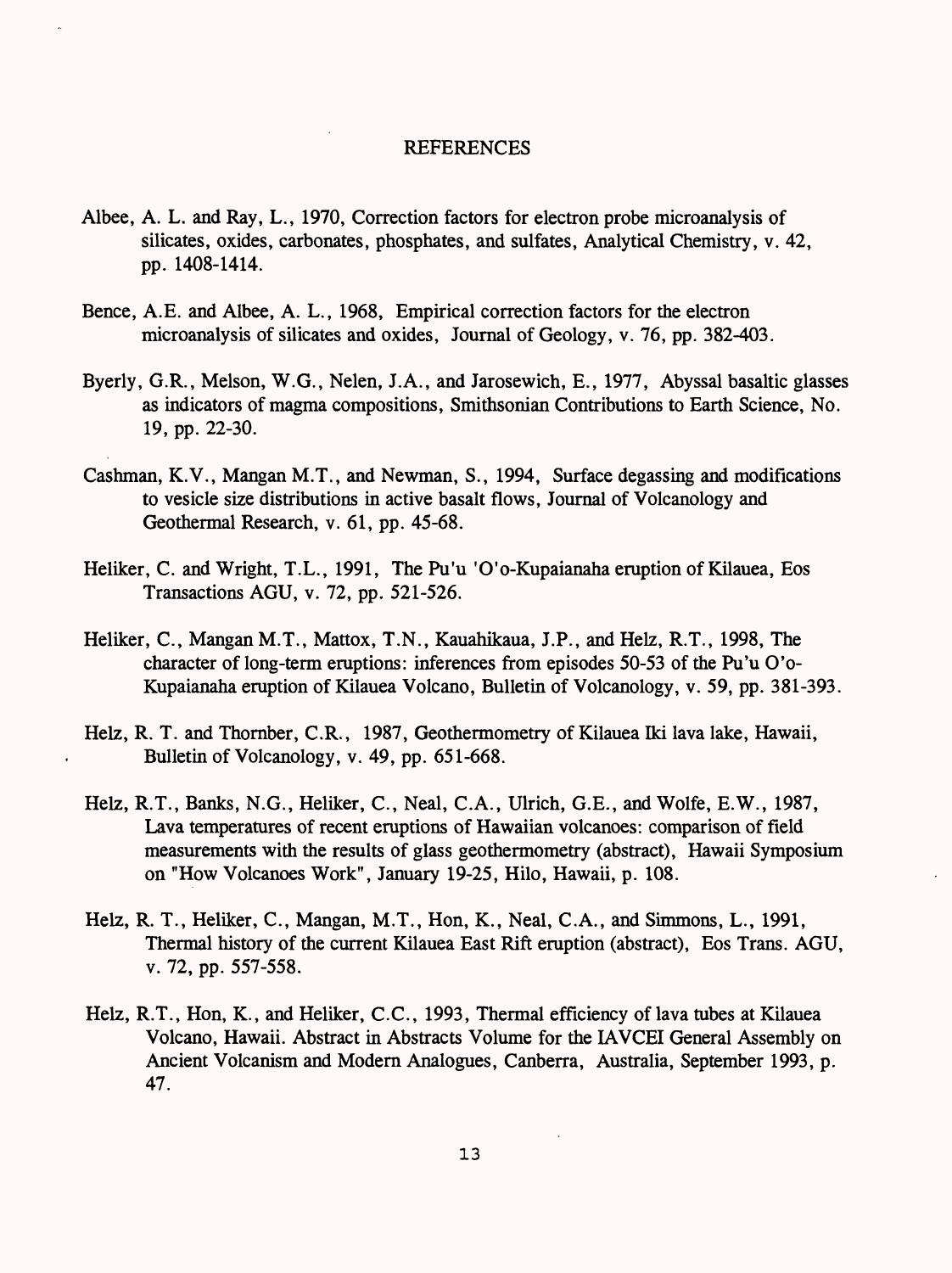- Helz, R.T., Banks, N.G., Heliker, C., Neal, C.A., and Wolfe, E.W., 1995, Comparative Geothermometry and Thermal History of Recent Hawaiian Eruptions. Journal of Geophysical Research (Solid Earth), v. 100, pp. 17637-17657.
- Jarosewich, E., Nelen, J.A., and Norberg, J.A., 1979, Electron microprobe reference samples for mineral analysis, Smithsonian Contributions to Earth Sciences, No. 22, pp. 68-72.
- Mangan, M.T., Heliker, C.C., Mattox, T.N., Kauahikaua, J.P., and Helz, R.T., 1995a, Episode 49 of the Pu'u O'o-Kupaianaha eruption of Kilauea volcano--breakdown of a steady-state eruptive era. Bulletin of Volcanology, v. 57, pp. 127-135.
- Mangan M.T., Heliker, C.C., Mattox, T., Kauahikaua, J., Helz, R.T., and Heara, B.C., Jr., 1995b, The Pu'u O'o-Kupaianaha Eruption of Kilauea volcano: June 1990 through August 1994 Lava Sample Archive. U.S. Geological Survey Open-File Report 95-496, 69 pp.
- Mattox, T.N., Heliker, C., Kauahikaua, J., and Hon, K., 1993, Development of the 1990 Kalapana flow field, Kilauea Volcano, Hawaii. Bulletin of Volcanology, v. 55, pp. 407-413.
- Neal, C.A., Duggan, T.J., Wolfe, E.W., and Brandt, E.L., 1988, Lava samples, temperatures and compositions, in The Pu'u 'O'o Eruption of Kilauea Volcano. Hawaii: Episodes 1 Through 20. January 3. 1983. Through June 8. 1984. edited by E.W. Wolfe, U.S. Geological Survey Professional Paper 1463, pp. 99-126.
- Wolfe, E.W., Neal C.A, Banks, N.G, and Duggan, T.J., 1988, Geologic observations and chronology of eruptive events, in The Pu'u 'O'o Eruption of Kilauea Volcano. Hawaii: Episodes 1 Through 20. January 3. 1983. Through June 8. 1984. edited by E.W. Wolfe, U.S. Geological Survey Professional Paper 1463, pp. 1-98.
- Wright T.L. and Okamura, R.T., 1977, Cooling and crystallization of tholeiitic basalt, 1965 Makaopuhi Lava Lake, Hawaii. U.S. Geological Survey Professional Paper 1004, 78 pages.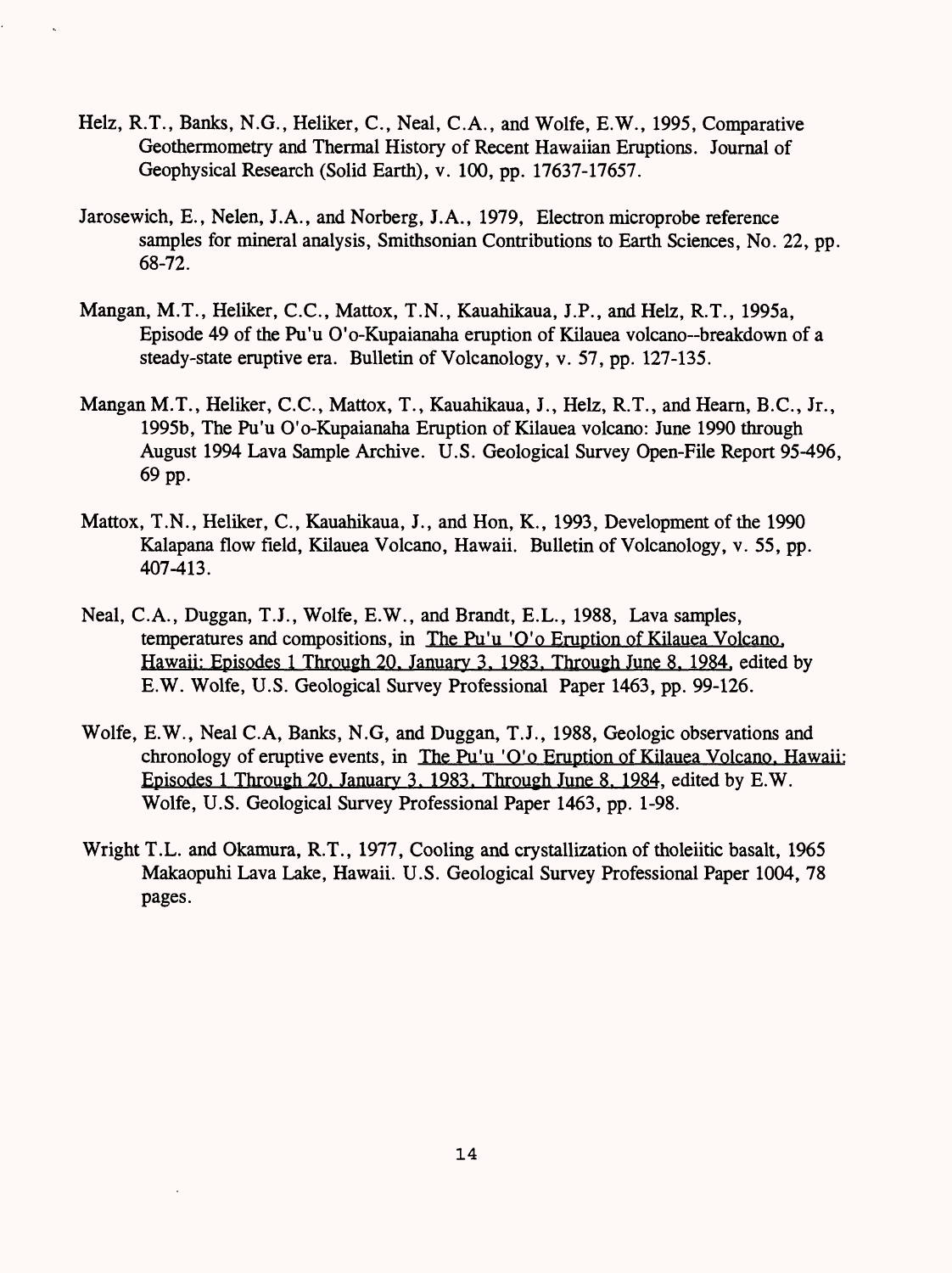| Date erupted                                                                      | 1/3/83                                                                                                                                                                                                                                                                                                                                                                                                                                                                                                                                        | 83<br>1/5/                                   | 1/7/83                        | 1/8/83                                                   | 1/11/83                         | 2/14/83                                    | 2/14/83                                                                                                                                                                                                                                                                                                                                                                                                                                                                        | 2/14/83                                                        |
|-----------------------------------------------------------------------------------|-----------------------------------------------------------------------------------------------------------------------------------------------------------------------------------------------------------------------------------------------------------------------------------------------------------------------------------------------------------------------------------------------------------------------------------------------------------------------------------------------------------------------------------------------|----------------------------------------------|-------------------------------|----------------------------------------------------------|---------------------------------|--------------------------------------------|--------------------------------------------------------------------------------------------------------------------------------------------------------------------------------------------------------------------------------------------------------------------------------------------------------------------------------------------------------------------------------------------------------------------------------------------------------------------------------|----------------------------------------------------------------|
| #<br>Episode                                                                      | $\mathbf{\mathbf{H}}$                                                                                                                                                                                                                                                                                                                                                                                                                                                                                                                         | $\mathbf{r}$                                 | $\mathbf{\mathbf{r}}$         | $\mathbf{\mathbf{r}}$                                    | Н                               | $\sim$                                     | $\sim$                                                                                                                                                                                                                                                                                                                                                                                                                                                                         | u                                                              |
| #<br>Sample                                                                       | 55                                                                                                                                                                                                                                                                                                                                                                                                                                                                                                                                            | <b>11S</b>                                   | 20S                           | 22F                                                      | 37F                             | 638                                        | 64F                                                                                                                                                                                                                                                                                                                                                                                                                                                                            | 64F                                                            |
| analvzed<br>Date                                                                  | 11/20/86                                                                                                                                                                                                                                                                                                                                                                                                                                                                                                                                      | $\frac{194}{2}$<br>$\frac{4/19}{1}$          | 11/20/86                      | 12/3/8                                                   | 12/3/8                          | 11/20/86                                   | 12/3/8                                                                                                                                                                                                                                                                                                                                                                                                                                                                         | 9/23/85                                                        |
| points<br>#                                                                       | Q,                                                                                                                                                                                                                                                                                                                                                                                                                                                                                                                                            | $\overline{a}$                               | œ                             | L                                                        | r                               | L                                          | r                                                                                                                                                                                                                                                                                                                                                                                                                                                                              | 10(R)                                                          |
|                                                                                   |                                                                                                                                                                                                                                                                                                                                                                                                                                                                                                                                               |                                              |                               |                                                          |                                 |                                            |                                                                                                                                                                                                                                                                                                                                                                                                                                                                                |                                                                |
|                                                                                   | $50 - 1$                                                                                                                                                                                                                                                                                                                                                                                                                                                                                                                                      | 52<br>52<br>52                               | $\frac{1}{2}$ $\frac{1}{2}$   | 5 m 1<br>5<br>1                                          | 5<br>1<br>2<br>1                | $5 - 1$                                    | 5<br>5<br>5<br>5<br>5                                                                                                                                                                                                                                                                                                                                                                                                                                                          | $\bullet$<br>$\bullet$<br>(5 ຕ<br>1<br>1<br>1                  |
|                                                                                   |                                                                                                                                                                                                                                                                                                                                                                                                                                                                                                                                               |                                              | ÷                             |                                                          |                                 |                                            |                                                                                                                                                                                                                                                                                                                                                                                                                                                                                | $\bullet$                                                      |
|                                                                                   |                                                                                                                                                                                                                                                                                                                                                                                                                                                                                                                                               | $\mathbf{1}$                                 | Н<br>$\mathbf{\mathbf{r}}$    | 12                                                       | $\blacksquare$<br>13            | $\overline{12}$                            | 12.                                                                                                                                                                                                                                                                                                                                                                                                                                                                            | $\bullet$<br>12                                                |
|                                                                                   |                                                                                                                                                                                                                                                                                                                                                                                                                                                                                                                                               |                                              |                               |                                                          | $\bullet$                       |                                            |                                                                                                                                                                                                                                                                                                                                                                                                                                                                                |                                                                |
|                                                                                   |                                                                                                                                                                                                                                                                                                                                                                                                                                                                                                                                               |                                              | e a u                         | $\begin{smallmatrix} 1 & 0 \\ 1 & 0 \end{smallmatrix}$   | $\blacksquare$<br>ທ ທ N         |                                            | $\frac{5}{10}$                                                                                                                                                                                                                                                                                                                                                                                                                                                                 | $\blacksquare$<br>$\begin{array}{c}\n5 \\ 0 \\ 1\n\end{array}$ |
|                                                                                   |                                                                                                                                                                                                                                                                                                                                                                                                                                                                                                                                               | 60.4                                         |                               |                                                          | $\bullet$<br>$\blacksquare$     | $\frac{5}{10}$ .                           |                                                                                                                                                                                                                                                                                                                                                                                                                                                                                | $\blacksquare$                                                 |
| $\begin{array}{l} \mathbf{Na_2O} \\ \mathbf{K_2O} \\ \mathbf{P_2O_3} \end{array}$ | $\begin{array}{cc} {\mathbb C} & {\mathbb C} & {\mathbb C} & {\mathbb C} & {\mathbb C} \\ {\mathbb C} & {\mathbb C} & {\mathbb C} & {\mathbb C} & {\mathbb C} \\ {\mathbb C} & {\mathbb C} & {\mathbb C} & {\mathbb C} & {\mathbb C} \\ {\mathbb C} & {\mathbb C} & {\mathbb C} & {\mathbb C} & {\mathbb C} \\ {\mathbb C} & {\mathbb C} & {\mathbb C} & {\mathbb C} & {\mathbb C} \\ {\mathbb C} & {\mathbb C} & {\mathbb C} & {\mathbb C} & {\mathbb C} \\ {\mathbb C} & {\mathbb C} & {\mathbb C} & {\mathbb C} & {\mathbb C} \\ {\mathbb$ | 8981882178023                                | sidaorionen<br>Mutonracuen    |                                                          | 267059861782 700012 8118        | NANONALOLONI<br>PAHONHLOLONI<br>TUDOOONING | $\begin{array}{cccccccccc} . & . & . & . & . & . & . & . \\ . & . & . & . & . & . & . & . \\ . & . & . & . & . & . & . & . \\ . & . & . & . & . & . & . & . \\ . & . & . & . & . & . & . & . \\ . & . & . & . & . & . & . & . \\ . & . & . & . & . & . & . & . \\ . & . & . & . & . & . & . & . \\ . & . & . & . & . & . & . & . \\ . & . & . & . & . & . & . & . \\ . & . & . & . & . & . & . & . \\ . & . & . & . & . & . & . & . \\ . & . & . & . & . & . & . & . \\ . & .$ | 8 m 4 H H 9 6 m 9 m F<br>O WO O 4 H WO W L W                   |
| Sum                                                                               | 32<br>$\bullet$<br>თ<br>თ                                                                                                                                                                                                                                                                                                                                                                                                                                                                                                                     | œ<br>$\mathbf{\vec{a}}$<br>$\bullet$<br>100. | n<br>٣<br>$\bullet$<br>œ<br>ጣ | 32<br>o۱<br>ጣ                                            | ጣ<br>Q,<br>$\bullet$<br>o,<br>ጣ | 0<br>4<br>$\bullet$<br>Q,<br>ጣ             | C <sub>3</sub><br>$\bullet$<br>100.                                                                                                                                                                                                                                                                                                                                                                                                                                            | 76<br>$\bullet$<br>ω<br>Q,                                     |
| TMgO                                                                              | 1139                                                                                                                                                                                                                                                                                                                                                                                                                                                                                                                                          | 1141                                         | 1136                          | .128<br>$\mathbf{\mathbf{r}}$                            | 1120                            | 1128                                       | 1127                                                                                                                                                                                                                                                                                                                                                                                                                                                                           | 1127                                                           |
| TCaO                                                                              | 1143                                                                                                                                                                                                                                                                                                                                                                                                                                                                                                                                          | ω<br>114                                     | 1142                          | m<br>w<br>$\mathbf{\mathbf{r}}$<br>$\mathbf{\mathbf{r}}$ | 1128                            | 1134                                       | 1134                                                                                                                                                                                                                                                                                                                                                                                                                                                                           | 1134                                                           |
|                                                                                   |                                                                                                                                                                                                                                                                                                                                                                                                                                                                                                                                               |                                              |                               |                                                          |                                 |                                            |                                                                                                                                                                                                                                                                                                                                                                                                                                                                                |                                                                |
| Tfield                                                                            | $\frac{1}{1}$                                                                                                                                                                                                                                                                                                                                                                                                                                                                                                                                 | 1135                                         | $\frac{1}{1}$                 | 1124                                                     | 1098                            | 1128                                       | 1113                                                                                                                                                                                                                                                                                                                                                                                                                                                                           |                                                                |
| Comments                                                                          |                                                                                                                                                                                                                                                                                                                                                                                                                                                                                                                                               | $\frac{9}{1}$<br>$\circ$<br>НS<br>$S = 0$ .  |                               | to                                                       | to                              | ω<br>$(tc=111$<br>НS                       | t c                                                                                                                                                                                                                                                                                                                                                                                                                                                                            |                                                                |
| (km)<br>from vent<br>Distance                                                     | $\ddot{o}$ .                                                                                                                                                                                                                                                                                                                                                                                                                                                                                                                                  | $\circ$<br>$\overline{a}$                    | $\frac{1}{2}$                 | 0.03                                                     | 0.40                            | $\frac{0}{0}$                              | 0.03                                                                                                                                                                                                                                                                                                                                                                                                                                                                           |                                                                |

Table 1. Microprobe analyses of Pu'u O'o glasses (episodes 1-47) Table 1. Microprobe analyses of Pu'u O'o glasses (episodes 1-47)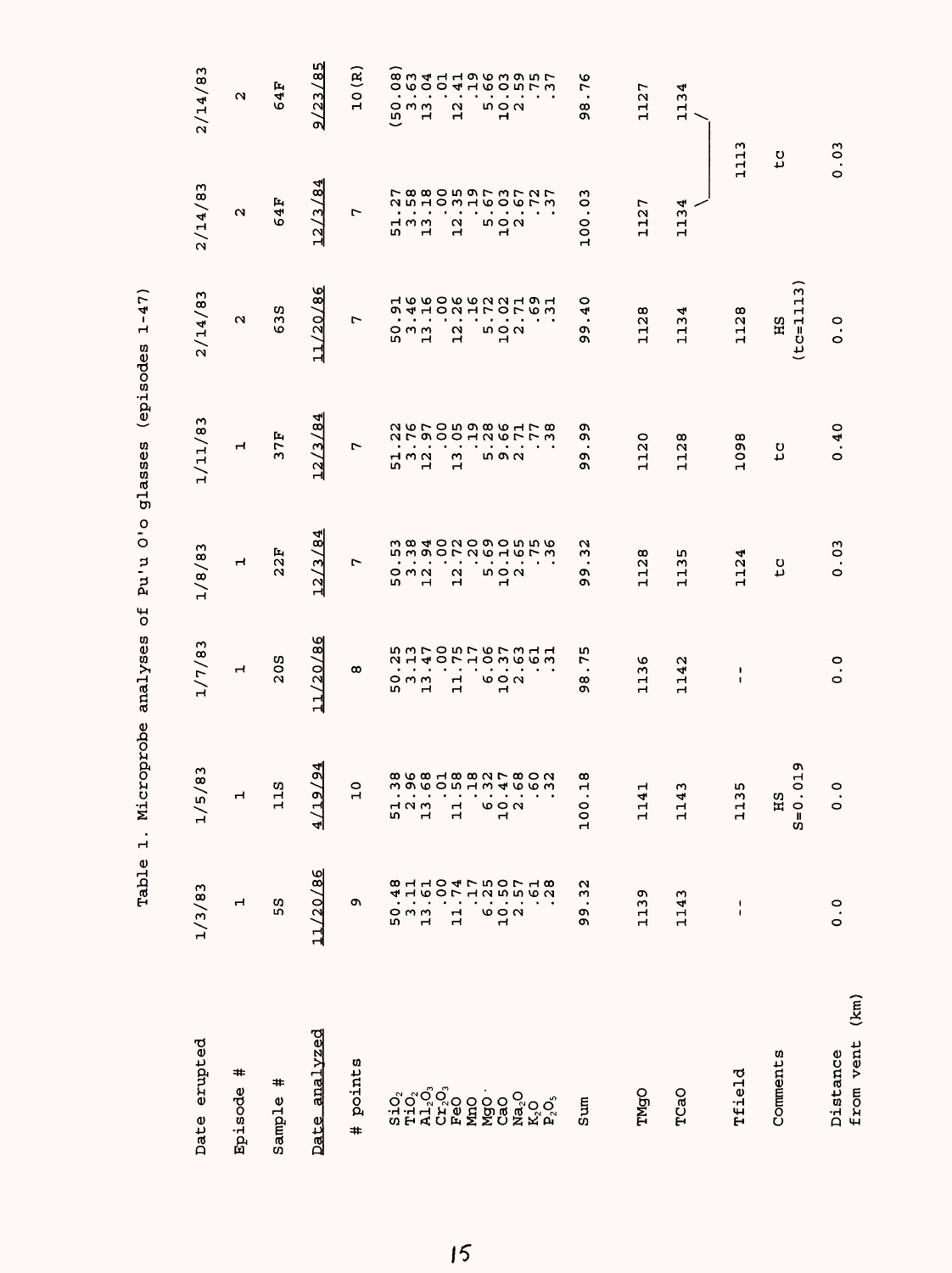| Date erupted                                | 2/16/83                                                   | 2/25/83                                     | 3/1/83                                                     | 3/28/83                                            | 3/28/83                                                 | 3/31/83                                       | 6/14/83                                              | 6/14/83                           |
|---------------------------------------------|-----------------------------------------------------------|---------------------------------------------|------------------------------------------------------------|----------------------------------------------------|---------------------------------------------------------|-----------------------------------------------|------------------------------------------------------|-----------------------------------|
| ≠<br>Episode                                | $\mathbf{\Omega}$                                         | $\sim$                                      | N                                                          | S                                                  | ო                                                       | m                                             | 4                                                    | 4                                 |
| #<br>Sample                                 | 66F                                                       | 77F                                         | 25<br>$\infty$                                             | 78<br>$\infty$                                     | 88F                                                     | 96F                                           | 122F                                                 | matrix<br>122F                    |
| analvzed<br>Date                            | $\frac{8}{6}$<br>11/20                                    | r.<br>ლ<br>$\overline{z}$<br>$\overline{1}$ | ဖ<br>্ছ<br>11/20                                           | $\overline{\mathbf{8}}$<br>$\sqrt{7}$<br>ᆏ         | ঐ<br>$\overline{c}$<br>$\overline{12}$                  | ഗ<br>৺<br>11/4                                | 41<br>œΙ<br>pumice<br>S<br>$\overline{12}$           | 184<br><u>ી</u><br>$\overline{2}$ |
| points<br>#                                 | ഥ                                                         | o                                           | œ                                                          | ৩                                                  | r                                                       | $\mathbf{1}$                                  | m                                                    | ৩                                 |
| $S1O_2$                                     | ი<br>ნ                                                    | $\overline{4}$                              | $^\infty$<br>m                                             |                                                    | m                                                       | $\overline{4}$                                | LΩ,                                                  | m                                 |
|                                             |                                                           | ໑ ຟ ຟ                                       | $\sim$<br>೦೧೧                                              | 5<br>0<br>0<br>1<br>1                              | $\circ$ m m                                             | $\sigma$ $\sigma$ $\alpha$                    | $\sim$ $\sim$ $\sim$                                 | $\overline{a}$ m                  |
|                                             | $\frac{3}{12}$                                            | ۳                                           | 4<br>$\mathbf{\mathbf{r}}$                                 |                                                    | $\mathbf{r}$                                            | ٠<br>$\blacksquare$                           | $\overline{\phantom{0}}$                             | $\mathbf{\mathbf{r}}$             |
|                                             |                                                           |                                             | $\circ$                                                    |                                                    |                                                         |                                               |                                                      |                                   |
|                                             | 12                                                        | $\mathbf{\Omega}$<br>$\mathbf{\mathbf{r}}$  | $\infty$<br>$\mathbf{\mathbf{r}}$<br>$\mathbf{\mathbf{r}}$ | $\bullet$<br>$\mathbf{\mathbf{r}}$<br>$\mathbf{d}$ | 12                                                      | $\mathbf{\Omega}$<br>$\overline{\phantom{a}}$ | $\overline{\phantom{a}}$<br>$\blacksquare$           | $\mathbf{1}$                      |
|                                             |                                                           |                                             |                                                            |                                                    |                                                         |                                               |                                                      |                                   |
|                                             | ທດດ                                                       | $\bullet$<br>ທດດ                            |                                                            | ७००<br>ч                                           | n 0 u<br>1 0                                            | <b>50 N</b>                                   | s<br>a<br>a                                          | s<br>a<br>a<br>a                  |
| ូតិ<br>ដូងស្ថិត<br>ស្ថិត្តិ ដូច្នួន ម៉ូតូតូ | A 6 8 0 0 1 1 1 1 2 2 2 4 0 8 0 1 1 2 2 2 2 4 4 6 8 7 2 4 | 8560276954885800000000000                   | <b>LALCOOCOOOOO</b><br><b>HONNOM</b>                       |                                                    | 282050891162 820508 10                                  | condo de Horongo<br>Na contra de Ma           | 8 10 0 10 11 10 10 10 11<br>8 10 0 10 11 11 10 10 11 | AOLOLHWOODW<br>WAOHOLU            |
|                                             |                                                           |                                             |                                                            |                                                    |                                                         |                                               |                                                      |                                   |
| Sum                                         | ω<br>٥ï<br>$\bullet$<br>98                                | 0<br>LO,<br>œ<br>σ١                         | ৩<br>m<br>٠<br>o۱<br>ጣ                                     | $\sim$<br>Μ<br>$\bullet$<br>ጣ<br>ጣ                 | N<br>o۱<br>ጣ<br>c                                       | ഗ<br>4<br>$\bullet$<br>œ<br>c                 | 0<br>Ō<br>σ١<br>ወነ                                   | m<br>m<br>$\bullet$<br>100        |
| TMgO                                        | 1125                                                      | r<br>$\frac{1}{2}$<br>ᆏ                     | ო<br>113                                                   | ထ<br>113                                           | 128<br>$\mathbf{\mathbf{r}}$                            | ጣ<br>112                                      | 1138                                                 | 1142                              |
| TCaO                                        | ო<br>113                                                  | 32<br>Н                                     | ጣ<br>113                                                   | 0<br>114                                           | $\frac{8}{3}$<br>Н<br>$\mathbf{r}$                      | ო<br>113                                      | 1142                                                 | 1145                              |
| Tfield                                      | 21109                                                     | ৩<br>$\mathbf{\mathbf{r}}$<br>H<br>ᆏ        | 1122                                                       | 1126                                               | ጣ<br>$\tilde{\mathbf{v}}$<br>$\mathbf{\mathbf{r}}$<br>Н | 1122                                          | 1132                                                 |                                   |
| Comments                                    | ς                                                         | υ<br>ى                                      | HS                                                         | t C                                                | ς                                                       | ς                                             | to                                                   |                                   |
| (km)<br>from vent<br>Distance               | 0.03                                                      | N<br><u>ب</u><br>$\circ$                    | $\ddot{\circ}$                                             | $\ddot{\circ}$                                     | $\frac{15}{1}$<br>$\circ$                               | .28<br>$\circ$                                | 0.05                                                 |                                   |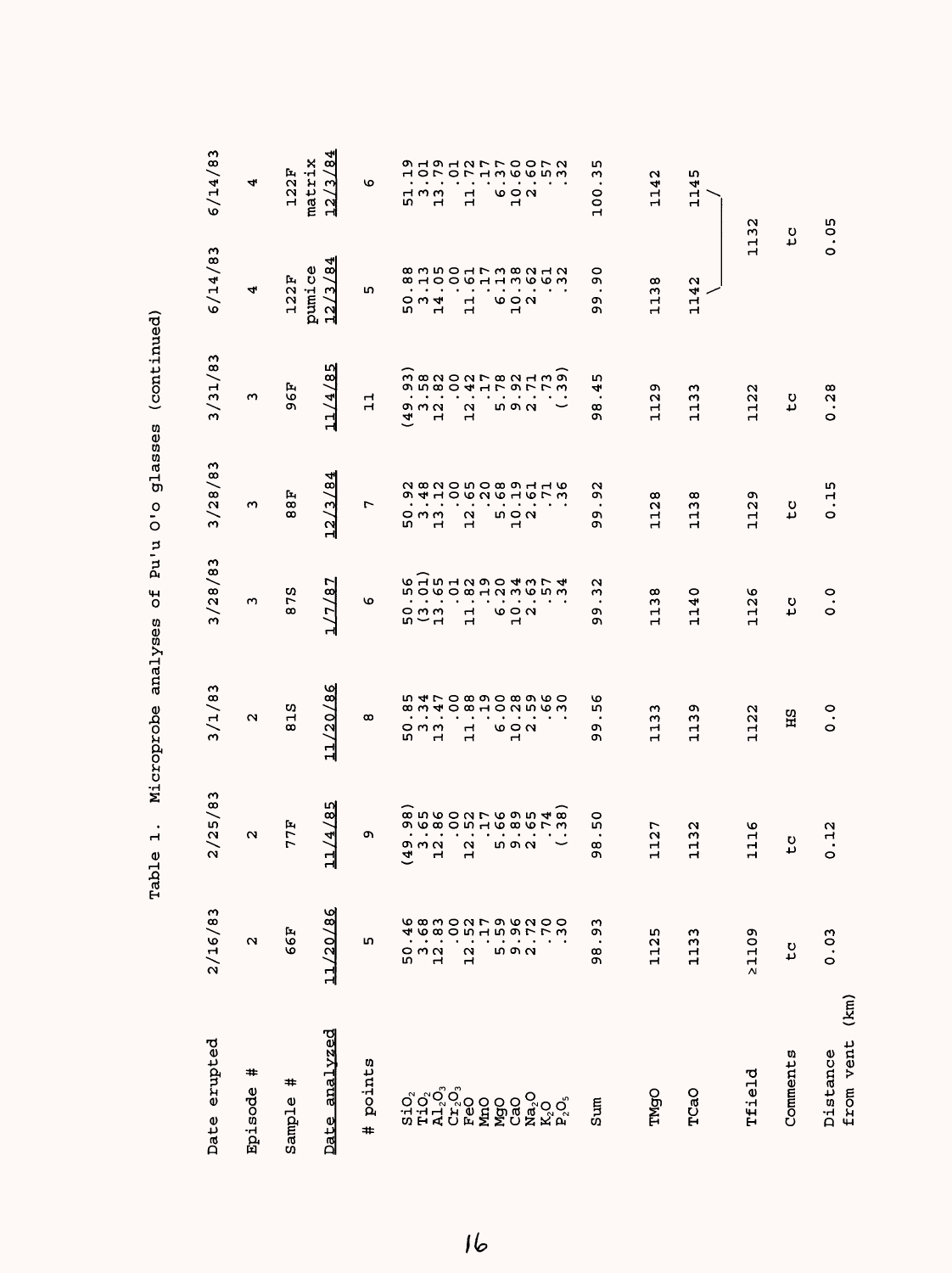| えんてん にんこく<br>ı                         |
|----------------------------------------|
| $\frac{1}{2}$                          |
| ļ<br>j<br>ί                            |
| I<br>$\frac{1}{\zeta}$<br>$\mathbf{1}$ |
| í                                      |
| I<br>ı<br>ļ                            |
| ĺ<br>$\frac{1}{2}$                     |

 $\ddot{\phantom{0}}$ 

| Date erupted                  | 6/16/83                                                                                                                                                                                                                                                                                                                     | $\frac{3}{8}$<br>6/17                                     | 6/29/83                                                                                                                                                                                                                                                                                                                                               | 7/22/83                                         | 7/24/83                                          | 7/25/83                                   | 8/15/83                                                       | 8/17/83                                 |
|-------------------------------|-----------------------------------------------------------------------------------------------------------------------------------------------------------------------------------------------------------------------------------------------------------------------------------------------------------------------------|-----------------------------------------------------------|-------------------------------------------------------------------------------------------------------------------------------------------------------------------------------------------------------------------------------------------------------------------------------------------------------------------------------------------------------|-------------------------------------------------|--------------------------------------------------|-------------------------------------------|---------------------------------------------------------------|-----------------------------------------|
| #<br>Episode                  | 4                                                                                                                                                                                                                                                                                                                           | 4                                                         | m                                                                                                                                                                                                                                                                                                                                                     | ৩                                               | O                                                | O                                         | L                                                             | ٣                                       |
| #<br>Sample                   | 128F                                                                                                                                                                                                                                                                                                                        | S<br>132                                                  | 136F                                                                                                                                                                                                                                                                                                                                                  | 146P                                            | 149F                                             | w<br>52<br>$\mathbf{\mathbf{r}}$          | 160F                                                          | 167F                                    |
| analvzed<br>Date              | 11/4/85                                                                                                                                                                                                                                                                                                                     | 87<br>$1/7$ ,                                             | 8/30/85                                                                                                                                                                                                                                                                                                                                               | 11/4/85                                         | 12/3/84                                          | 1/7/8                                     | 8/30/85                                                       | 12/3/84                                 |
| points<br>#                   | $\frac{0}{1}$                                                                                                                                                                                                                                                                                                               | œ                                                         | $\circ$<br>Н                                                                                                                                                                                                                                                                                                                                          | ᆏ<br>$\mathbf{r}$                               | 1                                                | $\infty$                                  | $\circ$<br>$\mathbf{H}$                                       | ጣ                                       |
|                               |                                                                                                                                                                                                                                                                                                                             |                                                           | $\sim$ $\sim$<br>r                                                                                                                                                                                                                                                                                                                                    | $\bullet$<br>w                                  | w                                                | m                                         | $\bullet$<br>w                                                | r                                       |
|                               |                                                                                                                                                                                                                                                                                                                             | $(49 - 1)$                                                | $\blacksquare$<br>$\circ$ m $\circ$<br>$\blacksquare$                                                                                                                                                                                                                                                                                                 | $\bullet$<br>$\bullet$<br>っぃぃ<br>$\blacksquare$ | ႕ ო ო<br>$\mathbf{\mathbf{r}}$                   | $\circ$ $\circ$ $\circ$<br>$\blacksquare$ | $\blacksquare$<br>$\bullet$<br>o m m<br>$\mathbf{\mathbf{r}}$ | $\circ$ $\circ$ $\circ$<br>$\mathbf{H}$ |
|                               |                                                                                                                                                                                                                                                                                                                             | $\frac{1}{11}$                                            | $\bullet$<br>$\mathbf{1}$                                                                                                                                                                                                                                                                                                                             | $\cdot$<br>$\mathbf{1}$                         | $\mathbf{1}$                                     | $\mathbf{\mathbf{H}}$<br>$\blacksquare$   | $\bullet$<br>11                                               | $\frac{1}{11}$                          |
|                               |                                                                                                                                                                                                                                                                                                                             |                                                           | $\bullet$<br>$\bullet$                                                                                                                                                                                                                                                                                                                                | $\bullet$<br>$\bullet$                          |                                                  |                                           | $\cdot$<br>$\bullet$                                          |                                         |
|                               |                                                                                                                                                                                                                                                                                                                             |                                                           | $\bullet$                                                                                                                                                                                                                                                                                                                                             | $\bullet$                                       |                                                  |                                           | $\bullet$                                                     | ÷,                                      |
|                               |                                                                                                                                                                                                                                                                                                                             | $\frac{1}{2}$ $\frac{1}{2}$ $\frac{1}{2}$                 | e a u                                                                                                                                                                                                                                                                                                                                                 | $\bullet$<br>$\bullet$<br>e a u                 | 6000                                             | ७००<br>$\mathbf{r}$                       | ٠<br>$\bullet$<br>e a u                                       | 692                                     |
| ៜ៰៓៰៓<br>ៜ៓៓៰៓៓               | $\begin{array}{ccc} 2 & 1 & 1 & 0 & 1 & 0 \\ 0 & 0 & 1 & 1 & 0 & 0 \\ 0 & 0 & 0 & 0 & 0 & 0 \\ 0 & 0 & 0 & 0 & 0 & 0 \\ 0 & 0 & 0 & 0 & 0 & 0 \\ 0 & 0 & 0 & 0 & 0 & 0 \\ 0 & 0 & 0 & 0 & 0 & 0 \\ 0 & 0 & 0 & 0 & 0 & 0 \\ 0 & 0 & 0 & 0 & 0 & 0 \\ 0 & 0 & 0 & 0 & 0 & 0 \\ 0 & 0 & 0 & 0 & 0 & 0 \\ 0 & 0 & 0 & 0 & 0 &$ | フワ 8 ユ 5 0 ユ 5 カ 4 0 0 0 0 0<br>フ 0 0 0 フ ユ 3 4 0 0 0 0 0 | 2 9 9 9 7 7 9 9 9 9 9 9 9<br>2 9 9 9 7 9 9 9 9 9 9 9<br>$\ddot{a}$ , $\ddot{a}$ , $\ddot{a}$ , $\ddot{a}$ , $\ddot{a}$ , $\ddot{a}$ , $\ddot{a}$ , $\ddot{a}$ , $\ddot{a}$ , $\ddot{a}$ , $\ddot{a}$ , $\ddot{a}$ , $\ddot{a}$ , $\ddot{a}$ , $\ddot{a}$ , $\ddot{a}$ , $\ddot{a}$ , $\ddot{a}$ , $\ddot{a}$ , $\ddot{a}$ , $\ddot{a}$ , $\ddot{a}$ , | Outrooou<br>Outrooou                            | 101001465561616<br>horomi4651616                 |                                           | <b>241291885872412918858</b>                                  |                                         |
| Sum                           | 99.71                                                                                                                                                                                                                                                                                                                       | c<br>Μ<br>.<br>თ                                          | ↤<br>ف<br>÷,<br>o,<br>c                                                                                                                                                                                                                                                                                                                               | w<br>œ<br>$\bullet$<br>ጣ<br>ጣ                   | œ<br>w<br>$\bullet$<br>100                       | w<br>Н<br>$\bullet$<br>o<br>c             | w<br>Н<br>$\bullet$<br>Q)<br>c                                | 0<br>100.1                              |
|                               |                                                                                                                                                                                                                                                                                                                             |                                                           |                                                                                                                                                                                                                                                                                                                                                       |                                                 |                                                  |                                           |                                                               |                                         |
| TMgO                          | 1144                                                                                                                                                                                                                                                                                                                        | H<br>114                                                  | 1138                                                                                                                                                                                                                                                                                                                                                  | w<br>114                                        | 1144                                             | 1151                                      | 1142                                                          | 1147                                    |
| TCaO                          | 1143                                                                                                                                                                                                                                                                                                                        | ω<br>114                                                  | 1141                                                                                                                                                                                                                                                                                                                                                  | ٣<br>114.                                       | G<br>$\overline{14}$<br>$\overline{\phantom{0}}$ | ጣ<br>114                                  | 1144                                                          | œ<br>114                                |
| Tfield                        | 1128                                                                                                                                                                                                                                                                                                                        | $\frac{1}{1}$                                             | w<br>112                                                                                                                                                                                                                                                                                                                                              | œ<br>112                                        | œ<br>$\sim$<br>$\mathbf{H}$<br>$\mathbf{H}$      | J.<br>$\mathbf I$                         | 1134                                                          | 1141                                    |
| Comments                      | to<br>C                                                                                                                                                                                                                                                                                                                     |                                                           | t c                                                                                                                                                                                                                                                                                                                                                   | tc                                              | t c                                              |                                           | $\mathbf{r}$                                                  | t C                                     |
| (km)<br>from vent<br>Distance | 0.85                                                                                                                                                                                                                                                                                                                        | $\frac{0}{0}$                                             | 0.05                                                                                                                                                                                                                                                                                                                                                  | $\frac{0}{0}$                                   | 0.73                                             | $\frac{0}{0}$                             | 1.44                                                          | 1.28                                    |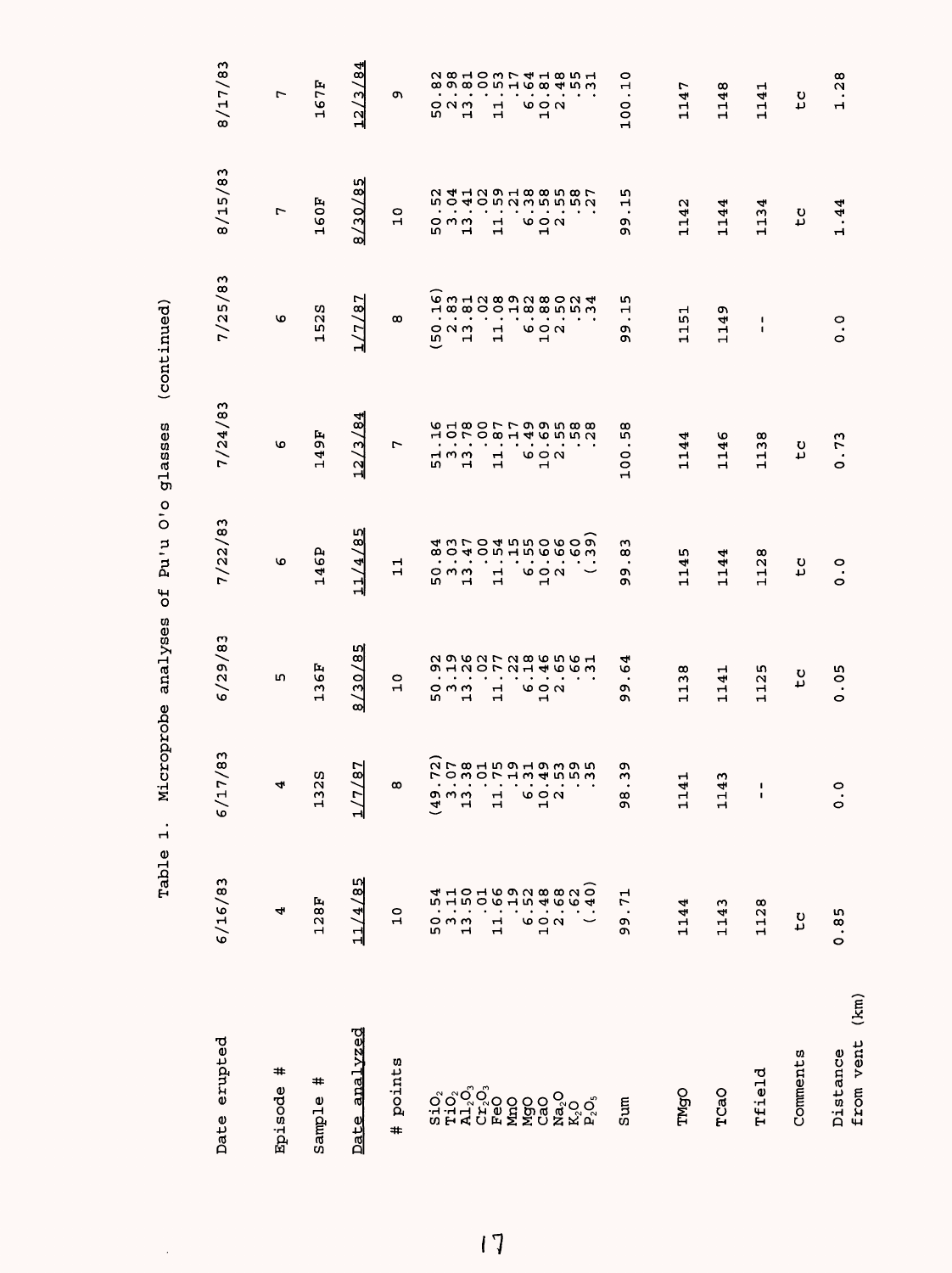| Date erupted        | 9/4/83                                       | ω<br>9/4/8                         | 9/4/83                                                                                                                                                                                                                                                                                                                                                                                                                                                                         | 9/4/83        | 9/17/83                                                                                                                                                                                                                                                                                                                                                                                                                                                                         | 10/7/83               | 11/6/83            | 12/1/83                                                                           |
|---------------------|----------------------------------------------|------------------------------------|--------------------------------------------------------------------------------------------------------------------------------------------------------------------------------------------------------------------------------------------------------------------------------------------------------------------------------------------------------------------------------------------------------------------------------------------------------------------------------|---------------|---------------------------------------------------------------------------------------------------------------------------------------------------------------------------------------------------------------------------------------------------------------------------------------------------------------------------------------------------------------------------------------------------------------------------------------------------------------------------------|-----------------------|--------------------|-----------------------------------------------------------------------------------|
| #<br>Episode        | $\infty$                                     | $\infty$                           | $\infty$                                                                                                                                                                                                                                                                                                                                                                                                                                                                       | $\infty$      | c                                                                                                                                                                                                                                                                                                                                                                                                                                                                               | $\overline{10}$       | 급                  | $\frac{2}{1}$                                                                     |
| #<br>Sample         | 171S                                         | 171S                               | 171S                                                                                                                                                                                                                                                                                                                                                                                                                                                                           | 171S          | 340T                                                                                                                                                                                                                                                                                                                                                                                                                                                                            | 187F                  | 189F               | 341T                                                                              |
| Date analvzed       | 8/30/85                                      | $\frac{5}{8}$<br>9/23              | 9/23/85                                                                                                                                                                                                                                                                                                                                                                                                                                                                        | 9/23/85       | 1/7/87                                                                                                                                                                                                                                                                                                                                                                                                                                                                          | 11/4/85               | ru)<br>11/4/8      | 1/7/87                                                                            |
| points<br>$\ddot{}$ | $\overline{a}$                               | 3(R)                               | $\infty$                                                                                                                                                                                                                                                                                                                                                                                                                                                                       | ᆏ             | $\infty$                                                                                                                                                                                                                                                                                                                                                                                                                                                                        | $\infty$              | o,                 | O                                                                                 |
|                     |                                              | ਼∺                                 |                                                                                                                                                                                                                                                                                                                                                                                                                                                                                |               |                                                                                                                                                                                                                                                                                                                                                                                                                                                                                 |                       |                    |                                                                                   |
|                     | $\begin{array}{c}\n0 \\ 0 \\ 1\n\end{array}$ | $49$ $13$                          | 5 m m<br>5 m                                                                                                                                                                                                                                                                                                                                                                                                                                                                   | $49 - 13$     | 52<br>13                                                                                                                                                                                                                                                                                                                                                                                                                                                                        |                       | 901.4              | 523<br>52                                                                         |
|                     |                                              |                                    | $\bullet$                                                                                                                                                                                                                                                                                                                                                                                                                                                                      |               |                                                                                                                                                                                                                                                                                                                                                                                                                                                                                 |                       |                    |                                                                                   |
|                     | ၎                                            | $\frac{1}{11}$                     | $\frac{1}{2}$ .                                                                                                                                                                                                                                                                                                                                                                                                                                                                | $\frac{1}{2}$ | $\overline{10}$                                                                                                                                                                                                                                                                                                                                                                                                                                                                 | (12.                  | $\mathbf{1}$       | $\frac{0}{1}$                                                                     |
|                     |                                              |                                    |                                                                                                                                                                                                                                                                                                                                                                                                                                                                                |               |                                                                                                                                                                                                                                                                                                                                                                                                                                                                                 |                       |                    |                                                                                   |
|                     | 6920                                         | $0.000$<br>$0.0000$<br>$0.0000$    | $6.7$<br>$10.2$                                                                                                                                                                                                                                                                                                                                                                                                                                                                | $\frac{1}{2}$ | $\begin{array}{c}\n7 \\ 1\n\end{array}$                                                                                                                                                                                                                                                                                                                                                                                                                                         | $6.6$<br>$12.2$       | 694                | $\begin{array}{c}\n7 \\ 1\n\end{array}$                                           |
|                     |                                              | <b><u>gonvader 488</u></b>         | $\begin{array}{cccccccccc} . & . & . & . & . & . & . & . \\ . & . & . & . & . & . & . & . \\ . & . & . & . & . & . & . & . \\ . & . & . & . & . & . & . & . \\ . & . & . & . & . & . & . & . \\ . & . & . & . & . & . & . & . \\ . & . & . & . & . & . & . & . \\ . & . & . & . & . & . & . & . \\ . & . & . & . & . & . & . & . \\ . & . & . & . & . & . & . & . \\ . & . & . & . & . & . & . & . \\ . & . & . & . & . & . & . & . \\ . & . & . & . & . & . & . & . \\ . & .$ |               | $\begin{array}{cccccccccc} . & . & . & . & . & . & . & . \\ . & . & . & . & . & . & . & . \\ . & . & . & . & . & . & . \\ . & . & . & . & . & . & . \\ . & . & . & . & . & . & . \\ . & . & . & . & . & . & . \\ . & . & . & . & . & . & . \\ . & . & . & . & . & . & . \\ . & . & . & . & . & . & . \\ . & . & . & . & . & . & . \\ . & . & . & . & . & . & . \\ . & . & . & . & . & . & . \\ . & . & . & . & . & . & . \\ . & . & . & . & . & . & . \\ . & . & . & . & . & .$ |                       |                    | <b>ひら83104184706831041847</b><br>$\begin{array}{c}\n 0 \\  0 \\  0\n \end{array}$ |
| sum                 | $\overline{5}$<br>98                         | $\infty$<br>Ļ<br>98                | $\frac{2}{8}$<br>$\bullet$<br>o۱<br>Ō                                                                                                                                                                                                                                                                                                                                                                                                                                          | S<br>99       | $\overline{8}$<br>$\bullet$<br>o۱<br>ጣ                                                                                                                                                                                                                                                                                                                                                                                                                                          | C <sub>2</sub><br>101 | m<br>w<br>o۱<br>ዕነ | 72<br>$\cdot$<br>o۱<br>o۱                                                         |
| TMgO                | 1145                                         | 1146                               | 1137                                                                                                                                                                                                                                                                                                                                                                                                                                                                           | 1128          | 1162                                                                                                                                                                                                                                                                                                                                                                                                                                                                            | 1147                  | 1152               | 1157                                                                              |
| TCaO                | 1151                                         | 1152                               | 1146                                                                                                                                                                                                                                                                                                                                                                                                                                                                           | 1141          | ı<br>$\mathbf{I}$                                                                                                                                                                                                                                                                                                                                                                                                                                                               | 1153                  | 1151               | 1<br>$\blacksquare$                                                               |
| Tfield              |                                              | 1120                               |                                                                                                                                                                                                                                                                                                                                                                                                                                                                                |               | $\pmb{\mathsf{I}}$<br>$\pmb{\mathsf{I}}$                                                                                                                                                                                                                                                                                                                                                                                                                                        | 1142                  | 1141               | $\frac{1}{4}$                                                                     |
| Comments            |                                              | <b>D</b><br>$\mathbf{0}$<br>sample | from hornito                                                                                                                                                                                                                                                                                                                                                                                                                                                                   |               | $L+o1$                                                                                                                                                                                                                                                                                                                                                                                                                                                                          | t c                   | t c                | L+ol+cpx                                                                          |
| Distance            |                                              | glass                              | heterogeneous<br>$\frac{0}{0}$                                                                                                                                                                                                                                                                                                                                                                                                                                                 |               | $\frac{1}{\circ}$                                                                                                                                                                                                                                                                                                                                                                                                                                                               | 1.56                  | 0.76               | $\frac{0}{0}$                                                                     |
| from vent (km)      |                                              |                                    |                                                                                                                                                                                                                                                                                                                                                                                                                                                                                |               |                                                                                                                                                                                                                                                                                                                                                                                                                                                                                 |                       |                    |                                                                                   |

 $1<sup>8</sup>$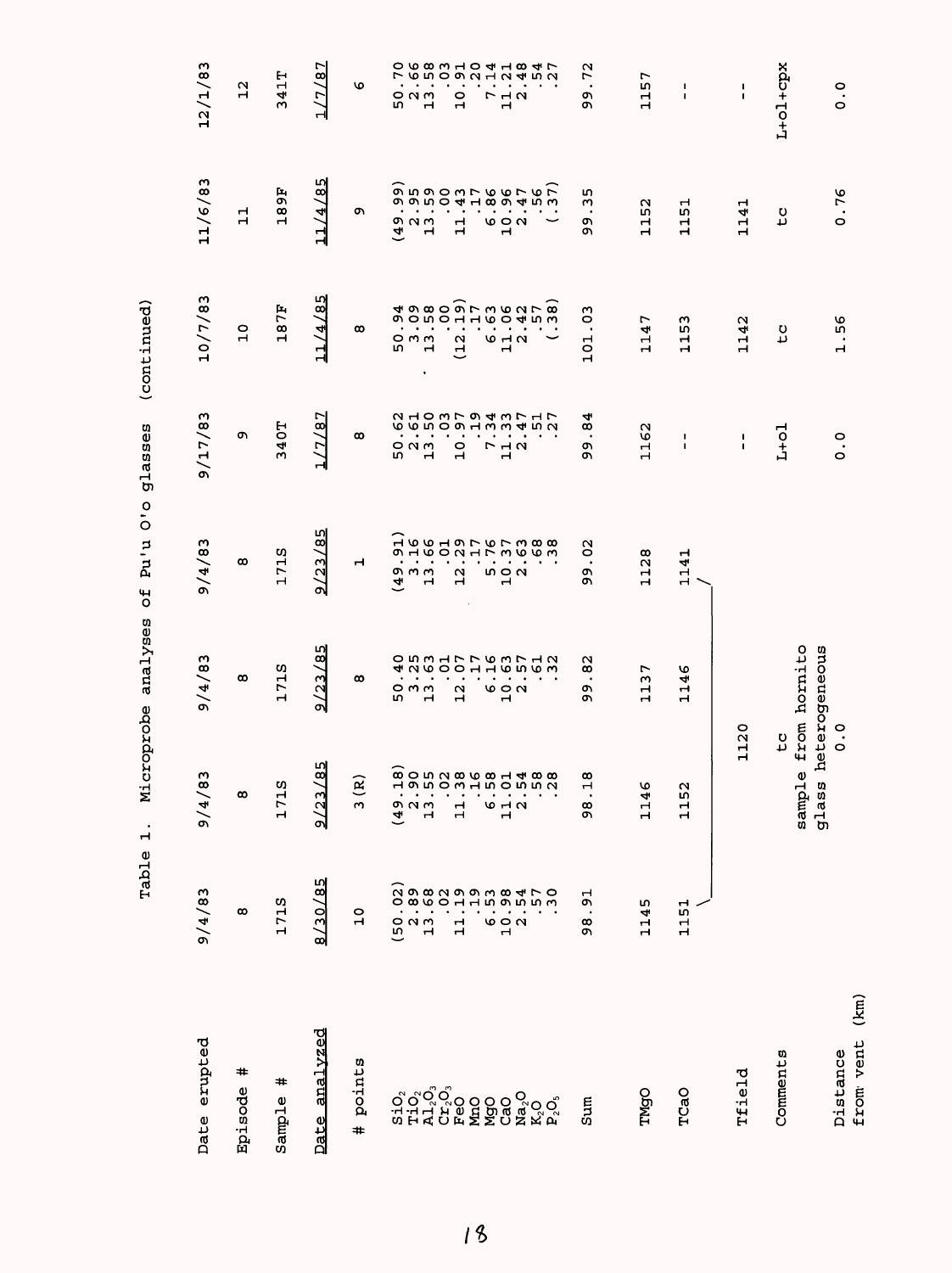| Date erupted                                                                      | 1/20/84        | 84<br>1/21/                               | 1/21/84                                                                   | 1/21/84                           | 1/21/84                                                                | 1/21/84                              | 1/21/84                                  | 1/21/84                                                           |
|-----------------------------------------------------------------------------------|----------------|-------------------------------------------|---------------------------------------------------------------------------|-----------------------------------|------------------------------------------------------------------------|--------------------------------------|------------------------------------------|-------------------------------------------------------------------|
| #<br>Episode                                                                      | 13             | 13                                        | $\mathbf{L}$                                                              | $\mathbf{L}$                      | $\mathbf{L}$                                                           | $\mathbf{L}^2$                       | 13                                       | 13                                                                |
| #<br>Sample                                                                       | 209F           | fr.<br>2111                               | 212F                                                                      | 212F                              | 215F                                                                   | 216F                                 | 216F                                     | 218F                                                              |
| analvzed<br>Date                                                                  | 8/30/85        | /85<br>8/30                               | 8/30/85                                                                   | 8/30/85                           | 8/30/85                                                                | 1/10/86                              | 4/19/9                                   | 8/30/85                                                           |
| points<br>$\ddot{}$                                                               | $\frac{0}{1}$  | $\overline{10}$                           | $\overline{a}$                                                            | ି<br>m                            | $\overline{a}$                                                         | $\overline{a}$                       | 10(R)                                    | $\overline{C}$                                                    |
|                                                                                   |                |                                           |                                                                           |                                   |                                                                        |                                      |                                          |                                                                   |
|                                                                                   |                |                                           | ٠<br>82<br>42<br>13                                                       |                                   | $\bullet$<br>o u w<br>$\tilde{\mathbf{a}}$                             | 52<br>52<br>52                       | 52<br>52<br>52                           |                                                                   |
| ororo<br>១០១១១<br>១ដុល្លិច                                                        |                | m<br>$\frac{1}{2}$ $\frac{1}{2}$          | $\bullet$<br>$\bullet$                                                    | $\bullet$<br>52<br>52<br>52       | $\bullet$<br>٠<br>$\mathbf{r}$                                         |                                      |                                          | 52<br>52<br>5                                                     |
|                                                                                   |                |                                           | $\bullet$                                                                 |                                   | $\bullet$                                                              |                                      |                                          |                                                                   |
|                                                                                   |                | $\mathbf{1}$                              | $\bullet$<br>$\vec{1}$                                                    | $\mathbf{1}$                      | $\mathbf{1}$                                                           | $\mathbf{1}$                         | $\mathbf{1}$                             | $\frac{1}{1}$                                                     |
| NmO<br>MgO                                                                        |                |                                           | $\bullet$<br>٠                                                            |                                   | $\bullet$<br>$\bullet$                                                 |                                      |                                          |                                                                   |
| ဥ္မ်ဳိ                                                                            |                | $\frac{1}{9}$ $\frac{1}{1}$ $\frac{1}{2}$ | $\ddot{\phantom{0}}$<br>$\omega \circ \alpha$<br>$\overline{\phantom{0}}$ | ०००<br>$\blacksquare$             | $\bullet$<br>$\omega$ $\rightarrow$ $\sim$<br>$\overline{\phantom{0}}$ | 694                                  | 642                                      | 692                                                               |
|                                                                                   |                |                                           |                                                                           |                                   |                                                                        |                                      |                                          |                                                                   |
| $\begin{array}{l} \mathbf{Na_2O} \\ \mathbf{K_2O} \\ \mathbf{P_2O_3} \end{array}$ |                | <b>NHIDOHOWOONO</b><br><u>ი ო</u>         |                                                                           | フ30099590577000000000000000000000 |                                                                        | <b>らりもののあるとうのうりつ しっとりつう こうしりょうしう</b> | <b>ひてら こ ひての つうこ こくりつき こうのし こうのう こうり</b> | 8 N L O N O O O O L O<br>8 N L O N O O O O L O<br><b>OMNUNUON</b> |
| Sum                                                                               | .93<br>c<br>Q) | u<br>100.5                                | $\overline{8}$<br>$\bullet$<br>(97)                                       | 94<br>œ<br>o,                     | $\frac{8}{3}$<br>c<br>O)                                               | ጣ<br>4<br>$\bullet$<br>o,<br>ጣ       | 5<br>100                                 | ጣ<br>œ<br>$\bullet$<br>o.<br>o.                                   |
|                                                                                   |                |                                           |                                                                           |                                   |                                                                        |                                      |                                          |                                                                   |
| <b>TMgO</b>                                                                       | 1143           | 1146                                      | 1144                                                                      | 1143                              | 1148                                                                   | 1152                                 | 1152                                     | 1144                                                              |
| TCaO                                                                              | 1146           | 1152                                      | 1147                                                                      | 1146                              | ω<br>115                                                               | 1151                                 | 1153                                     | 1148                                                              |
| Tfield                                                                            | 1131           | 1131                                      | 1140                                                                      |                                   | 1141                                                                   | 1147                                 |                                          | 1130                                                              |
| Comments                                                                          | $\overline{c}$ | $\frac{0}{2}$                             | م<br>1                                                                    | HS=1147-1150                      | vent<br>the<br>t C<br>άt                                               | to<br>/84<br>1/21<br>ã               | .012<br>$S = 0$                          | to                                                                |
| (km)<br>from vent<br>Distance                                                     | 0.28           | 0.28                                      | 25<br>$\bullet$<br>0                                                      | .25<br>O                          | .08<br>$\overline{\phantom{0}}$                                        | .92<br>O                             | .92<br>$\circ$                           | .71<br>ω                                                          |

 $\ddot{\phantom{0}}$ 

 $|9$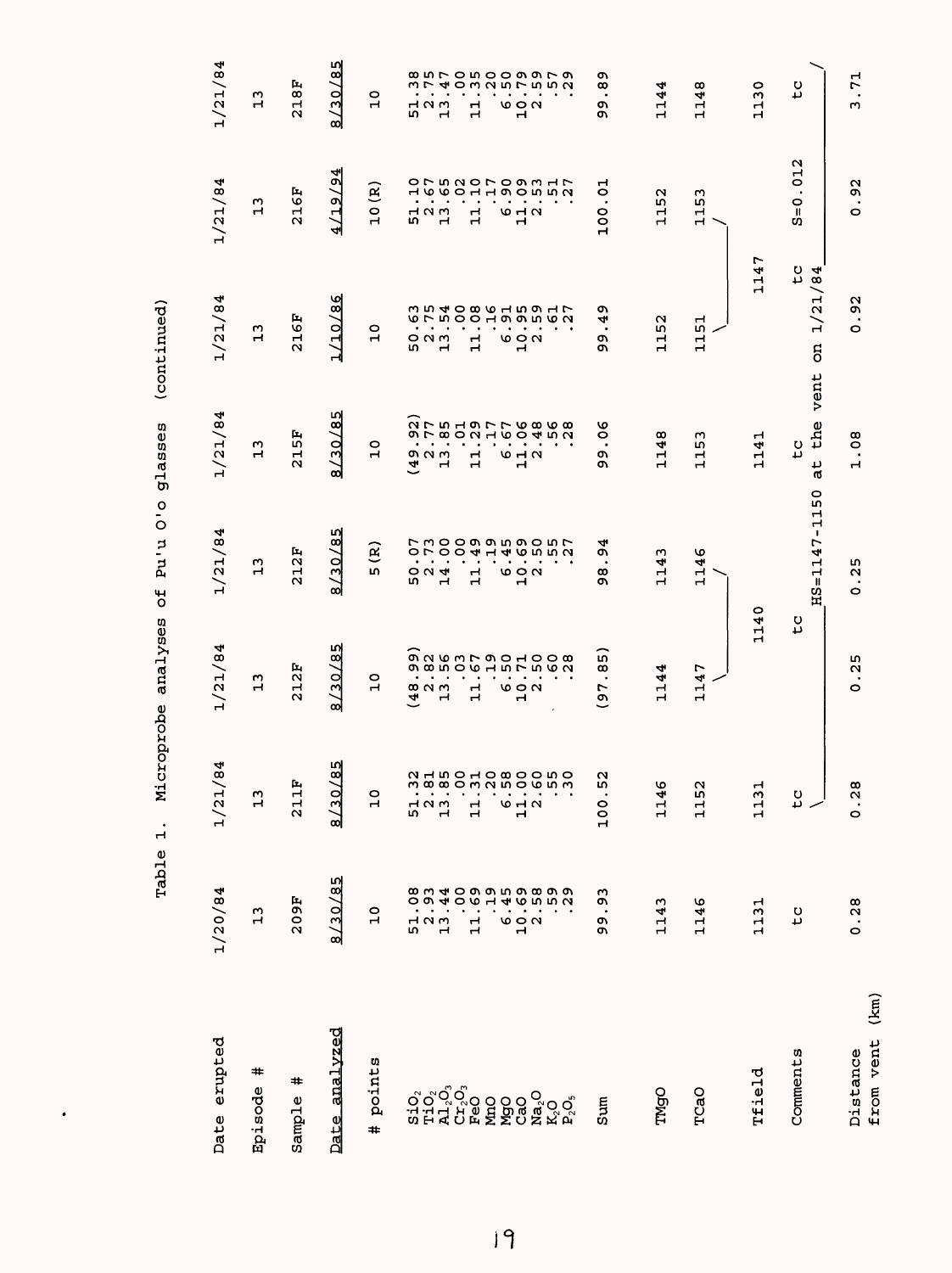| Date erupted                  | 1/21/84                       | 84<br>1/22/                                   | 1/22/84                                | 1/22/84          | 1/31/84          | 1/31/84                                 | 1/31/84                                                                          | 2/15/84                                                                                                                                                      |
|-------------------------------|-------------------------------|-----------------------------------------------|----------------------------------------|------------------|------------------|-----------------------------------------|----------------------------------------------------------------------------------|--------------------------------------------------------------------------------------------------------------------------------------------------------------|
| #<br>Episode                  | 13                            | $\mathbf{r}$                                  | $\mathbf{r}$                           | $\frac{1}{2}$    | 14               | 14                                      | 14                                                                               | w<br>н                                                                                                                                                       |
| #<br>Sample                   | 220F                          | Ŀ,<br>225                                     | 225F                                   | 226F             | 231F             | 342T                                    | 342T                                                                             | 343T                                                                                                                                                         |
| Date analyzed                 | 8/30/85                       | 86<br>$\frac{2}{4}$                           | L∩<br>11/4/8                           | 11/4/8           | 11/4/87          | 1/7/87                                  | 1/7/87                                                                           | 1/7/87                                                                                                                                                       |
| # points                      | $\frac{0}{1}$                 | ନ୍ଦ<br>$\overline{r}$                         | c                                      | $\frac{0}{1}$    | $\frac{1}{10}$   | L                                       | Н                                                                                | L                                                                                                                                                            |
|                               |                               |                                               |                                        |                  |                  |                                         |                                                                                  |                                                                                                                                                              |
|                               |                               | urrouurrugw<br>$\frac{1}{2}$ $\frac{1}{2}$    |                                        | 52<br>52<br>1    |                  | 52<br>52<br>52                          | $\begin{array}{c} 0.7730000004 \\ 0.7740000004 \\ \end{array}$<br>52<br>52<br>52 | $\begin{array}{cccccccccc} . & . & . & . & . & . & . & . \\ . & . & . & . & . & . & . & . \\ . & . & . & . & . & . & . & . \\ \end{array}$<br>52<br>52<br>52 |
|                               |                               |                                               |                                        |                  |                  |                                         |                                                                                  |                                                                                                                                                              |
|                               |                               | $\frac{1}{11}$ .                              |                                        | $\frac{1}{1}$    |                  | $\frac{1}{1}$                           | $\mathbf{1}$                                                                     | 11                                                                                                                                                           |
|                               |                               |                                               |                                        |                  |                  |                                         |                                                                                  |                                                                                                                                                              |
|                               |                               |                                               |                                        |                  |                  |                                         |                                                                                  |                                                                                                                                                              |
|                               |                               | $\frac{1}{2}$ o $\frac{1}{2}$ o $\frac{1}{2}$ |                                        | e a u<br>H       |                  | $\begin{array}{c}\n7 \\ 1\n\end{array}$ | $640 -$                                                                          | $\begin{array}{c}\n7 \\ 7 \\ 1\n\end{array}$                                                                                                                 |
|                               |                               |                                               |                                        |                  |                  |                                         |                                                                                  |                                                                                                                                                              |
|                               | 547                           |                                               |                                        |                  |                  | $\frac{1}{2}$                           | $\frac{1}{40}$<br>m                                                              |                                                                                                                                                              |
| Sum                           | 43<br>98                      | 95<br>თ<br>თ                                  | $\mathbf{\mathsf{a}}$<br>ω<br>Q)<br>Ō, | ৩<br>ā<br>c<br>ö | ጣ<br>m<br>c<br>Ó | 85<br>$\bullet$<br>99                   | 4<br>$\circ$<br>$\bullet$<br>თ<br>თ                                              | 79<br>$\bullet$<br>თ<br>თ                                                                                                                                    |
| TMgO                          | 1146                          | c<br>114                                      | 1150                                   | 1152             | 1146             | 1163                                    | 1154                                                                             | 1162                                                                                                                                                         |
| TCaO                          | 1147                          | œ<br>114                                      | 1150                                   | 1151             | 1145             | J.<br>$\mathbf{I}$                      | 57<br>급                                                                          | $\frac{1}{4}$                                                                                                                                                |
|                               |                               |                                               |                                        |                  |                  |                                         |                                                                                  |                                                                                                                                                              |
| Tfield                        | 1140 (tc)                     | 1144                                          |                                        | 1144             | 1137             | $\frac{1}{4}$                           | $\blacksquare$<br>$\mathbf I$                                                    | $\frac{1}{1}$                                                                                                                                                |
| Comments                      | at vent<br>1147-1150<br>BI Yd | t C                                           |                                        | $\overline{c}$   | م م              | $L+o1$                                  | glass next<br>cpx+plag                                                           | $L+O1$                                                                                                                                                       |
| (km)<br>from vent<br>Distance | 3.71                          | 0.25                                          |                                        | 0.22             | 1.08             |                                         | $\ddot{\circ}$<br>$\circ$                                                        | $\ddot{o}$ .                                                                                                                                                 |
|                               |                               |                                               |                                        |                  |                  |                                         |                                                                                  |                                                                                                                                                              |

 $\ddot{\phantom{1}}$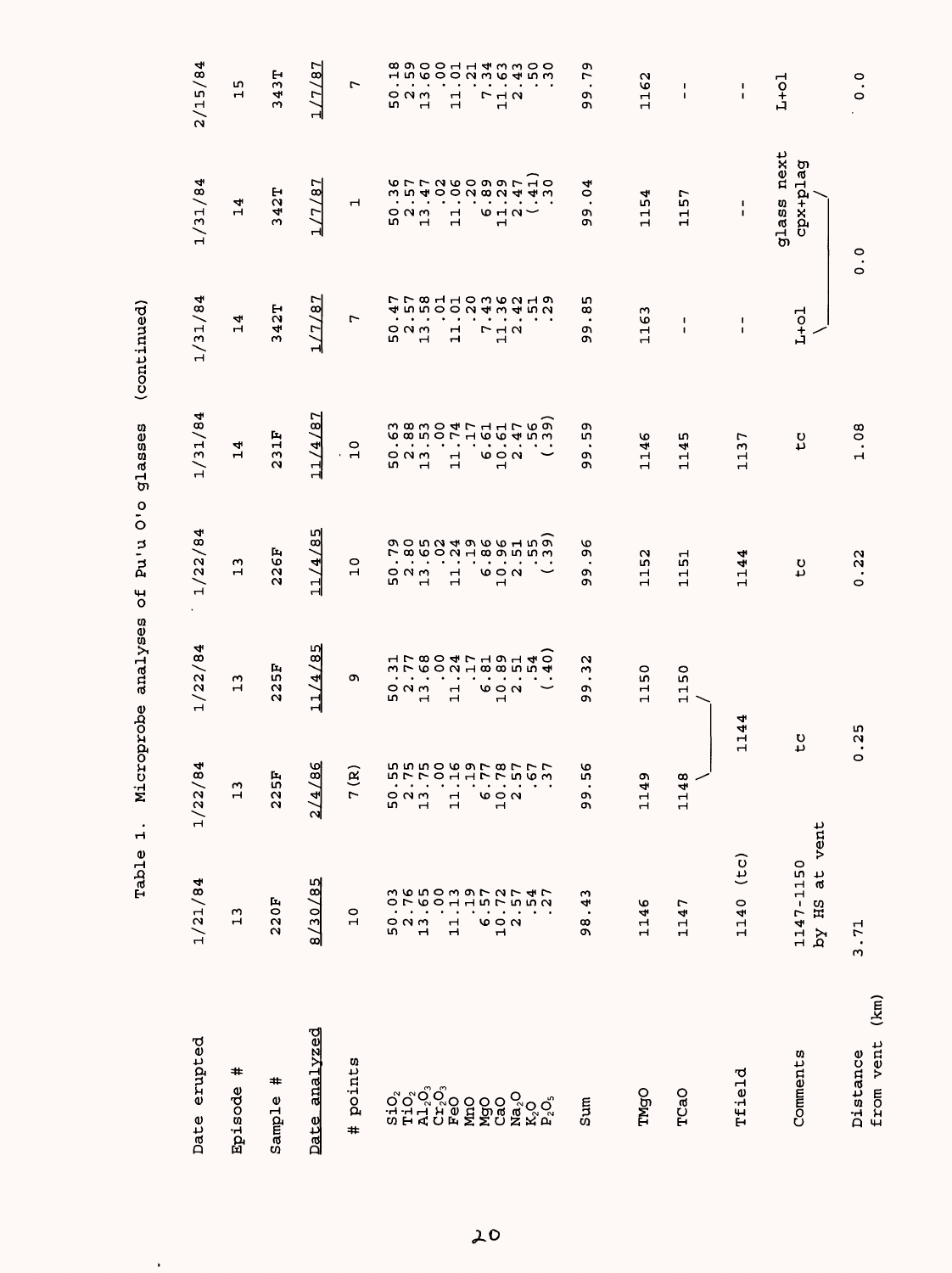| Date erupted                       | 2/15/84                                | 3/4/84         | 3/4/84                                                                                      | 3/4/84                                                          | 3/30/84                                   | 3/30/84                                                           | 4/20/84                                               | 4/20/84                                                                        |
|------------------------------------|----------------------------------------|----------------|---------------------------------------------------------------------------------------------|-----------------------------------------------------------------|-------------------------------------------|-------------------------------------------------------------------|-------------------------------------------------------|--------------------------------------------------------------------------------|
| #<br>Episode                       | 15                                     | $\frac{6}{1}$  | $\frac{6}{1}$                                                                               | ဖ<br>$\blacksquare$                                             | 7<br>$\mathbf{\mathbf{r}}$                | 17                                                                | œ<br>$\mathbf{H}$                                     | $\infty$<br>$\mathbf{H}$                                                       |
| #<br>Sample                        | 237F                                   | 249F           | 51F<br>$\mathbf{\tilde{N}}$                                                                 | 344T                                                            | 9F<br>LΩ,<br>Σ                            | 345T                                                              | 267F                                                  | 267F                                                                           |
| analyzed<br>Date                   | 11/4/85                                | Lη<br>11/4/8   | m<br>11/4/8                                                                                 | 1/7/87                                                          | 10/2/86                                   | /87<br>L7.                                                        | 10/2/86                                               | 10/15/86                                                                       |
| points<br>#                        | $\circ$<br>$\mathbf{H}$                | $\frac{0}{1}$  | $\Xi$                                                                                       | r                                                               | œ                                         | ١o                                                                | ထ                                                     | $\mathbf{R}$<br><b>v</b>                                                       |
|                                    |                                        |                | $\bullet$<br>m                                                                              | $\bullet$                                                       | $\bullet$<br>m                            | $\bullet$                                                         | $\bullet$<br>w                                        | $\bullet$<br>w                                                                 |
|                                    |                                        |                | $\bullet$<br>o u w                                                                          | $\blacksquare$<br>523<br>52                                     | $\blacksquare$<br>$\circ$ $\circ$         | $\blacksquare$<br>52<br>52<br>13                                  | $\blacksquare$<br>៰៷៳                                 | $\blacksquare$<br>៰៷៳                                                          |
| oroco<br>HHZ<br>CH                 |                                        |                | $\bullet$<br>ᆏ                                                                              | $\bullet$                                                       | $\bullet$<br>ᆏ                            | $\bullet$                                                         | ᆏ                                                     | $\mathbf{H}$                                                                   |
|                                    |                                        |                | <b>4 エアエるアちらちろうよう 4 エアエるアちらうちょう</b><br>$\bullet$<br>$\bullet$<br>ᆏ<br>$\mathbf{\mathbf{d}}$ | ちてるろめ2674715763825111<br>$\cdot$<br>$\bullet$<br>$\overline{a}$ | 28505157653<br>$\bullet$<br>$\frac{1}{1}$ | 234360499092215409243452<br>$\cdot$<br>$\bullet$<br>$\frac{0}{1}$ | 24515734453<br>$\bullet$<br>$\bullet$<br>$\mathbf{1}$ | <b>OU40HOOQOQ</b><br><b>G</b> @ E Q E Q E Q E Q E Q U Q<br>$\bullet$<br>ᆏ<br>Н |
| <b>PeO</b><br>MnO                  |                                        |                | $\bullet$                                                                                   | $\bullet$                                                       | ٠                                         | $\bullet$                                                         | $\bullet$                                             | $\bullet$                                                                      |
|                                    |                                        |                | $\bullet$                                                                                   | $\bullet$                                                       | $\bullet$                                 | $\bullet$                                                         |                                                       | $\bullet$                                                                      |
|                                    |                                        |                | $\sim$<br>00N<br>$\blacksquare$                                                             | $\begin{array}{c}\n7 \\ 1\n\end{array}$                         | $\bullet$<br>७००<br>$\mathbf{H}$          | $\bullet$<br>712                                                  | $\bullet$ .<br>$\bullet$<br>00N<br>$\blacksquare$     | $\bullet$<br>00N<br>$\mathbf{H}$                                               |
|                                    |                                        |                |                                                                                             |                                                                 | $\bullet$                                 | $\bullet$                                                         | $\bullet$                                             | $\bullet$                                                                      |
| <b>ទី១</b><br>កំពុំបំបុ័<br>ឯកស្រុ |                                        | $.55$<br>$.40$ |                                                                                             |                                                                 |                                           | $\cdot$ $\cdot$                                                   |                                                       |                                                                                |
| sum                                | $\overline{8}$<br>$\bullet$<br>Q,<br>ö | 100.23         | $\circ$<br>$\infty$<br>$\bullet$<br>ጣ<br>ጣ                                                  | O<br>4<br>$\bullet$<br>ጣ<br>ጣ                                   | ጣ<br>ᆏ<br>o۱<br>σ١                        | o<br>O<br>$\bullet$<br>o۱<br>ጣ                                    | S<br>U<br>$\bullet$<br>c.<br>ጣ                        | Н<br>4<br>$\bullet$<br>ጣ<br>ጣ                                                  |
| TMgO                               | 1139                                   | 1143           | 52<br>Н<br>ᅱ                                                                                | 1162                                                            | 46<br>ᆏ<br>Н                              | 1164                                                              | 42<br>급                                               | 1143                                                                           |
| TCaO                               | 1141                                   | 1148           | <u>უ</u><br>Н<br>Н                                                                          | 1<br>$\mathbf{I}$                                               | r<br>₹<br>ᆏ<br>Н                          | 1<br>J.                                                           | $\infty$<br>4<br>급                                    | 1147                                                                           |
|                                    |                                        |                |                                                                                             |                                                                 |                                           |                                                                   |                                                       |                                                                                |
| Tfield                             | 1139                                   | 1139           | 1142                                                                                        | 1<br>$\mathbf{I}$                                               | 1137                                      | $\blacksquare$<br>$\mathbf{I}$                                    | 114                                                   | 4                                                                              |
| Comments                           | tc                                     | $\mathsf{C}$   | $\mathbf{c}$                                                                                | $L+o1$                                                          | t c                                       | $L+o1$                                                            | $\mathbf{c}$                                          |                                                                                |
| (km)<br>from vent<br>Distance      | 0.98                                   | 0.70           | .8 <sub>.</sub><br>Н                                                                        | $\frac{0}{0}$                                                   | .28<br>Ó                                  | $\frac{0}{0}$                                                     | 1.44                                                  |                                                                                |

 $\frac{1}{2}$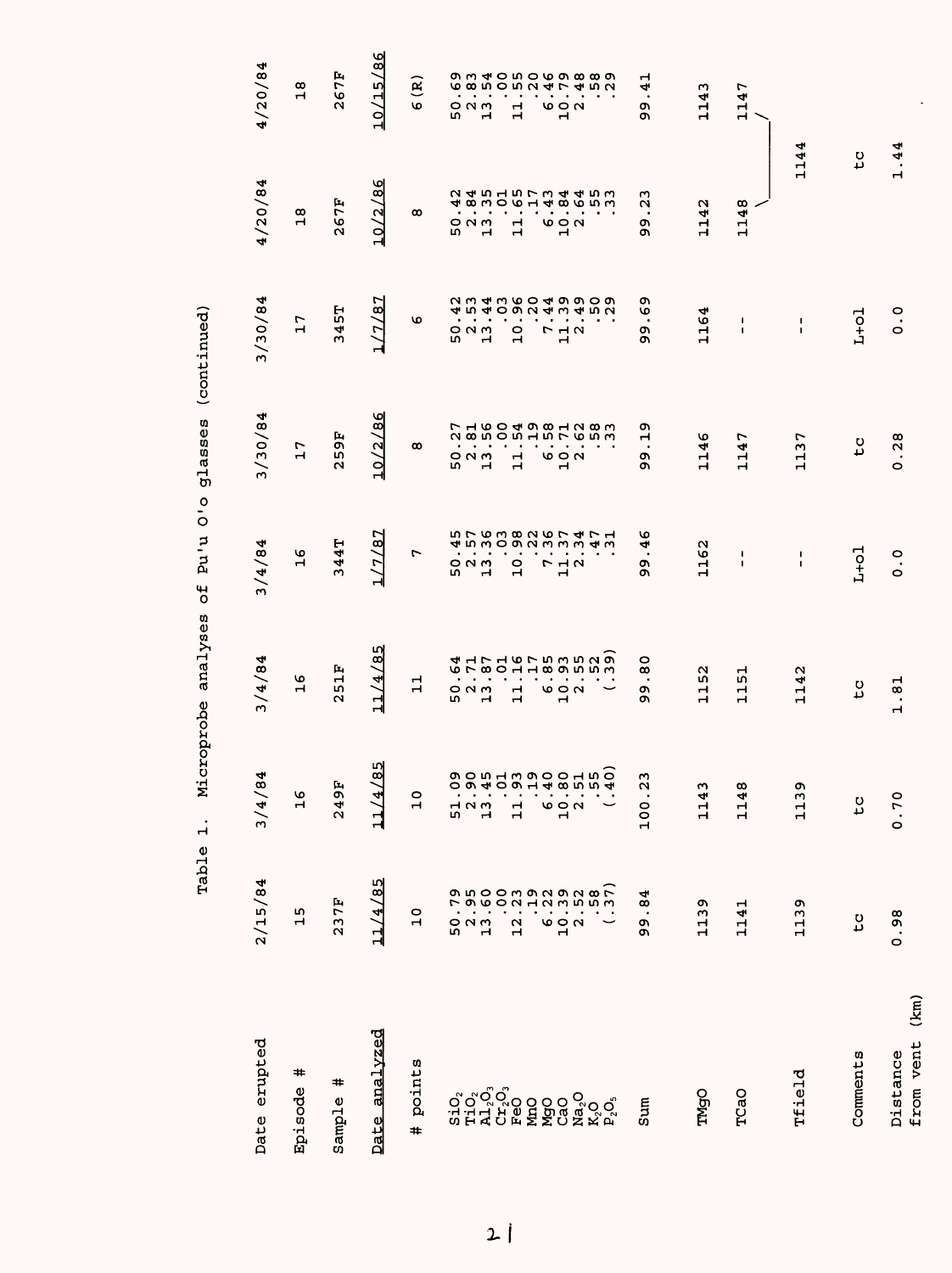| Date erupted                                                                      | 4/19/84                                                   | 84<br>5/17/                 | 6/8/84                                                 | 6/30/84                                              | 6/30/84                                                   | 1/9/84                                             | 1/9/84                                               | 7/28/84                                   |
|-----------------------------------------------------------------------------------|-----------------------------------------------------------|-----------------------------|--------------------------------------------------------|------------------------------------------------------|-----------------------------------------------------------|----------------------------------------------------|------------------------------------------------------|-------------------------------------------|
| #<br>Episode                                                                      | 18                                                        | $\frac{9}{1}$               | $\overline{2}0$                                        | $\frac{1}{2}$                                        | $\overline{a}$                                            | 22                                                 | 22                                                   | $\frac{3}{2}$                             |
| #<br>Sample                                                                       | 346T                                                      | 272F                        | 274F                                                   | 279T                                                 | <b>79T</b>                                                | 282T                                               | 283F                                                 | <b>288T</b>                               |
| <u>analvzed</u><br>Date                                                           | 1/7/87                                                    | 10/15/86                    | 10/2/86                                                | 4/16/9                                               | 6/10/9                                                    | 4/16/9                                             | 10/2/86                                              | 10/2/86                                   |
| points<br>#                                                                       | Φ                                                         | œ                           | w                                                      | 4                                                    | ି<br>$\blacksquare$                                       | œ                                                  | r                                                    | $\infty$                                  |
|                                                                                   |                                                           |                             |                                                        |                                                      |                                                           |                                                    |                                                      |                                           |
|                                                                                   | $\mathbf{\Omega}$<br>50                                   | 50.4                        | 0 N M<br>ŗ,                                            | 52<br>52<br>52                                       | 9<br>2<br>2<br>2<br>2                                     | 52<br>52<br>52                                     | $\sigma$ $\alpha$ $\sigma$<br>$\widehat{\mathbf{A}}$ | <b>いいこつ</b><br>೦೧೧<br>w                   |
|                                                                                   | 13                                                        |                             | $\bullet$<br>Н                                         |                                                      |                                                           |                                                    | $\mathbf{r}$                                         | Н                                         |
|                                                                                   |                                                           |                             |                                                        |                                                      |                                                           |                                                    |                                                      |                                           |
|                                                                                   | 9 9 4 2 9 2 2 4 9 2 4 9 2<br>9 9 4 2 9 2 4 2 7 4 9 2<br>님 | 88704262452<br>$\mathbf{1}$ | O LA HO LO WO 46<br><b>assorthemon</b><br>$\mathbf{1}$ | <b>104011445452</b><br>$\mathbf{1}$                  | 8 D Q Q Q Q H Q 4 U 4 U 4 U 4 U 4 U 4 U 4 U 4 U<br>ᆏ<br>Н | <b>∞ w w w w w o o o w</b><br><b>5346084</b><br>10 | $\mathbf{r}$<br>Н                                    | o n w w r r o n 400<br>$\mathbf{1}$       |
|                                                                                   | r                                                         |                             | $\bullet$                                              | $\bullet$                                            |                                                           |                                                    |                                                      | $\mathbf{r}$                              |
| <b>MgO</b><br>CaO                                                                 | $\mathbf{1}$                                              | 642                         | 692                                                    | $\bullet$<br>$\begin{array}{c}\n7 \\ 1\n\end{array}$ | r<br>$\mathbf{\mathbf{H}}$                                | 4<br>4<br><b>772</b><br>$\mathbf{H}$               | e a u                                                | $\sim$<br>4<br><b>712</b><br>$\mathbf{H}$ |
|                                                                                   | $\mathbf{\Omega}$                                         |                             |                                                        |                                                      | $\rightarrow \infty$                                      | 4                                                  |                                                      |                                           |
| $\begin{array}{l} \mathbf{Na_2O} \\ \mathbf{K_2O} \\ \mathbf{P_2O_3} \end{array}$ |                                                           |                             |                                                        |                                                      |                                                           | 4 0                                                |                                                      | ო ო ო                                     |
|                                                                                   |                                                           |                             |                                                        |                                                      |                                                           |                                                    |                                                      |                                           |
| Sum                                                                               | 100.02                                                    | m<br>$\sim$<br>100.         | m<br>4<br>$\bullet$<br>c<br>Ō,                         | r<br>100.4                                           | r<br>ᆏ<br>$\bullet$<br>o,<br>Ō                            | .72<br>O)<br>Ō,                                    | 72<br>$\bullet$<br>57                                | w<br>r<br>$\bullet$<br>o,<br>Ō,           |
|                                                                                   |                                                           |                             |                                                        |                                                      |                                                           |                                                    |                                                      |                                           |
| TMgO                                                                              | 1165                                                      | œ<br>114                    | 1144                                                   | 1164                                                 | 1166                                                      | 1164                                               | 1141                                                 | S<br>116                                  |
| TCaO                                                                              | 1<br>$\mathbf{I}$                                         | ৩<br>115                    | 1148                                                   | I<br>$\blacksquare$                                  | ١<br>$\pmb{\mathfrak{t}}$                                 | $\frac{1}{1}$                                      | 1140                                                 | 1<br>$\pmb{\mathfrak{g}}$                 |
| Tfield                                                                            | $\frac{1}{1}$                                             | ᆏ<br>114                    | 1137                                                   | $\frac{1}{4}$                                        | $\frac{1}{1}$                                             | $\frac{1}{4}$                                      | o<br>113                                             | $\frac{1}{4}$                             |
| Comments                                                                          | $L+o1$                                                    | <b>CC</b>                   | tc                                                     | $S = 0.033$                                          |                                                           | $S = 0.038$                                        | tc                                                   | $L+O1$                                    |
| from vent (km)<br>Distance                                                        | $\frac{0}{0}$                                             | $\frac{1}{2}$<br>$\dot{t}$  | 3.80                                                   | o<br>.<br>$\circ$                                    |                                                           | .93<br>$\mathbf{H}$                                | $\frac{0}{0}$                                        | $\circ$ .                                 |
|                                                                                   |                                                           |                             |                                                        |                                                      |                                                           |                                                    |                                                      |                                           |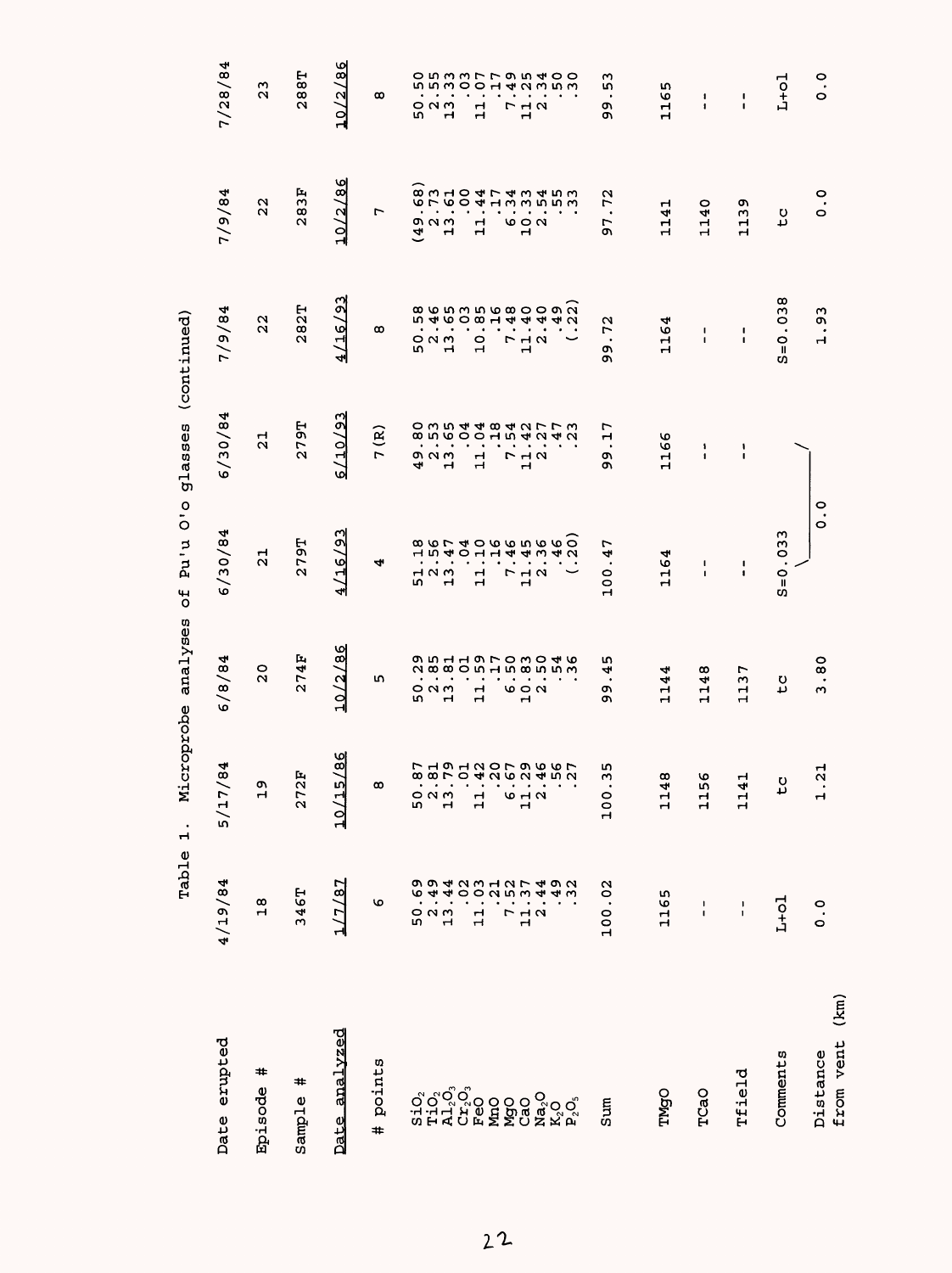| Date erupted                  | 8/20/84                               | 8/20/84                            | 20/84<br>$\approx$                | 8/20/84                                    | 9/10/84                                            | 9/20/84                                | 9/20/84                                      | 9/20/84                                    | 9/20/84                                  |
|-------------------------------|---------------------------------------|------------------------------------|-----------------------------------|--------------------------------------------|----------------------------------------------------|----------------------------------------|----------------------------------------------|--------------------------------------------|------------------------------------------|
| #<br>Episode                  | $\overline{24}$                       | 24                                 | 24                                | 24                                         | $pre-25$                                           | w<br>$\mathbf{\Omega}$                 | 25                                           | m<br>$\mathbf{\Omega}$                     | m<br>$\mathbf{\Omega}$                   |
| #<br>Sample                   | 302T                                  | 302T                               | icular<br>02T<br>m<br>ves         | denser<br>302T                             | <b>KEI-309P</b>                                    | 320T                                   | vesicular<br>320T                            | denser<br>320T                             | densest<br>320T                          |
| Date analvzed                 | 11/86<br>$\overline{2}$               | $\mathbf{S}$<br>ř<br>긥             | $\sqrt{93}$<br>୶<br>ज             | $\frac{23}{2}$<br>6/9/                     | $\frac{6}{9}$<br>12/11                             | $\frac{86}{ }$<br>12/11                | $\frac{23}{2}$<br>୍ବ<br>অ                    | 93<br>୍ବ<br>बे                             | 193<br>$\overline{6}$<br>ज               |
| points<br>#                   | $\frac{0}{1}$                         | $\mathbf{\widehat{g}}$<br><b>v</b> | O                                 | m<br>$\overline{\phantom{a}}$              | $\infty$                                           | Ō                                      | r                                            | r                                          | ٣                                        |
|                               | 52<br>52<br>52                        | 52<br>13                           | m                                 | 51.3                                       | w<br>$\bullet$<br>523<br>52                        | r<br>7<br>523<br>52                    |                                              | $\overline{ }$<br>4<br>٠<br>52<br>52<br>52 | 51.7                                     |
|                               |                                       |                                    | ᆏ                                 |                                            | $\cdot$                                            | $\bullet$                              | 50001                                        |                                            |                                          |
|                               | $\frac{1}{10}$                        | $\bullet$<br>$\frac{1}{2}$         | ᆏ                                 | $\frac{1}{10}$                             | $\bullet$<br>$\frac{1}{11}$                        | $\bullet$<br>.<br>10.                  |                                              | $\vec{H}$                                  | $\frac{1}{11}$                           |
|                               | L                                     | r                                  |                                   |                                            |                                                    |                                        |                                              | L                                          |                                          |
|                               | $\frac{1}{4}$ $\alpha$                | $\frac{1}{2}$ $\alpha$             | Н                                 | $\begin{array}{c} 7 \\ 7 \\ 4 \end{array}$ | $\begin{array}{c}\n7 \\ 7 \\ 1\n\end{array}$       | 712<br>12                              | $\begin{array}{c}\n7 \\ 7 \\ 4\n\end{array}$ | $\frac{1}{11}$ $\alpha$                    | $\frac{1}{2}$ .                          |
| ៰<br>នឹង្គីប្តី<br>ប្តីដួង    | 13639044218135002541                  | よう851729696458500152212            |                                   |                                            | <b>4 7 5 2 6 7 4 9 1 1 1</b> 5 5 2 0 1 0 3 4 5 1 1 | <b>りらう403519300010100000000000</b>     | <b>ちららるりつろ10845 ううううりつしょう</b>                |                                            | <b>ひちろのひらりょうのより ひうろりょう しょうしょう きょうしょう</b> |
| sum                           | $\overline{6}$<br>$\bullet$<br>ጣ<br>c | 52<br>o,<br>Q)                     | 67<br>$\blacksquare$<br>C<br>ጣ    | œ<br>c<br>$\cdot$<br>ጣ<br>Ō,               | r<br>r<br>Q<br>ጣ                                   | $\overline{5}$<br>$\bullet$<br>o۱<br>ጣ | ৩<br>œ<br>$\bullet$<br>ጣ<br>ጣ                | œ<br>c<br>$\bullet$<br>Q)<br>Q)            | 0<br>100.3                               |
| TMgO                          | 1166                                  | 1165                               | 168<br>ᆏ                          | 1165                                       | 1156                                               | LΩ,<br>116                             | 1165                                         | 1166                                       | 1166                                     |
| TCaO                          |                                       | 1<br>$\blacksquare$                | $\pmb{\mathsf{I}}$<br>$\mathbf I$ | 1<br>$\pmb{\mathsf{I}}$                    | J.<br>$\mathbf I$                                  | 1<br>$\blacksquare$                    | ٠<br>$\mathbf{I}$                            | ı<br>$\mathbf{I}$                          | 1<br>$\blacksquare$                      |
| <b>Tfield</b>                 | $\blacksquare$                        | 1                                  | 1<br>$\pmb{\mathsf{I}}$           | J.<br>$\mathbf{I}$                         | J.<br>1                                            | 1<br>$\mathbf{I}$                      | J.<br>$\pmb{\mathsf{I}}$                     | 1<br>$\mathbf{I}$                          | $\frac{1}{1}$                            |
| Comments                      |                                       | $S = 0.020$                        |                                   |                                            | $L+oL+cpx$                                         |                                        |                                              |                                            |                                          |
| (km)<br>from vent<br>Distance |                                       | $L+o1$<br>$\ddot{\circ}$           |                                   |                                            | 0.0                                                |                                        |                                              | $1-1$<br>$\frac{0}{0}$                     |                                          |
|                               |                                       |                                    |                                   |                                            |                                                    |                                        |                                              |                                            |                                          |

 $\ddot{\phantom{0}}$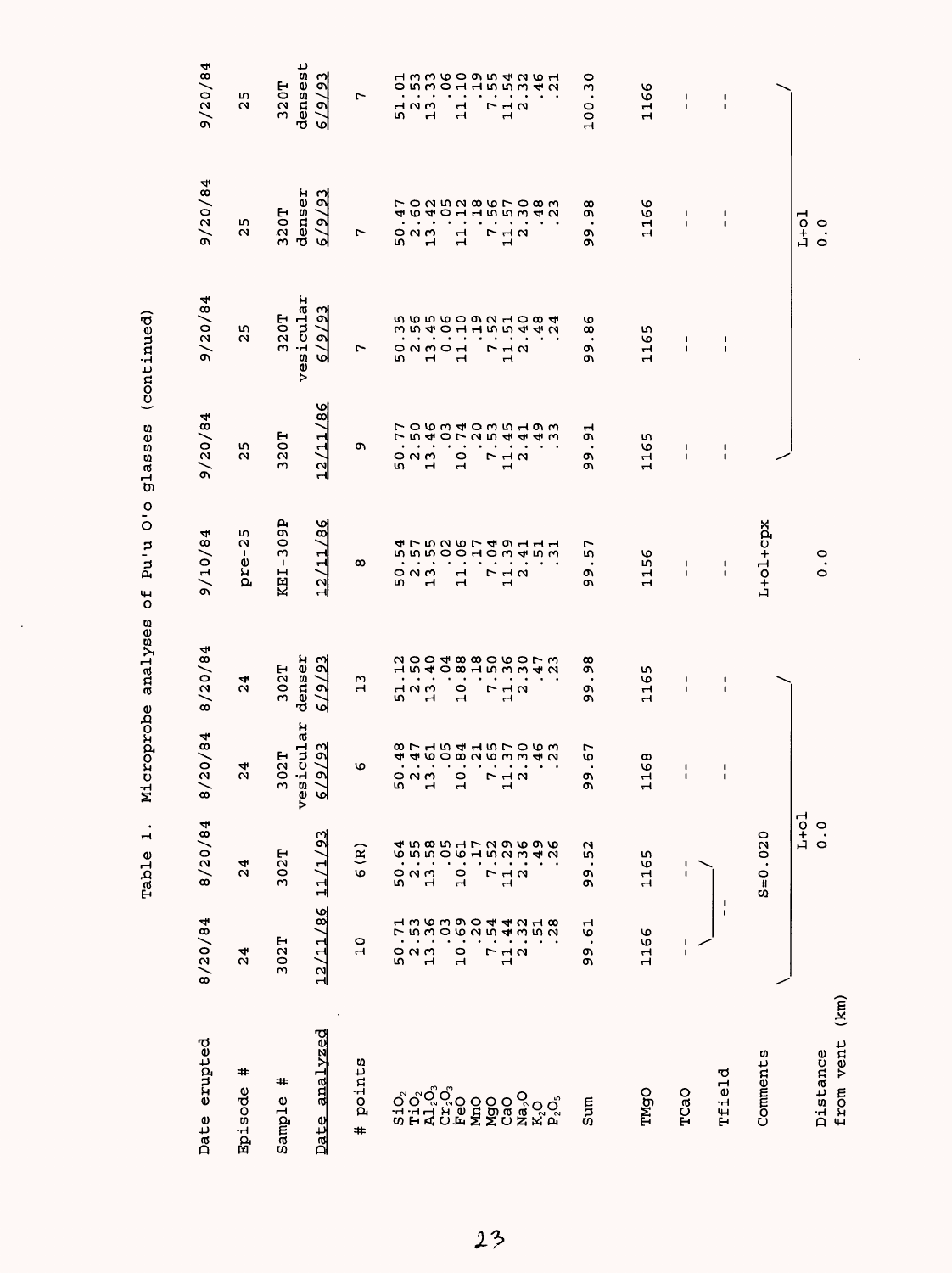| Date erupted                                 | 11/1/84                                      | 11/28/84                                                                 | 12/30/84                                         | 1/4/85                                               | 1/4/85                         | 1/4/85                                                                  | 1/4/85                                                                                              |
|----------------------------------------------|----------------------------------------------|--------------------------------------------------------------------------|--------------------------------------------------|------------------------------------------------------|--------------------------------|-------------------------------------------------------------------------|-----------------------------------------------------------------------------------------------------|
| #<br>Episode                                 | pre-26                                       | $post-27$                                                                | $pre-29$                                         | o,<br>$\mathbf{\Omega}$                              | o,<br>$\mathbf{\Omega}$        | c<br>$\mathbf{\Omega}$                                                  | c<br>$\mathbf{\Omega}$                                                                              |
| #<br>Sample                                  | KEI-331F                                     | SS<br>KEI-33                                                             | <b>KEI-347F</b>                                  | 54T<br>Μ                                             | 54T<br>Μ                       | 55T<br>ω                                                                | 57<br>r<br>ω                                                                                        |
| analyzed<br>Date                             | 12/11/86                                     | 12/11/86                                                                 | 10/2/86                                          | 4/16/93                                              | 6/10/93                        | 10/2/86                                                                 | 10/15/86                                                                                            |
| points<br>#                                  | $\frac{1}{1}$                                | o,                                                                       | $\infty$                                         | $\mathbf{1}$                                         | $\mathbf{g}$<br>$\infty$       | $\infty$                                                                | ê<br>4                                                                                              |
|                                              |                                              | n,                                                                       | m                                                | LO.                                                  |                                |                                                                         |                                                                                                     |
| SiO <sub>C</sub><br>Fid<br>Al <sub>Q</sub>   | 50.13                                        | $\bullet$<br>$\bullet$<br>$O$ $N$ $m$                                    | $\bullet$ , $\bullet$ , $\bullet$<br>$O$ $N$ $M$ | $\bullet$<br>$\cdot$<br>$\overline{a}$ $\alpha$      | $\bullet$<br>523<br>52         | $\bullet$<br>٠<br>$\circ$ $\circ$<br>ŗ,                                 | $\bullet$<br>$\bullet$<br>$O$ $N$ $M$<br>n,                                                         |
|                                              | O MO NO O H H O N O<br>O W O N O O H H O N O | 4 r 0 0 0 1 0 1 0 0 4 1 0 0<br>0 0 4 0 1 0 1 0 0 0 0 0<br>$\blacksquare$ | $\mathbf{H}$                                     | <b>ひちらりひしょううせつりつうりつしょう</b><br>$\mathbf{\mathbf{r}}$  | 299567611742995601538          | フ 4 4 7 4 7 8 8 9 9 9 0<br>フ 4 4 7 4 7 8 8 9 9 0 0<br>٠<br>$\mathbf{H}$ | <b>6 6 4 0 4 4 7 8 9 9 7 9 9</b><br>1 4 9 4 7 7 4 7 9 9 9 9 9<br>$\bullet$<br>$\mathbf{\mathbf{d}}$ |
| Cr <sub>2</sub> O <sub>3</sub><br>FeO<br>MnO | $\frac{0}{1}$                                | $\circ$<br>$\mathbf{\mathbf{r}}$                                         | $\bullet$<br>$\bullet$<br>$\mathbf{1}$           | $\mathbf{1}$                                         | $\mathbf{1}$                   | $\mathbf{1}$                                                            | $\mathbf{1}$                                                                                        |
|                                              |                                              |                                                                          |                                                  |                                                      |                                |                                                                         |                                                                                                     |
|                                              | 7.1.2.2                                      | $\bullet$                                                                | $\bullet$                                        | $\bullet$<br>7                                       | $\bullet$                      | $\bullet$                                                               | $\bullet$                                                                                           |
|                                              |                                              | $\bullet$<br>$\begin{array}{c}\n5 \\ 7 \\ 1\n\end{array}$                | $\blacksquare$<br>712                            | $\frac{1}{2}$ $\alpha$                               | ٠<br>$r$ <sub>12</sub>         | $\bullet$<br>7<br>11<br>2                                               | $\bullet$<br>r 9 a<br>7                                                                             |
|                                              |                                              |                                                                          | $\bullet$                                        |                                                      |                                | $\bullet$                                                               | $\blacksquare$                                                                                      |
| ៜ៰៓៰៓៰៓<br>ៜ៓៓៰៓៰៓                           |                                              |                                                                          |                                                  |                                                      |                                | $\bullet$                                                               |                                                                                                     |
| Sum                                          | $\overline{5}$<br>o,<br>c                    | r<br>4<br>$\bullet$<br>o,<br>o                                           | ᆏ<br>6<br>٠.<br>o<br>o۱                          | $\mathbf \alpha$<br>$\mathbf{r}$<br>$\bullet$<br>100 | r<br>œ<br>$\bullet$<br>ጣ<br>Ō, | 42<br>$\bullet$<br>o,<br>Ō                                              | N<br>œ<br>$\bullet$<br>o,<br>Ō,                                                                     |
|                                              |                                              |                                                                          |                                                  |                                                      |                                |                                                                         |                                                                                                     |
| TMgO                                         | 1155                                         | m<br>115                                                                 | m<br>ю<br>급                                      | w<br>116                                             | 1167                           | w<br>116                                                                | w<br>116                                                                                            |
| TCaO                                         | (1162)                                       | 1<br>$\blacksquare$                                                      | г<br>L٢<br>Н<br>$\overline{H}$                   | ı<br>$\blacksquare$                                  | 1<br>$\mathbf{I}$              | ٠<br>Ĺ                                                                  | ı<br>f,                                                                                             |
| Tfield                                       | 1145                                         | п<br>$\mathbf I$                                                         | 1<br>I.                                          | 1<br>$\blacksquare$                                  | 1<br>$\mathbf{I}$              | 1<br>$\mathbf I$                                                        | ŧ                                                                                                   |
| Comments                                     | τc                                           | $L = 01 + cpx$                                                           |                                                  | 0.028<br>$\Omega_{\rm I}$<br>C)                      |                                |                                                                         |                                                                                                     |
| (km)<br>from vent<br>Distance                | $\frac{1}{2}$                                | $\ddot{\circ}$                                                           | $\frac{0}{0}$                                    |                                                      | o<br>o<br>$L+o1$               | $\ddot{\circ}$<br>$L+O1$                                                |                                                                                                     |

 $24$ 

 $\bullet$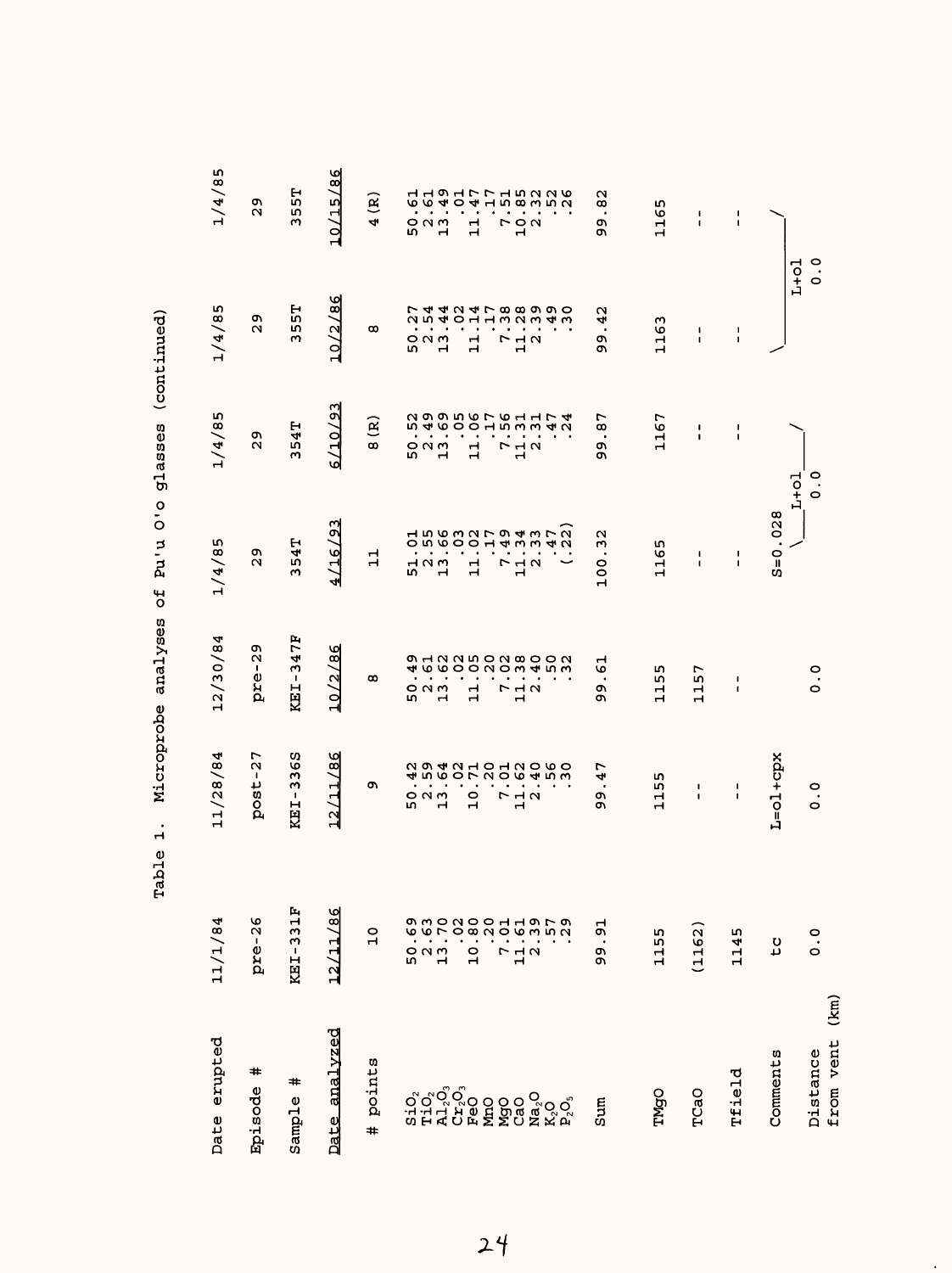|                               | Table                                        | $\dot{a}$                          | Microprobe analyses                                            | $\frac{1}{2}$<br>pu <sub>1</sub> u<br>٣, | glasses                                                                                                                                           | (continued)                                                                                                                                                                                                                                                                                                                                                                                      |                                  |
|-------------------------------|----------------------------------------------|------------------------------------|----------------------------------------------------------------|------------------------------------------|---------------------------------------------------------------------------------------------------------------------------------------------------|--------------------------------------------------------------------------------------------------------------------------------------------------------------------------------------------------------------------------------------------------------------------------------------------------------------------------------------------------------------------------------------------------|----------------------------------|
| Date erupted                  | 2/4/85                                       | 2/4/85                             | 2/4/85                                                         | 2/4/85                                   | 2/4/85                                                                                                                                            | 2/4/85                                                                                                                                                                                                                                                                                                                                                                                           | 2/4/85                           |
| #<br>Episode                  | $\frac{0}{2}$                                | $\overline{3}0$                    | $\frac{0}{2}$                                                  | $\overline{3}0$                          | $\overline{3}0$                                                                                                                                   | 30                                                                                                                                                                                                                                                                                                                                                                                               | $\frac{0}{2}$                    |
| #<br>Sample                   | 1066T<br>A30                                 | vesicular<br>1066T<br><b>A30</b>   | 1066T<br>A30                                                   | 1067T<br><b>B30</b>                      | 1067T<br><b>B30</b>                                                                                                                               | 1068T<br><b>R30</b>                                                                                                                                                                                                                                                                                                                                                                              | 1068T<br><b>R30</b>              |
| Date analyzed                 | 3/12/87                                      | 6/9/93                             | denser<br>6/9/93                                               | 17/87<br>ᅴ                               | 3/12/87                                                                                                                                           | 1/7/87                                                                                                                                                                                                                                                                                                                                                                                           | 3/12/87                          |
| points<br>$\ddot{}$           | $\infty$                                     | r                                  | $\infty$                                                       | O                                        | 9(R)                                                                                                                                              | Ō                                                                                                                                                                                                                                                                                                                                                                                                | 7(R)                             |
|                               | 48<br>23<br>61<br>5<br>2<br>5<br>2<br>3      | .57<br>$\bullet$<br>52<br>52<br>52 | .67<br>52<br>52<br>52                                          |                                          | 523<br>13                                                                                                                                         | 52<br>13                                                                                                                                                                                                                                                                                                                                                                                         |                                  |
|                               | $\sigma$<br>$\overline{9}$<br>$\overline{a}$ |                                    | 14<br>.43<br>$\mathbf{1}$                                      |                                          | 10.                                                                                                                                               | $\mathbf{1}$                                                                                                                                                                                                                                                                                                                                                                                     |                                  |
|                               | $\frac{8}{1}$<br>34                          |                                    |                                                                |                                          |                                                                                                                                                   |                                                                                                                                                                                                                                                                                                                                                                                                  |                                  |
| ៜៜៜ៓៰៓<br>ៜ៓៓៰៓៰៓             | 37<br>7<br>12<br>12                          |                                    | $1440174$<br>144040<br>$\begin{array}{c}\n5 \\ 7\n\end{array}$ |                                          | $\begin{array}{cccccccccc} . & . & . & . & . & . & . & . \\ . & . & . & . & . & . & . & . \\ . & . & . & . & . & . & . & . \\ \end{array}$<br>712 | $\begin{array}{c}\n\sum\limits_{i=1}^{n}a_{i} & \sum\limits_{i=1}^{n}b_{i} & \sum\limits_{i=1}^{n}b_{i} & \sum\limits_{i=1}^{n}b_{i} & \sum\limits_{i=1}^{n}b_{i} & \sum\limits_{i=1}^{n}b_{i} & \sum\limits_{i=1}^{n}b_{i} & \sum\limits_{i=1}^{n}b_{i} & \sum\limits_{i=1}^{n}b_{i} & \sum\limits_{i=1}^{n}b_{i} & \sum\limits_{i=1}^{n}b_{i} & \sum\limits_{i=1}^{n}b_{i} & \sum\limits_{i=1$ |                                  |
|                               | 4 2<br>4 2                                   |                                    |                                                                |                                          |                                                                                                                                                   |                                                                                                                                                                                                                                                                                                                                                                                                  | $46$<br>$4$                      |
| Sum                           | .23<br>99                                    | 100.21                             | $\frac{8}{9}$<br>ტ6                                            | O<br>r<br>Q<br>Ō                         | $\overline{9}$<br>99                                                                                                                              | $\infty$<br>ω<br>o,<br>Q)                                                                                                                                                                                                                                                                                                                                                                        | 100.10                           |
| <b>TMgO</b>                   | 1162                                         | 1163                               | 1164                                                           | 1163                                     | 1164                                                                                                                                              | 1172                                                                                                                                                                                                                                                                                                                                                                                             | 1173                             |
| TCaO                          | $\frac{1}{1}$                                | $\mathbf{I}$<br>$\blacksquare$     | ı<br>ı                                                         | ı<br>I.                                  | I.<br>$\mathbf I$                                                                                                                                 | 1<br>$\blacksquare$                                                                                                                                                                                                                                                                                                                                                                              | 1<br>$\mathbf{I}$                |
| Tfield                        | $\frac{1}{1}$                                | $\frac{1}{1}$                      | $\mathbf{I}$<br>$\blacksquare$                                 | $\mathbf I$<br>$\blacksquare$            | $\blacksquare$<br>$\blacksquare$                                                                                                                  | $\pmb{\mathsf{I}}$<br>$\pmb{\mathsf{I}}$                                                                                                                                                                                                                                                                                                                                                         | $\blacksquare$<br>$\blacksquare$ |
| Comments                      |                                              | $L+O1$                             |                                                                |                                          | $L+O1$                                                                                                                                            |                                                                                                                                                                                                                                                                                                                                                                                                  | $L+o1$                           |
| (km)<br>from vent<br>Distance |                                              | 0.0                                |                                                                |                                          | $\ddot{o}$ .                                                                                                                                      |                                                                                                                                                                                                                                                                                                                                                                                                  | 0.0                              |

Table 1. Microprobe analyses of Pu'u O'o glasses (continued) analyses of  $P1'11$   $O10$   $q1$ asses Microprobe

 $2<sup>5</sup>$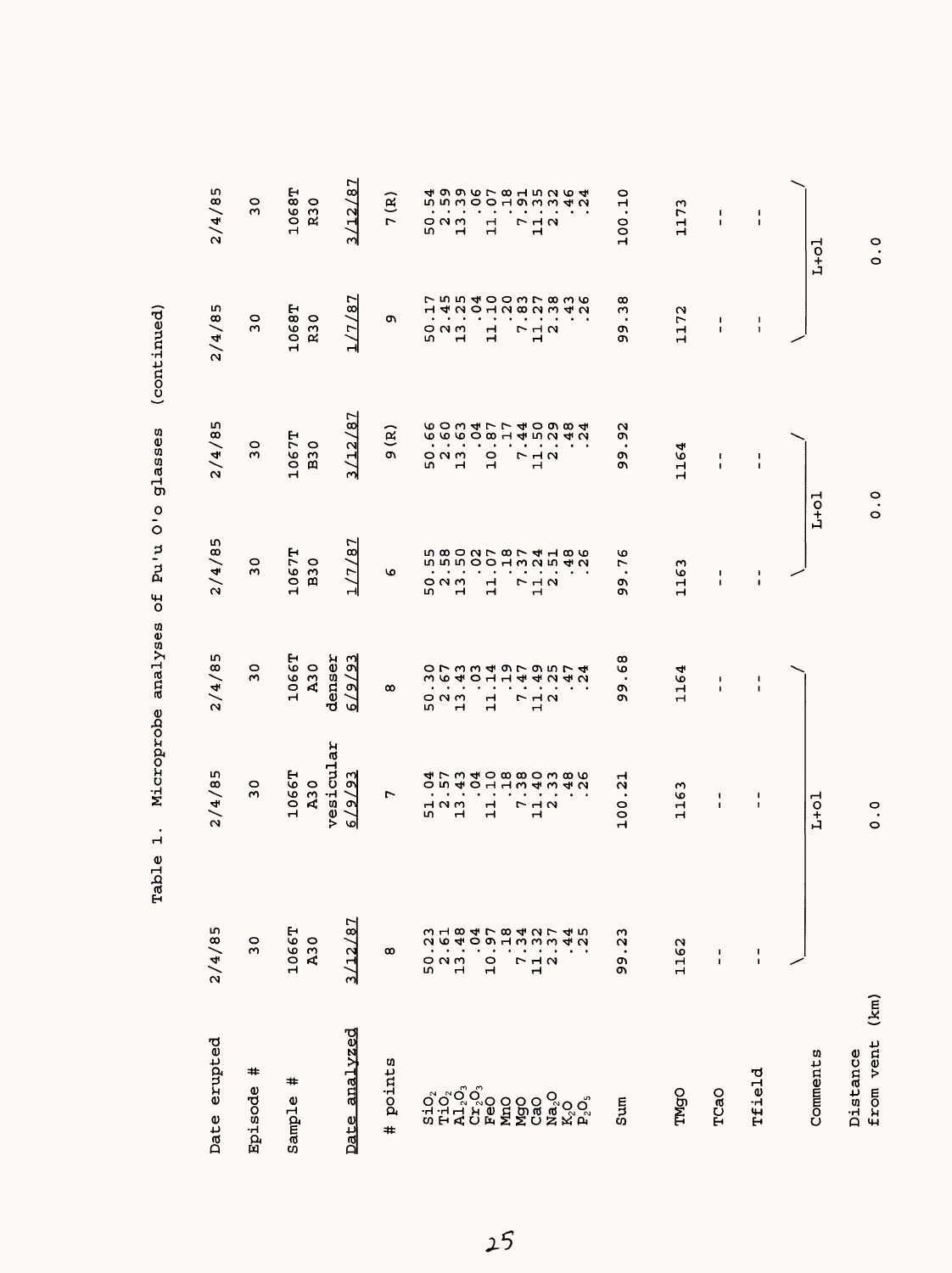| Date erupted                   | 2/5/85                                                | 2/5/85                    | 5/85<br>$\geq$                                                               | 2/5/85                                                                      | 2/5/85                                                                                                    | 2/5/85                                              | 2/5/85                                                          | 2/5/85                                  | 3/4/85                                                                                                                |
|--------------------------------|-------------------------------------------------------|---------------------------|------------------------------------------------------------------------------|-----------------------------------------------------------------------------|-----------------------------------------------------------------------------------------------------------|-----------------------------------------------------|-----------------------------------------------------------------|-----------------------------------------|-----------------------------------------------------------------------------------------------------------------------|
| #<br>Episode                   | $\circ$<br>$\sim$                                     | $\overline{3}$            | $\circ$<br>$\sim$                                                            | $\circ$<br>w                                                                | $\circ$<br>ω                                                                                              | $\circ$<br>ω                                        | $\circ$<br>m                                                    | $\circ$<br>$\sim$                       | ᆏ<br>m<br>pre-                                                                                                        |
| #<br>Sample                    | 1069T<br><b>S30</b>                                   | vesicular<br>1069T<br>S30 | <b>69T</b><br>$\overline{\mathbf{3}}$<br>$\frac{1}{2}$<br>w                  | denser<br>1069T<br>S30                                                      | 1069T<br>S30                                                                                              | 3625                                                | 625<br>$\sim$                                                   | 3625                                    | 3638<br>$\mathbf I$<br>KEI.                                                                                           |
| analyzed<br>Date               | 187<br>/12.<br>اب                                     | <u>/93</u><br>ज<br>ᅼ<br>ᆐ | $\sqrt{23}$<br>6/9                                                           | $\overline{2}$<br>4/16                                                      | $\tilde{e}$<br>7679                                                                                       | 10/2/86                                             | 3/12/87                                                         | 3/12/87                                 | 10/2/86                                                                                                               |
| points<br>#                    | 0<br>$\mathbf{\mathbf{H}}$                            | ∼                         | 7(R)                                                                         | $\overline{ }$                                                              | $\widehat{\mathbf{g}}$<br>$\overline{a}$                                                                  | c                                                   | $\mathbf{\widehat{g}}$<br>$\boldsymbol{\omega}$                 | $\mathbf{R}$<br>$\blacktriangleleft$    | $\infty$                                                                                                              |
|                                | $\bullet$<br>۱                                        |                           | $\bullet$                                                                    | $\bullet$<br>rU)                                                            | $\bullet$<br>n,                                                                                           | rU)                                                 | m,                                                              |                                         | $\circ$<br>$\bullet$<br>ق                                                                                             |
|                                | <b>6177901896561</b><br>$O$ $N$ $M$<br>$\blacksquare$ | 523<br>52                 | <b>ひるなち867935500</b> 52800192242<br>$\bullet$<br>$\blacksquare$<br>523<br>52 | $\blacksquare$<br>$\blacksquare$<br>っぺい<br>$\mathbf{\mathbf{H}}$            | <b>560649972645001001000000</b><br>$\blacksquare$<br>$\bullet$<br>$\circ$ $\circ$ $\circ$<br>$\mathbf{H}$ | $\circ$ $\circ$ $\circ$<br>$\overline{\phantom{0}}$ | $\circ$ $\circ$ $\circ$<br>$\overline{\phantom{0}}$             | 523<br>52                               | <b>こよりりとりようころとりつける こうりつとりようこう</b><br>$-110 +$<br>$\blacksquare$<br>$\bullet$<br>$\circ$ $\sim$ $\sim$<br>$\mathbf{H}$ |
|                                | $\frac{0}{1}$                                         | $\mathbf{1}$              | $\bullet$ . $\bullet$<br>$\Xi$                                               | $\bullet$<br>$\blacksquare$<br>$\mathbf{1}$                                 | $\bullet$<br>$\ddot{\phantom{a}}$<br>$\mathbf{1}$                                                         | ्<br>न                                              | $\frac{1}{11}$                                                  | $\mathbf{1}$                            | $\bullet$<br>$\bullet$<br>$\frac{1}{1}$                                                                               |
| <b>AROO CO</b><br>EXTER        |                                                       |                           | $\sim$ $\sim$                                                                | $\bullet$                                                                   | $\bullet$                                                                                                 |                                                     |                                                                 |                                         | $\bullet$                                                                                                             |
|                                | $\blacksquare$<br>$\overline{ }$                      | $\overline{ }$            | ÷,<br>$\begin{array}{c}\n7 \\ 1\n\end{array}$                                | $\bullet$<br>$\blacksquare$<br>$\begin{array}{c}\n7 \\ 7 \\ 1\n\end{array}$ | $\bullet$<br>$\blacksquare$<br>$\begin{array}{c}\n7 \\ 7 \\ 1\n\end{array}$                               | $\begin{array}{c}\n7 \\ 7 \\ 1\n\end{array}$        | $\sim$ $\sim$ $\sim$<br>$\begin{array}{c}\n7 \\ 1\n\end{array}$ | $\begin{array}{c}\n7 \\ 1\n\end{array}$ | $\blacksquare$<br>$\bullet$<br>$\begin{array}{c}\n7 \\ 1\n\end{array}$                                                |
|                                | $\frac{1}{1}$ $\alpha$                                | $\frac{1}{4}$ $\alpha$    | $\sim$                                                                       | $\bullet$                                                                   | $\bullet$                                                                                                 |                                                     |                                                                 |                                         |                                                                                                                       |
| ន្ថ <b>្</b><br>ខ្ចុំ<br>ខ្ចុំ |                                                       |                           | $\bullet$<br>. .                                                             |                                                                             |                                                                                                           |                                                     |                                                                 |                                         |                                                                                                                       |
| Sum                            | o۱<br>œ<br>$\bullet$<br>c<br>σ١                       | .50<br>100                | $\frac{6}{\sqrt{2}}$<br>$\bullet$<br>100                                     | .67<br>100                                                                  | 78<br>$\bullet$<br>o۱<br>c                                                                                | 100.03                                              | ვი<br>100                                                       | ო<br>$\infty$<br>$\bullet$<br>ጣ<br>Q    | m<br>c<br>$\bullet$<br>ω<br>c                                                                                         |
| TMgO                           | 1173                                                  | 1174                      | 74<br>$\frac{1}{1}$                                                          | 1174                                                                        | 1175                                                                                                      | 1171                                                | 1172                                                            | 1172                                    | 1154                                                                                                                  |
| TCaO                           | J.<br>$\sqrt{2}$                                      | 1<br>$\pmb{\mathsf{s}}$   | $\mathbf{I}$<br>$\mathbf{I}$                                                 | $\mathsf I$<br>$\mathbf I$                                                  | ı<br>$\mathbf{I}$                                                                                         | $\pmb{\cdot}$<br>ı                                  | $\overline{\mathbf{1}}$<br>$\blacksquare$                       | 1<br>J.                                 | $\mathsf I$<br>$\mathbf{I}$                                                                                           |
| <b>Tfield</b>                  | $\blacksquare$<br>$\pmb{\mathsf{I}}$                  | $\frac{1}{1}$             |                                                                              | ۱<br>$\overline{\phantom{a}}$                                               |                                                                                                           |                                                     | $\mathbf{I}$<br>$\mathbf{I}$                                    |                                         |                                                                                                                       |
| Comments                       |                                                       | $S = .043$                |                                                                              | $= .031$<br>S                                                               |                                                                                                           |                                                     | last spatter                                                    |                                         |                                                                                                                       |
|                                | L+ol+cpx                                              |                           |                                                                              |                                                                             |                                                                                                           |                                                     | $L+o1$                                                          |                                         |                                                                                                                       |
|                                |                                                       |                           | ᄝ<br>딫                                                                       |                                                                             |                                                                                                           |                                                     |                                                                 |                                         |                                                                                                                       |
| (km)<br>from vent<br>Distance  |                                                       |                           | °.<br>$\circ$                                                                |                                                                             |                                                                                                           |                                                     | $\ddot{o}$ .                                                    |                                         | $\ddot{o}$ .                                                                                                          |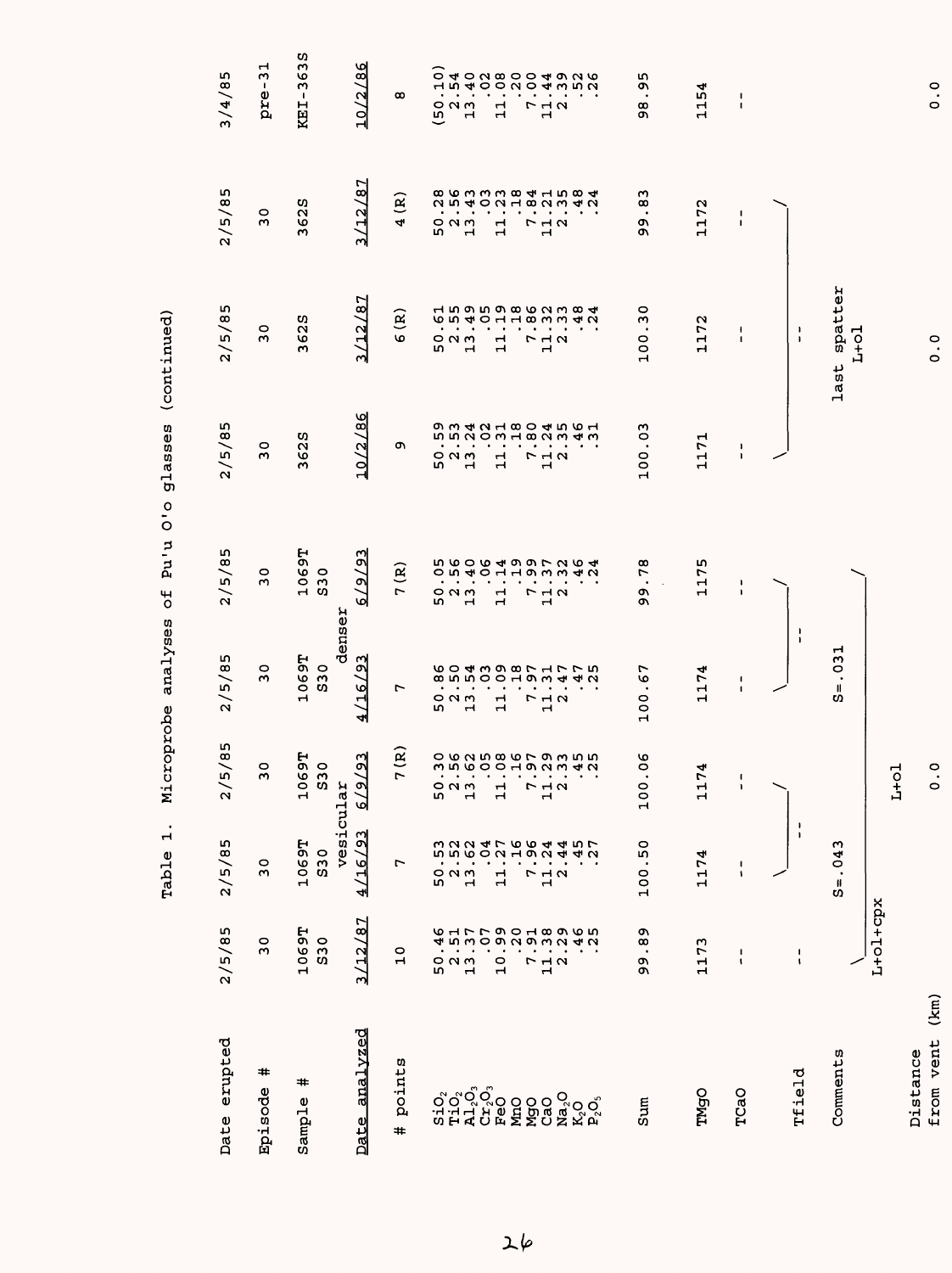| Date erupted          | 4/21/85                                 | w<br>$\infty$<br>4/22/                                            | 4/22/85                                                            | 6/12/85                                                                                       | 6/20/85                                                                | 7/1/85                                                   | 7/26/85                                                                         | 7/26/85                                                                                            |
|-----------------------|-----------------------------------------|-------------------------------------------------------------------|--------------------------------------------------------------------|-----------------------------------------------------------------------------------------------|------------------------------------------------------------------------|----------------------------------------------------------|---------------------------------------------------------------------------------|----------------------------------------------------------------------------------------------------|
| #<br>Episode          | $\overline{32}$                         | $\overline{3}$                                                    | $\mathbf{\Omega}$<br>S                                             | w<br>ω<br>$\blacksquare$<br>pre                                                               | ◅<br>w<br>pre-                                                         | ᢦ<br>S<br>$\mathbf{I}$<br>pre                            | w<br>w                                                                          | m<br>w                                                                                             |
| #<br>Sample           | 370F                                    | w<br>372                                                          | w<br>72<br>S                                                       | Ŀ,<br>$\infty$<br>r<br>$\mathbf{r}$<br>KEI                                                    | w<br>$\mathbf{\Omega}$<br>$\infty$<br>w<br>$\mathbf I$<br>KEI          | w<br>m<br>$\infty$<br>ξ<br>$\mathbf I$<br>KEI            | н<br>.<br>و<br>Μ                                                                | 2T<br>Q)<br>m                                                                                      |
| analyzed<br>Date      | 10/2/86                                 | ∾<br>্ৰ<br>6/10                                                   | ო<br>O<br>t,<br>$\overline{12}$                                    | ৩<br>∞∣<br>ᆏ<br>$\mathcal{L}$<br>$\frac{2}{3}$                                                | rU)<br>o۱<br>ო<br>$\frac{2}{1}$                                        | ৩<br>$\infty$<br>H<br>$\mathcal{L}$<br>$\frac{2}{1}$     | ო<br>٥Ņ<br><u>0779</u>                                                          | $\overline{93}$<br>11/2                                                                            |
| points<br>#           | $\infty$                                | o۱                                                                | $\widehat{\mathbf{B}}$<br>1                                        | $\infty$                                                                                      | o.                                                                     | ጣ                                                        | 4                                                                               | 7(R)                                                                                               |
|                       |                                         |                                                                   | m                                                                  | m                                                                                             | īυ,                                                                    | m                                                        | m                                                                               | $\overline{a}$                                                                                     |
|                       | <b>794</b><br>794<br>52<br>13<br>13     | 523<br>52                                                         | $\bullet$<br>$\blacksquare$<br>$\circ$ $\circ$ $\circ$             | $\bullet$<br>$\bullet$<br>o u w                                                               | $\bullet$<br>$\blacksquare$<br>$\overline{a}$ $\overline{a}$           | $\bullet$<br>$O$ $N$ $M$                                 | $\bullet$<br>$O$ $N$ $m$                                                        | $\bullet$<br>$\bullet$<br>ດ ຕ ພ                                                                    |
|                       |                                         | <b>7 1 1 1 1 1 1 1 1 1 1 1 1 1 1 1 1</b><br>H 5 6 6 6 H F Q 9 4 W | <b>1534879897</b><br><b>OU400HLUN4U</b><br>$\cdot$<br>$\mathbf{H}$ | H C C W C C C C L H 4<br><b>4 ら 4 0 0 0 1 0 0 0 0 0</b><br>$\bullet$<br>$\mathbf{\mathbf{H}}$ | 8 2 3 3 4 5 6 7 8 9 8 9 8<br>$\bullet$<br>$\blacksquare$               | <b>HIMPOONO4WIM</b><br>$\cdots$<br>$\mathbf{\mathbf{r}}$ | 0.99000000<br><b>の 4 m 0 ∞ M m 0 M 4 M</b><br>$\cdots$<br>$\mathbf{\mathbf{r}}$ | <b>64141786584</b><br>$\omega$ and $\omega$ and $\omega$ and $\omega$<br>$\bullet$<br>$\mathbf{r}$ |
|                       |                                         |                                                                   | $\bullet$                                                          |                                                                                               | $\bullet$                                                              | $\bullet$                                                | $\bullet$                                                                       | $\bullet$                                                                                          |
|                       | OL 8000050<br>OL 408505<br>$\mathbf{1}$ | $\mathbf{1}$                                                      | $\bullet$<br>$\circ$<br>$\overline{\phantom{0}}$                   | $\cdot$<br>$\mathbf{\mathbf{r}}$<br>$\mathbf{\mathbf{r}}$                                     | $\sim$<br>$\bullet$<br>$\circ$<br>$\mathbf{\mathbf{r}}$                | $\sim$<br>$\circ$<br>$\mathbf{\mathbf{r}}$               | $\sim$<br>$\circ$<br>$\blacksquare$                                             | $\bullet$<br>$\circ$<br>$\mathbf{\mathbf{r}}$                                                      |
|                       |                                         | r                                                                 | $\bullet$<br>$\bullet$                                             | $\bullet$<br>$\bullet$                                                                        | $\bullet$                                                              | $\bullet$                                                | $\bullet$                                                                       | $\bullet$<br>$\bullet$<br>$\bullet$                                                                |
|                       | s<br>10<br>1                            | $\frac{1}{2}$ $\alpha$                                            | $\cdot$<br>フュコ<br>$\overline{H}$                                   | . .<br>フュロ<br>$\mathbf{r}$                                                                    | $\cdot$<br><b>722</b><br>$\overline{\phantom{0}}$                      | $\cdots$<br>7 7 7<br>$\mathbf{r}$                        | $\mathbf{a}=\mathbf{a}$<br><b>722</b><br>ビ                                      | $\bullet$<br>フュス<br>$\overline{\phantom{0}}$                                                       |
|                       |                                         |                                                                   | $\bullet$                                                          | $\bullet$                                                                                     | $\cdot$                                                                | $\bullet$                                                | $\blacksquare$                                                                  | $\blacksquare$                                                                                     |
|                       |                                         |                                                                   | $\bullet$                                                          | $\bullet$                                                                                     |                                                                        |                                                          |                                                                                 |                                                                                                    |
|                       |                                         |                                                                   |                                                                    |                                                                                               |                                                                        |                                                          |                                                                                 |                                                                                                    |
| Sum                   | .88<br>٥Ņ,<br>o۱                        | 4<br>L۵<br>ጣ<br>c                                                 | r<br>Н<br>$\bullet$<br>o<br>$\circ$<br>$\blacksquare$              | w<br>m<br>$\bullet$<br>Ō<br>Ō                                                                 | $\circ$<br>$\mathbf -$<br>$\bullet$<br>0<br>0<br>$\mathbf{\mathbf{r}}$ | 4<br>$\mathbf{\mathbf{r}}$<br>$\bullet$<br>o۱<br>ጣ       | Ō<br>ω<br>$\bullet$<br>Ō<br>ጣ                                                   | 4<br>ω<br>$\bullet$<br>∞<br>o۱                                                                     |
| TMgO                  | 1144                                    | $\circ$<br>117                                                    | $\mathsf{r}$<br>$\frac{1}{1}$                                      | œ<br>rU<br>ᆏ<br>۳                                                                             | r<br>m<br>Н<br>H                                                       | ဖ<br>ιñ<br>ب<br>Ч                                        | 1167                                                                            | 4<br>116                                                                                           |
| TCaO                  | 1148                                    | $\blacksquare$<br>エン                                              | п<br>$\pmb{\cdot}$                                                 | л.<br>1                                                                                       | -1<br>$\blacksquare$                                                   | ٠<br>٠                                                   | 1<br>$\mathbf{I}$                                                               | J.<br>$\mathbf{I}$                                                                                 |
| Tfield                | 1134                                    | $\mathbf{I}$                                                      | п                                                                  | r<br>S<br>Н<br>$\mathbf{\mathbf{d}}$                                                          | $\begin{array}{c} \bullet \\ \bullet \end{array}$<br>$\mathbf{I}$      | $\mathbf{I}$<br>$\mathbf{I}$                             |                                                                                 | J.<br>$\mathbf{I}$                                                                                 |
|                       |                                         |                                                                   |                                                                    |                                                                                               |                                                                        |                                                          |                                                                                 |                                                                                                    |
| Comments              | ں<br>د                                  |                                                                   | ↵<br>$= 0.01$<br>m                                                 | υ<br>4                                                                                        | ς<br>$S = 0.01$                                                        |                                                          |                                                                                 | ഗ<br>$\frac{1}{2}$<br>$\Omega$<br>s                                                                |
| from vent<br>Distance | 1.42<br>$(\overline{km})$               | $\circ$                                                           | °.                                                                 | .02<br>$\circ$                                                                                |                                                                        | o.<br>$\circ$                                            |                                                                                 | 0<br>$\bullet$<br>$\circ$                                                                          |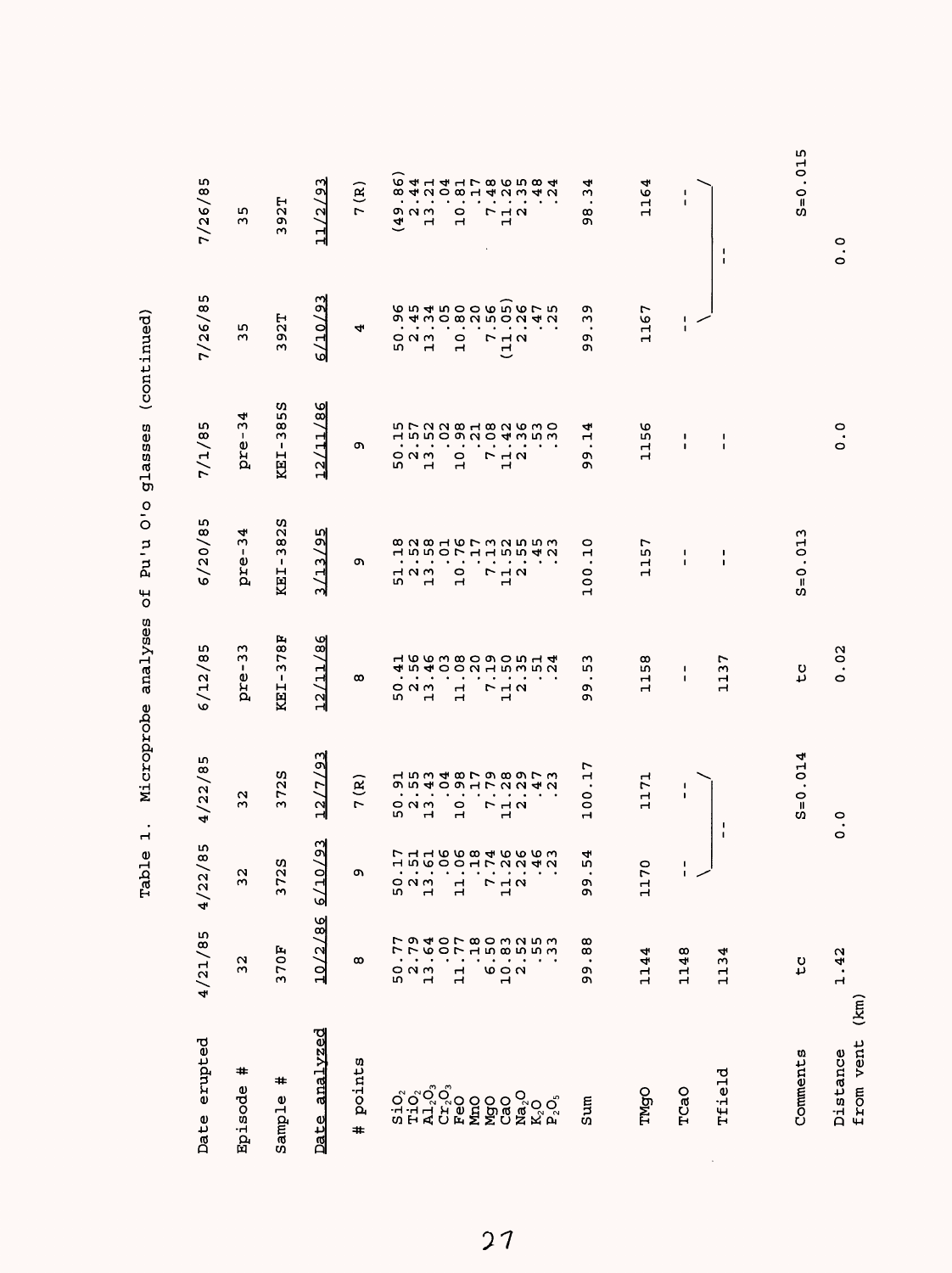| Date erupted                  | r<br>$\infty$<br>7/26/                | 7/31/85                             | 8/2/85                                  | 8/7/85                                    | 8/7/85                                         | 8/7/85                                  | 8/7/85                        |
|-------------------------------|---------------------------------------|-------------------------------------|-----------------------------------------|-------------------------------------------|------------------------------------------------|-----------------------------------------|-------------------------------|
| #<br>Episode                  | 35                                    | 35                                  | m<br>$\sim$                             | m<br>$\mathbf{\omega}$                    | m<br>$\sim$                                    | m<br>w                                  | m<br>$\sim$                   |
| #<br>Sample                   | 393T                                  | 421S                                | 4295                                    | 438F                                      | 438F                                           | 46<br>43                                | 439F                          |
| Date analyzed                 | $\overline{2}$<br>1<br>È              | $\frac{2}{3}$<br>11/1/              | 11/2/93                                 | 10/15/86                                  | 3/12/87                                        | 10/15/86                                | 3/12/87                       |
| points<br>$\ddot{}$           | $\overline{a}$                        | $\overline{10}$                     | L                                       | o,                                        | $\tilde{a}$<br>LO.                             | L                                       | $\widetilde{\mathbf{g}}$<br>4 |
|                               |                                       |                                     | $\bar{\mathbf{e}}$                      |                                           |                                                | L۵                                      |                               |
|                               |                                       | 52<br>52<br>52                      | ×<br>೦೧೧                                | 523<br>52                                 | 52<br>52<br>52                                 | $O$ $N$ $m$                             | 52<br>52<br>52                |
|                               | 50.95<br>2.50<br>13.05                |                                     |                                         |                                           |                                                | Н                                       |                               |
|                               |                                       |                                     |                                         |                                           |                                                |                                         |                               |
|                               |                                       | 0<br>$\mathbf{\mathbf{H}}$          | $\bullet$<br>0<br>$\mathbf{\mathbf{d}}$ | 0<br>$\overline{\phantom{0}}$             | $\mathbf{\mathbf{r}}$<br>$\mathbf{\mathbf{r}}$ | 11                                      | ٣<br>Ч                        |
|                               | $10.72$<br>7.17<br>7.50               |                                     |                                         |                                           |                                                |                                         |                               |
|                               |                                       | <b>10 H N</b><br>ᆏ                  | フュン<br>ہے                               | 7<br>12<br>12                             | $\begin{array}{c}\n5 \\ 7 \\ 1\n\end{array}$   | $\begin{array}{c}\n7 \\ 1\n\end{array}$ | <b>712</b><br>ᆏ               |
|                               |                                       |                                     |                                         |                                           |                                                |                                         |                               |
|                               | $11.18$<br>$2.38$<br>$3.48$<br>$3.48$ | 62243858393                         | Sumanorum 4                             | o o o o o d o co co<br><b>NUMOWHN4NUN</b> | フ3137855665731300112342                        | <b>44725343435</b>                      | <b>602237113246</b>           |
|                               |                                       |                                     |                                         |                                           |                                                |                                         |                               |
| sumS                          | .41<br>ტ<br>თ                         | CO<br>$\bullet$<br>ጣ<br>O١          | 4<br>ω<br>$\infty$<br>ጣ                 | 20<br>$\bullet$<br>c<br>Ó                 | ৩<br>Z<br>$\bullet$<br>o۱<br>ጣ                 | r<br>r<br>ጣ<br>ō١                       | H<br>Ν<br>o۱<br>ጣ             |
| TMgO                          | 1165                                  | 154<br>$\mathbf{\mathbf{H}}$        | m<br>m<br>Н<br>Н                        | 1158                                      | 1157                                           | Q,<br>115                               | 1158                          |
| TCaO                          | $\frac{1}{1}$                         | 95<br>Н<br>$\overline{\phantom{0}}$ | 58<br>Н<br>$\mathbf{\mathbf{r}}$        | 1<br>$\mathsf I$                          | $\mathbf{I}$<br>$\mathbf{I}$                   | $\mathsf I$<br>$\mathbf{I}$             | 1<br>п                        |
| Tfield                        | $\frac{1}{1}$                         | 1<br>$\mathbf{I}$                   | $\mathsf I$<br>$\mathbf{I}$             | 1149°                                     |                                                | $\frac{1}{2}$<br>$\mathbf{\mathbf{r}}$  | ဖိ                            |
| Comments                      | $\overline{a}$<br>$S = 0.0$           | $S = 0.020$                         | $S = 0.010$                             | ں<br>4                                    |                                                | ں<br>4                                  |                               |
| (km)<br>from vent<br>Distance | $\ddot{\circ}$                        | $\frac{0}{0}$                       | $\frac{0}{0}$                           | 0.05                                      |                                                | 0.05                                    |                               |

 $\ddot{\phantom{0}}$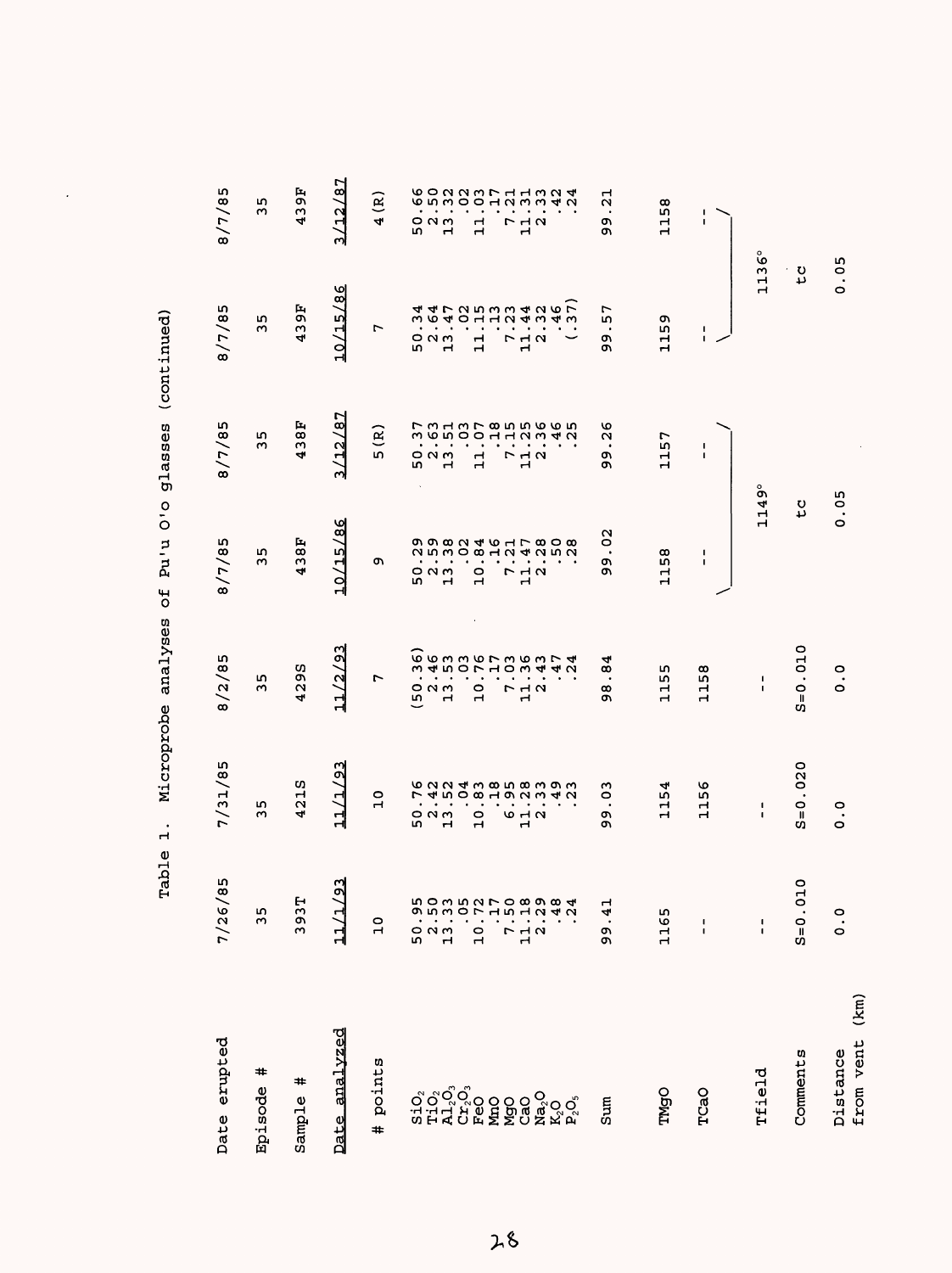| Date erupted          | m<br>$\infty$<br>$\frac{2}{9}$                                                                                                  | 9/2/85                                                                                                          | 9/2/85                                                                                       | 9/2/85                                                                                  | 9/2/85                                                                                         | 9/25/85                                                                                      | 10/21/85                                                                                         |
|-----------------------|---------------------------------------------------------------------------------------------------------------------------------|-----------------------------------------------------------------------------------------------------------------|----------------------------------------------------------------------------------------------|-----------------------------------------------------------------------------------------|------------------------------------------------------------------------------------------------|----------------------------------------------------------------------------------------------|--------------------------------------------------------------------------------------------------|
| $\ddot{}$<br>Episode  | O<br>$\sim$                                                                                                                     | ৩<br>S                                                                                                          | O<br>$\sim$                                                                                  | ৩<br>$\sim$                                                                             | ৩<br>$\mathbf{c}$                                                                              | Ļ<br>$\sim$                                                                                  | $\infty$<br>$\sim$                                                                               |
| #<br>Sample           | <b>E</b><br>4<br>4                                                                                                              | 446T                                                                                                            | 46T<br>4                                                                                     | 446T                                                                                    | 46T<br>4                                                                                       | 52T<br>4                                                                                     | 55<br>m<br>4                                                                                     |
| analyzed<br>Date      | cular<br>$\overline{94}$<br>ᅰ<br>$\frac{1}{2}$<br>vesi                                                                          | vesicular<br>25/24<br>ᆌ                                                                                         | $\frac{86}{5}$<br>denser<br>10/15/                                                           | 4<br>$\sigma$<br>denser<br>1/24/                                                        | $\overline{54}$<br>denser<br>1/25/                                                             | LΩ<br>2/9<br>$\mathbf{N}$                                                                    | $\alpha$<br>$\mathbf{S}$<br>$\overline{11}$                                                      |
| points<br>#           | 7                                                                                                                               | ତି<br>$\infty$                                                                                                  | O                                                                                            | ਉ<br>6                                                                                  | $\widehat{\mathbf{g}}$<br>σ                                                                    | $\frac{0}{1}$                                                                                | œ                                                                                                |
|                       |                                                                                                                                 | $\bullet$<br>m                                                                                                  | m                                                                                            | 4                                                                                       | m                                                                                              | <b>I</b>                                                                                     | m                                                                                                |
|                       | $\bullet$<br>$\bullet$<br>52<br>52<br>52                                                                                        | $\circ$ $\circ$ $\circ$                                                                                         | $\bullet$<br>$\bullet$<br>$\circ$ $\circ$ $\circ$                                            | m u w                                                                                   | $\bullet$<br>$\circ$ $\circ$                                                                   | $\bullet$<br>$O$ $M$ $M$                                                                     | $\bullet$<br>O <sub>N</sub>                                                                      |
|                       |                                                                                                                                 | $\sim$ $\sim$<br>$\blacksquare$                                                                                 | $\blacksquare$<br>$\vec{r}$                                                                  | $\mathbf{H}$                                                                            | $\sim$ $\sim$<br>$\mathbf{\mathbf{H}}$                                                         | $\sim$ $\sim$<br>$\blacksquare$                                                              | $\sim$ 10 $\sim$<br>$\mathbf{H}$                                                                 |
|                       | mm H di m m o m m L m<br><b>QUAD</b> DO HON THO<br>$\mathbf{r}$ , $\mathbf{r}$ , $\mathbf{r}$ , $\mathbf{r}$<br>$\overline{10}$ | o w o 4 0 0 0 0 r 10 10<br>フラフロラエフこうき<br>$\bullet$ .<br><br><br><br><br><br><br><br><br>$\circ$<br>$\mathbf{H}$ | ar Haw morow mo<br>n n 4 0 4 4 6 4 4 7 6 7<br>$\bullet$ . $\bullet$<br>ᆏ<br>$\blacksquare$   | 04747835866<br><b>AD HOHOLO CON</b><br>$\circ \cdot \cdot \cdot \cdot$<br>$\frac{0}{1}$ | <b>885899888</b><br><b>AUMOONGNAN</b><br>$\bullet$ . $\bullet$<br>11                           | n w o w w w d w w<br><b>DAWOLHOWAAN</b><br>$\bullet$ . $\bullet$<br>$\frac{0}{1}$            | $\bullet$<br>$\blacksquare$<br>$\mathbf{1}$                                                      |
|                       |                                                                                                                                 |                                                                                                                 |                                                                                              |                                                                                         |                                                                                                |                                                                                              | $\bullet$                                                                                        |
|                       | $\sim$ $\sim$ $\sim$ $\sim$                                                                                                     |                                                                                                                 |                                                                                              |                                                                                         |                                                                                                |                                                                                              |                                                                                                  |
|                       | 7<br>7<br>7<br>7<br>2                                                                                                           | $\mathbf{r}=\mathbf{r}+\mathbf{r}+\mathbf{r}+\mathbf{r}$<br>$\begin{array}{c}\n7 \\ 1\n\end{array}$             | $\bullet$ , $\bullet$ , $\bullet$ , $\bullet$<br>$\Gamma$ $\vdash$ $\land$<br>$\blacksquare$ | $\mathcal{A}=\mathcal{A}=\mathcal{A}=\mathcal{A}$<br><b>712</b><br>$\blacksquare$       | $\mathbf{v} = \mathbf{v} + \mathbf{v} + \mathbf{v}$<br>$\begin{array}{c}\n7 \\ 1\n\end{array}$ | $\mathcal{A}=\mathcal{A}=\mathcal{A}=\mathcal{A}$<br>$\begin{array}{c}\n7 \\ 1\n\end{array}$ | $\bullet$ , $\bullet$ , $\bullet$<br>$\begin{array}{c}\n\Gamma \\ \vdots \\ \Gamma\n\end{array}$ |
|                       | $\bullet$<br>$\bullet$                                                                                                          | $\bullet$                                                                                                       |                                                                                              |                                                                                         |                                                                                                | $\bullet$                                                                                    |                                                                                                  |
|                       |                                                                                                                                 |                                                                                                                 |                                                                                              |                                                                                         | $\cdot$ .                                                                                      |                                                                                              |                                                                                                  |
| Sum                   | ဖ<br>$\mathbf{\mathbf{H}}$<br>99                                                                                                | ∼<br>G<br>$\bullet$<br>o۱<br>o۱                                                                                 | O<br>$\mathbf{\mathbf{r}}$<br>$\bullet$<br>0<br>$\overline{a}$                               | N<br>c<br>$\bullet$<br>œ<br>ጣ                                                           | ᆏ<br>w<br>$\bullet$<br>c<br>c                                                                  | Ļ<br>4<br>$\bullet$<br>O,<br>c                                                               | w<br>w<br>ጣ<br>Ō                                                                                 |
| TMgO                  | c<br>৩<br>급                                                                                                                     | σ١<br>Φ<br>$\vec{1}$                                                                                            | $\infty$<br>116                                                                              | 1168                                                                                    | 1167                                                                                           | ∞<br>$\frac{15}{1}$                                                                          | 4<br>15                                                                                          |
| TCaO                  | $\mathbf I$<br>سر ا                                                                                                             | ı<br>1                                                                                                          | ı<br>I.<br>$\bullet$                                                                         | 1<br>f,                                                                                 | ı<br>١                                                                                         | L<br>1                                                                                       | $\mathbf I$<br>$\mathbf I$                                                                       |
| Tfield                | ١<br>$\mathbf I$                                                                                                                |                                                                                                                 |                                                                                              | -1<br>$\mathbf{I}$                                                                      |                                                                                                | $\mathbf{I}$<br>$\mathbf{I}$                                                                 | $\mathbf{I}$<br>$\mathbf{I}$                                                                     |
| Comments              | 015<br>$\bullet$<br>$S=0$                                                                                                       | .018<br>$\frac{0}{\pi}$<br>C)                                                                                   | 1<br>$\blacksquare$                                                                          | $= 0.040$<br>C)                                                                         | w,<br>$\overline{3}$<br>$S=0$                                                                  | $S = 0.020$<br>$L+O1$                                                                        | $S = 0.015$<br>$L+01$                                                                            |
| from vent<br>Distance | (km)                                                                                                                            |                                                                                                                 | $L+O1$<br>$\ddot{\circ}$                                                                     |                                                                                         |                                                                                                | °.<br>O                                                                                      |                                                                                                  |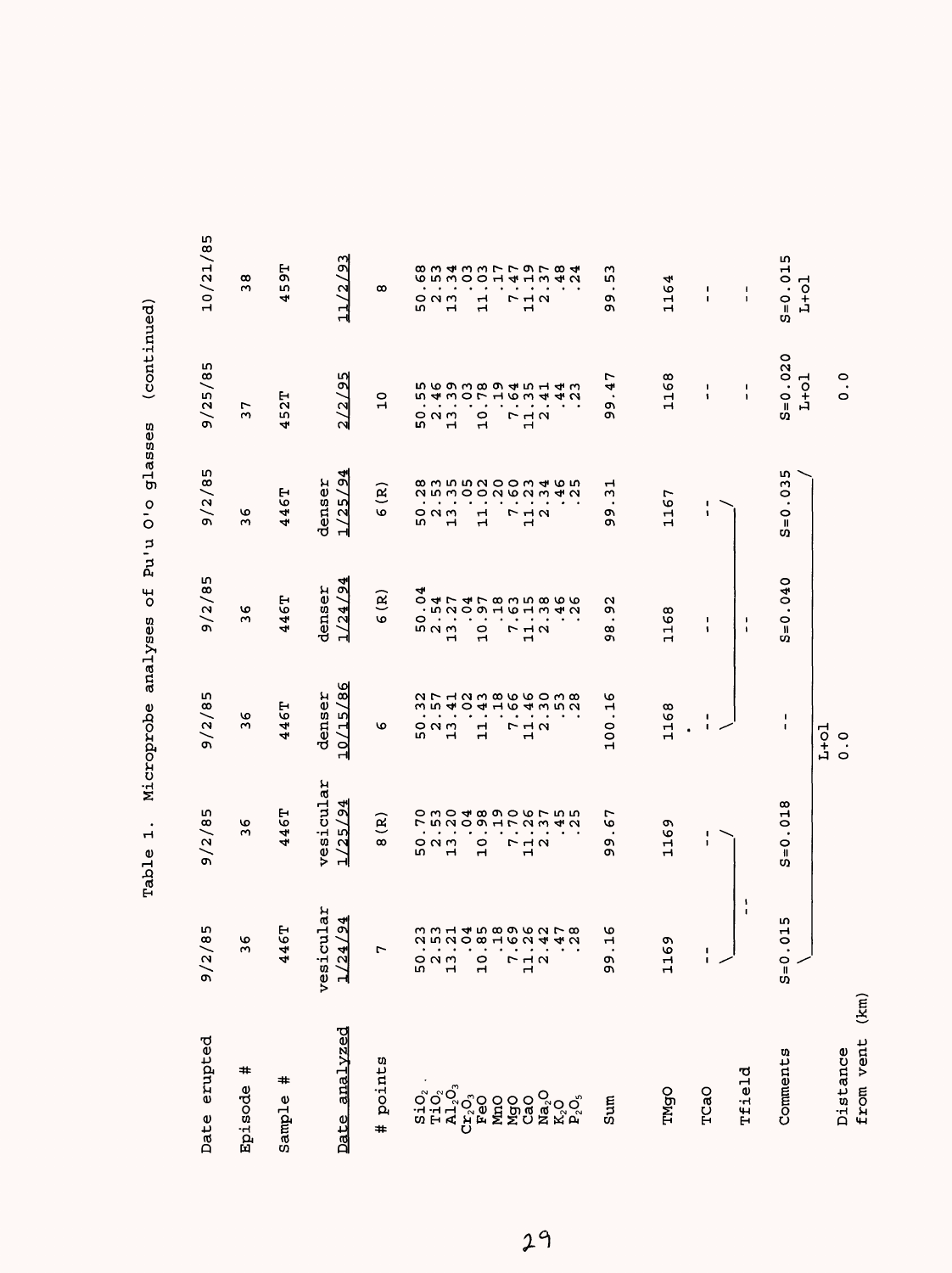| erupted<br>Date            | 11/13/85                          | 11/13/85                                        | 11/13/85                                                                                                                                                                                                                                                  | 11/13/85                                                          | 11/13/85                                                                       | 11/13/85                                | 11/13/85                           | 11/13/85                                             | 11/13/85                               |
|----------------------------|-----------------------------------|-------------------------------------------------|-----------------------------------------------------------------------------------------------------------------------------------------------------------------------------------------------------------------------------------------------------------|-------------------------------------------------------------------|--------------------------------------------------------------------------------|-----------------------------------------|------------------------------------|------------------------------------------------------|----------------------------------------|
| ≖<br>Episode               | c<br>ω<br>$\mathbf{I}$<br>pre     | o٧<br>$\mathbf{\omega}$<br>$\mathbf{I}$<br>pre- | o,<br>ω<br>$\mathbf{I}$<br>pre                                                                                                                                                                                                                            | o<br>ω<br>$\mathbf{I}$<br>pre                                     | ጣ<br>ω                                                                         | ጣ<br>ω                                  | ጣ<br>ω                             | ጣ<br>ω                                               | o<br>ω                                 |
| ≠<br>Sample                | KEI-468P                          | KEI-468P                                        | 56<br>46<br>KEI-                                                                                                                                                                                                                                          | 46<br>৩<br>4<br>$\blacksquare$<br>KEI                             | 472T                                                                           | 472T                                    | 472T                               | 472T                                                 | 472T                                   |
| analyzed<br>Date           | 1/24/94                           | 1/25/94                                         | ৾<br>1/24                                                                                                                                                                                                                                                 | 194<br>1/25                                                       | vesicular<br>11/2/93                                                           | /93<br>12/6/                            | 2/4/86<br>denser                   | 11/2/93<br>denser                                    | 12/6/93<br>denser                      |
| points<br>#                | ৩                                 | 7(R)                                            | ৩                                                                                                                                                                                                                                                         | 7(R)                                                              | 4                                                                              | $\mathbf{g}$<br>œ                       | ৩                                  | $\mathbf{g}$<br>$\overline{ }$                       | $\mathbf{g}$<br>L۵                     |
| $S\dot{1}O_2$              | 50.63<br>2.55                     | 51.13                                           |                                                                                                                                                                                                                                                           | .42<br>$\frac{1}{2}$                                              |                                                                                |                                         | w                                  | r<br>4                                               | $\bullet$<br>w                         |
| <b>Tion</b><br>Alen<br>Feo | 13.75                             | 13.67                                           | $50^{2}$                                                                                                                                                                                                                                                  | .64<br>13                                                         | $1.566$<br>$2.566$<br>$1.03$<br>$\begin{array}{c}\n51 \\ 2 \\ 13\n\end{array}$ | $7.44$<br>$-449$<br>$-103$<br>$50^{12}$ | 0 N M                              | ω<br>on co                                           | 9.9.9                                  |
|                            | 0 <sup>3</sup>                    | .03                                             |                                                                                                                                                                                                                                                           | .03                                                               |                                                                                |                                         | $\mathbf{\mathbf{H}}$              | $m$ $O$ $O$<br>$\bullet$<br>$\bullet$<br>ᆏ           | $\blacksquare$                         |
|                            | 10.72                             | 11.05                                           | $\overline{10}$                                                                                                                                                                                                                                           | $\mathbf{1}$                                                      | $^{\tt 8}$<br>$\overline{10}$ .                                                | .72<br>$\frac{0}{1}$                    | ٠<br>$\overline{10}$               | $\blacksquare$<br>$\frac{1}{1}$                      | $\overline{10}$                        |
| MnO<br>DBW                 | .17                               | .17                                             |                                                                                                                                                                                                                                                           | $\overline{ }$                                                    | 31.<br>L                                                                       | 18<br>L                                 |                                    | $-1$ $-1$<br>٠                                       | $\bullet$<br>L                         |
| CaO                        | 7.05<br>11.36                     | $7.36$<br>$11.33$<br>$2.39$                     | $\mathbf{1}$                                                                                                                                                                                                                                              | $\vec{H}$                                                         | $\frac{04}{100}$<br>$\mathbf{1}$                                               | .50<br>$\frac{1}{1}$                    | 710                                | 4<br>$\Gamma$ $\vdash$ $\sim$ $\sim$<br>$\mathbf{H}$ | ٠<br>$\frac{1}{2}$ $\alpha$            |
| Na <sub>2</sub> O          | 2.42                              |                                                 | $\mathbf{\Omega}$                                                                                                                                                                                                                                         | $\mathbf{\Omega}$                                                 | $\mathbf{\Omega}$                                                              | $\mathbf{\Omega}$                       |                                    | ω                                                    | $\bullet$                              |
| K2O5<br>P2O5               | .47<br>27                         | $.46$<br>$-4.6$                                 | $0.71$ , $0.73$ , $0.44$ , $0.46$ , $0.46$ , $0.44$ , $0.44$ , $0.44$ , $0.44$ , $0.44$ , $0.44$ , $0.44$ , $0.44$ , $0.44$ , $0.44$ , $0.44$ , $0.44$ , $0.44$ , $0.44$ , $0.44$ , $0.44$ , $0.44$ , $0.44$ , $0.44$ , $0.44$ , $0.44$ , $0.44$ , $0.44$ | 07094674                                                          | $3860$<br>$790$                                                                | $3992$<br>$-492$                        | <b>んもらりまちのつろろうせん うりの エラのり こうしつ</b> | G 2 5 2 3 4 5 4 5 4<br>4 U                           | 2540914524225400118                    |
| Sum                        | .42<br>Ф<br>o١                    | 100.07                                          | 님<br>$\bullet$<br>o,<br>c                                                                                                                                                                                                                                 | 0<br>100.4                                                        | ω<br>$\alpha$<br>$\bullet$<br>100                                              | $\overline{0}$<br>o,<br>ጣ               | m<br>Q,<br>$\bullet$<br>ጣ<br>O,    | 72<br>$\cdot$<br>ω<br>ጣ                              | 13<br>$\cdot$<br>Q,<br>Q)              |
| TMgO                       | 1156                              | 1156                                            | ↤<br>115                                                                                                                                                                                                                                                  | 4<br>$\frac{5}{1}$<br>$\overline{\phantom{0}}$                    | m<br>116                                                                       | w<br>116                                | w<br>116                           | 1163                                                 | 1164                                   |
| TCaO                       | $\frac{1}{1}$                     | f                                               | 1156                                                                                                                                                                                                                                                      | σ١<br>LΩ,<br>급                                                    | ١<br>$\mathbf{I}$                                                              | J,<br>$\mathbf{I}$                      | I.<br>$\mathbf{I}$                 | J.<br>$\pmb{\mathsf{I}}$                             | ۰<br>$\mathbf{I}$                      |
| Tfield                     | 1140<br>HS                        |                                                 | 1130<br>to                                                                                                                                                                                                                                                |                                                                   |                                                                                | J<br>t                                  |                                    | ÷<br>п                                               |                                        |
| Comments                   | $S = 0.013$                       | 015<br>$\bullet$<br>$S = 0$ .                   | .018<br>$S=0$                                                                                                                                                                                                                                             | œ<br>$\overline{C}$<br>$\bullet$<br>0<br>$\pmb{\mathsf{H}}$<br>U) |                                                                                | Ù)<br>$S = 0.015$                       | $= 0.015$                          | $S = 0.020$                                          | 016<br>$\bullet$<br>$\frac{0}{1}$<br>S |
| from vent<br>Distance      | L=ol+cpx<br>$\frac{0}{0}$<br>(km) |                                                 | o.<br>0                                                                                                                                                                                                                                                   |                                                                   |                                                                                |                                         | °.<br>$\circ$                      |                                                      |                                        |

 $30<sub>o</sub>$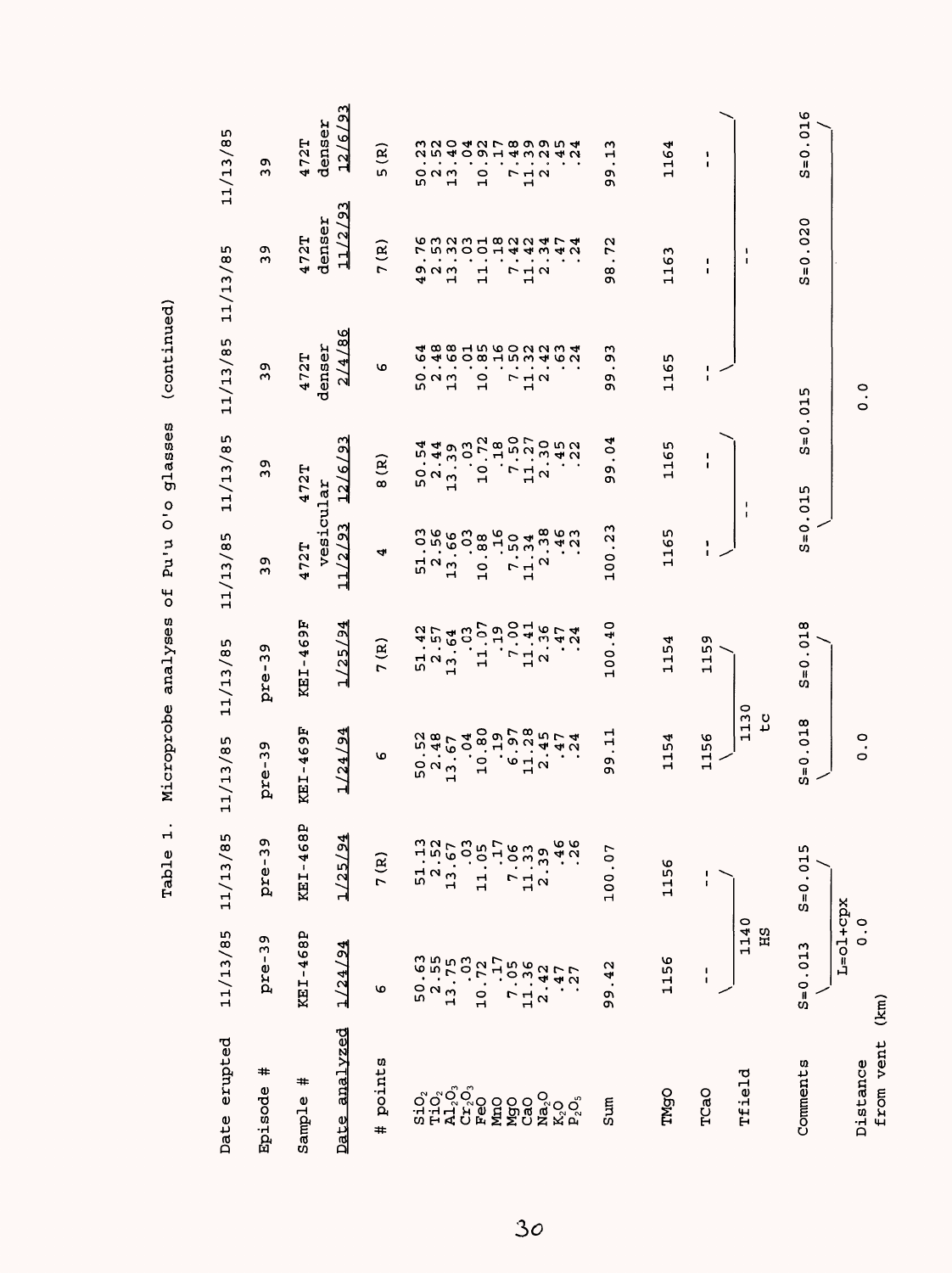| Date erupted          | 11/14/85                       | 11/14/85                   | 11/14/85                                                                                                                                                                                                                                                                                                                                                                                                                                                                                                                                                                                                                                                | 11/29/85                                | 1/1/86                                                                     | 1/1/86                                                                                                                                                                                                                                                                                               | 1/1/86                                    | 1/1/86                             |
|-----------------------|--------------------------------|----------------------------|---------------------------------------------------------------------------------------------------------------------------------------------------------------------------------------------------------------------------------------------------------------------------------------------------------------------------------------------------------------------------------------------------------------------------------------------------------------------------------------------------------------------------------------------------------------------------------------------------------------------------------------------------------|-----------------------------------------|----------------------------------------------------------------------------|------------------------------------------------------------------------------------------------------------------------------------------------------------------------------------------------------------------------------------------------------------------------------------------------------|-------------------------------------------|------------------------------------|
| ≠<br>Episode          | 39                             | c<br>ო                     | 39                                                                                                                                                                                                                                                                                                                                                                                                                                                                                                                                                                                                                                                      | 39                                      | 40                                                                         | 40                                                                                                                                                                                                                                                                                                   | 40                                        | 40                                 |
| #<br>Sample           | 473T                           | 3T<br>47                   | 473T                                                                                                                                                                                                                                                                                                                                                                                                                                                                                                                                                                                                                                                    | 4755                                    | 487T                                                                       | <b>1067</b>                                                                                                                                                                                                                                                                                          | <b>1067</b>                               | <b>1067</b>                        |
| Date analyzed         | 12/30/87                       | icular<br>1/93<br>ves<br>다 | 11/1/93<br>denser                                                                                                                                                                                                                                                                                                                                                                                                                                                                                                                                                                                                                                       | 3/13/95                                 | 12/6/93                                                                    | 2/10/92                                                                                                                                                                                                                                                                                              | 2/19/92                                   | 2/19/92                            |
| points<br>#           | r                              | m                          | r                                                                                                                                                                                                                                                                                                                                                                                                                                                                                                                                                                                                                                                       | $\overline{a}$                          | $\infty$                                                                   | œ                                                                                                                                                                                                                                                                                                    | u                                         | $\mathbf{\hat{e}}$<br>in,          |
|                       |                                | 51                         |                                                                                                                                                                                                                                                                                                                                                                                                                                                                                                                                                                                                                                                         |                                         |                                                                            |                                                                                                                                                                                                                                                                                                      |                                           | 4<br>৩                             |
|                       | 52<br>52<br>52                 |                            |                                                                                                                                                                                                                                                                                                                                                                                                                                                                                                                                                                                                                                                         | 52<br>52<br>52                          |                                                                            |                                                                                                                                                                                                                                                                                                      | 523<br>52                                 | 4<br>4<br>523<br>52                |
|                       |                                | $\frac{2}{1}$              |                                                                                                                                                                                                                                                                                                                                                                                                                                                                                                                                                                                                                                                         | $$<br>$$                                |                                                                            | $\begin{array}{cc} 50.71 \\ 2.436 \\ 3.566 \\ 1.436 \\ 1.566 \\ 1.436 \\ 1.436 \\ 1.436 \\ 1.436 \\ 1.437 \\ 1.437 \\ 1.437 \\ 1.437 \\ 1.437 \\ 1.437 \\ 1.437 \\ 1.437 \\ 1.437 \\ 1.437 \\ 1.437 \\ 1.437 \\ 1.437 \\ 1.437 \\ 1.437 \\ 1.437 \\ 1.437 \\ 1.437 \\ 1.437 \\ 1.437 \\ 1.437 \\ 1.$ | an e o u u u a a a<br>a u e o u u a a a a |                                    |
|                       | $\frac{0}{1}$                  | $\frac{0}{1}$              |                                                                                                                                                                                                                                                                                                                                                                                                                                                                                                                                                                                                                                                         |                                         |                                                                            |                                                                                                                                                                                                                                                                                                      | $\overline{10}$                           | $\frac{0}{1}$                      |
|                       |                                |                            |                                                                                                                                                                                                                                                                                                                                                                                                                                                                                                                                                                                                                                                         | $\overline{10}$                         |                                                                            |                                                                                                                                                                                                                                                                                                      |                                           |                                    |
|                       |                                | r                          |                                                                                                                                                                                                                                                                                                                                                                                                                                                                                                                                                                                                                                                         |                                         |                                                                            |                                                                                                                                                                                                                                                                                                      |                                           |                                    |
|                       | 7<br>7<br>7<br>2               | $\frac{1}{1}$ $\alpha$     | $7.3$<br>$11.7$                                                                                                                                                                                                                                                                                                                                                                                                                                                                                                                                                                                                                                         | $\begin{array}{c}\n7 \\ 1\n\end{array}$ |                                                                            | $7.4$<br>$11.5$                                                                                                                                                                                                                                                                                      | 712<br>12                                 | 7<br>12<br>2                       |
|                       |                                |                            |                                                                                                                                                                                                                                                                                                                                                                                                                                                                                                                                                                                                                                                         |                                         |                                                                            |                                                                                                                                                                                                                                                                                                      |                                           |                                    |
|                       | 47<br>$\overline{24}$          | 2154080806222 15408080     | $\begin{array}{cc} 0 & \uparrow & \uparrow & \downarrow \\ 0 & \uparrow & \uparrow & \downarrow \\ 0 & \downarrow & \downarrow & \downarrow \\ 0 & \downarrow & \downarrow & \downarrow \\ 0 & \downarrow & \downarrow & \downarrow \\ 0 & \downarrow & \downarrow & \downarrow \\ 0 & \downarrow & \downarrow & \downarrow \\ 0 & \downarrow & \downarrow & \downarrow \\ 0 & \downarrow & \downarrow & \downarrow \\ 0 & \downarrow & \downarrow & \downarrow \\ 0 & \downarrow & \downarrow & \downarrow \\ 0 & \downarrow & \downarrow & \downarrow \\ 0 & \downarrow & \downarrow & \downarrow \\ 0 & \downarrow & \downarrow & \downarrow \\ 0 &$ | 2952<br>2942                            | $(49.96)$ $13.3000000$ $10.71000000$ $11.7000000$ $12.7000000$ $13.300000$ | m<br>4<br>4<br>$\mathbf{\Omega}$                                                                                                                                                                                                                                                                     | 4<br>4<br>$\mathbf{\Omega}$               | 50815435425081548                  |
| Sun                   | $\frac{1}{8}$<br>99            | 06<br>100                  | N<br>4<br>99                                                                                                                                                                                                                                                                                                                                                                                                                                                                                                                                                                                                                                            | 89<br>თ<br>თ                            | 4<br>4<br>8                                                                | 78<br>99                                                                                                                                                                                                                                                                                             | $\frac{10}{10}$<br>100.                   | 67<br>$\cdot$<br>99                |
| TMgO                  | 1165                           | 63<br>$\mathbf{1}$         | 1162                                                                                                                                                                                                                                                                                                                                                                                                                                                                                                                                                                                                                                                    | 1165                                    | 1163                                                                       | 1163                                                                                                                                                                                                                                                                                                 | 1164                                      | 1165                               |
|                       |                                |                            |                                                                                                                                                                                                                                                                                                                                                                                                                                                                                                                                                                                                                                                         |                                         |                                                                            |                                                                                                                                                                                                                                                                                                      |                                           |                                    |
| TCaO                  | $\mathbf I$<br>$\mathbf{I}$    | $\blacksquare$<br>1        | $\mathbf I$<br>$\mathbf I$                                                                                                                                                                                                                                                                                                                                                                                                                                                                                                                                                                                                                              | $\pmb{\cdot}$<br>$\mathbf{I}$           | $\blacksquare$<br>$\mathbf{I}$                                             | $\pmb{\mathsf{I}}$<br>$\mathfrak l$                                                                                                                                                                                                                                                                  | t<br>$\mathbf{I}$                         | $\pmb{\mathsf{I}}$<br>$\mathbf{I}$ |
|                       |                                |                            |                                                                                                                                                                                                                                                                                                                                                                                                                                                                                                                                                                                                                                                         |                                         |                                                                            |                                                                                                                                                                                                                                                                                                      |                                           |                                    |
| Tfield                | $\mathbf{I}$<br>$\blacksquare$ | $\pmb{\mathsf{I}}$<br>1    | J.<br>$\mathbf I$                                                                                                                                                                                                                                                                                                                                                                                                                                                                                                                                                                                                                                       | $\frac{1}{1}$                           | $\mathbf I$<br>$\mathbf I$                                                 | $\frac{1}{1}$                                                                                                                                                                                                                                                                                        | $\frac{1}{1}$                             | $\frac{1}{1}$                      |
|                       |                                |                            |                                                                                                                                                                                                                                                                                                                                                                                                                                                                                                                                                                                                                                                         |                                         |                                                                            |                                                                                                                                                                                                                                                                                                      | plag<br>next                              |                                    |
| Comments              |                                | .010<br>$S = 0$            | $S = 0.020$                                                                                                                                                                                                                                                                                                                                                                                                                                                                                                                                                                                                                                             | spatter<br>$S = 0.013$<br>last          | $S = 0.025$<br>$L+01$                                                      |                                                                                                                                                                                                                                                                                                      | $L+O1$                                    |                                    |
| from vent<br>Distance | (km)                           | $\frac{0}{0}$              |                                                                                                                                                                                                                                                                                                                                                                                                                                                                                                                                                                                                                                                         | $\frac{0}{0}$                           |                                                                            | $\ddot{\circ}$                                                                                                                                                                                                                                                                                       |                                           |                                    |

 $\ddot{\phantom{0}}$ 

Table 1. Microprobe analyses of Pu'u O'o glasses (continued) Table 1. Microprobe analyses of Pu'u O'o glasses (continued)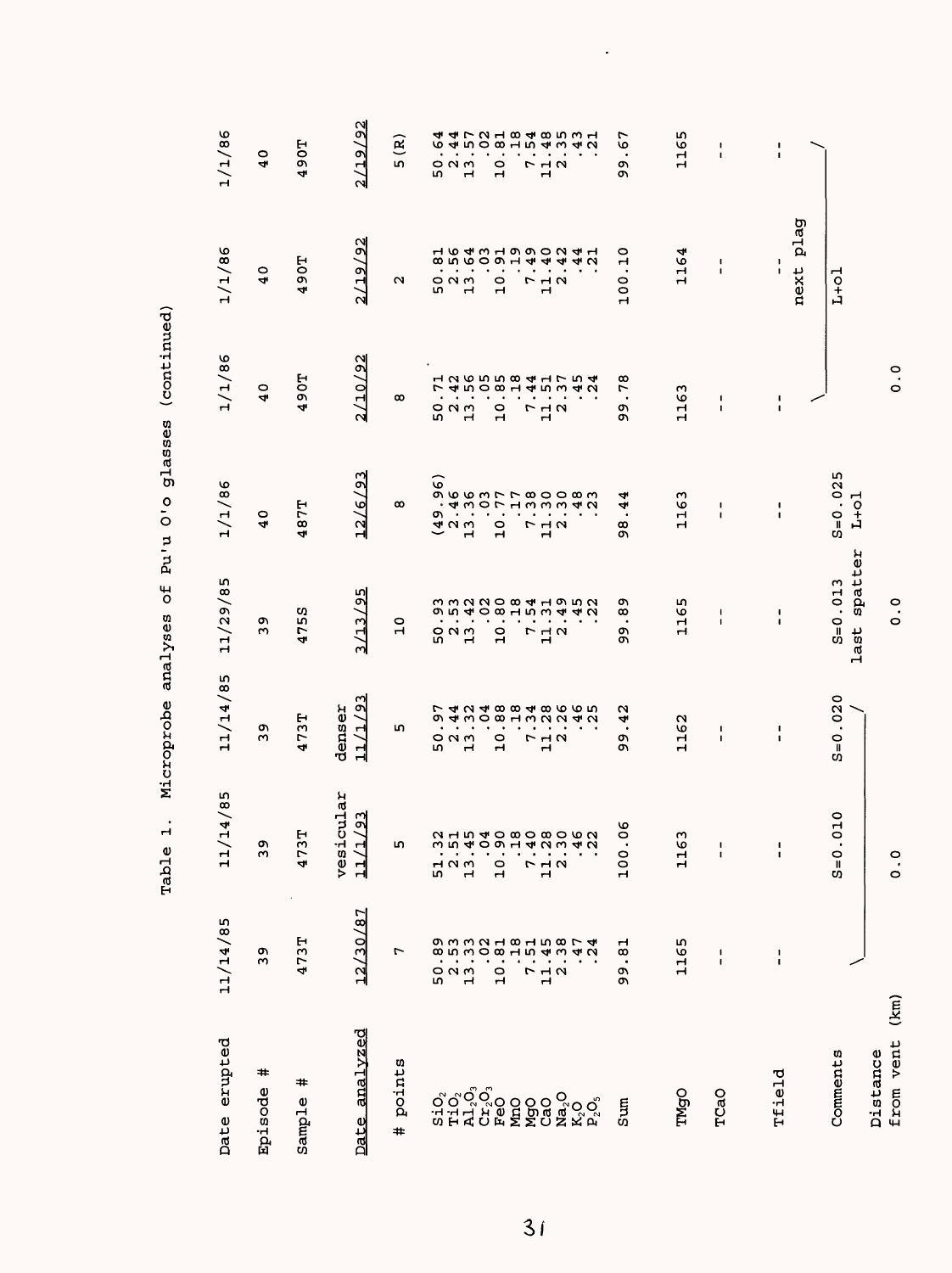| Date erupted                    | 86<br>1/1/                          | 1/28/86                                  | 2/22/86                                                                    | 2/23/86                                                 | 3/19/86                                                     | 5/5/86                                | 5/8/86                                             |
|---------------------------------|-------------------------------------|------------------------------------------|----------------------------------------------------------------------------|---------------------------------------------------------|-------------------------------------------------------------|---------------------------------------|----------------------------------------------------|
| #<br>Episode                    | $\frac{0}{4}$                       | $\frac{1}{4}$                            | N<br>4                                                                     | N<br>4                                                  | m<br>4<br>pre-                                              | m<br>4<br>$\blacksquare$<br>pre       | w<br>4                                             |
| #<br>Sample                     | н<br>496                            | 5095                                     | 513T                                                                       | 517T                                                    | 520S<br>$\overline{\phantom{a}}$<br>KEI.                    | 529S<br>$\blacksquare$<br>KEI-        | н<br>Н<br>S                                        |
| analyzed<br>Date                | 0/87<br>$\overline{12}$             | 5/26/87                                  | 12/30/87                                                                   | $\frac{2}{3}$<br>2/10/                                  | 5/26/87                                                     | 78'<br>5/26/                          | $\overline{8}$<br>(30)<br>12                       |
| points<br>#                     | $\infty$                            | ৩                                        | $\infty$                                                                   | $\overline{r}$                                          | $\infty$                                                    | Ļ                                     | $\infty$                                           |
|                                 | ო.                                  | w                                        | $\bullet$<br>w                                                             | $\bullet$<br>w                                          | w                                                           | w                                     | w                                                  |
|                                 | 50.4                                | 0 N M                                    | $\bullet$<br>0 N M                                                         | $\bullet$<br>$\circ$ $\circ$ $\circ$                    | $\bullet$<br>$\blacksquare$<br>$O$ $N$ $m$                  | o u w                                 | $\bullet$<br>$\circ$ $\circ$ $\circ$               |
|                                 |                                     | $\mathbf{\mathbf{H}}$                    | $\bullet$<br>ᆏ                                                             | $\bullet$<br>$\mathbf{H}$                               | $\blacksquare$<br>$\mathbf{r}$                              | $\mathbf \tau$                        | ٠<br>$\mathbf{r}$                                  |
| ៰័្នកុំកុំ<br>១១ភីភ្នំពុំ<br>១៩ | $\frac{0}{1}$                       | $\circ$<br>ᆏ                             | のうしゅ<br>$\bullet$ .<br><br><br><br><br><br><br><br>$\circ$<br>$\mathbf{H}$ | $\bullet$ . $\bullet$<br>$\frac{0}{1}$                  | $\bullet$<br>$\bullet$<br>$\frac{1}{2}$                     | 0<br>$\mathbf{r}$                     | $\mathbf{r}$                                       |
|                                 | 7.                                  |                                          | $-10.4$<br>$\bullet$<br>$\bullet$                                          | $\bullet$<br>$\bullet$                                  | $\bullet$<br>$\blacksquare$                                 |                                       | <b>@</b> wwoodww                                   |
|                                 | $\frac{1}{11}$<br>$\mathbf{\Omega}$ | フュク<br>$\blacksquare$                    | フュス<br>$\mathbf{H}$                                                        | $\bullet$<br>r 1 2<br>1 2                               | $\begin{array}{c}\n7 \\ 1\n\end{array}$                     | <b>712</b><br>ᆏ                       | 7<br>12<br>12                                      |
|                                 | <b>DHODOOO</b> MHOM                 | フ6240063173<br><b>64509243542</b>        | 58524743662<br>440                                                         | <b>ち2121857344564509143412</b><br>4 U<br>$\blacksquare$ | <b>9 4 4 0 5 0 9 1 4 5 4 6 7 6 9 4 7 8 4 7</b><br>$\bullet$ | 764180248830 764180 2448<br>4 U       | 47128994263<br>440                                 |
| Sum                             | ᆏ<br>ە.<br>99                       | ጣ<br>r<br>$\bullet$<br>o۱<br>ጣ           | $\mathbf{\sim}$<br>σ١<br>$\bullet$<br>٥Ņ,<br>ጣ                             | $\mathbf{\mathsf{N}}$<br>৩<br>$\bullet$<br>o۱<br>σ١     | ഗ<br>L<br>٠<br>o۱<br>ጣ                                      | 5<br>$\cdot$<br>100                   | <b>un</b><br>$\mathbf{\Omega}$<br>$\bullet$<br>100 |
| TMgO                            | S<br>116                            | ↤<br>116                                 | 161<br>$\mathbf{\mathbf{H}}$                                               | 4<br>116                                                | 57<br>부                                                     | 157<br>Н                              | 163<br>H                                           |
| TCaO                            | ı<br>$\mathbf{I}$                   | $\pmb{\mathsf{I}}$<br>$\pmb{\mathsf{I}}$ | $\pmb{\mathsf{I}}$<br>$\mathbf{I}$                                         | I.<br>$\blacksquare$                                    | $\mathbf{I}$<br>$\mathbf{I}$                                | $\mathbf{I}$<br>$\mathbf{I}$          | $\blacksquare$<br>$\blacksquare$                   |
| Tfield                          | J,<br>$\mathbf{I}$                  | 1<br>ł,                                  | 1<br>$\blacksquare$                                                        | t<br>$\mathbf{I}$                                       | 1<br>$\pmb{\mathsf{I}}$                                     | $\pmb{\cdot}$<br>$\pmb{\mathfrak{r}}$ | $\blacksquare$<br>$\mathbf I$                      |
|                                 |                                     |                                          |                                                                            |                                                         |                                                             |                                       |                                                    |
| Comments                        | $L+O1$                              | $L+O1$                                   | $L+O1$                                                                     | $L+O1$                                                  | L+ol+cpx                                                    | L+ol+cpx                              | $L+O1$                                             |
| (km)<br>from vent<br>Distance   | $\frac{0}{0}$                       | $\frac{0}{0}$                            | $\frac{0}{0}$                                                              | $\ddot{\circ}$                                          | 0<br>$\ddot{\circ}$                                         | $\frac{0}{0}$                         | $\frac{0}{0}$                                      |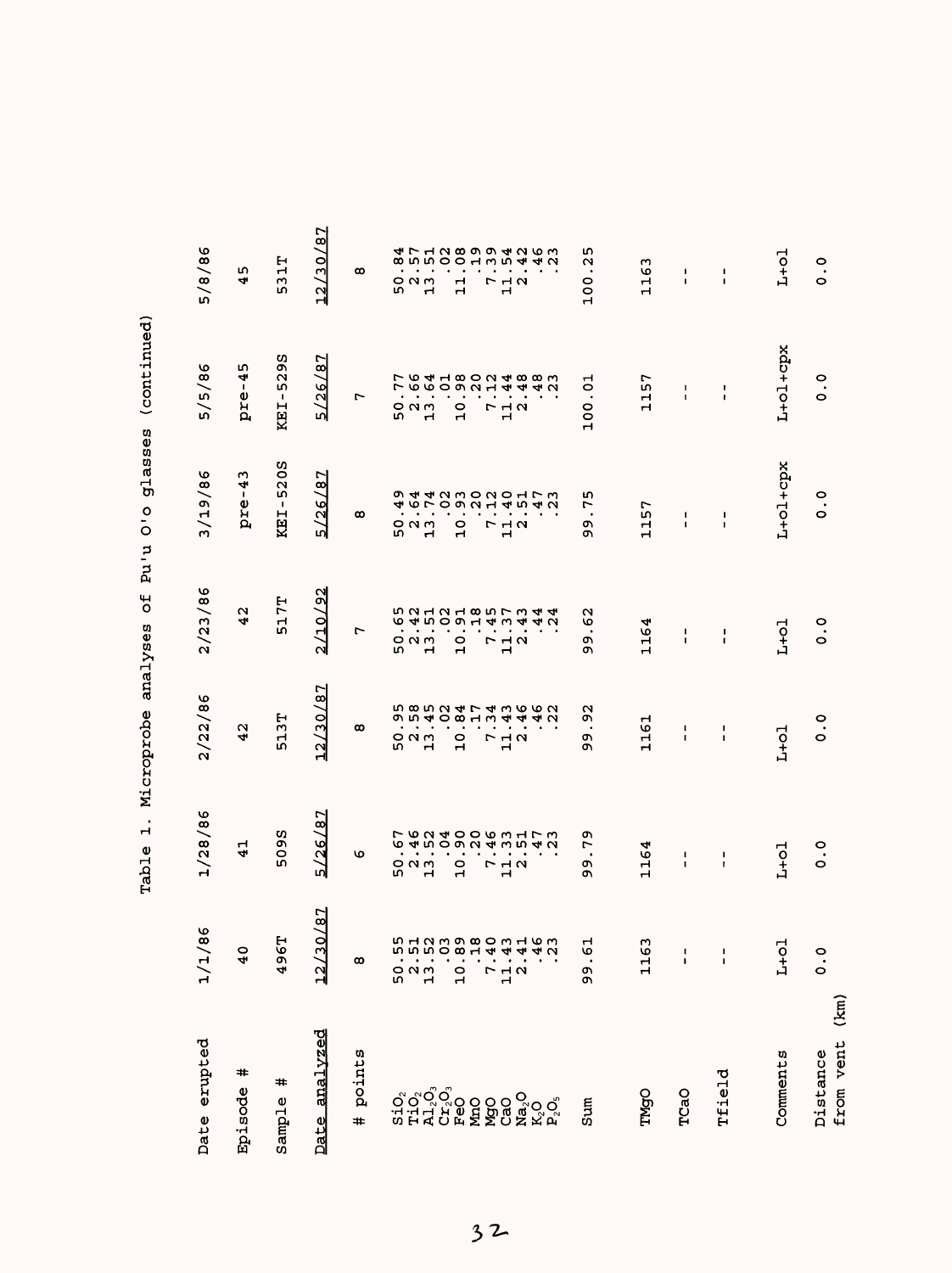| Date erupted          | 5/8/86                         | O<br>5/8/8             | 6/2/86                       | 6/2/86                   | 6/2/86                     | 6/2/86                                                                                                                                                                                                                                                                                | 6/2/86                    | 6/2/86                                              |
|-----------------------|--------------------------------|------------------------|------------------------------|--------------------------|----------------------------|---------------------------------------------------------------------------------------------------------------------------------------------------------------------------------------------------------------------------------------------------------------------------------------|---------------------------|-----------------------------------------------------|
| #<br>Episode          | 45                             | 45                     | 46                           | 46                       | 46                         | 46                                                                                                                                                                                                                                                                                    | 46                        | 46                                                  |
| #<br>Sample           | 532T                           | 532T                   | 538T                         | 540T                     | 540T                       | vesicular<br>540T                                                                                                                                                                                                                                                                     | 540T                      | 545T                                                |
| analyzed<br>Date      | 10/2/86                        | /86<br>/15<br><u>이</u> | 12/30/87                     | /86<br>10/2/             | 10/15/86                   | $\overline{23}$<br>$\overline{10}$<br>৩                                                                                                                                                                                                                                               | /10/93<br>denser<br>ত     | 2/19/92                                             |
| points<br>$\ddot{}$   | œ                              | 7(R)                   | 7                            | œ                        | $\mathbf{g}$<br>$\infty$   | 7                                                                                                                                                                                                                                                                                     | r                         | r                                                   |
|                       | ω<br>${\tt o}$                 |                        | $\bullet$                    | ۱                        |                            |                                                                                                                                                                                                                                                                                       |                           |                                                     |
|                       | ∞ ∾<br>L۲<br>$\frac{2}{1}$     | 5021                   | 52<br>52<br>52               | ៰៷៳                      | 52<br>52<br>52             | 52<br>52<br>52                                                                                                                                                                                                                                                                        | 523<br>52                 | 52<br>52<br>52                                      |
|                       | $\ddot{ }$                     |                        |                              | Н                        |                            |                                                                                                                                                                                                                                                                                       |                           |                                                     |
|                       | $\mathbf{1}$                   | 넘                      | $\overline{a}$               | ᆏ<br>H                   | $\mathbf{1}$               | $\mathbf{1}$                                                                                                                                                                                                                                                                          | $\mathbf{1}$              | O W N W W H W H<br>O W N W W H W H<br>$\frac{0}{1}$ |
|                       | L                              | r                      |                              | L                        | r                          | r,                                                                                                                                                                                                                                                                                    |                           |                                                     |
|                       | 2423<br>$\frac{1}{1}$ $\alpha$ | $\frac{1}{2}$ $\alpha$ | 7<br>7<br>7<br>7<br>2        |                          |                            | $\frac{1}{1}$ $\alpha$                                                                                                                                                                                                                                                                | 7<br>7<br>7<br>7          | 7<br>7<br>7<br>7                                    |
|                       |                                |                        |                              | $\frac{1}{2}$ $\alpha$   | $\frac{1}{2}$ $\alpha$     |                                                                                                                                                                                                                                                                                       |                           |                                                     |
|                       | 49<br>$\frac{1}{3}$            | WLUHOOLUWO4            |                              | 694228392054430213       |                            | $\begin{array}{c} 0.000400 \\ 0.000400 \\ 0.000400 \\ 0.000400 \\ 0.00040 \\ 0.00040 \\ 0.00000 \\ 0.00000 \\ 0.00000 \\ 0.00000 \\ 0.00000 \\ 0.00000 \\ 0.00000 \\ 0.00000 \\ 0.00000 \\ 0.00000 \\ 0.00000 \\ 0.00000 \\ 0.00000 \\ 0.00000 \\ 0.00000 \\ 0.00000 \\ 0.00000 \\ 0$ |                           | 4<br>$\overline{2}$<br>4                            |
| Sum                   | $\ddot{6}$<br>99               | ς<br>ە.<br>.<br>99     | .77<br>Q,<br>Q)              | 50<br>Q<br>c             | $-16$<br>$\frac{100}{100}$ | 98<br>99                                                                                                                                                                                                                                                                              | 86<br>$\bullet$<br>ጣ<br>ጣ | .37<br>$\frac{100}{100}$                            |
| <b>TMgO</b>           | 1164                           | w<br>116               | 1163                         | 1161                     | 1164                       | 1163                                                                                                                                                                                                                                                                                  | 1165                      | 1165                                                |
| TCaO                  | 1<br>$\mathbf{I}$              | $\frac{1}{1}$          | $\pmb{\cdot}$<br>$\mathbf I$ | J.<br>$\pmb{\mathsf{I}}$ | I.<br>$\blacksquare$       | $\pmb{\mathfrak{t}}$<br>$\pmb{\mathsf{I}}$                                                                                                                                                                                                                                            | J.<br>$\pmb{\cdot}$       | ÷<br>$\pmb{\cdot}$                                  |
| Tfield                | J.<br>$\mathbf I$              | $\frac{1}{1}$          | $\frac{1}{1}$                |                          | 1<br>J.                    | J,<br>$\mathbf{I}$                                                                                                                                                                                                                                                                    | $\frac{1}{1}$             | $\pmb{\mathfrak{t}}$<br>$\pmb{\mathfrak{t}}$        |
| Comments              | $L+o1$                         |                        | $L+01$                       |                          | $L+o1$                     |                                                                                                                                                                                                                                                                                       |                           | $L+o1$                                              |
| from vent<br>Distance | $\ddot{\circ}$<br>(km)         |                        | $\frac{0}{0}$                |                          | $\frac{0}{0}$              |                                                                                                                                                                                                                                                                                       | $\frac{0}{0}$             |                                                     |

 $3<sup>3</sup>$ 

 $\frac{1}{\sqrt{2}}$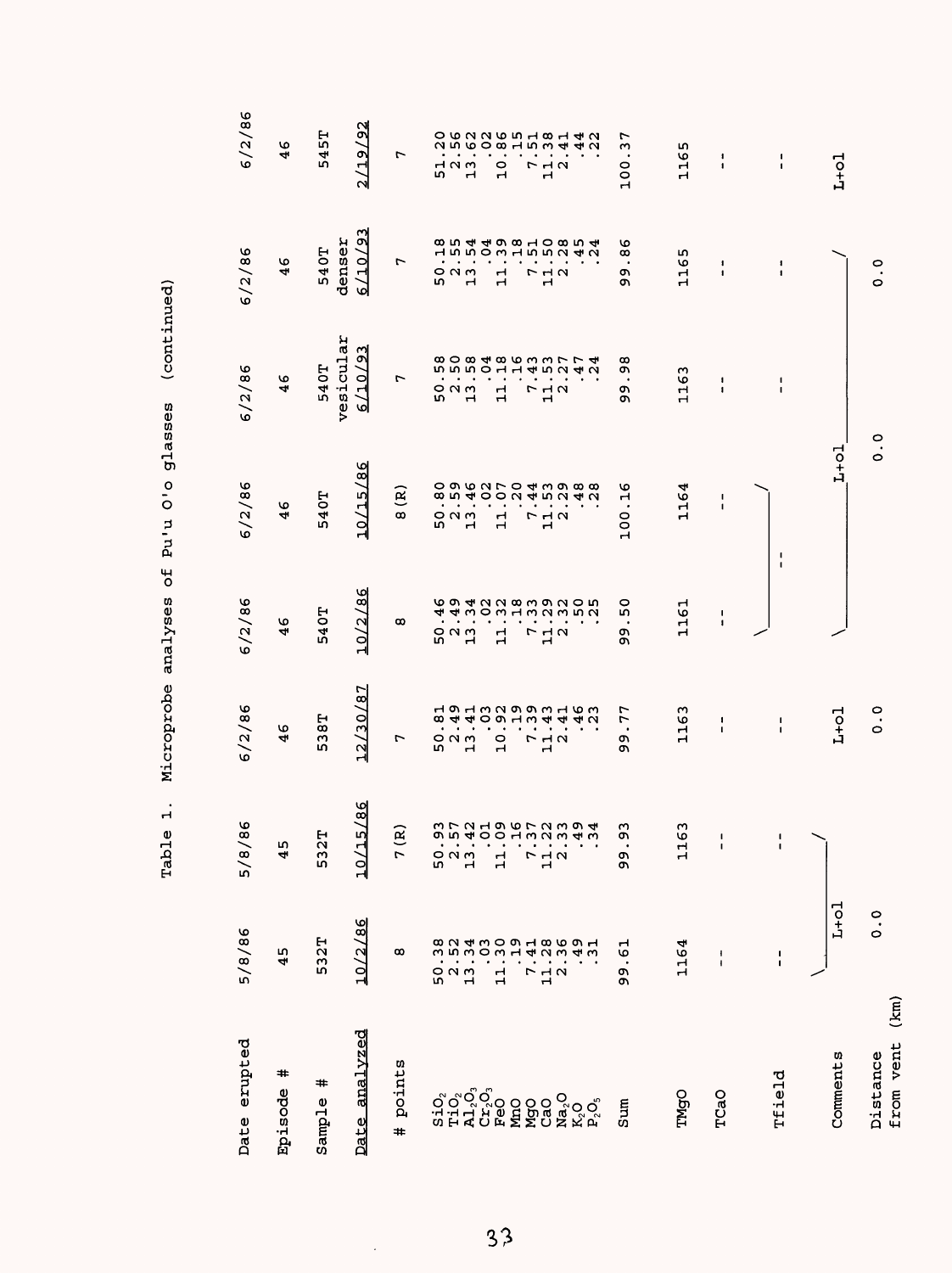| Date erupted                | 6/2/86                                 | 6/2/86                            | 6/24/86                                              | 6/24/86                                       | 6/24/86                                                           | 6/24/86                                                                  | 6/25/86                                                  | 6/26/86                                                                     |
|-----------------------------|----------------------------------------|-----------------------------------|------------------------------------------------------|-----------------------------------------------|-------------------------------------------------------------------|--------------------------------------------------------------------------|----------------------------------------------------------|-----------------------------------------------------------------------------|
| ≠<br>Episode                | ৩<br>4                                 | Φ<br>4                            | r<br>$\overline{1}$<br>pre                           | r<br>4<br>$\mathbf{I}$<br>pre                 | r<br>$\overline{1}$<br>pre                                        | r<br>$\overline{1}$<br>pre-                                              | r<br>$\overline{4}$<br>pre                               | L<br>$\blacktriangleleft$                                                   |
| #<br>Sample                 | 547T                                   | 555T                              | ທ<br>$\overline{6}$<br>$\frac{5}{1}$<br>KEI.         | 5628<br>$\mathbf{I}$<br>KEI                   | U)<br>$\overline{6}$<br>L۲<br>$\mathbf{I}$<br>KEI                 | 625<br>ū٦<br>$\mathbf{I}$<br>KEI                                         | 67F<br>$\frac{1}{2}$<br>r<br>4                           | 5715                                                                        |
| analvzed<br>Date            | 11/2/93                                | 12/30/87                          | 5/26/87                                              | 13/88<br>ત્ય                                  | ᅃ<br>$\frac{1}{2}$<br>$\frac{2}{3}$                               | œ<br><u>व</u><br>$\overline{\mathcal{L}}$<br>N                           | /86<br>10/2                                              | /93<br>11/2                                                                 |
| points<br>#                 | $\frac{0}{1}$                          | Γ                                 | r                                                    | $\mathbf{\tilde{e}}$<br>4                     | ᆏ                                                                 | ᆏ                                                                        | r                                                        | c                                                                           |
|                             |                                        |                                   |                                                      |                                               |                                                                   |                                                                          |                                                          |                                                                             |
| ooooo<br>Gooo<br>GHAULE     |                                        | 523<br>52                         | $\mathcal{A}$<br>$\bullet$<br>$O$ $N$ $M$<br>w       | $\bullet$<br>$\bullet$<br>523<br>523          | $\bullet$<br>$\blacksquare$<br>120<br>L۱                          | $\bullet$<br>$\bullet$<br>7 N W<br>n,                                    | $\bullet$<br>$\bullet$<br><b>ついい</b><br>m                | $\bullet$<br>$\bullet$<br>៰៷៳<br>rU)                                        |
|                             |                                        |                                   | $\bullet$<br>H                                       | $\bullet$                                     | $\bullet$<br>ᆏ                                                    | $\cdot$<br>ᆏ                                                             | $\bullet$<br>ᆏ                                           | ٠<br>ᆏ                                                                      |
|                             |                                        | 11                                | $\bullet$<br>$\circ$                                 | $\bullet$<br>$\circ$                          | $\bullet$<br>$\circ$                                              |                                                                          |                                                          |                                                                             |
|                             |                                        |                                   | $\bullet$<br>$\bullet$<br>$\blacksquare$             | $\bullet$<br>$\bullet$<br>$\mathbf{H}$        | $\bullet$<br>$\bullet$<br>$\mathbf{\mathbf{H}}$                   | $\bullet$<br>$\bullet$<br>$\mathbf{\mathbf{r}}$<br>$\mathbf{\mathbf{H}}$ | $\bullet$<br>$\bullet$<br>$\mathbf{H}$<br>$\mathbf{H}$   | $\bullet$<br>$\bullet$<br>$\mathbf{H}$<br>$\mathbf{H}$                      |
|                             |                                        | L                                 | $\bullet$                                            | $\bullet$                                     |                                                                   | $\bullet$                                                                | $\bullet$                                                | $\bullet$                                                                   |
|                             |                                        | 38<br>$\frac{1}{1}$ $\alpha$      | $P - 10$<br>$\blacksquare$                           | $\blacksquare$<br><b>712</b><br>Н             | $\bullet$ . $\bullet$<br>$\cdot$<br>$\sigma$ $\sim$ $\sigma$<br>ᆏ | $\bullet$<br>$\circ$ $\circ$ $\circ$<br>$\mathbf{H}$                     | $\bullet$<br>7 <sub>1</sub><br>ᆏ                         | $\bullet$<br><b>712</b><br>$\mathbf{H}$                                     |
| ត្ត<br>កិច្ច ទី១១<br>ឯកស្ពឺ | 47<br>24                               | 24<br>47                          | <b>ち172397807251700118</b><br>$\bullet$<br>$\bullet$ | <b>ひ74287238620</b><br>$\bullet$<br>$\bullet$ | o 40 do 0 m 0 h u 4<br>o v r o o r o m i n d v<br>$\bullet$       | <b>OHLOUNNUHOU</b><br>NO 60 m H m 0 m m M<br>$\bullet$                   | <b>もちらりようにつきるというよう しょうりょうしょう</b><br>HOMMAM<br>$\bullet$  | <b>LO CO CO CO CO CO CO CO CO CO CO CO</b><br>HAWOOHWAWAW<br>$\bullet$<br>٠ |
|                             |                                        |                                   |                                                      |                                               |                                                                   |                                                                          |                                                          |                                                                             |
| Sum                         | $\frac{6}{3}$<br>$\bullet$<br>o,<br>o۱ | .84<br>c<br>c                     | $\vec{c}$<br>$\bullet$<br>100                        | ጣ<br>$\mathbf{\Omega}$<br>$\cdot$<br>100      | $\mathbf{\sim}$<br>ω<br>$\bullet$<br>100                          | N<br>œ<br>$\bullet$<br>o۱<br>ጣ                                           | ᆏ<br>৩<br>$\bullet$<br>o۱<br>ጣ                           | ω<br>$\mathbf{\Omega}$<br>$\bullet$<br>ጣ<br>Ō                               |
| TMgO                        | 1163                                   | 1163                              | œ<br>ĩή<br>$\mathbf{r}$<br>Н                         | 58<br>Н<br>$\mathbf{\mathbf{H}}$              | ო<br>LΩ,<br>$\mathbf{\mathbf{H}}$<br>$\mathbf{\mathbf{t}}$        | Н<br>4<br>븝                                                              | m<br>Ю<br>$\mathbf{\mathbf{r}}$<br>$\mathbf{\mathbf{r}}$ | 162<br>$\mathbf{\mathbf{H}}$                                                |
| TCaO                        | $\blacksquare$<br>$\blacksquare$       | $\pmb{\mathsf{I}}$<br>$\mathbf I$ | 1<br>$\blacksquare$                                  | ٠<br>1                                        | 161<br>$\mathbf{\mathbf{H}}$                                      | 51<br>ᆏ<br>ᆏ                                                             | 1<br>1                                                   | 1<br>$\mathbf{I}$                                                           |
| Tfield                      | $\frac{1}{4}$                          | $\frac{1}{4}$                     | 1<br>1                                               | J.<br>$\mathbf{I}$                            | 1<br>$\mathbf{I}$                                                 | $\mathbf{I}$<br>$\mathbf{I}$                                             | 48<br>$\mathbf{1}$                                       | $\mathbf{I}$<br>$\ddot{\phantom{a}}$                                        |
|                             |                                        |                                   |                                                      |                                               |                                                                   |                                                                          |                                                          |                                                                             |
| Comments                    | $S = 0.013$                            | $L+o1$                            | L+01+cpx                                             |                                               | glass                                                             | ٥<br>ى<br>next                                                           | tc                                                       | m<br>$S = 0.01$                                                             |
|                             |                                        |                                   |                                                      |                                               | cpx+plag                                                          |                                                                          | L+ol+cpx                                                 | spatter<br>last                                                             |
| Distance                    | $\frac{0}{0}$                          | $\ddot{\circ}$                    |                                                      | o<br>.<br>$\circ$                             |                                                                   |                                                                          | $\circ$<br>$\bullet$<br>$\circ$                          | 0<br>$\bullet$<br>O                                                         |
| (km)<br>from vent           |                                        |                                   |                                                      |                                               |                                                                   |                                                                          |                                                          |                                                                             |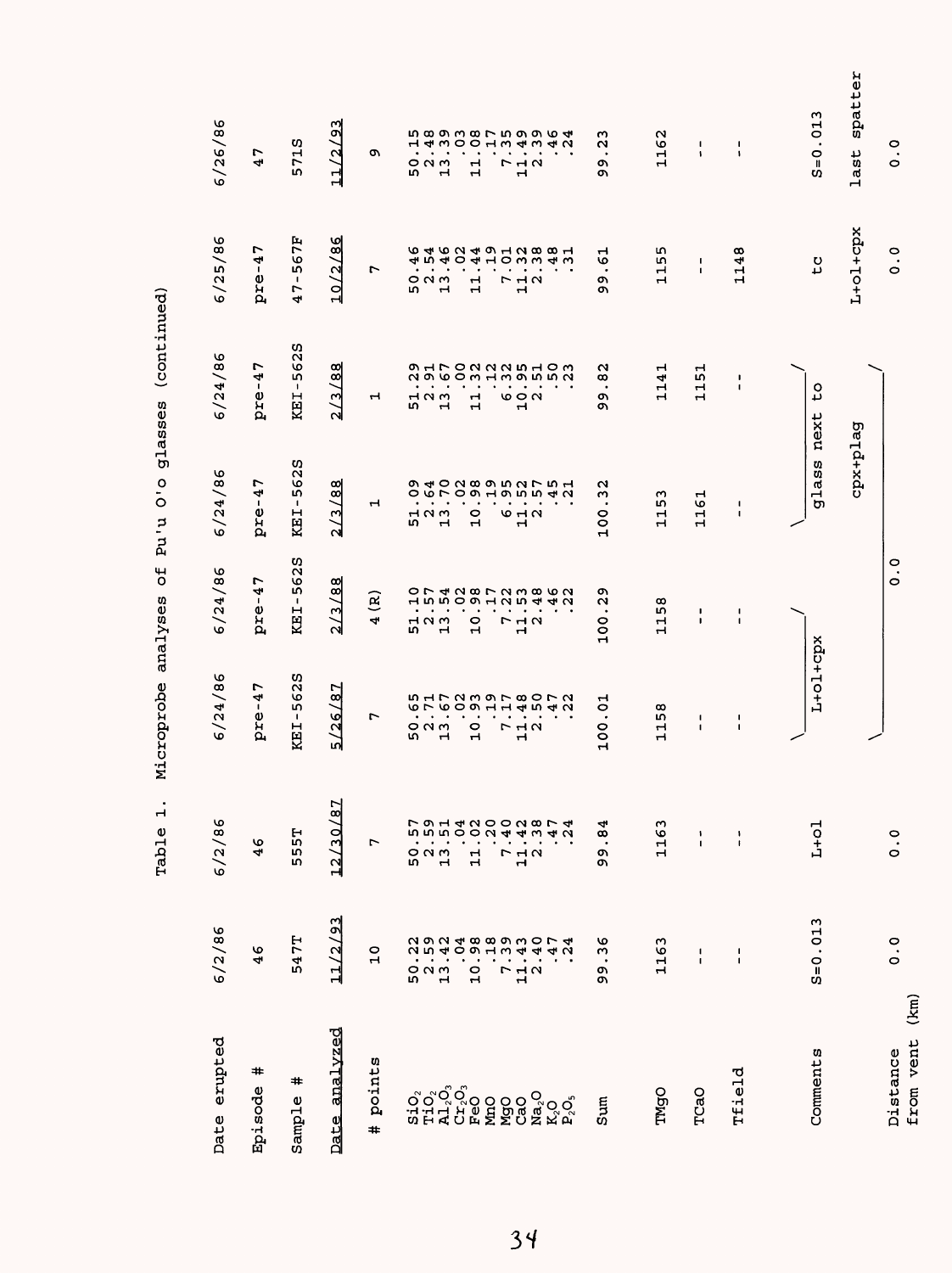| Date erupted  | 7/86<br>7/1                                | 7/18/86                               | 7/18/86                                                               | 7/19/86                                      | 7/25/86                      | 8/10/86                                           | 8/10/86                                     |
|---------------|--------------------------------------------|---------------------------------------|-----------------------------------------------------------------------|----------------------------------------------|------------------------------|---------------------------------------------------|---------------------------------------------|
| #<br>Sample   | w<br>ᢦ<br>57                               | 577F                                  | 5785                                                                  | 579P                                         | 35<br>$\overline{58}$        | 617F                                              | 617F                                        |
| Sample type   | 48<br>$\overline{\phantom{a}}$<br>pre      |                                       |                                                                       | dip on<br>cable                              |                              |                                                   |                                             |
| Date analyzed | 6/87<br>5/2                                | 12/30/87                              | 11/2/93                                                               | 3/13/95                                      | 7/20/87                      | 5/6/87                                            | 5/6/87                                      |
| # points      | G                                          | $\overline{ }$                        | L۱                                                                    | $\overline{10}$                              | r                            | O                                                 | 5(R)                                        |
|               |                                            | ত<br>4.<br>50                         | ნ0                                                                    | .06<br>$\overline{5}$                        | Z<br>r.<br>50                | r<br>4<br>$\bullet$<br>50                         | r<br>L<br>$\bullet$<br>$\circ$<br>ıη        |
|               |                                            | $\begin{array}{c} 2 \\ 2 \end{array}$ | $\sim$ $\sim$                                                         | .60<br>$\begin{array}{c} 2 \\ 2 \end{array}$ | .66<br>$\sim$                | ה ה<br>ru.<br>$\mathbf{\Omega}$                   | 57<br>$\begin{array}{c} 2 \\ 2 \end{array}$ |
|               |                                            |                                       | $\mathbf{H}$                                                          | .67                                          | $\mathbf{a}$<br>13           | O<br>ന<br>$\mathbf{H}$                            | m<br>$\overline{ }$                         |
|               |                                            |                                       |                                                                       | $-0.5$                                       | $.01$<br>$.28$               | 0.00                                              | 4<br>ė                                      |
|               | $\overline{10}$                            | 10                                    | Н<br>Н                                                                | $\frac{0}{1}$                                | 11                           | $\mathbf{H}$<br>Н                                 | 11.06                                       |
|               |                                            |                                       | $\sigma$ $\sigma$<br>$H$ $\Gamma$                                     | $.18$<br>63                                  |                              |                                                   | r<br>$\mathbf{H}$                           |
|               |                                            | 6                                     | G                                                                     |                                              | Ф                            |                                                   | .80<br>6                                    |
|               | $\begin{array}{c} 7 \\ 4 \\ 0 \end{array}$ | $\mathbf{1}$                          | 32<br>$\overline{M}$ $\overline{N}$<br>$\mathbf{\mathbf{\mathsf{H}}}$ | 28<br>א ⊢ ס<br>Н                             | H <sub>N</sub><br>H          | Н                                                 | ო<br>w<br>$\frac{1}{4}$ $\alpha$            |
|               |                                            | $\sim$                                | $\frac{4}{3}$                                                         | 57                                           |                              |                                                   | ഄ<br>4                                      |
|               | 4                                          | ഄ<br>4                                | ന<br>4                                                                | $\overline{r}$<br>4                          | 2 8 4 4 5 6<br>2 5 6 7 8 9 8 | $30746$<br>$6.196$<br>$6.196$<br>$6.79$<br>$6.79$ | $\sigma$ $\alpha$                           |
|               | ന<br>$\sim$                                | $\sim$<br>$\sim$                      | ◅<br>$\sim$                                                           | ◅<br>$\sim$                                  |                              | $\widehat{\mathbf{r}}$<br>$\blacksquare$          | 4 U                                         |
| sumS          | 4<br>o<br>001                              | ◅<br>m<br>თ<br>თ                      | ე<br>თ<br>o,<br>ጣ                                                     | $\frac{8}{6}$<br>თ<br>თ                      | c3<br>ጣ<br>ጣ                 | .41<br>ጣ<br>の                                     | φ<br>Ó<br>თ<br>თ                            |
| TMgO          | 57<br>$\mathbf{1}$                         | 1153                                  | 1148                                                                  | 1147                                         | 1146                         | 1152                                              | 1150                                        |
| TCaO          | $\pmb{\mathsf{I}}$<br>ı                    | $\mathbf I$<br>1                      | 1157                                                                  | O<br>115                                     | 55<br>Н<br>Н                 | 1161                                              | 1157                                        |
|               |                                            |                                       |                                                                       |                                              |                              |                                                   |                                             |
| Tfield        | 1<br>$\mathbf{I}$                          | 1153                                  | $\mathbf I$<br>$\blacksquare$                                         | $\mathbf I$<br>$\mathbf I$                   | 1141                         | 1<br>$\mathbf{I}$                                 | $\mathbf I$<br>$\mathbf{I}$                 |
| Comments      | L+01+cpx                                   | tc                                    | $S = 0.008$                                                           | $S = 0.012$                                  | $\mathsf{t}\mathsf{c}$       |                                                   |                                             |

 $\hat{\mathcal{A}}$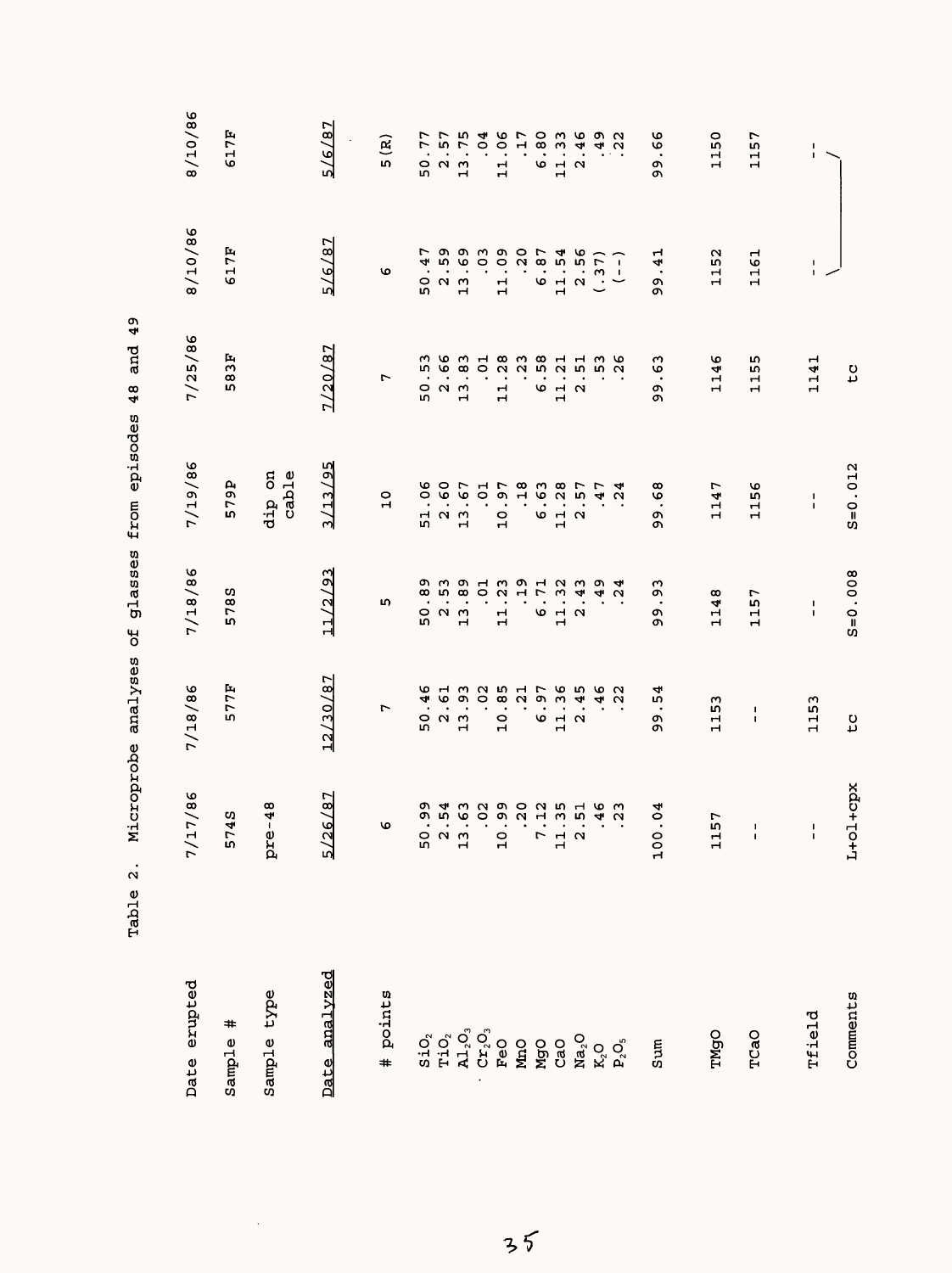| $\ddot{\Omega}$<br>Table                                                            | Microprobe                                                | ъ<br>analyses                     | glasses                                                                                                                                              | 48<br>from episodes                                                                                                                                                      | 49<br>and                                                                                                                    | (continued)                                                                                                                   |                                                                                                                                                                                     |
|-------------------------------------------------------------------------------------|-----------------------------------------------------------|-----------------------------------|------------------------------------------------------------------------------------------------------------------------------------------------------|--------------------------------------------------------------------------------------------------------------------------------------------------------------------------|------------------------------------------------------------------------------------------------------------------------------|-------------------------------------------------------------------------------------------------------------------------------|-------------------------------------------------------------------------------------------------------------------------------------------------------------------------------------|
| Date erupted                                                                        | $\mathbf{86}$<br>〜<br>$\circ$<br>$\frac{3}{2}$            | 8/31/86                           | 9/10/86                                                                                                                                              | 9/25/86                                                                                                                                                                  | ৩<br>10/8/8                                                                                                                  | 11/25/86                                                                                                                      | 11/29/86                                                                                                                                                                            |
| #<br>Sample                                                                         | 핑<br>62                                                   | Ŀч<br>w<br>S<br>৩                 | 띥<br>w<br>৩                                                                                                                                          | 2F<br>4<br>O                                                                                                                                                             | 44F<br>O                                                                                                                     | w<br>m<br>66                                                                                                                  | Ŀ,<br>666.                                                                                                                                                                          |
| type<br>Sample                                                                      |                                                           |                                   |                                                                                                                                                      |                                                                                                                                                                          | pond                                                                                                                         | pond                                                                                                                          | littoral                                                                                                                                                                            |
| analyzed<br>Date                                                                    | $\sqrt{95}$<br>$\frac{2}{2}$                              | 5/26/87                           | 7/20/87                                                                                                                                              | 5/26/87                                                                                                                                                                  | 'nΝ<br>2/2/9!                                                                                                                | /87<br>$\frac{6}{5}$                                                                                                          | r<br>5/6/8                                                                                                                                                                          |
| points<br>#                                                                         | C                                                         | o۱                                | r                                                                                                                                                    | m                                                                                                                                                                        | $\circ$<br>$\mathbf{\mathbf{H}}$                                                                                             | $\infty$                                                                                                                      | $\infty$                                                                                                                                                                            |
|                                                                                     | 50<br>$\frac{2}{1}$                                       | っぺい<br>w<br>$\mathbf{\mathbf{H}}$ | $\bullet$<br>$\bullet$<br>$\,$ .<br>៰៷៳<br>w<br>ᆏ                                                                                                    | 574<br>$\bullet$<br>$\bullet$<br>$\bullet$<br>$\sum_{i=1}^{n}$<br>rU<br>ᆏ                                                                                                | ጣ<br>$\bullet$<br>೦೧೧<br>w<br>ᆏ                                                                                              | $\blacksquare$<br>$\bullet$<br>$\bullet$<br>៰៷៳<br>w<br>Ч                                                                     | ጣ<br>$\bullet$<br>೦೧೧<br>w<br>Н                                                                                                                                                     |
|                                                                                     | 급                                                         | $\mathbf{1}$                      | $\bullet$<br>$\bullet$<br>$\mathbf{r}$<br>Ч                                                                                                          | $\blacksquare$<br>Н<br>$\mathbf{H}$                                                                                                                                      | $\frac{4}{4}$ $\frac{1}{4}$ $\frac{1}{4}$ $\frac{1}{4}$ $\frac{1}{4}$ $\frac{1}{4}$ $\frac{1}{4}$<br>$\circ$<br>$\mathbf{r}$ | $\bullet$<br>$\sim$<br>$\frac{1}{1}$                                                                                          | $\mathbf{1}$                                                                                                                                                                        |
| $\begin{array}{l} \tt{Na_2O} \\ \tt{K_2O} \\ \tt{P_2O_5} \end{array}$<br>NgO<br>CaO | <b>O232170588502310010</b><br>O<br>$\frac{1}{1}$ $\alpha$ | 7<br>$\frac{1}{1}$ $\alpha$       | <b>89440400499</b><br><b>65700213442</b><br>$\bullet$<br>$\bullet$<br>$\bullet$<br>$\bullet$<br>$\bullet$<br>$\begin{array}{c}\n7 \\ 1\n\end{array}$ | <b>ひょ 800 のうしろうしら</b><br>$\ddot{o}$ $\ddot{c}$ $\ddot{d}$ $\ddot{d}$ $\ddot{e}$ $\ddot{p}$ $\ddot{p}$ $\ddot{p}$ $\ddot{p}$ $\ddot{q}$<br>9 H N<br>$\mathbf{\mathbf{r}}$ | o o o o u do o o o 4 w<br><b>4442</b><br>r<br>$\overline{M}$ $\overline{N}$<br>$\mathbf{\mathbf{d}}$                         | <b>64941564494</b><br>85700173442<br>$\bullet$<br>$\bullet$<br>$\blacksquare$<br>$\bullet$<br><b>10 H N</b><br>$\blacksquare$ | n n o n o r ∞ o o 4 o<br>$\ddot{\omega} \ddot{\omega} \dot{\omega} \dot{\omega} + \dot{\omega} \dot{\omega} \dot{\omega} \dot{\omega}$<br>$\circ$ $\circ$ $\circ$<br>$\blacksquare$ |
| Sum                                                                                 | ᆏ<br>4<br>თ<br>თ                                          | œ<br>4<br>$\bullet$<br>o۱<br>Q,   | 0<br>Q,<br>$\bullet$<br>c<br>c                                                                                                                       | v<br>₹<br>$\bullet$<br>c<br>c                                                                                                                                            | c<br>c<br>$\bullet$<br>c<br>Q,                                                                                               | ৩<br>G<br>$\bullet$<br>o,<br>c                                                                                                | 72<br>$\bullet$<br>c<br>c                                                                                                                                                           |
| TMgO                                                                                | $\infty$<br>4<br>급                                        | 56<br>긐                           | r<br>m<br>٣<br>Н                                                                                                                                     | 1143                                                                                                                                                                     | 58<br>급                                                                                                                      | 1148                                                                                                                          | σ١<br>$\frac{1}{2}$                                                                                                                                                                 |
| TCaO                                                                                | o<br>n,<br>급                                              | 1160                              | œ<br>n,<br>Н<br>$\mathbf{\mathbf{r}}$                                                                                                                | 1152                                                                                                                                                                     | 1161                                                                                                                         | r<br>115                                                                                                                      | L<br>114'                                                                                                                                                                           |
| rfield                                                                              | $\mathbf{I}$<br>$\pmb{\mathsf{I}}$                        | 1146                              | 1150                                                                                                                                                 | ı<br>$\pmb{\mathsf{I}}$                                                                                                                                                  | 1140                                                                                                                         | 1<br>$\blacksquare$                                                                                                           | ı<br>$\blacksquare$                                                                                                                                                                 |
| Comments                                                                            | $S = 0.014$                                               | c<br>C                            | tc                                                                                                                                                   | $S = 0.014$                                                                                                                                                              | t c                                                                                                                          |                                                                                                                               |                                                                                                                                                                                     |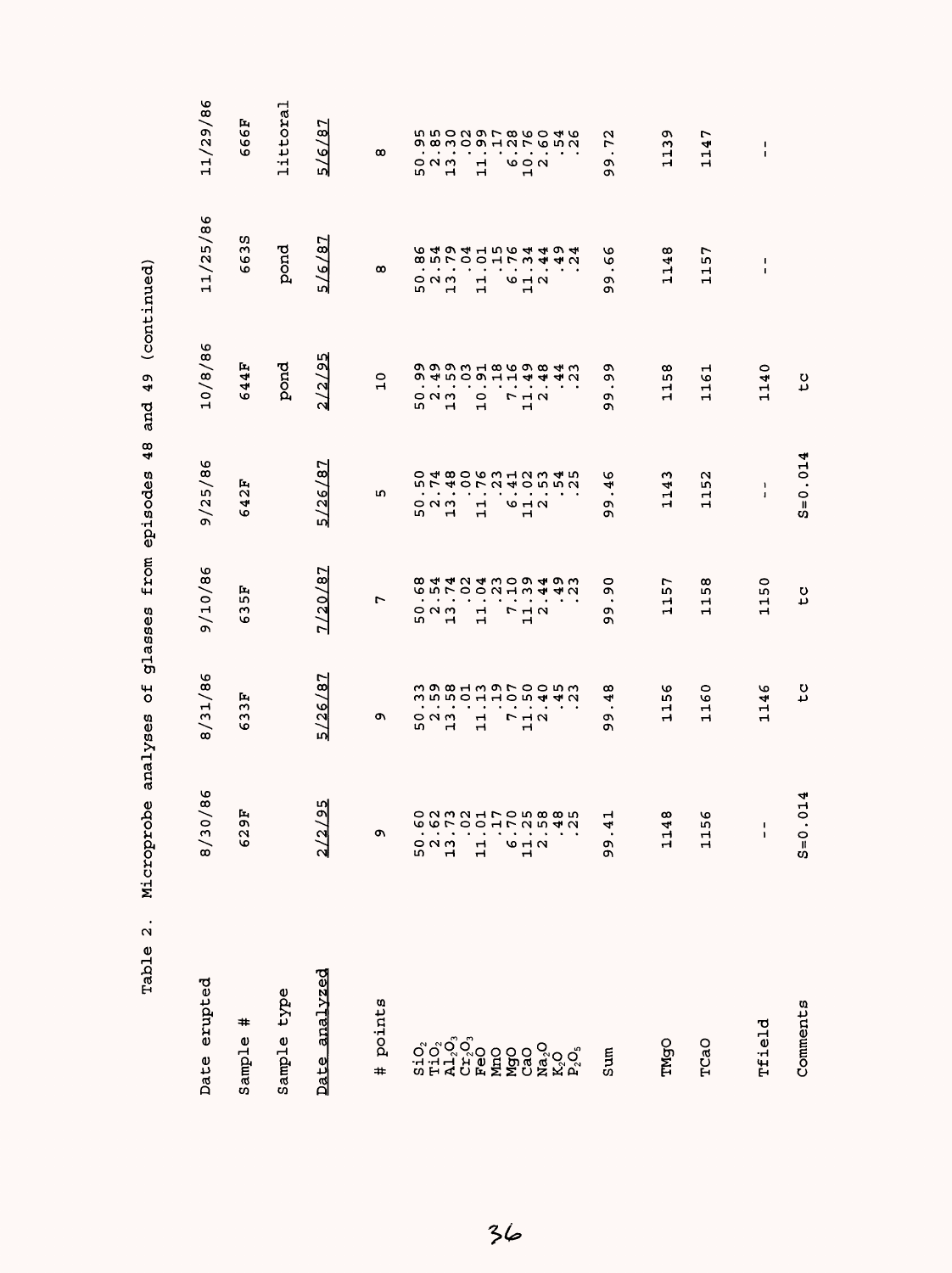|                                                     |                                                                                 |                                                                                                                                 | Comments                                                                                  |
|-----------------------------------------------------|---------------------------------------------------------------------------------|---------------------------------------------------------------------------------------------------------------------------------|-------------------------------------------------------------------------------------------|
|                                                     |                                                                                 |                                                                                                                                 |                                                                                           |
| $\mathbf I$<br>$\mathbf I$<br>$\frac{1}{1}$         | 1140                                                                            | 1140                                                                                                                            | Tfield                                                                                    |
| 1152<br>٣<br>114                                    | 1<br>$\blacksquare$                                                             | $\blacksquare$<br>$\blacksquare$                                                                                                | TCaO                                                                                      |
| 4<br>급<br>$\mathbf{\Omega}$<br>4<br>$\vec{1}$       | 1157                                                                            | 1156                                                                                                                            | TMgO                                                                                      |
| ৩<br>$\bullet$<br>Ō<br>ጣ<br>L<br>ەن<br>.<br>c,<br>c | .88<br>99                                                                       | 45<br>$\bullet$<br>თ<br>თ                                                                                                       | Sum                                                                                       |
|                                                     | $.44$<br>$.22$                                                                  |                                                                                                                                 | $\begin{array}{l} \tt{Na_2O} \\ \tt{K_2O} \\ \tt{P_2O_3} \end{array}$                     |
| $\mathbf{H}$                                        |                                                                                 |                                                                                                                                 |                                                                                           |
|                                                     |                                                                                 |                                                                                                                                 | <b>SPOS</b><br>Nati                                                                       |
| $\ddot{\phantom{0}}$                                |                                                                                 |                                                                                                                                 |                                                                                           |
| w<br>r<br>$\bullet$<br>5O                           | ∼                                                                               |                                                                                                                                 | ១១១ <sup>0</sup><br>១១១១០<br>១ដុល                                                         |
| $\overline{ }$<br>r                                 | 5(R)                                                                            | r                                                                                                                               | points<br>#                                                                               |
| 7/20/87<br>187<br><b>Z/20</b>                       | 2/3/88                                                                          |                                                                                                                                 | Date analyzed                                                                             |
| littoral                                            |                                                                                 |                                                                                                                                 | type<br>Sample                                                                            |
| 674<br>Ŀ,<br>671                                    | 668F                                                                            | 668F                                                                                                                            | #<br>Sample                                                                               |
|                                                     |                                                                                 | 12/5/86                                                                                                                         | Date erupted                                                                              |
| $O$ $N$ $m$<br>11<br>000<br>$\blacksquare$          | d w 4 O U L U W U W L<br>12.0<br>$10000$<br>$0000$<br>$0000$<br>$2.\frac{3}{4}$ | 12/4/86<br>86<br>12/3/<br>12/5/86<br>300077<br>$.160$<br>$.38$<br>52<br>52<br>52<br>$\frac{1}{1}$ $\alpha$<br>$\mathbf{1}$<br>L | pond overflow<br>L+01+cpx<br>to<br>C<br>12/30/87<br>$\begin{array}{c} 2 \\ 2 \end{array}$ |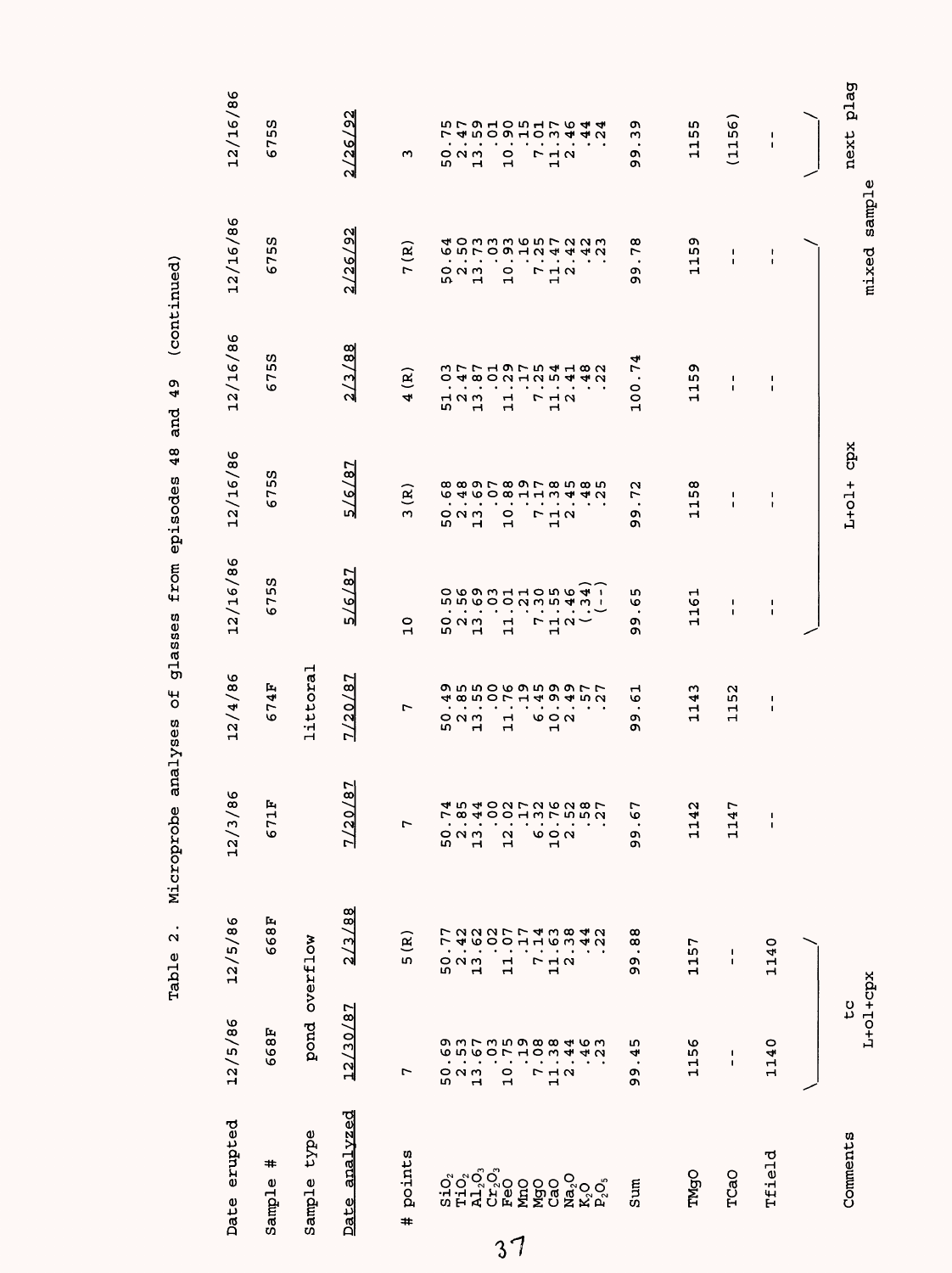|                                                     |                                          | $\bullet$<br>$\mathbf{\Omega}$<br>Table | Microprobe                                                                                                                                                                                                                                                                                                                                            | Ъ<br>analyses                                                                                                                                                                                                                                                                                                                | glasses                                                           | 48<br>from episodes                                                           | o۱<br>4<br>and                                                              | (continued)                                              |                                             |
|-----------------------------------------------------|------------------------------------------|-----------------------------------------|-------------------------------------------------------------------------------------------------------------------------------------------------------------------------------------------------------------------------------------------------------------------------------------------------------------------------------------------------------|------------------------------------------------------------------------------------------------------------------------------------------------------------------------------------------------------------------------------------------------------------------------------------------------------------------------------|-------------------------------------------------------------------|-------------------------------------------------------------------------------|-----------------------------------------------------------------------------|----------------------------------------------------------|---------------------------------------------|
| Date erupted                                        | 1/23/87                                  | 1/23/87                                 | 8/87<br>1/2                                                                                                                                                                                                                                                                                                                                           | 2/2/87                                                                                                                                                                                                                                                                                                                       | 2/24/87                                                           | 2/24/87                                                                       | 3/17/87                                                                     | $4/17 - 21/87$                                           | 4/10/87                                     |
| ♯<br>Sample                                         | 1070S                                    | 1070S                                   | Ŀ,<br>Н<br>e9                                                                                                                                                                                                                                                                                                                                         | 92F<br>O                                                                                                                                                                                                                                                                                                                     | 7065                                                              | 7065                                                                          | w<br>712                                                                    | 730S                                                     | 736F                                        |
| type<br>Sample                                      | pond                                     | spatter                                 |                                                                                                                                                                                                                                                                                                                                                       |                                                                                                                                                                                                                                                                                                                              |                                                                   |                                                                               |                                                                             |                                                          |                                             |
| Date analyzed                                       | 3/11/88                                  | 3/29/89                                 | 0/87<br>$\frac{1}{2}$                                                                                                                                                                                                                                                                                                                                 | 7/20/87                                                                                                                                                                                                                                                                                                                      | 7/20/87                                                           | 2/3/88                                                                        | 12/30/87                                                                    | 7/20/87                                                  | 7/20/87                                     |
| points<br>#                                         | $\circ$<br>$\mathbf{r}$                  | $\mathbf{g}$<br>4                       | $\overline{ }$                                                                                                                                                                                                                                                                                                                                        | $\overline{ }$                                                                                                                                                                                                                                                                                                               | c                                                                 | ି<br>LΩ,                                                                      | r                                                                           | œ                                                        | $\overline{ }$                              |
|                                                     |                                          |                                         |                                                                                                                                                                                                                                                                                                                                                       |                                                                                                                                                                                                                                                                                                                              |                                                                   | 7                                                                             |                                                                             |                                                          |                                             |
|                                                     | $\bullet$                                |                                         |                                                                                                                                                                                                                                                                                                                                                       |                                                                                                                                                                                                                                                                                                                              | $\bullet$<br>LΩ,                                                  | r<br>$\bullet$<br>w                                                           | $\bullet$<br>$\bullet$<br>w                                                 |                                                          |                                             |
|                                                     | $\bullet$<br>$\bullet$<br>52<br>52<br>52 |                                         | $\bullet$<br>523<br>52                                                                                                                                                                                                                                                                                                                                | $\begin{array}{c} 0 & 0 \\ 0 & 0 \\ 1 & 0 \end{array}$                                                                                                                                                                                                                                                                       | $\bullet$<br>$\bullet$<br>$O$ $N$ $m$<br>$\mathbf{\mathbf{r}}$    | $O$ $N$ $m$<br>$\mathbf{\mathbf{H}}$                                          | $\bullet$<br>$O$ $N$ $m$<br>$\mathbf H$                                     |                                                          |                                             |
|                                                     | $\bullet$                                |                                         |                                                                                                                                                                                                                                                                                                                                                       |                                                                                                                                                                                                                                                                                                                              | $\bullet$                                                         |                                                                               | $\bullet$                                                                   |                                                          |                                             |
|                                                     | $\frac{1}{2}$                            |                                         | $\mathbf{1}$                                                                                                                                                                                                                                                                                                                                          |                                                                                                                                                                                                                                                                                                                              | $\bullet$<br>$\circ$<br>$\blacksquare$                            | 11.                                                                           | $\blacksquare$<br>$\frac{0}{1}$                                             |                                                          |                                             |
|                                                     |                                          |                                         |                                                                                                                                                                                                                                                                                                                                                       |                                                                                                                                                                                                                                                                                                                              | $\bullet$                                                         |                                                                               | $\bullet$                                                                   |                                                          |                                             |
|                                                     |                                          |                                         | 642                                                                                                                                                                                                                                                                                                                                                   |                                                                                                                                                                                                                                                                                                                              | $\bullet$<br>$\bullet$<br>$\begin{array}{c}\n7 \\ 1\n\end{array}$ | $\begin{array}{c}\n7 \\ 1\n\end{array}$                                       | $\blacksquare$<br>$\blacksquare$<br>$\begin{array}{c}\n7 \\ 1\n\end{array}$ |                                                          |                                             |
|                                                     | $7.3$<br>$11.2$                          |                                         |                                                                                                                                                                                                                                                                                                                                                       |                                                                                                                                                                                                                                                                                                                              | $\blacksquare$                                                    |                                                                               | $\blacksquare$                                                              |                                                          |                                             |
| ៰៓៰៓៰៓៰<br>ដូដ។ មិនមិនមិនទ័ទ័<br>ប្អូដ។ មិនមិនមិនទ័ | <b>6164775565161010011 4442</b>          |                                         | $\begin{array}{cccccccccc} . & . & . & . & . & . & . & . \\ . & . & . & . & . & . & . & . \\ \hline 0 & 0 & . & 0 & 0 & 0 & 0 & 0 & 0 & 0 & 0 \\ 0 & 0 & 0 & 0 & 0 & 0 & 0 & 0 & 0 & 0 & 0 \\ 0 & 0 & 0 & 0 & 0 & 0 & 0 & 0 & 0 & 0 & 0 \\ 0 & 0 & 0 & 0 & 0 & 0 & 0 & 0 & 0 & 0 & 0 \\ 0 & 0 & 0 & 0 & 0 & 0 & 0 & 0 & 0 & 0 & 0 \\ 0 & 0 & 0 & 0 &$ | $\begin{array}{cccccc} 0 & 1 & 1 & 0 & 1 \\ 0 & 0 & 0 & 0 & 0 & 0 \\ 0 & 0 & 0 & 0 & 0 & 0 \\ 0 & 0 & 0 & 0 & 0 & 0 \\ 0 & 0 & 0 & 0 & 0 & 0 \\ 0 & 0 & 0 & 0 & 0 & 0 \\ 0 & 0 & 0 & 0 & 0 & 0 \\ 0 & 0 & 0 & 0 & 0 & 0 \\ 0 & 0 & 0 & 0 & 0 & 0 \\ 0 & 0 & 0 & 0 & 0 & 0 \\ 0 & 0 & 0 & 0 & 0 & 0 \\ 0 & 0 & 0 & 0 & 0 & 0$ | $\bullet$                                                         | $\begin{array}{c}\n 100007400070 \\  4000104440 \\  7000104440\n \end{array}$ | <b>ら363392845365109113442</b>                                               |                                                          |                                             |
| Sum                                                 | ω<br>r<br>$\bullet$<br>c<br>o۱           | r<br>w<br>$\bullet$<br>100              | œ<br>$\overline{ }$<br>თ<br>თ                                                                                                                                                                                                                                                                                                                         | m<br>$\infty$<br>$\bullet$<br>$\frac{8}{9}$                                                                                                                                                                                                                                                                                  | $^{84}$<br>$\bullet$<br>œ<br>్ర                                   | m<br>r<br>$\bullet$<br>c<br>c                                                 | N<br>ω<br>$\blacksquare$<br>の<br>ጣ                                          | ᠇<br>c<br>$\cdot$<br>の<br>ጣ                              | თ<br>Н<br>$\bullet$<br>თ<br>ጣ               |
|                                                     |                                          |                                         |                                                                                                                                                                                                                                                                                                                                                       |                                                                                                                                                                                                                                                                                                                              |                                                                   |                                                                               |                                                                             |                                                          |                                             |
| TMgO                                                | 1157                                     | Ļ<br>115                                | ω<br>LO.<br>Н<br>$\overline{\mathbf{H}}$                                                                                                                                                                                                                                                                                                              | œ<br>13<br>$\mathbf{\mathbf{r}}$                                                                                                                                                                                                                                                                                             | œ<br>ĩή<br>$\frac{1}{1}$                                          | ጣ<br>LΩ,<br>11                                                                | ↽<br>LΩ,<br>$\mathbf{\mathbf{r}}$<br>ᆏ                                      | ৩<br>m<br>$\mathbf{\mathbf{r}}$<br>$\mathbf{\mathbf{r}}$ | ഗ<br>$\frac{1}{4}$<br>$\mathbf{\mathbf{r}}$ |
| TCaO                                                | 1160                                     | 1162                                    | r<br>ū٦<br>$\frac{1}{1}$                                                                                                                                                                                                                                                                                                                              | ৩<br>4<br>Н<br>$\mathbf{\mathbf{r}}$                                                                                                                                                                                                                                                                                         | ٠<br>1                                                            | ı<br>ı                                                                        | œ<br>L۲<br>$\mathbf{\mathbf{r}}$<br>ᆏ                                       | N<br>৩<br>$\mathbf{\mathbf{r}}$<br>$\mathbf{\mathbf{r}}$ | ო<br>۱ŋ<br>$\overline{\phantom{0}}$<br>Н    |
| Tfield                                              | $\pmb{\cdot}$<br>ı                       | ı<br>1                                  | Ō<br>4<br>$\Box$                                                                                                                                                                                                                                                                                                                                      | w<br>$\frac{13}{2}$<br>$\mathbf{\mathbf{r}}$                                                                                                                                                                                                                                                                                 | ł<br>1                                                            | 1<br>$\mathbf{I}$                                                             | $\mathbf{I}$<br>J.                                                          | $\blacksquare$<br>1                                      | $\blacksquare$<br>$\pmb{\mathsf{I}}$        |
|                                                     |                                          |                                         |                                                                                                                                                                                                                                                                                                                                                       |                                                                                                                                                                                                                                                                                                                              |                                                                   |                                                                               |                                                                             |                                                          |                                             |
| Comments                                            |                                          | collected by Helz                       | $\frac{1}{2}$                                                                                                                                                                                                                                                                                                                                         | $\frac{c}{c}$                                                                                                                                                                                                                                                                                                                | mixed<br>fritted                                                  | $\text{cnly}$<br>sample<br>plag                                               |                                                                             |                                                          |                                             |

 $\sim 10^6$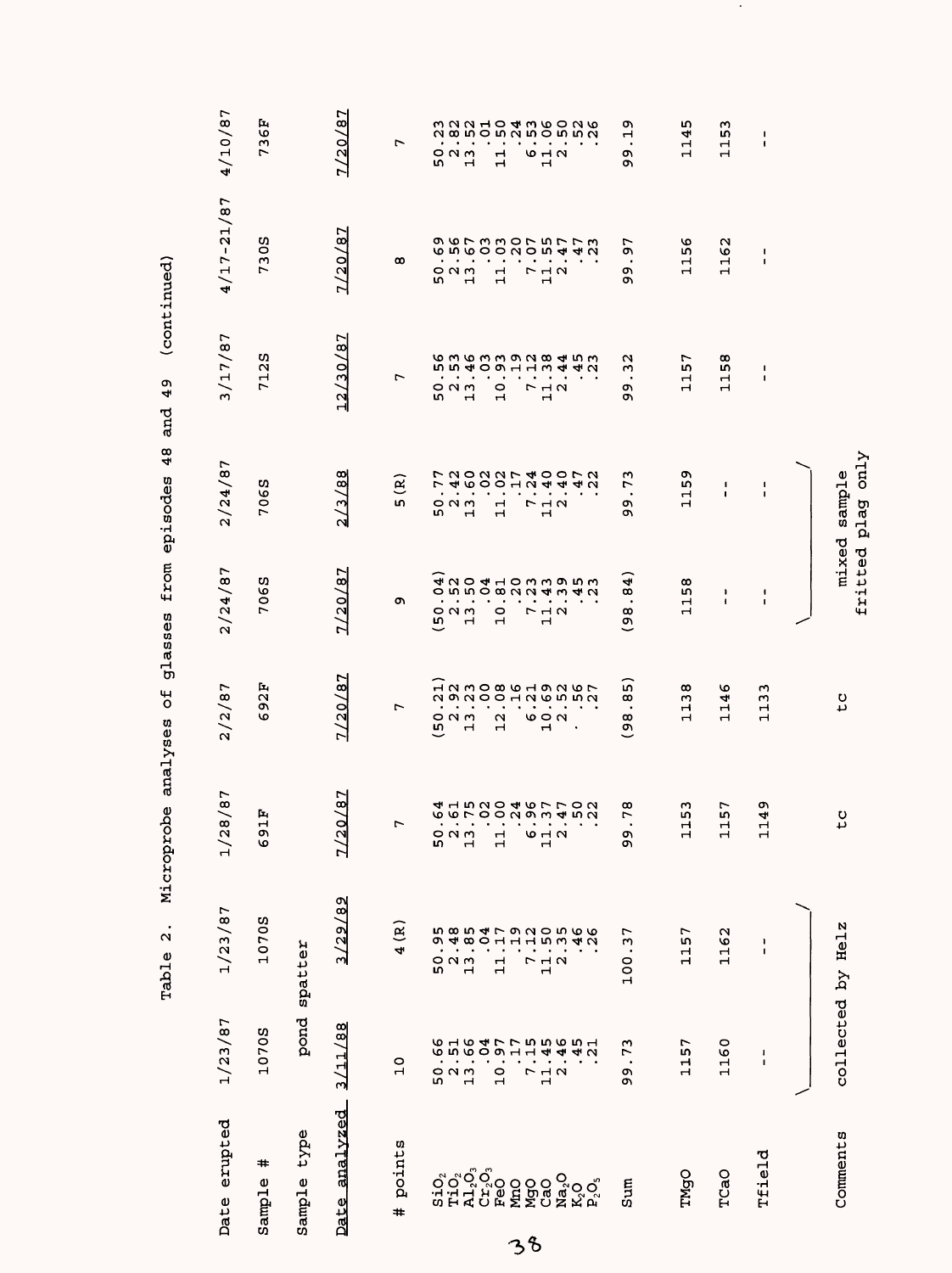| Date erupted     | 4/15/87                                                                                                                                                                                                                                                                                                                                                                                                                                                                                                                                 | 4/15/87                                                                                          | 87<br>$\mathbf{e}$<br><u>ي</u>                                                                                                                                                                                                                                                                                                                                              | 5/12/87                                      | 5/12/87                                                 | 5/9/87                                                                                           | 5/19/87                                        | 6/6/87                                            | 6/11/87                            |
|------------------|-----------------------------------------------------------------------------------------------------------------------------------------------------------------------------------------------------------------------------------------------------------------------------------------------------------------------------------------------------------------------------------------------------------------------------------------------------------------------------------------------------------------------------------------|--------------------------------------------------------------------------------------------------|-----------------------------------------------------------------------------------------------------------------------------------------------------------------------------------------------------------------------------------------------------------------------------------------------------------------------------------------------------------------------------|----------------------------------------------|---------------------------------------------------------|--------------------------------------------------------------------------------------------------|------------------------------------------------|---------------------------------------------------|------------------------------------|
| #<br>Sample      | 739F                                                                                                                                                                                                                                                                                                                                                                                                                                                                                                                                    | 739F                                                                                             | Ŀ,<br>LΩ,<br>4                                                                                                                                                                                                                                                                                                                                                              | 46F<br>r                                     | 475<br>٣                                                | 748F                                                                                             | ω<br>m<br>4<br>٣                               | S<br>m<br>m<br>r                                  | 56F<br>٣                           |
| Sample type      | littoral                                                                                                                                                                                                                                                                                                                                                                                                                                                                                                                                | littoral                                                                                         | eld vent<br>id<br>Si                                                                                                                                                                                                                                                                                                                                                        | littoral                                     | pond                                                    |                                                                                                  |                                                |                                                   |                                    |
| analyzed<br>Date | 7/20/87                                                                                                                                                                                                                                                                                                                                                                                                                                                                                                                                 | 4/28/92                                                                                          | /87<br>$\circ$<br>ო<br>$\overline{12}$                                                                                                                                                                                                                                                                                                                                      | N<br>12/30/8                                 | N<br>୍ଷ<br>1/20                                         | 7/20/87                                                                                          | 7/20/87                                        | /11/88<br>ო                                       | 9/28/88                            |
| points<br>#      | 7                                                                                                                                                                                                                                                                                                                                                                                                                                                                                                                                       | ି                                                                                                | Ο                                                                                                                                                                                                                                                                                                                                                                           | r                                            | $\infty$                                                | $\infty$                                                                                         | $\infty$                                       | $\infty$                                          | 5                                  |
|                  |                                                                                                                                                                                                                                                                                                                                                                                                                                                                                                                                         | r                                                                                                | ន                                                                                                                                                                                                                                                                                                                                                                           |                                              | S                                                       | ω                                                                                                |                                                | 4                                                 |                                    |
|                  | 1921<br>492                                                                                                                                                                                                                                                                                                                                                                                                                                                                                                                             | r<br>5<br>5<br>1<br>1                                                                            |                                                                                                                                                                                                                                                                                                                                                                             | $\bullet$<br>52<br>52<br>52                  | $\bullet$<br>៰៷៳                                        | $\bullet$<br>$\bullet$<br>$\circ$ $\circ$ $\circ$                                                | $\bullet$<br>52<br>52<br>52                    | ٠<br>on u w                                       | $\bullet$<br>5<br>5<br>7<br>7<br>4 |
|                  |                                                                                                                                                                                                                                                                                                                                                                                                                                                                                                                                         | Ο                                                                                                | $\frac{2}{10}$                                                                                                                                                                                                                                                                                                                                                              | す8812742327<br>フ6806161552<br>$\blacksquare$ | <b>GOOHWHOO480</b><br>ていのひ<br>$\bullet$<br>$\mathbf{r}$ | r co de cor co co co de<br>えんてつ<br>$\blacksquare$<br>$\mathbf{H}$                                | u u o u u o u o u w w<br><b>GUDOON-</b>        | 51236770379<br>のしゅつつ<br>$\bullet$<br>$\mathbf{H}$ |                                    |
|                  |                                                                                                                                                                                                                                                                                                                                                                                                                                                                                                                                         | $\circ$                                                                                          |                                                                                                                                                                                                                                                                                                                                                                             | $\bullet$                                    |                                                         | ٠                                                                                                |                                                |                                                   |                                    |
|                  | $\frac{1}{11}$                                                                                                                                                                                                                                                                                                                                                                                                                                                                                                                          | $\overline{ }$<br>$\mathbf{\mathbf{\mathbf{\mathbf{\mathbf{+}}}}}$<br>ᆏ<br>$\mathbf{\mathbf{H}}$ | 름                                                                                                                                                                                                                                                                                                                                                                           | ٠<br>$\mathbf{r}$<br>$\mathbf{H}$            | $\mathbf{\mathbf{r}}$<br>$\mathbf{\mathbf{\mathbf{H}}}$ | $\bullet$<br>$\mathbf{\mathbf{\mathbf{\mathbf{\mathbf{\mathbf{\mathbf{-1}}}}}}}$<br>$\mathbf{r}$ | $\mathbf{\mathbf{H}}$<br>$\mathbf{\mathbf{H}}$ | $\mathbf{H}$<br>Н<br>Н                            | ω<br>$\mathbf{r}$                  |
|                  |                                                                                                                                                                                                                                                                                                                                                                                                                                                                                                                                         | 4<br>0                                                                                           |                                                                                                                                                                                                                                                                                                                                                                             | $\bullet$                                    | $\sim$                                                  | $\bullet$                                                                                        | $\bullet$<br>$\bullet$                         | ٠                                                 |                                    |
|                  | 6072                                                                                                                                                                                                                                                                                                                                                                                                                                                                                                                                    | $\mathbf{H}$<br>$\frac{1}{1}$ $\alpha$                                                           | ゃちょ                                                                                                                                                                                                                                                                                                                                                                         | <b>10 H N</b><br>Н                           | 44<br>ワコロ<br>$\mathbf{\mathbf{r}}$                      | $H$ to $N$ $dt$<br>642                                                                           | ₩<br>712<br>12                                 | $\Gamma \vdash \alpha$<br>$\mathbf{H}$            | n 0 U<br>$\mathbf{H}$              |
|                  |                                                                                                                                                                                                                                                                                                                                                                                                                                                                                                                                         |                                                                                                  |                                                                                                                                                                                                                                                                                                                                                                             |                                              |                                                         |                                                                                                  | 4                                              |                                                   |                                    |
| $K_2O_3$         | $\begin{array}{c} \widehat{\mathbf{a}}, \widehat{\mathbf{b}}, \widehat{\mathbf{c}}, \widehat{\mathbf{c}}, \widehat{\mathbf{c}} \\ \widehat{\mathbf{a}}, \widehat{\mathbf{b}}, \widehat{\mathbf{c}}, \widehat{\mathbf{c}}, \widehat{\mathbf{c}}, \widehat{\mathbf{c}} \\ \widehat{\mathbf{b}}, \widehat{\mathbf{c}}, \widehat{\mathbf{c}}, \widehat{\mathbf{c}}, \widehat{\mathbf{c}}, \widehat{\mathbf{c}} \\ \widehat{\mathbf{c}}, \widehat{\mathbf{c}}, \widehat{\mathbf{c}}, \widehat{\mathbf{c}}, \widehat{\mathbf{c}} \end{array}$ | 452                                                                                              | $\begin{array}{ccccccccccccc} \cdot & \cdot & \cdot & \cdot & \cdot & \cdot & \cdot & \cdot & \cdot & \cdot \\ \cdot & \cdot & \cdot & \cdot & \cdot & \cdot & \cdot & \cdot & \cdot & \cdot \\ \cdot & \cdot & \cdot & \cdot & \cdot & \cdot & \cdot & \cdot & \cdot & \cdot \\ \cdot & \cdot & \cdot & \cdot & \cdot & \cdot & \cdot & \cdot & \cdot & \cdot \end{array}$ |                                              | 4N                                                      | 4N                                                                                               | 4 U                                            | <b>15541</b>                                      | <b>る13034518035 4407251803</b>     |
| Sum              | (97.88)                                                                                                                                                                                                                                                                                                                                                                                                                                                                                                                                 | 97<br>$\bullet$<br>O)<br>Ō,                                                                      | 4<br>$\alpha$<br>٠<br>ვ<br>თ                                                                                                                                                                                                                                                                                                                                                | œ<br>$\mathbf{r}$<br>$\bullet$<br>100        | 0<br>c<br>$\bullet$<br>c<br>Q,                          | ဖ<br>$\mathbf{\Omega}$<br>$\bullet$<br>O)<br>c                                                   | $\sim$<br>r<br>$\cdot$<br>c<br>c               | 0<br>$\mathbf{r}$<br>$\bullet$<br>c<br>c          | 100.14                             |
|                  |                                                                                                                                                                                                                                                                                                                                                                                                                                                                                                                                         |                                                                                                  |                                                                                                                                                                                                                                                                                                                                                                             |                                              |                                                         |                                                                                                  |                                                |                                                   |                                    |
| <b>TMgO</b>      | 1143                                                                                                                                                                                                                                                                                                                                                                                                                                                                                                                                    | 1143                                                                                             | 53<br>$\mathbf{H}$<br>ᆏ                                                                                                                                                                                                                                                                                                                                                     | 1147                                         | 1156                                                    | 1148                                                                                             | 1157                                           | 1157                                              | 1126                               |
| TCaO             | 1150                                                                                                                                                                                                                                                                                                                                                                                                                                                                                                                                    | ۱<br>115                                                                                         | r<br>īΩ,<br>$\mathbf{H}$<br>ᆏ                                                                                                                                                                                                                                                                                                                                               | 1154                                         | 1160                                                    | 1156                                                                                             | 1160                                           | ١<br>$\mathbf{I}$                                 | 1136                               |
| Tfield           | ı<br>I.                                                                                                                                                                                                                                                                                                                                                                                                                                                                                                                                 | J.<br>$\mathbf I$                                                                                | ပ္စ္ဂ်<br>$\infty$<br>$\mathbf{\Omega}$<br>$\mathbf{1}$                                                                                                                                                                                                                                                                                                                     | 1<br>$\mathbf{I}$                            | ٠<br>٠                                                  | ٠<br>$\mathbf I$                                                                                 | 1<br>$\blacksquare$                            | 1<br>$\mathbf{I}$                                 | $\frac{1}{1}$                      |
| Comments         |                                                                                                                                                                                                                                                                                                                                                                                                                                                                                                                                         |                                                                                                  | tc                                                                                                                                                                                                                                                                                                                                                                          |                                              |                                                         | 350m from                                                                                        |                                                | L+ol+cpx                                          |                                    |
|                  |                                                                                                                                                                                                                                                                                                                                                                                                                                                                                                                                         |                                                                                                  |                                                                                                                                                                                                                                                                                                                                                                             |                                              |                                                         | ocean                                                                                            |                                                |                                                   |                                    |

 $\bullet$ 

Table 2. Microprobe analyses of glasses from episodes 48 and 49 (continued) Table 2. Microprobe analyses of glasses from episodes 48 and 49 (continued)

 $\bullet$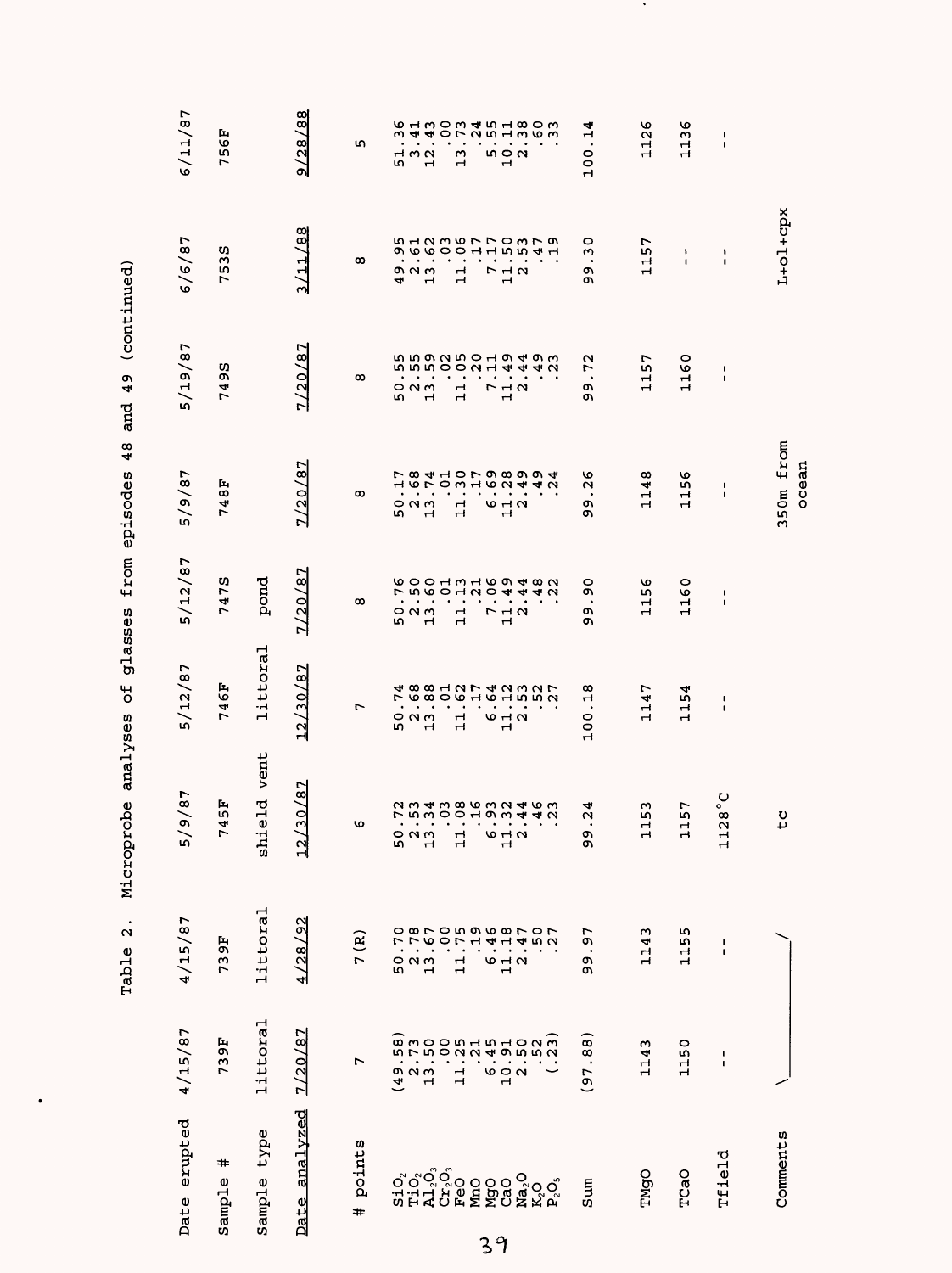| 0<br>$\circ$<br>ч<br>Н<br>N<br>116<br>п<br><b>I</b><br>п<br>$\mathbf{I}$<br>ᆏ<br>m<br>Н<br>Н<br>$\circ$<br>116<br>N<br>O<br>Н<br>ч |  |
|------------------------------------------------------------------------------------------------------------------------------------|--|
|                                                                                                                                    |  |
|                                                                                                                                    |  |
|                                                                                                                                    |  |
|                                                                                                                                    |  |
|                                                                                                                                    |  |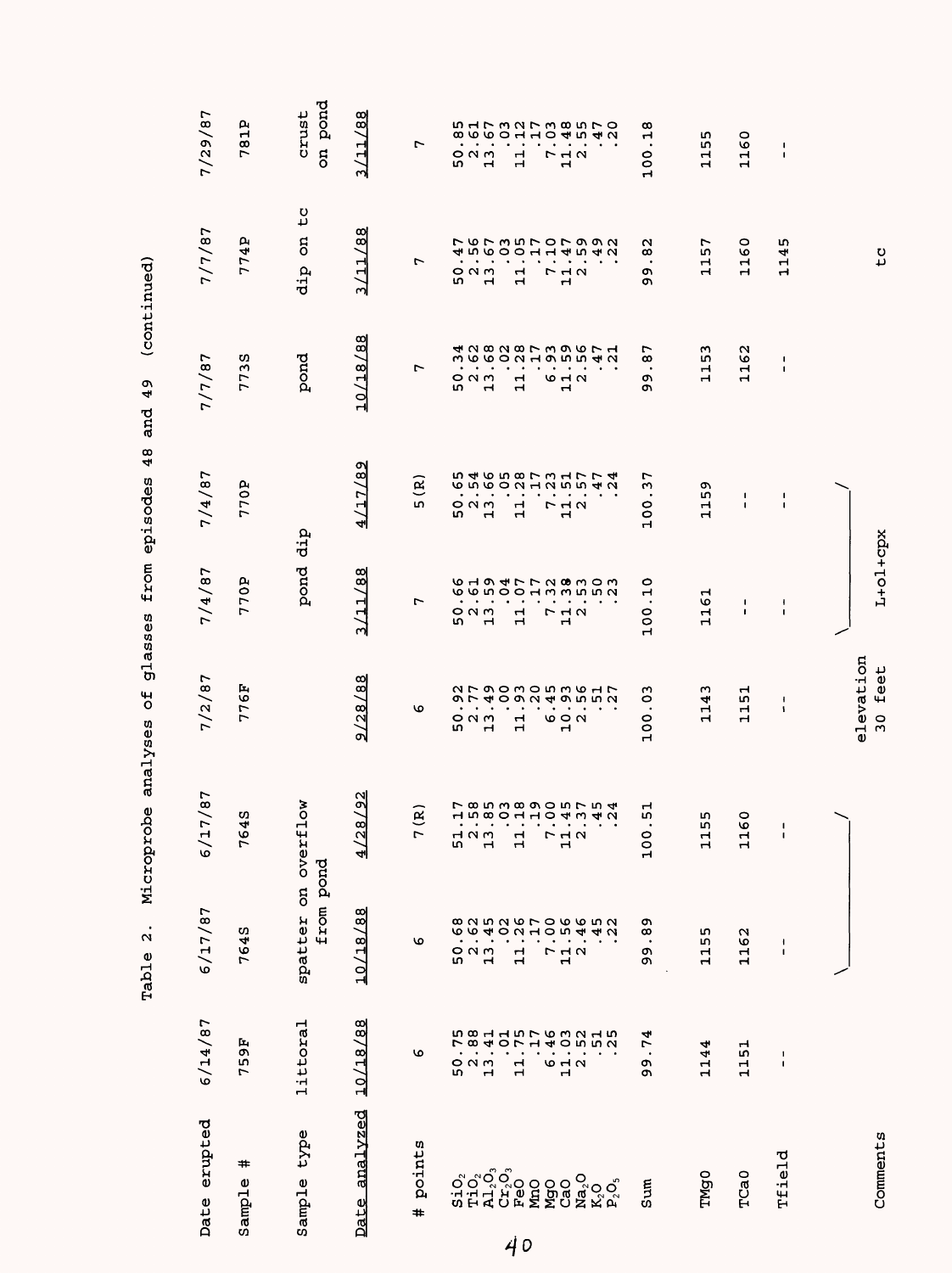|                                |                                                                           | $\ddot{\mathbf{a}}$<br>Table | Microprobe analyses                                      | Ъ                                                                 | glasses                                       | $\frac{48}{5}$<br>from episodes       | Q,<br>4<br>and                                                                                                                                                                                                                                                                                                                  | (continued)                                                                                                                                                                                                                                                                                                                     |                                        |
|--------------------------------|---------------------------------------------------------------------------|------------------------------|----------------------------------------------------------|-------------------------------------------------------------------|-----------------------------------------------|---------------------------------------|---------------------------------------------------------------------------------------------------------------------------------------------------------------------------------------------------------------------------------------------------------------------------------------------------------------------------------|---------------------------------------------------------------------------------------------------------------------------------------------------------------------------------------------------------------------------------------------------------------------------------------------------------------------------------|----------------------------------------|
| Date erupted                   | 8/8/87                                                                    | 8/17/87                      | 9/87<br>$\geqslant$                                      | 9/10/87                                                           | 9/27/87                                       | 10/2/87                               | 11/4/87                                                                                                                                                                                                                                                                                                                         | 11/3/87                                                                                                                                                                                                                                                                                                                         | 11/19/87                               |
| #<br>Sample                    | <b>784S</b>                                                               | <b>785F</b>                  | ω<br>$\circ$<br>c<br>r                                   | 91F<br>L                                                          | 8025                                          | 804F                                  | 17F<br>$\infty$                                                                                                                                                                                                                                                                                                                 | w<br>822                                                                                                                                                                                                                                                                                                                        | U)<br>45<br>$\infty$                   |
| type<br>Sample                 |                                                                           |                              | ម្ព<br>Ö,                                                |                                                                   | Pond                                          |                                       |                                                                                                                                                                                                                                                                                                                                 | Pond                                                                                                                                                                                                                                                                                                                            |                                        |
| analyzed<br>Date               | 10/18/88                                                                  | 10/18/88                     | $\frac{88}{3}$<br>18/<br>입                               | 10/18/88                                                          | 9/28/88                                       | 2/28/88                               | 9/28/88                                                                                                                                                                                                                                                                                                                         | œ<br>9/28/8                                                                                                                                                                                                                                                                                                                     | 9/28/88                                |
| points<br>#                    | ৩                                                                         | c                            | O                                                        | ഗ                                                                 | r                                             | ۱o                                    | œ                                                                                                                                                                                                                                                                                                                               | œ                                                                                                                                                                                                                                                                                                                               | ∼                                      |
|                                | N<br>r<br>50                                                              |                              | m                                                        | m                                                                 | <b>LO</b>                                     |                                       |                                                                                                                                                                                                                                                                                                                                 |                                                                                                                                                                                                                                                                                                                                 |                                        |
|                                |                                                                           |                              | $\blacksquare$<br>$\bullet$<br>$\circ$ $\circ$ $\circ$   | m<br>$\bullet$<br>$\bullet$<br>0 N M                              | $\ddot{\circ}$ a $\ddot{\circ}$               | ጣ<br>523<br>52                        |                                                                                                                                                                                                                                                                                                                                 |                                                                                                                                                                                                                                                                                                                                 | 52<br>52<br>13                         |
| sio <sup>o</sup><br>Tida<br>Cr | <b>ちらりひしつちうちょうりょうしりつしつうちうしつ</b><br>$\frac{1}{2}$<br>$\mathbf{\mathbf{r}}$ |                              | $\blacksquare$<br>Н                                      | 59402119552442842600001 428<br>$\bullet$<br>$\mathbf{\mathbf{r}}$ | $\mathbf{\mathbf{r}}$                         |                                       | $\begin{array}{cccc} 0 & 1 & 1 & 0 & 0 \\ 0 & 0 & 0 & 0 & 0 \\ 0 & 0 & 0 & 0 & 0 \\ 0 & 0 & 0 & 0 & 0 \\ 0 & 0 & 0 & 0 & 0 \\ 0 & 0 & 0 & 0 & 0 \\ 0 & 0 & 0 & 0 & 0 \\ 0 & 0 & 0 & 0 & 0 \\ 0 & 0 & 0 & 0 & 0 \\ 0 & 0 & 0 & 0 & 0 \\ 0 & 0 & 0 & 0 & 0 \\ 0 & 0 & 0 & 0 & 0 \\ 0 & 0 & 0 & 0 & 0 \\ 0 & 0 & 0 & 0 & 0 \\ 0 &$ | $\begin{matrix} 5 & 0 & 1 & 1 \\ 0 & 1 & 0 & 1 \\ 0 & 0 & 0 & 0 \\ 0 & 0 & 0 & 0 \\ 0 & 0 & 0 & 0 \\ 0 & 0 & 0 & 0 \\ 0 & 0 & 0 & 0 \\ 0 & 0 & 0 & 0 \\ 0 & 0 & 0 & 0 \\ 0 & 0 & 0 & 0 \\ 0 & 0 & 0 & 0 \\ 0 & 0 & 0 & 0 \\ 0 & 0 & 0 & 0 \\ 0 & 0 & 0 & 0 \\ 0 & 0 & 0 & 0 \\ 0 & 0 & 0 & 0 \\ 0 & 0 & 0 & 0 \\ 0 & 0 & 0 & 0$ |                                        |
|                                |                                                                           |                              | $\blacksquare$                                           | $\bullet$                                                         |                                               |                                       |                                                                                                                                                                                                                                                                                                                                 |                                                                                                                                                                                                                                                                                                                                 |                                        |
| ៓៰ៜៜៜ៓៰៓<br>៷ឨឨ៰៓៓៓៰៓៓         | $\ddot{\phantom{0}}$<br>$\mathbf{1}$                                      |                              | $\,$ .<br>$\mathbf{\mathbf{r}}$<br>$\mathbf{\mathbf{r}}$ | $\bullet$<br>12                                                   | $\mathbf{1}$                                  | 12                                    |                                                                                                                                                                                                                                                                                                                                 |                                                                                                                                                                                                                                                                                                                                 | $\frac{1}{1}$                          |
|                                | О                                                                         |                              | $\bullet$<br>$\bullet$                                   | $\bullet$<br>$\bullet$<br>О                                       | О                                             |                                       |                                                                                                                                                                                                                                                                                                                                 |                                                                                                                                                                                                                                                                                                                                 |                                        |
|                                | 11.2                                                                      |                              | $\blacksquare$<br>$6 - 7$<br>$\mathbf{\mathbf{r}}$       | $\bullet$<br>$\circ$ $\circ$<br>$\mathbf{r}$                      | $\overline{M}$ $\overline{N}$<br>$\mathbf{r}$ | 692                                   |                                                                                                                                                                                                                                                                                                                                 |                                                                                                                                                                                                                                                                                                                                 | <b>10 H N</b><br>$\mathbf{\mathbf{r}}$ |
|                                |                                                                           |                              | $\bullet$                                                | $\bullet$                                                         |                                               |                                       |                                                                                                                                                                                                                                                                                                                                 |                                                                                                                                                                                                                                                                                                                                 |                                        |
|                                |                                                                           |                              | $\bullet$                                                |                                                                   |                                               |                                       |                                                                                                                                                                                                                                                                                                                                 |                                                                                                                                                                                                                                                                                                                                 |                                        |
|                                |                                                                           |                              | $\bullet$                                                |                                                                   |                                               |                                       |                                                                                                                                                                                                                                                                                                                                 |                                                                                                                                                                                                                                                                                                                                 |                                        |
| Sum                            | w<br>œ<br>$\bullet$<br>c<br>c                                             | œ<br>w<br>ጣ<br>ጣ             | 06<br>$\circ$<br>$\overline{a}$                          | ৩<br>∞<br>$\bullet$<br>ጣ<br>ጣ                                     | 00.<br>100                                    | ጣ<br>0<br>$\bullet$<br>100            | r<br>4<br>$\bullet$<br>o۱<br>o                                                                                                                                                                                                                                                                                                  | ഗ<br>ın<br>$\bullet$<br>o۱<br>o۱                                                                                                                                                                                                                                                                                                | ⊣<br>o,<br>$\bullet$<br>o<br>o,        |
| TMgO                           | m<br>n,<br>급                                                              | 1141                         | w<br>5<br>ᆏ<br>$\mathbf{\mathbf{r}}$                     | $-140$<br>$\mathbf{\mathbf{r}}$                                   | ᢦ<br>115                                      | 137<br>$\mathbf{\mathbf{\mathsf{H}}}$ | ጣ<br>113                                                                                                                                                                                                                                                                                                                        | ᢦ<br>m<br>$\mathbf{1}$                                                                                                                                                                                                                                                                                                          | 1154                                   |
| TCaO                           | 1162                                                                      | 1151                         | 0<br>$\frac{6}{1}$<br>$\mathbf{\mathbf{r}}$              | 0<br>۱<br>ᆏ<br>$\blacksquare$                                     | ω<br>116                                      | 51<br>H<br>Н                          | 51<br>H<br>ᆏ                                                                                                                                                                                                                                                                                                                    | 57<br>H<br>Н                                                                                                                                                                                                                                                                                                                    | 1160                                   |
| Tfield                         | $\frac{1}{4}$                                                             | 1<br>ı                       | $\frac{1}{1}$                                            | 1<br>1                                                            | 1<br>$\pmb{\cdot}$                            | 1<br>1                                | 1<br>$\pmb{\mathsf{I}}$                                                                                                                                                                                                                                                                                                         | ı<br>$\pmb{\mathsf{I}}$                                                                                                                                                                                                                                                                                                         | $\pmb{\mathsf{1}}$<br>$\mathbf{I}$     |
| Comments                       |                                                                           |                              |                                                          | 150m from<br>ocean                                                |                                               |                                       | 50m from<br>ocean                                                                                                                                                                                                                                                                                                               |                                                                                                                                                                                                                                                                                                                                 |                                        |

 $\overline{4}$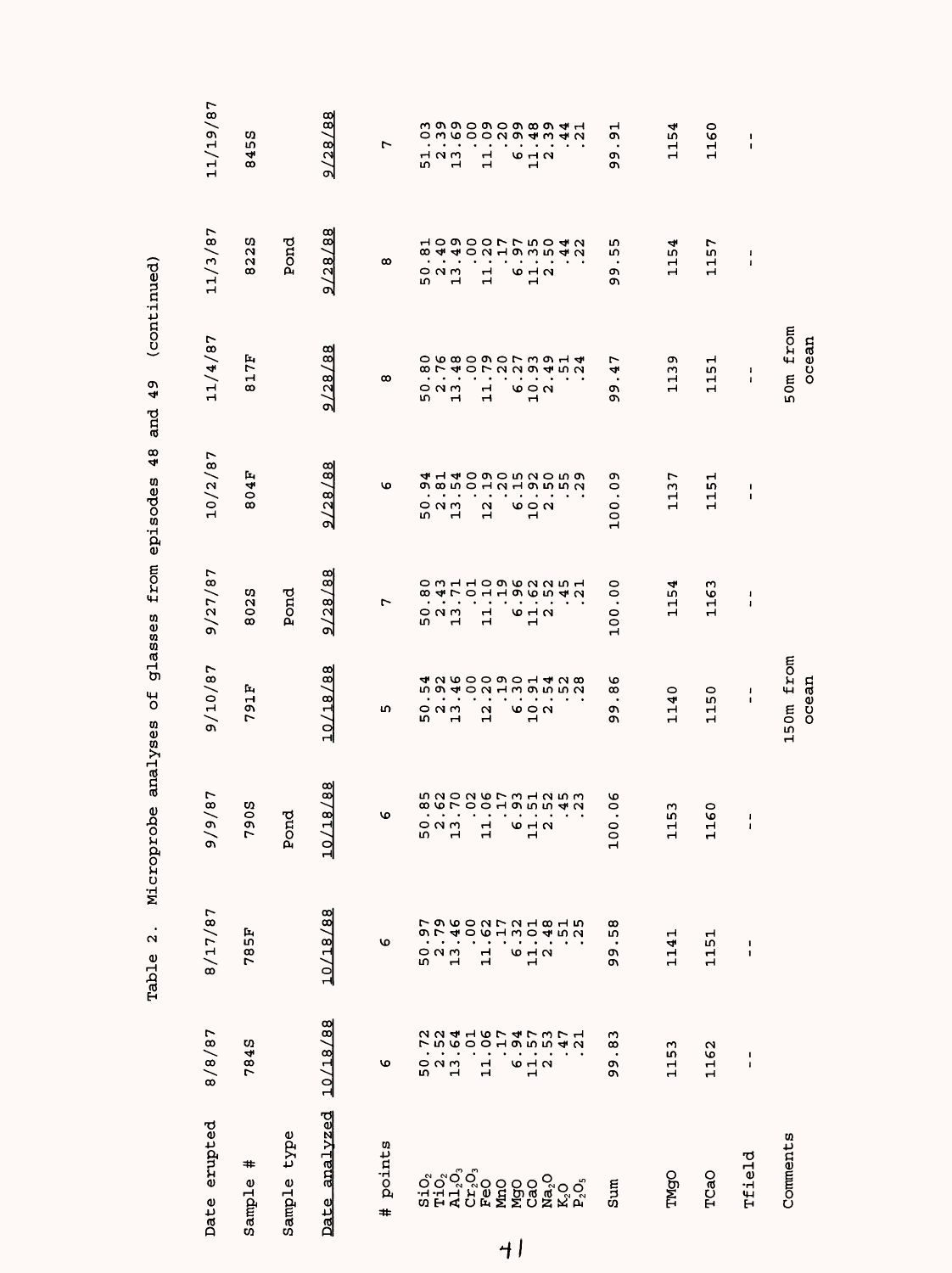|                         |                                          | $\bullet$<br>$\mathbf{\Omega}$<br>Table | Microprobe analyses                                               | Ъ                                                                | glasses                           | 48<br>from episodes                           | 49<br>and                      | (continued)                      |                                       |
|-------------------------|------------------------------------------|-----------------------------------------|-------------------------------------------------------------------|------------------------------------------------------------------|-----------------------------------|-----------------------------------------------|--------------------------------|----------------------------------|---------------------------------------|
| Date erupted            | 11/19/87                                 | 12/17/87                                | 17/87<br>$\overline{12}$                                          | 1/13/88                                                          | 1/14/88                           | 1/25/88                                       | 1/26/88                        | 1/26/88                          | 2/1/88                                |
| #<br>Sample             | Ŀ,<br>$\mathbf{\Omega}$<br>m<br>$\infty$ | 53P<br>$\infty$                         | EO<br>O<br>œ                                                      | 867F                                                             | 868P                              | Þ,<br>8731                                    | 874P                           | 875F                             | 880T                                  |
| type<br>Sample          | skylight<br>at 1900'                     |                                         | toral<br>11t                                                      |                                                                  |                                   |                                               | spatter                        | skylight<br>1980'<br>at          | limu                                  |
| analvzed<br><b>Date</b> | 9/28/88                                  | 10/18/88                                | 18/88<br>입                                                        | 9/28/88                                                          | 9/28/88                           | 5/15/89                                       | 5/15/89                        | 1/28/89                          | 10/18/88                              |
| points<br>#             | r                                        | ৩                                       | ৩                                                                 | ৩                                                                | r,                                | r                                             | r                              | r                                | ৩                                     |
|                         |                                          |                                         |                                                                   |                                                                  |                                   |                                               |                                |                                  |                                       |
| $S_1$ . $O_2$           | 51                                       | 4<br>0<br>52<br>52<br>52                | $\Xi$ w w<br>m                                                    | $\dot{\circ}$ $\dot{\circ}$<br>m                                 | r<br>$\circ$ $\circ$ $\circ$<br>m | $\frac{1}{2}$ $\frac{1}{2}$<br>m              | $\frac{1}{2}$<br>$\frac{1}{2}$ | $\frac{1}{2}$ $\frac{1}{2}$<br>m |                                       |
|                         | $\frac{2}{1}$                            |                                         | Н                                                                 | $\mathbf{H}$                                                     | 4 L<br>$\bullet$<br>$\mathbf{r}$  | $\mathbf{H}$                                  |                                | $\mathbf{H}$                     |                                       |
|                         |                                          |                                         |                                                                   |                                                                  | $\circ$<br>$\bullet$              | $\bullet$                                     |                                | $\bullet$                        |                                       |
|                         | $\mathbf{1}$                             | $\mathbf{1}$                            | $\boldsymbol{\alpha}$<br>$\mathbf \mathbf H$                      | $\frac{3}{2}$<br>$\frac{1}{2}$<br>$\frac{6}{2}$<br>$\frac{1}{2}$ | $\ddot{ }$<br>$\mathbf{r}$        | $\frac{1}{11}$<br>$\mathbf{H}$                | $\frac{1}{2}$                  | $\frac{1}{11}$                   |                                       |
|                         |                                          |                                         |                                                                   |                                                                  | $\bullet$                         |                                               |                                | $\bullet$                        |                                       |
|                         | 642                                      | 642                                     | $\circ$ $\circ$ $\circ$                                           |                                                                  | $\blacksquare$<br>642             | $\bullet$ .<br>$\bullet$<br>$\frac{2}{3}$     | $\sim$ $\sim$<br>$6 - 4$       | $\blacksquare$<br>642            | 6.1.7                                 |
|                         |                                          |                                         | ᆏ                                                                 |                                                                  | $\bullet$                         | $\bullet$<br>$\mathbf{r}$                     | $\sim$<br>$\mathbf{r}$         | $\sim$                           |                                       |
|                         |                                          |                                         |                                                                   |                                                                  |                                   |                                               | $\sim$                         |                                  |                                       |
|                         |                                          |                                         |                                                                   | 816069451957888                                                  | さら417947362<br>2194542            | O MO MO H O H W O LO<br>L W M O W U W W W W W | <b>90484140663</b>             | フワワちゅフ18173770601152542          |                                       |
| Sum                     | ጣ<br>rU)<br>100                          | 100.07                                  | $\circ$<br>u<br>$\cdot$<br>$\circ$<br>$\frac{1}{2}$               | r<br>u<br>$\bullet$<br>o,<br>o.                                  | N<br>100.0                        | r<br>c<br>$\bullet$<br>c<br>Ō                 | ഗ<br>Φ<br>$\bullet$<br>o,<br>Ō | ∼<br>.<br>به<br>c<br>Ō           | ᡡ<br>Ю<br>$\bullet$<br>ጣ<br>Ō,        |
| <b>TMgO</b>             | ↽<br>114                                 | 1152                                    | m<br>w<br>$\mathbf{\mathbf{H}}$<br>$\mathbf{\mathbf{\mathsf{H}}}$ | 1137                                                             | w<br>m<br>$\mathbf{1}$            | 1146                                          | ო<br>Ю<br>급                    | m<br>114                         | r<br>114                              |
|                         |                                          |                                         |                                                                   |                                                                  |                                   |                                               |                                |                                  |                                       |
| TCaO                    | 158<br>$\blacksquare$                    | 1158                                    | 148<br>ᆏ                                                          | r<br>114                                                         | c<br>m<br>H<br>$\mathbf{H}$       | 57<br>Н<br>Н                                  | 1160                           | ဖ<br>115                         | ហ<br>LO <sub>1</sub><br>$\frac{1}{1}$ |
| Tfield                  | ı<br>$\pmb{\mathsf{I}}$                  | $\sqrt{2}$<br>$\pmb{\mathfrak{g}}$      | 1<br>$\pmb{\mathsf{I}}$                                           | $\mathbf I$<br>$\pmb{\cdot}$                                     | 1<br>J.                           | $\blacksquare$<br>$\blacksquare$              | ı<br>$\mathbf I$               | 1<br>$\blacksquare$              | 1<br>$\pmb{\mathsf{I}}$               |
| Comments                |                                          |                                         |                                                                   | $20 - 30m$ from<br>ocean                                         |                                   | elevation<br>9 feet                           |                                |                                  |                                       |

Table 2. Microprobe analyses of glasses from episodes 48 and 49 (continued) and 49  $\overline{AB}$ nodor  $\begin{array}{c}\n\bullet \\
\bullet \\
\bullet\n\end{array}$  $f \sim$  $\overline{\phantom{a}}$  $\frac{a}{c}$  $\ddot{\zeta}$ ł analvs robe Microp Table 2.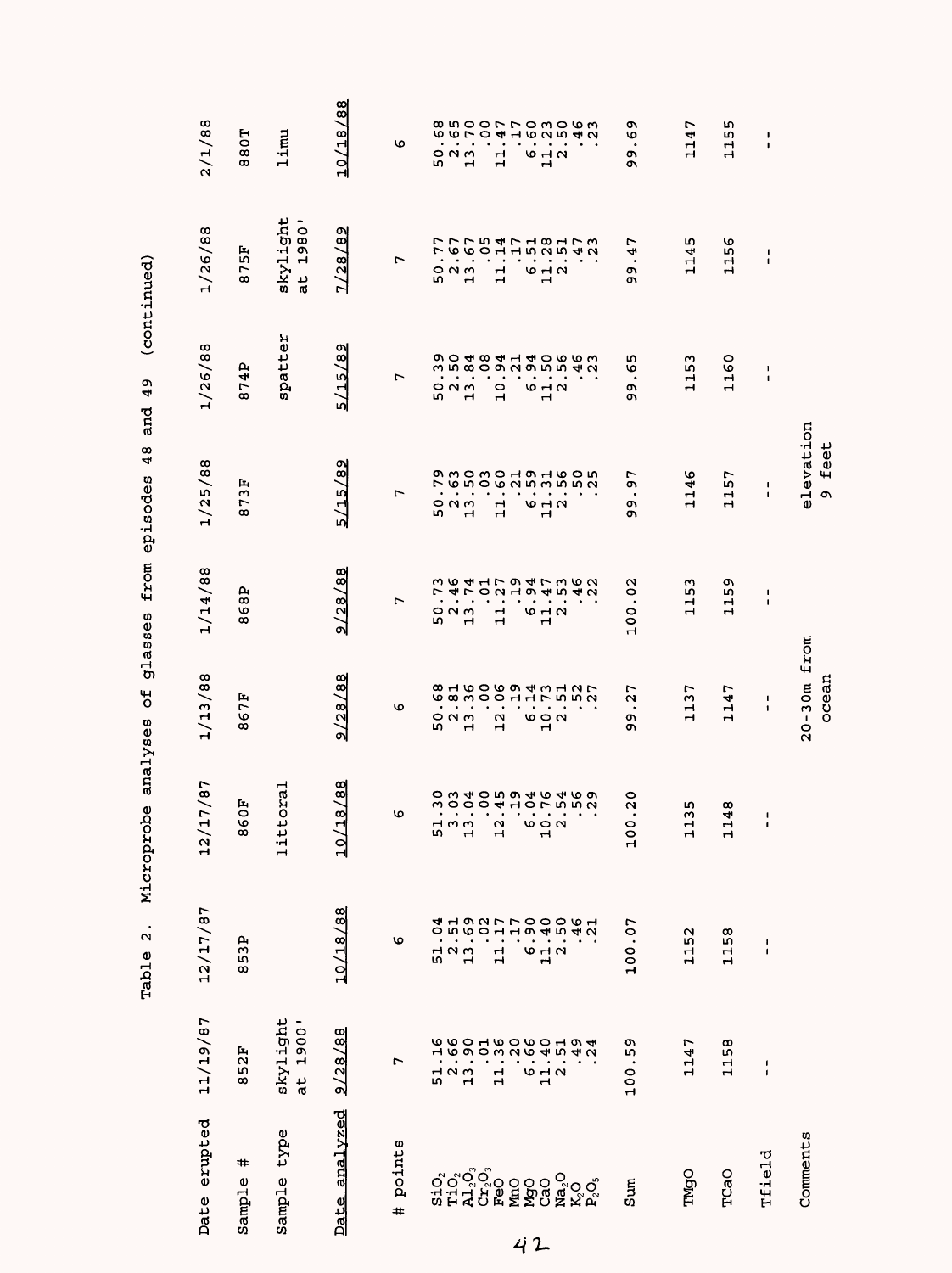|    |                                                                                   | $\overline{a}$ .<br>Table                                               | Microprobe                                                                        | $\overline{c}$<br>analyses             | glasses                                                                        | 48<br>from episodes                                  | 49<br>and                                 | (continued)                                                                                     |                                                                               |
|----|-----------------------------------------------------------------------------------|-------------------------------------------------------------------------|-----------------------------------------------------------------------------------|----------------------------------------|--------------------------------------------------------------------------------|------------------------------------------------------|-------------------------------------------|-------------------------------------------------------------------------------------------------|-------------------------------------------------------------------------------|
|    | Date erupted                                                                      | 2/2/88                                                                  | /88<br>4<br>$\frac{2}{3}$                                                         | 2/8/88                                 | 2/8/88                                                                         | 2/11/88                                              | 2/15/88                                   | 2/14/88                                                                                         | 2/24/88                                                                       |
|    | ♯<br>Sample                                                                       | 8825                                                                    | 57<br>$\frac{8}{6}$                                                               | 889P                                   | U)<br>თ<br>$\infty$<br>$\infty$                                                | 15<br>c<br>$\infty$                                  | ŋ,<br>4<br>o,<br>$\infty$                 | 57<br>o,<br>$\infty$                                                                            | 975<br>$\infty$                                                               |
|    | type<br>Sample                                                                    | littoral                                                                | $\frac{1}{0}$<br>Þ<br>i<br>R                                                      | pond                                   | pond                                                                           | littoral                                             | pond                                      | $\tilde{\mathbf{c}}$<br>$\circ$<br>pu'u                                                         | littoral                                                                      |
|    | Date analvzed                                                                     | 7/28/89                                                                 | /88<br>$\infty$<br>ᅥ<br>10                                                        | 9/28/88                                | ጣ<br>3/29/8                                                                    | ด<br>$\frac{8}{2}$<br>7/28                           | 7/28/89                                   | 10/18/88                                                                                        | Q<br>$\frac{8}{3}$<br>3/29/                                                   |
|    | points<br>#                                                                       | r                                                                       | $\overline{a}$                                                                    | o,                                     | ି<br>4                                                                         | ထ                                                    | r                                         | c                                                                                               | $\infty$                                                                      |
|    |                                                                                   | $\frac{1}{1}$<br>51                                                     | 52<br>52<br>52                                                                    | $\circ$ $\circ$<br>m<br>$\blacksquare$ | 52<br>52<br>52<br>$\mathbf{\mathbf{r}}$                                        | 523<br>52<br>$\mathbf{H}$                            | $\circ$ $\circ$ $\circ$<br>w<br>ᆏ         | $\bullet$<br>$\bullet$<br>$\circ$ $\circ$ $\circ$<br>w<br>$\blacksquare$                        | $\ddot{\phantom{0}}$<br>$\circ$ $\circ$ $\circ$<br>m<br>$\mathbf{\mathbf{H}}$ |
| 43 | $\begin{array}{l} \mathbf{Na_2O} \\ \mathbf{K_2O} \\ \mathbf{P_2O_3} \end{array}$ | <b>りつららのひとりせいちりつらりのこのもうせい</b><br>$\bullet$<br>11.3<br>$\mathbf{1}$<br>О | <b>ちち426784851</b><br><b>b</b> b b b b c o c o c a c<br>11.7<br>$\mathbf{1}$<br>r | $\mathbf{1}$<br><b>6 4 7</b><br>Н      | $\ddot{o}$ in Low Hotel and $\ddot{o}$<br>11<br>6 H U<br>$\mathbf{\mathbf{r}}$ | <b>anthacando</b><br>٠<br>$\mathbf{1}$<br>6 H U<br>ᆏ | Н<br><b>10 H N</b><br>$\blacksquare$<br>H | すら了ろりの103424919011440<br>$\bullet$<br>$\bullet$<br>٠<br>٠<br>7<br>$\frac{1}{2}$<br>$\mathbf{1}$ | $\bullet$<br>$\bullet$<br>$\frac{1}{1}$<br>6 H U<br>$\mathbf{\mathbf{r}}$     |
|    | Sum                                                                               | 100.23                                                                  | m<br>G<br>o<br>c                                                                  | ৩<br>ਜ਼<br>100                         | 0<br>4<br>$\circ$<br>$\overline{10}$                                           | o<br>o,<br>$\bullet$<br>o,<br>Ō                      | ↤<br>m<br>$\bullet$<br>Ō<br>Ō             | ထ<br>ထ<br>$\bullet$<br>c<br>c                                                                   | 0<br>r<br>$\bullet$<br>Q,<br>c                                                |
|    | TMgO                                                                              | 1147                                                                    | Φ<br>m<br>11                                                                      | 1153                                   | 1154                                                                           | 1142                                                 | 1152                                      | 57<br>၎                                                                                         | ጣ<br>114                                                                      |
|    | TCaO                                                                              | 1159                                                                    | 0<br>Ф<br>$\mathbf{1}$                                                            | 1161                                   | 1160                                                                           | 1153                                                 | 1158                                      | o,<br>L٢<br>11                                                                                  | 1160                                                                          |
|    | Tfield                                                                            | 1<br>$\mathbf I$                                                        | $\frac{1}{1}$                                                                     | ı<br>$\blacksquare$                    | ı<br>$\blacksquare$                                                            | $\pmb{\cdot}$<br>$\blacksquare$                      | $\blacksquare$<br>$\pmb{\mathsf{I}}$      | 1<br>$\blacksquare$                                                                             | $\blacksquare$<br>$\blacksquare$                                              |
|    | Comments                                                                          |                                                                         |                                                                                   |                                        | L+ol+augite+plag                                                               | (71)                                                 |                                           |                                                                                                 |                                                                               |

 $\frac{1}{2}$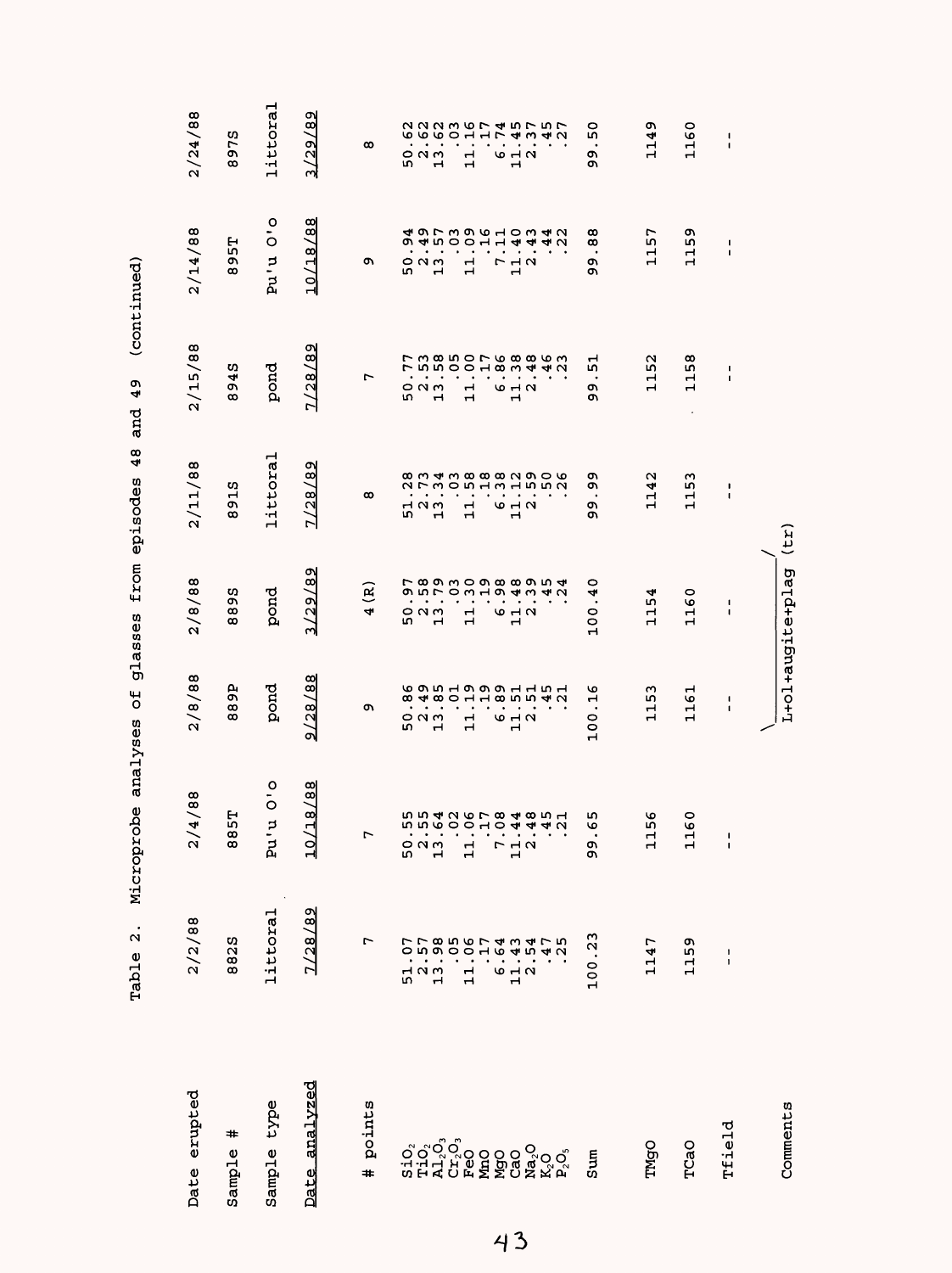| Date erupted                       | 2/25/88                | 2/25/88                | 11/88<br>$\geqslant$              | 3/10/88                                                                                                                                    | 3/15/88                                 | 3/18/88                              | 3/24/88                                 | 3/26/88                   | 4/21/88                                                                                                                                                                                                                                                                     |
|------------------------------------|------------------------|------------------------|-----------------------------------|--------------------------------------------------------------------------------------------------------------------------------------------|-----------------------------------------|--------------------------------------|-----------------------------------------|---------------------------|-----------------------------------------------------------------------------------------------------------------------------------------------------------------------------------------------------------------------------------------------------------------------------|
| #<br>Sample                        | 985<br>œ               | 985<br>$\infty$        | 15<br>$\circ$<br>m                | 902P                                                                                                                                       | 03P<br>O)                               | 9045                                 | 905P                                    | 9065                      | 911P                                                                                                                                                                                                                                                                        |
| Sample type                        | pond                   | pond                   | cable<br>toral<br>11t<br>$\rm ^g$ | cable<br>spatter<br>$\overline{5}$                                                                                                         | spatter                                 | cable<br>littoral<br>5               | spatter                                 | littoral                  | pond                                                                                                                                                                                                                                                                        |
| Date analyzed                      | 9/28/88                | 18/91<br>$\frac{1}{1}$ | /82<br><u>ର</u><br>$\frac{2}{3}$  | 7/28/89                                                                                                                                    | 7/28/89                                 | Z/28/89                              | 7/28/89                                 | 7/28/89                   | 2/14/89                                                                                                                                                                                                                                                                     |
| points<br>$\pm$                    | L                      | 5(R)                   | O                                 | ৩                                                                                                                                          | r                                       | r                                    | ∼                                       | r                         | r                                                                                                                                                                                                                                                                           |
|                                    |                        |                        |                                   |                                                                                                                                            |                                         |                                      |                                         |                           |                                                                                                                                                                                                                                                                             |
|                                    | 52<br>52<br>13         |                        | 0 N M<br>9 H                      | 52<br>13                                                                                                                                   | 52<br>52<br>52                          | 054<br>054<br>52<br>52<br>52         | 52<br>52<br>13                          | 52<br>52<br>13            | 52<br>52<br>13                                                                                                                                                                                                                                                              |
|                                    |                        |                        |                                   |                                                                                                                                            |                                         |                                      |                                         |                           |                                                                                                                                                                                                                                                                             |
|                                    | $\frac{1}{1}$          |                        | 11                                | $\mathbf{1}$                                                                                                                               | $\frac{0}{1}$                           | 11                                   | $\mathbf{1}$                            | $\frac{1}{1}$             | $\mathbf{1}$                                                                                                                                                                                                                                                                |
|                                    | L,                     |                        |                                   |                                                                                                                                            |                                         |                                      |                                         |                           |                                                                                                                                                                                                                                                                             |
|                                    |                        |                        | しゃし                               | 642                                                                                                                                        | $\begin{array}{c}\n7 \\ 1\n\end{array}$ | $\bullet$<br>642                     | $\begin{array}{c}\n7 \\ 1\n\end{array}$ | 642                       | $\begin{array}{c}\n7 \\ 1\n\end{array}$                                                                                                                                                                                                                                     |
| Na <sub>2</sub> O                  | $\frac{1}{1}$ $\alpha$ |                        |                                   |                                                                                                                                            |                                         |                                      |                                         |                           |                                                                                                                                                                                                                                                                             |
| K <sub>2</sub> ୦<br>ዶ <sup>2</sup> | $.44$<br>$.23$         | $-45$<br>24            |                                   | $\begin{array}{cccccccccc} . & . & . & . & . & . & . & . \\ . & . & . & . & . & . & . & . \\ . & . & . & . & . & . & . & . \\ \end{array}$ |                                         | ひよよる 4 5 4 5 4 0 8 5 9 4 5 8 5 6 9 6 |                                         |                           | $\begin{array}{cccccccccc} . & . & . & . & . & . & . & . \\ . & . & . & . & . & . & . & . \\ . & . & . & . & . & . & . & . \\ . & . & . & . & . & . & . & . \\ . & . & . & . & . & . & . & . \\ . & . & . & . & . & . & . & . \\ . & . & . & . & . & . & . & . \end{array}$ |
| Sum                                | 100.14                 | 100.23                 | .04<br>001                        | Н<br>œ<br>$\blacksquare$<br>o۱<br>$\overline{\mathbf{o}}$                                                                                  | ထ<br>œ<br>99                            | .18<br>100                           | .18<br>100                              | .36<br>100                | 29<br>ጣ<br>ጣ                                                                                                                                                                                                                                                                |
| TMgO                               | 1157                   | 1156                   | r<br>4<br>$\frac{1}{1}$           | $\frac{1}{2}$<br>Н<br>$\mathbf{\mathbf{r}}$                                                                                                | 1154                                    | r<br>4<br>Ч<br>Н                     | 1156                                    | .148<br>Н                 | 1157                                                                                                                                                                                                                                                                        |
| TCaO                               | 1162                   | 1161                   | 57<br>$\mathbf{1}$                | 1161                                                                                                                                       | 1161                                    | ጣ<br>ωj<br>Ч<br>Н                    | 1160                                    | 157<br>$\mathbf{\vec{a}}$ | 158<br>$\mathbf{\mathbf{t}}$                                                                                                                                                                                                                                                |
| Tfield                             | $\frac{1}{4}$          | $\frac{1}{1}$          | $\pmb{\mathsf{I}}$<br>ł,          | ł<br>ł                                                                                                                                     | ł<br>$\pmb{\mathfrak{t}}$               | $\mathbf{I}$<br>$\pmb{\mathfrak{t}}$ | $\frac{1}{4}$                           | 1<br>$\mathbf{I}$         | $\pmb{\mathfrak{t}}$<br>$\pmb{\mathfrak{g}}$                                                                                                                                                                                                                                |
| Comments                           | L+01+cpx+plag          | $(\tau$ r)             |                                   |                                                                                                                                            |                                         |                                      |                                         |                           |                                                                                                                                                                                                                                                                             |

 $\ddot{\phantom{0}}$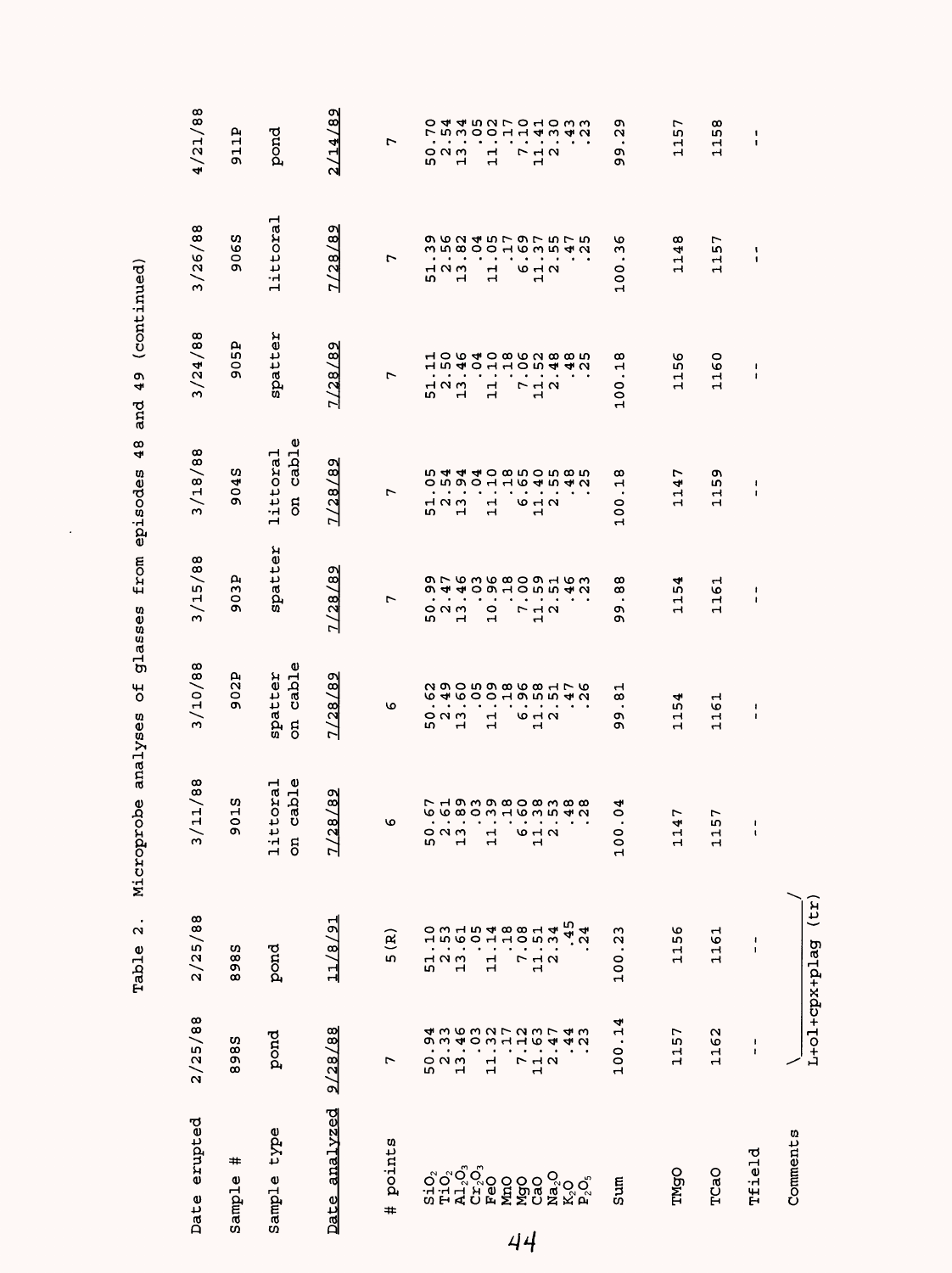|                     | $\bullet$<br>$\mathbf{\Omega}$<br>Table | Microprobe                                                                                                                                                                                     | $\overline{5}$<br>analyses                                                                                                                                                                                                                                                                                                                                                                                                                                                                      | glasses                                                                                          | 48<br>from episodes                                                                                                                                                                                                                                                                                                             | 49<br>and                                                      | (continued)                                 |                                                                          |
|---------------------|-----------------------------------------|------------------------------------------------------------------------------------------------------------------------------------------------------------------------------------------------|-------------------------------------------------------------------------------------------------------------------------------------------------------------------------------------------------------------------------------------------------------------------------------------------------------------------------------------------------------------------------------------------------------------------------------------------------------------------------------------------------|--------------------------------------------------------------------------------------------------|---------------------------------------------------------------------------------------------------------------------------------------------------------------------------------------------------------------------------------------------------------------------------------------------------------------------------------|----------------------------------------------------------------|---------------------------------------------|--------------------------------------------------------------------------|
| Date erupted        | 4/22/88                                 | /88<br>5/2                                                                                                                                                                                     | 5/28/88                                                                                                                                                                                                                                                                                                                                                                                                                                                                                         | 6/1/88                                                                                           | 6/1/88                                                                                                                                                                                                                                                                                                                          | 6/10/88                                                        | 6/10/88                                     | 6/22/88                                                                  |
| #<br>Sample         | 9125                                    | 63<br>51                                                                                                                                                                                       | 925F                                                                                                                                                                                                                                                                                                                                                                                                                                                                                            | 9265                                                                                             | 9265                                                                                                                                                                                                                                                                                                                            | 927P                                                           | 927P                                        | 59<br>$\overline{3}$                                                     |
| type<br>Sample      | littoral                                |                                                                                                                                                                                                |                                                                                                                                                                                                                                                                                                                                                                                                                                                                                                 | pond                                                                                             | spatter                                                                                                                                                                                                                                                                                                                         | hammer                                                         | dip                                         | littoral                                                                 |
| analyzed<br>Date    | 3/29/89                                 | 4/89<br>$\frac{1}{2}$                                                                                                                                                                          | 3/29/89                                                                                                                                                                                                                                                                                                                                                                                                                                                                                         | 3/29/89                                                                                          | 4/17/89                                                                                                                                                                                                                                                                                                                         | 3/29/88                                                        | 3/29/89                                     | $\frac{1}{2}$<br><u>10/77</u>                                            |
| points<br>#         | $\overline{ }$                          | $\overline{ }$                                                                                                                                                                                 | $\infty$                                                                                                                                                                                                                                                                                                                                                                                                                                                                                        | r                                                                                                | 5(R)                                                                                                                                                                                                                                                                                                                            | $\circ$<br>$\mathbf{H}$                                        | ᆏ                                           | $\infty$                                                                 |
|                     | ᆏ<br>Ļ<br>თ<br>5231                     | $\begin{array}{cccccccccc} . & . & . & . & . & . & . & . \\ \hline 4 & 0 & 0 & 0 & 0 & 0 & 0 & 0 & 0 & 0 & 0 \\ \hline 4 & 0 & 0 & 0 & 0 & 0 & 0 & 0 & 0 & 0 & 0 \\ \end{array}$<br>524<br>524 | $\begin{array}{cccccccccc} . & . & . & . & . & . \\ . & . & . & . & . & . \\ . & . & . & . & . & . \\ . & . & . & . & . & . \\ . & . & . & . & . & . \\ . & . & . & . & . & . \\ . & . & . & . & . & . \\ . & . & . & . & . & . \\ . & . & . & . & . & . \\ . & . & . & . & . & . \\ . & . & . & . & . & . \\ . & . & . & . & . & . \\ . & . & . & . & . & . \\ . & . & . & . & . & . \\ . & . & . & . & . & . \\ . & . & . & . & . & . \\ . & . & . & . & . & . \\ . & . & . & .$<br>523<br>52 | 18040733644180407<br>$\overline{ }$<br>$\cdot$<br>$\bullet$<br>$\circ$ $\circ$ $\circ$<br>m<br>Н | $\begin{array}{cccccc} 0 & 1 & 1 & 1 & 1 \\ 0 & 0 & 0 & 0 & 0 \\ 0 & 0 & 0 & 0 & 0 \\ 0 & 0 & 0 & 0 & 0 \\ 0 & 0 & 0 & 0 & 0 \\ 0 & 0 & 0 & 0 & 0 \\ 0 & 0 & 0 & 0 & 0 \\ 0 & 0 & 0 & 0 & 0 \\ 0 & 0 & 0 & 0 & 0 \\ 0 & 0 & 0 & 0 & 0 \\ 0 & 0 & 0 & 0 & 0 \\ 0 & 0 & 0 & 0 & 0 \\ 0 & 0 & 0 & 0 & 0 \\ 0 & 0 & 0 & 0 & 0 \\ 0$ | 50746529625500 4001113342<br>$O$ $N$ $m$<br>$\mathbf{r}$<br>ıυ |                                             | <b>さらてきりらりるりるちょう しょうりりょう つうこう</b><br>$O$ $N$ $m$<br>$\blacksquare$<br>ru |
|                     |                                         | $\mathbf{1}$                                                                                                                                                                                   | $\overline{\phantom{a}}$<br>$\mathbf{\mathbf{r}}$                                                                                                                                                                                                                                                                                                                                                                                                                                               | $\frac{1}{11}$                                                                                   |                                                                                                                                                                                                                                                                                                                                 | $\frac{1}{11}$ .                                               |                                             | $\frac{1}{11}$                                                           |
|                     |                                         | 7<br>7<br>7<br>7                                                                                                                                                                               | 642                                                                                                                                                                                                                                                                                                                                                                                                                                                                                             | $\bullet$<br>$\ddot{\cdot}$<br>$\bullet$<br>712<br>$\mathbf{r}$                                  |                                                                                                                                                                                                                                                                                                                                 | $\bullet$<br>$7\frac{1}{2}$                                    |                                             | $\bullet$<br>$6 + 2$                                                     |
| ៜ៰៓៰៓<br>ៜ៓៓៰៓៓៓៓៓៓ |                                         |                                                                                                                                                                                                |                                                                                                                                                                                                                                                                                                                                                                                                                                                                                                 | 40                                                                                               |                                                                                                                                                                                                                                                                                                                                 |                                                                |                                             |                                                                          |
| Sum                 | ᆏ<br>100.2                              | ↵<br>$\infty$<br>$\bullet$<br>oo                                                                                                                                                               | 97<br>$\bullet$<br>Ō,<br>o۱                                                                                                                                                                                                                                                                                                                                                                                                                                                                     | $\circ$<br>$\circ$<br>$\bullet$<br>100                                                           | ৩<br>$\mathbf{\Omega}$<br>$\bullet$<br>100                                                                                                                                                                                                                                                                                      | ᆏ<br><b>In</b><br>$\cdot$<br>c<br>o۱                           | œ<br>$\overline{ }$<br>$\bullet$<br>o۱<br>ጣ | L٢<br>٤Ŋ,<br>٠.<br>o,<br>o                                               |
| TMgO                | r<br>114                                | 54<br>$\mathbf{\mathbf{r}}$<br>Н                                                                                                                                                               | 1145                                                                                                                                                                                                                                                                                                                                                                                                                                                                                            | თ<br>LO,<br>급                                                                                    | 1158                                                                                                                                                                                                                                                                                                                            | 57<br>$\mathbf{1}$                                             | m<br>LΩ,<br>$\frac{1}{11}$                  | r<br>114                                                                 |
| TCaO                | 1158                                    | თ<br>L۲<br>Н<br>ᆏ                                                                                                                                                                              | 1153                                                                                                                                                                                                                                                                                                                                                                                                                                                                                            | ı<br>$\blacksquare$                                                                              | п<br>ı                                                                                                                                                                                                                                                                                                                          | ŧ<br>$\pmb{\mathsf{I}}$                                        | (1163)                                      | 57<br>$\mathbf{1}$                                                       |
| Tfield              | $\blacksquare$<br>$\blacksquare$        | $\mathbf{I}$<br>$\blacksquare$                                                                                                                                                                 | L<br>I.                                                                                                                                                                                                                                                                                                                                                                                                                                                                                         | $\frac{1}{1}$                                                                                    | $\blacksquare$                                                                                                                                                                                                                                                                                                                  | $\blacksquare$<br>$\blacksquare$                               | ı<br>1                                      | $\mathbf{I}$<br>$\blacksquare$                                           |
| Comments            |                                         | r.plag<br>ىد                                                                                                                                                                                   |                                                                                                                                                                                                                                                                                                                                                                                                                                                                                                 |                                                                                                  | $L+O1+Cpx$                                                                                                                                                                                                                                                                                                                      | mixed<br>L+01+cpx                                              | plag<br>sample<br>next                      |                                                                          |

Table 2. Microprobe analyses of glasses from episodes 48 and 49 (continued)  $\frac{c}{\epsilon}$  $\frac{a}{4}$ Ý ų بر<br>م Ř  $\mathbf{\hat{c}}$ 

 $\ddot{\phantom{0}}$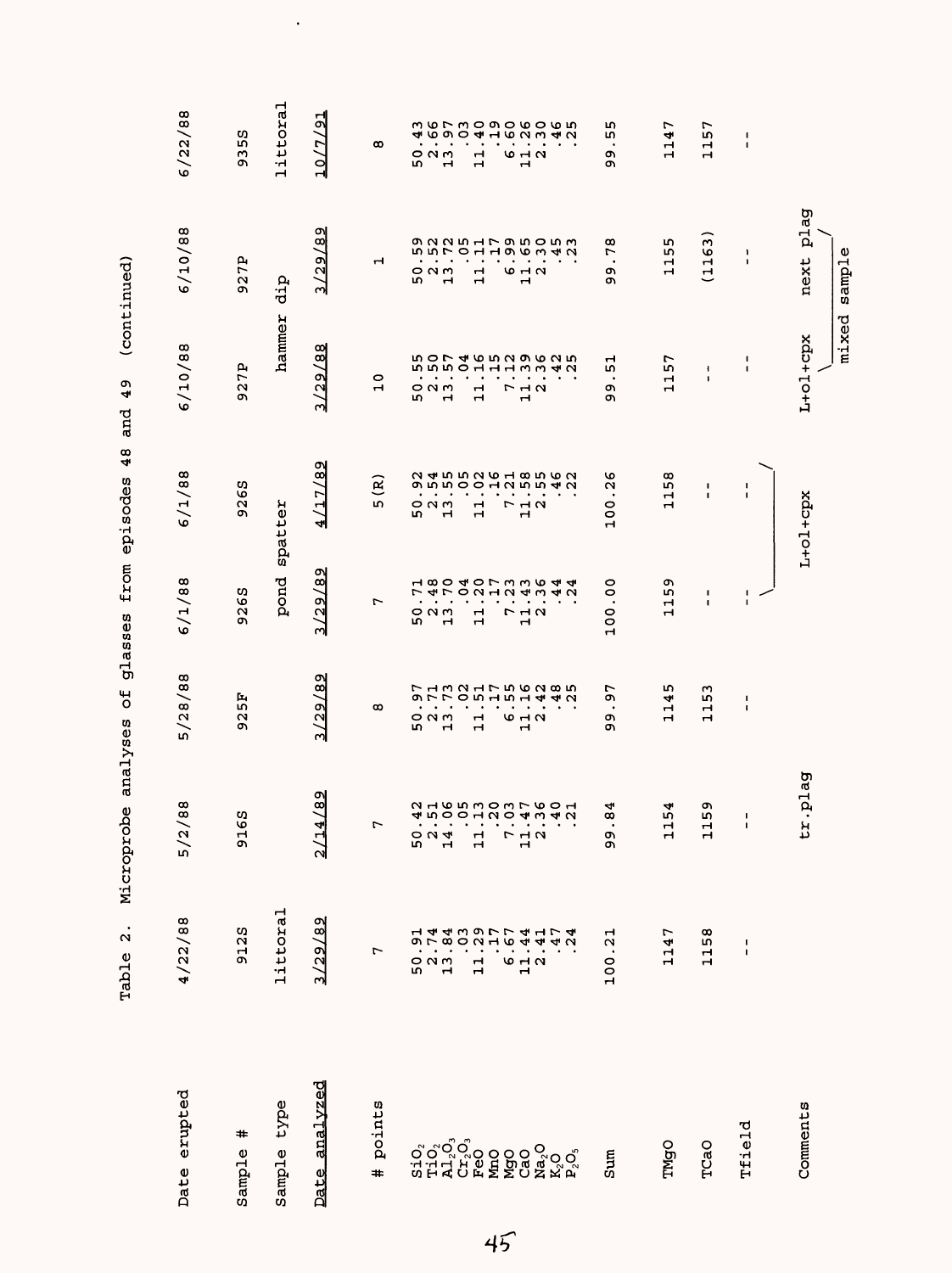|                                 |                                                                                                                                                                                                                                                                                                     | $\bullet$<br>$\mathbf{\Omega}$<br>Table | Microprobe                      | ٣,<br>analyses                   | glasses from episodes        | 48                                                                                                                                                                                                                                                                                                                                                                                   | 49<br>and                                                              | (continued)                                                                                                                                                                                                                                                                                                                                                                                                                                                                        |                                     |
|---------------------------------|-----------------------------------------------------------------------------------------------------------------------------------------------------------------------------------------------------------------------------------------------------------------------------------------------------|-----------------------------------------|---------------------------------|----------------------------------|------------------------------|--------------------------------------------------------------------------------------------------------------------------------------------------------------------------------------------------------------------------------------------------------------------------------------------------------------------------------------------------------------------------------------|------------------------------------------------------------------------|------------------------------------------------------------------------------------------------------------------------------------------------------------------------------------------------------------------------------------------------------------------------------------------------------------------------------------------------------------------------------------------------------------------------------------------------------------------------------------|-------------------------------------|
| Date erupted                    | 6/23/88                                                                                                                                                                                                                                                                                             | 6/23/88                                 | $\bf{88}$<br>7/7/               | 7/7/88                           | 7/8/88                       | 7/18/88                                                                                                                                                                                                                                                                                                                                                                              | 7/22/88                                                                | 7/22/88                                                                                                                                                                                                                                                                                                                                                                                                                                                                            | 7/22/88                             |
| #<br>Sample                     | 937P                                                                                                                                                                                                                                                                                                | 937P                                    | بم<br>939                       | 939P                             | 9405                         | 9435                                                                                                                                                                                                                                                                                                                                                                                 | 948P                                                                   | 948P                                                                                                                                                                                                                                                                                                                                                                                                                                                                               | 948P                                |
| Sample type                     |                                                                                                                                                                                                                                                                                                     |                                         |                                 |                                  | littoral                     | littoral                                                                                                                                                                                                                                                                                                                                                                             | low MgO                                                                | high MgO                                                                                                                                                                                                                                                                                                                                                                                                                                                                           | low MgO                             |
| analyzed<br>Date                | 3/29/89                                                                                                                                                                                                                                                                                             | 5/15/89                                 | 의<br>$\frac{4}{8}$              | 10/24/91                         | 10/24/91                     | 10/24/91                                                                                                                                                                                                                                                                                                                                                                             | 3/29/89                                                                | 10/24/91                                                                                                                                                                                                                                                                                                                                                                                                                                                                           | 10/24/91                            |
| points<br>#                     | r                                                                                                                                                                                                                                                                                                   | 5(R)                                    | $\overline{ }$                  | 6(R)                             | $^\infty$                    | r                                                                                                                                                                                                                                                                                                                                                                                    | ↽                                                                      | O                                                                                                                                                                                                                                                                                                                                                                                                                                                                                  | 4(R)                                |
|                                 |                                                                                                                                                                                                                                                                                                     | ี่<br>5O                                | 50                              | $\bullet$                        |                              |                                                                                                                                                                                                                                                                                                                                                                                      |                                                                        |                                                                                                                                                                                                                                                                                                                                                                                                                                                                                    |                                     |
| ៰៰៓៰៓៰<br>ឨឣ៓៓ឨ៓៰៓៓៓៓៓          | $\begin{array}{c} 50.71 \\ 50.11 \\ 21.10 \\ 31.11 \\ 11.10 \\ 21.10 \\ 31.11 \\ 12.12 \\ 21.11 \\ 21.12 \\ 21.12 \\ 21.12 \\ 21.13 \\ 21.13 \\ 21.13 \\ 21.13 \\ 21.13 \\ 21.13 \\ 21.13 \\ 21.13 \\ 21.13 \\ 21.13 \\ 21.13 \\ 21.13 \\ 21.13 \\ 21.13 \\ 21.13 \\ 21.13 \\ 21.13 \\ 21.13 \\ 21$ | <b>6678</b><br>508<br>$\frac{2}{1}$     | $\frac{2}{1}$                   | <b>0067-00</b><br>52<br>13<br>13 |                              | 523<br>52                                                                                                                                                                                                                                                                                                                                                                            | 58<br>151<br>157<br>52<br>52<br>52                                     | $\begin{array}{c}\n0 \\ 0 \\ 1\n\end{array}$                                                                                                                                                                                                                                                                                                                                                                                                                                       | 52<br>52<br>52                      |
|                                 |                                                                                                                                                                                                                                                                                                     | $\mathbf{1}$                            | $\mathbf{1}$                    | $11.04$<br>$7.17$<br>$7.04$      |                              | $\mathbf{1}$                                                                                                                                                                                                                                                                                                                                                                         | $\begin{array}{c} 11.103 \\ -1.103 \\ -1.103 \\ -1.103 \\ \end{array}$ | $\mathbf{1}$                                                                                                                                                                                                                                                                                                                                                                                                                                                                       | $\mathbf{1}$                        |
| MnO                             |                                                                                                                                                                                                                                                                                                     | $\overline{ }$                          |                                 |                                  |                              |                                                                                                                                                                                                                                                                                                                                                                                      |                                                                        |                                                                                                                                                                                                                                                                                                                                                                                                                                                                                    | r                                   |
| MgO<br>CaO<br>Na <sub>2</sub> O |                                                                                                                                                                                                                                                                                                     | $\frac{1}{1}$ $\alpha$                  | 712<br>12                       | .38<br>.44<br>$r$ $\frac{1}{1}a$ |                              | <b>9 급 a</b>                                                                                                                                                                                                                                                                                                                                                                         |                                                                        | 712<br>12                                                                                                                                                                                                                                                                                                                                                                                                                                                                          | $\tilde{G}$ $\tilde{H}$ $\alpha$    |
| K,O<br>P,O,                     | 44<br>$\overline{24}$                                                                                                                                                                                                                                                                               | フ29966115942                            | <b>ちょうろりろらちらうよう りょうりりつりつうせん</b> | 422                              |                              | $\begin{array}{c} \\ 0.6 \text{ s} \\ 0.0 \text{ s} \\ 0.0 \text{ s} \\ 0.0 \text{ s} \\ 0.0 \text{ s} \\ 0.0 \text{ s} \\ 0.0 \text{ s} \\ 0.0 \text{ s} \\ 0.0 \text{ s} \\ 0.0 \text{ s} \\ 0.0 \text{ s} \\ 0.0 \text{ s} \\ 0.0 \text{ s} \\ 0.0 \text{ s} \\ 0.0 \text{ s} \\ 0.0 \text{ s} \\ 0.0 \text{ s} \\ 0.0 \text{ s} \\ 0.0 \text{ s} \\ 0.0 \text{ s} \\ 0.0 \text{$ | 48                                                                     | $\begin{array}{cccccccccc} . & . & . & . & . & . \\ . & . & . & . & . & . \\ . & . & . & . & . & . \\ . & . & . & . & . & . \\ . & . & . & . & . & . \\ . & . & . & . & . & . \\ . & . & . & . & . & . \\ . & . & . & . & . & . \\ . & . & . & . & . & . \\ . & . & . & . & . & . \\ . & . & . & . & . & . \\ . & . & . & . & . & . \\ . & . & . & . & . & . \\ . & . & . & . & . & . \\ . & . & . & . & . & . \\ . & . & . & . & . & . \\ . & . & . & . & . & . \\ . & . & . & .$ |                                     |
| Sum                             | 53<br>Q<br>c                                                                                                                                                                                                                                                                                        | 88<br>$\bullet$<br>Ō<br>Ō               | $\frac{0}{8}$<br>თ<br>თ         | ወ<br>ω<br>Ō<br>ዕነ                | ᆏ<br>4<br>$\cdot$<br>o۱<br>ጣ | 100.17                                                                                                                                                                                                                                                                                                                                                                               | စ<br>စ<br>$\cdot$<br>c<br>c                                            | $\mathfrak{S}$<br>$\bullet$<br>o۱<br>c                                                                                                                                                                                                                                                                                                                                                                                                                                             | 100.05                              |
| TMgO                            | 1156                                                                                                                                                                                                                                                                                                | 1157                                    | O<br>115                        | 1155                             | 1147                         | 1148                                                                                                                                                                                                                                                                                                                                                                                 | 1155                                                                   | 1157                                                                                                                                                                                                                                                                                                                                                                                                                                                                               | 1155                                |
| TCaO                            | $\frac{1}{1}$                                                                                                                                                                                                                                                                                       | $\frac{1}{1}$                           | $\frac{1}{1}$                   | 1<br>$\mathbf I$                 | 1156                         | 1159                                                                                                                                                                                                                                                                                                                                                                                 | $\frac{1}{1}$                                                          | ı<br>$\mathbf I$                                                                                                                                                                                                                                                                                                                                                                                                                                                                   | $\mathbf I$<br>$\pmb{\mathfrak{t}}$ |
| Tfield                          | $\frac{1}{1}$                                                                                                                                                                                                                                                                                       | ı<br>$\mathbf{I}$                       | $\frac{1}{1}$                   | $\frac{1}{4}$                    | ٠<br>$\pmb{\cdot}$           | $\pmb{\cdot}$<br>$\mathbf I$                                                                                                                                                                                                                                                                                                                                                         | $\frac{1}{1}$                                                          | $\pmb{\cdot}$<br>$\mathbf I$                                                                                                                                                                                                                                                                                                                                                                                                                                                       | $\mathbf{I}$<br>$\pmb{\cdot}$       |
| Comments                        |                                                                                                                                                                                                                                                                                                     | (fritted only)<br>L+01+cpx<br>+tr.plag  | $L+01+cpx$<br>$+tx$ .           | fritted only)<br>plag            |                              |                                                                                                                                                                                                                                                                                                                                                                                      |                                                                        | hybrid sample<br>L+01+cpx                                                                                                                                                                                                                                                                                                                                                                                                                                                          |                                     |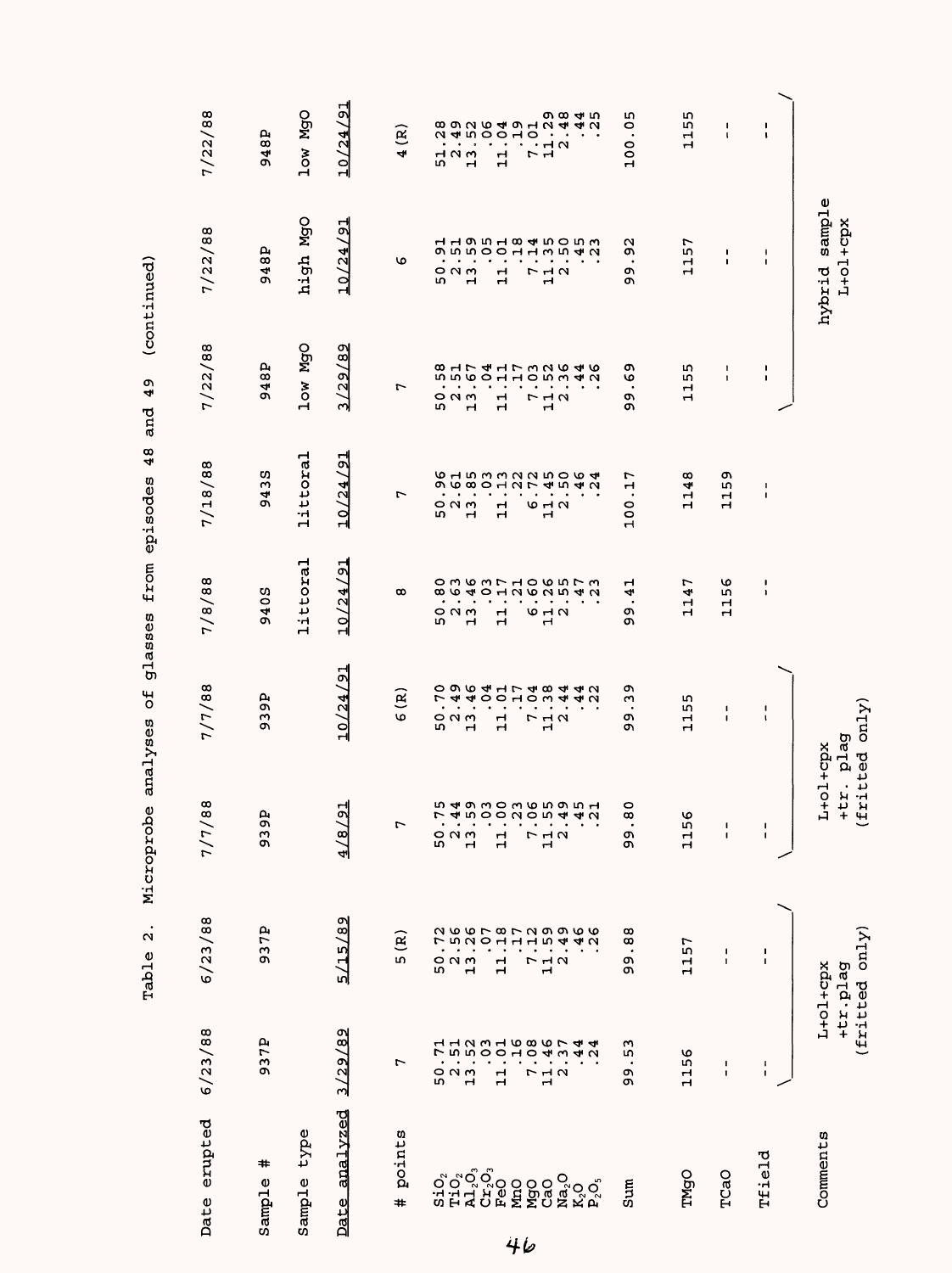| $\bullet$<br>$\sim$<br>$\mathbf{0}$<br>Tab <sub>1</sub> | Microprobe                                                                                   | $\overline{5}$<br>analyses                                                                                                                        | glasses                                                                                       | 48<br>from episodes                                                                                        | 49<br>and                                                                                                                                        | (continued)                                                                                                              |
|---------------------------------------------------------|----------------------------------------------------------------------------------------------|---------------------------------------------------------------------------------------------------------------------------------------------------|-----------------------------------------------------------------------------------------------|------------------------------------------------------------------------------------------------------------|--------------------------------------------------------------------------------------------------------------------------------------------------|--------------------------------------------------------------------------------------------------------------------------|
| erupted<br>Date                                         | 8/5/88                                                                                       | 8/5/88                                                                                                                                            | 8/24/88                                                                                       | 8/24/88                                                                                                    | 8/24/88                                                                                                                                          | 8/27/88                                                                                                                  |
| $\textcolor{blue}{\textbf{+}}$<br>Sample                | 54P<br>Q,                                                                                    | 954P                                                                                                                                              | 956P                                                                                          | 56P<br>o۱                                                                                                  | e<br>6<br>m<br>ጣ                                                                                                                                 | ŋ,<br>57<br>Q                                                                                                            |
| type<br>Sample                                          |                                                                                              |                                                                                                                                                   |                                                                                               |                                                                                                            |                                                                                                                                                  | littoral                                                                                                                 |
| Date analvzed                                           | 4/8/91                                                                                       | 11/8/91                                                                                                                                           | 4/17/89                                                                                       | 4/8/21                                                                                                     | 4/8/91                                                                                                                                           | 10/7/91                                                                                                                  |
| points<br>#                                             | r                                                                                            | $\widetilde{\mathbf{e}}$<br>īΩ,                                                                                                                   | $\infty$                                                                                      | $\widetilde{\mathbf{R}}$<br>O                                                                              | $\sim$                                                                                                                                           | œ                                                                                                                        |
| ៰៓៰៓៰៓៰<br>៝៰៓៰៓៰៓៰៰៰៓៓៓៰៓៰៓<br>៰៓៓៰៓៰៓៰៰៰៓៓៓៰៓៓        | 8 4 6 0 9 7 4 5 4 6 4 6 7<br>$\bullet$<br>$\blacksquare$<br>$O$ $N$ $m$<br>w<br>$\mathbf{r}$ | <b>78000104040</b><br>0<br>$\bullet$<br>$\blacksquare$<br>$\bullet$<br>$\overline{1}$ $\overline{1}$ $\overline{1}$<br>m<br>$\mathbf{\mathbf{r}}$ | <b>つうちりつよりもうようりうちょうりつりょうしょうしょう</b><br>$\sim 100$ m $^{-1}$<br>೦೧<br>w<br>$\overrightarrow{H}$ | o q w w w d w o w d w<br><b>のちちりりつエムシチン</b><br>$\bullet$ . $\bullet$ . $\bullet$<br>$O$ $N$ $m$<br>ਾਜ<br>w | <b>の0844959559</b><br>111600184441<br>$\mathcal{A}=\mathcal{A}=\mathcal{A}$<br>$\overline{1}$ $\overline{2}$ $\overline{1}$<br>$\mathbf{H}$<br>S | せらりひまま72342<br>$\bullet$<br>$\blacksquare$<br>$\overline{1}$ $\overline{1}$ $\overline{4}$<br>w<br>$\mathbf{\mathbf{r}}$ |
|                                                         | $\bullet$<br>$\blacksquare$<br>$\circ$<br>$\mathbf{r}$                                       | <b>46000144340</b><br>$\begin{array}{c} 1 \overline{1} \\ 1 \overline{1} \end{array}$                                                             | $\blacksquare$<br>$\ddot{\circ}$<br>$\mathbf{\mathbf{\mathbf{H}}}$                            | $\frac{1}{2}$ $\frac{1}{2}$ $\frac{1}{2}$                                                                  | $-20.7$                                                                                                                                          | $\frac{1}{1}$<br>$\mathbf{H}$                                                                                            |
|                                                         | $\bullet$<br>$\bullet$ . $\bullet$                                                           |                                                                                                                                                   | $\bullet$<br>$\blacksquare$                                                                   |                                                                                                            |                                                                                                                                                  |                                                                                                                          |
|                                                         | $\blacksquare$<br>7 <sub>4</sub><br>$\mathbf{\mathbf{r}}$                                    | $\sim$ $\sim$ $\sim$<br><b>712</b><br>$\mathbf{r}$                                                                                                | $\sim$<br>$\bullet$<br>$P$ $\vdash$ $\vdash$ $\land$<br>$\mathbf{\mathbf{H}}$                 |                                                                                                            | $\sim$ , and $\sim$<br>$6 - 7$<br>$\mathbf{H}$                                                                                                   | $\cdots$<br>$\sigma$ $\vdash$ $\sigma$<br>$\mathbf{r}$                                                                   |
|                                                         | $\bullet$<br>$\cdot$                                                                         | $\bullet$                                                                                                                                         | $\bullet$                                                                                     | $\bullet$                                                                                                  | $\cdot$ $\cdot$                                                                                                                                  |                                                                                                                          |
| Sum                                                     | N<br>r<br>$\bullet$<br>Q<br>Ō                                                                | $\circ$<br>଼<br>100                                                                                                                               | ጣ<br>$^{\circ}$<br>$\cdot$<br>o۱<br>თ                                                         | m<br>$\infty$<br>$\bullet$<br>ጣ<br>Ō                                                                       | ᠇<br>$\infty$<br>$\cdot$<br>ጣ<br>c                                                                                                               | 4<br>4.<br>100                                                                                                           |
| <b>DPML</b>                                             | 57<br>$\frac{1}{1}$                                                                          | r<br>115                                                                                                                                          | O<br>w<br>Н<br>$\mathbf{\mathbf{H}}$                                                          | r<br>m<br>Ч<br>$\mathbf{r}$                                                                                | N<br>m<br>11                                                                                                                                     | ጣ<br>114                                                                                                                 |
| TCaO                                                    | -<br>$\mathbf I$                                                                             | 1<br>$\mathbf I$                                                                                                                                  | $\mathbf{I}$<br>$\blacksquare$                                                                | л.<br>$\blacksquare$                                                                                       | ጣ<br>m<br>11                                                                                                                                     | m<br>m<br>$\mathbf{r}$<br>$\mathbf{H}$                                                                                   |
| Tfield                                                  | 1<br>1                                                                                       | 1<br>$\mathbf I$                                                                                                                                  | 1<br>$\mathbf I$                                                                              | 1<br>$\mathbf I$                                                                                           | ı<br>$\mathbf{I}$                                                                                                                                | J.<br>$\mathbf{I}$                                                                                                       |
|                                                         |                                                                                              |                                                                                                                                                   |                                                                                               |                                                                                                            | next                                                                                                                                             | plag                                                                                                                     |
| Comments                                                | $L + 0l + cpx$                                                                               |                                                                                                                                                   |                                                                                               | mixed sample                                                                                               |                                                                                                                                                  |                                                                                                                          |

47

 $\mathcal{L}$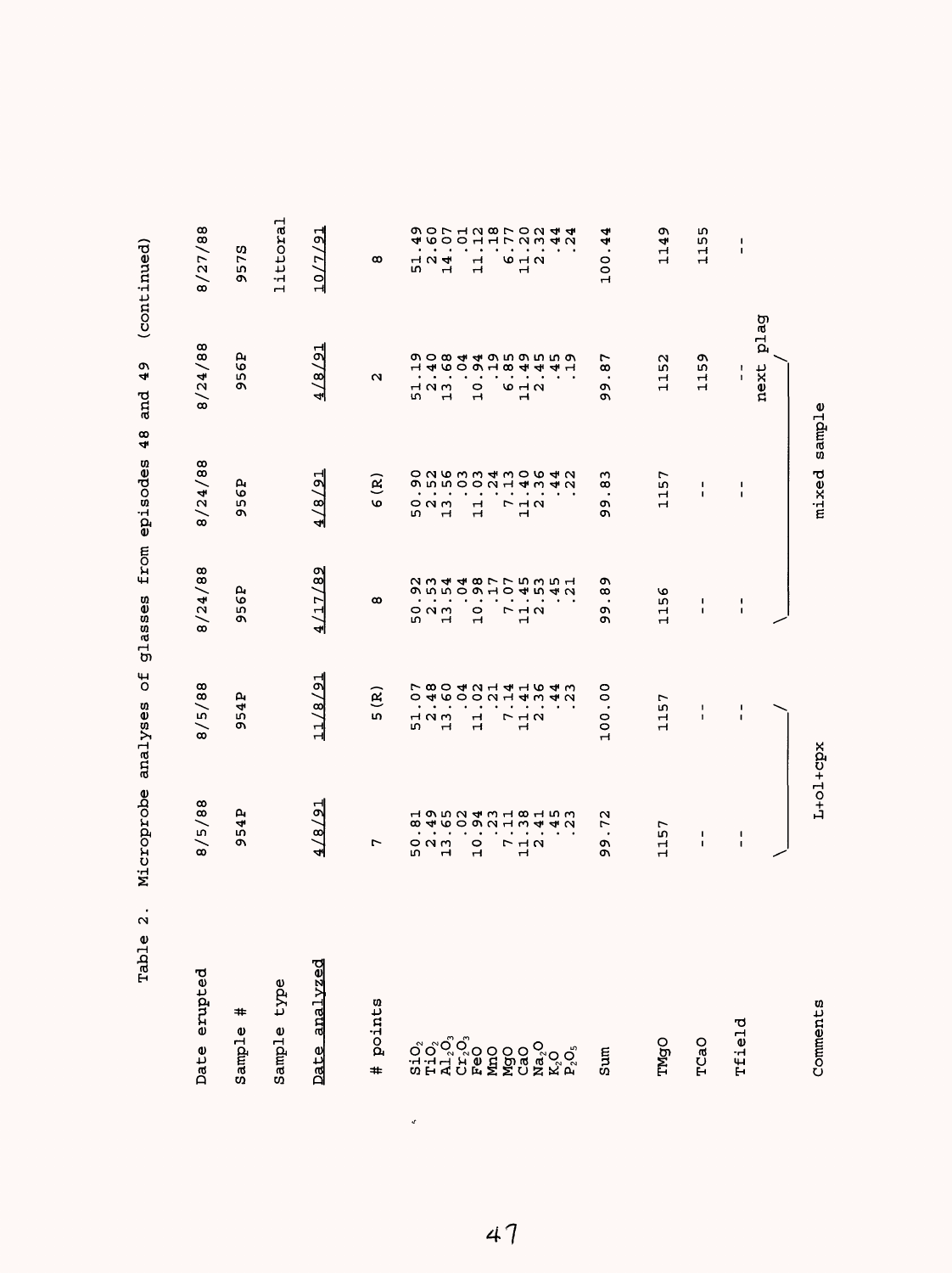| next plag                                               | sample                                        | $L+O1+Cpx$<br>mixed                                           |                                                           |                                                       |                                                                 |                                                  | L+ol+cpx                                                     |
|---------------------------------------------------------|-----------------------------------------------|---------------------------------------------------------------|-----------------------------------------------------------|-------------------------------------------------------|-----------------------------------------------------------------|--------------------------------------------------|--------------------------------------------------------------|
| 1<br>$\pmb{\cdot}$                                      | ı<br>$\pmb{\cdot}$                            | ı<br>$\pmb{\cdot}$                                            | ı<br>$\pmb{\cdot}$                                        | J<br>$\pmb{\cdot}$                                    | ı<br>$\pmb{\cdot}$                                              | ۱<br>$\pmb{\mathsf{I}}$                          | <b>EDS</b><br>١                                              |
| (1161)                                                  | J.<br>$\pmb{\cdot}$                           | J.<br>$\pmb{\mathsf{I}}$                                      | ۱<br>J.                                                   | o۱<br>n,<br>$\mathbf{1}$                              | r<br>m<br>ᆏ<br>Н                                                | ٠<br>$\pmb{\mathsf{I}}$                          | ٠<br>$\pmb{\mathsf{I}}$                                      |
| 1156                                                    | 1159                                          | ω<br>115                                                      | 1157                                                      | ጣ<br>114                                              | ጣ<br>4<br>$\frac{1}{1}$                                         | r<br>115                                         | 1156                                                         |
| w<br>ω<br>$\cdot$<br>$\circ$<br>$\circ$<br>$\mathbf{r}$ | ጣ<br>ᆏ<br>$\cdot$<br>$\circ$<br>$\frac{1}{2}$ | $\circ$<br>ω<br>$\cdot$<br>$\circ$<br>$\circ$<br>$\mathbf{H}$ | r<br>ᆏ<br>$\blacksquare$<br>0<br>ă                        | œ<br>$\circ$<br>$\bullet$<br>$\circ$<br>$\frac{1}{2}$ | Ν<br>$\circ$<br>$\bullet$<br>$\circ$<br>$\circ$<br>$\mathbf{r}$ | r<br>$\infty$<br>$\bullet$<br>ጣ<br>o             | ო<br>$\infty$<br>$\bullet$                                   |
| 2122077154221200105412                                  | g w g w 4 r w w g m o<br>4N                   | <b>in roma cocomu 4</b>                                       | フ39309532429550115942                                     | <b>SOOMT MAA</b><br>9 2 7 4 5 4 5                     | <b>そううりもりりまとり とものりとてき</b>                                       | <b>61500058642</b><br>4 U                        | いてのてるい<br>すすする                                               |
| $\begin{array}{c}\n7 \\ 1\n\end{array}$                 | o n n o -1 -1 -1 w w                          |                                                               | $\bullet$                                                 | $\bullet$<br>$\bullet$<br>$\mathbf{r}$                | $\bullet$<br>$\bullet$<br>$\mathbf{\mathbf{r}}$                 | m <sub>m</sub>                                   | $\bullet$                                                    |
|                                                         | $\begin{array}{c}\n7 \\ 1\n\end{array}$       | $\begin{array}{c}\n7 \\ 1\n\end{array}$                       | $\bullet$<br>$\begin{array}{c}\n7 \\ 7 \\ 1\n\end{array}$ | $\bullet$<br>$\omega$ $\sim$ $\sim$                   | $6 - 4$                                                         | $\bullet$<br>712                                 | $\overline{a}$<br>$\bullet$<br>r<br>$\frac{1}{2}$            |
| $\bullet$<br>$\mathbf{1}$                               | $\bullet$<br>$\mathbf{1}$                     | $\bullet$<br>$\bullet$<br>$\mathbf{1}$                        | $\blacksquare$<br>$\bullet$<br>Н<br>$\blacktriangleleft$  | $\circ$<br>Н                                          | $\bullet$<br>ᆏ<br>Н                                             | <b>In DOON</b> H<br>$\bullet$<br>$\overline{10}$ | $\infty$<br>$\bullet$                                        |
|                                                         | $\bullet$                                     | $\bullet$                                                     |                                                           | ഗ<br>$\circ$                                          | $\bullet$                                                       |                                                  | - 1<br>$\frac{0}{1}$                                         |
| Н                                                       | $\mathbf{H}$                                  | $\mathbf{\mathbf{r}}$                                         | $\bullet$<br>$\mathbf{\mathbf{H}}$                        | $\bullet$<br>$\cdot$                                  | $\blacksquare$<br>$\cdot$ m                                     | $\mathbf{H}$                                     | $\blacksquare$                                               |
| $\overline{a}$ $\overline{a}$<br>c                      | $\bullet$<br>7 N W<br>ru                      | $\circ$ $\circ$ $\circ$<br>ru                                 | ៰៷៳<br>ru                                                 | <b>8018</b><br>თით<br>$\bullet$<br>52<br>52           | ო დ<br>$\bullet$<br>7 N 7<br>m                                  | $\mathbf{H}$<br>7 N W<br>r.                      | $\infty$ $\infty$ $\infty$<br><b>25575</b><br>52<br>52<br>52 |
| w                                                       | ઉ<br>$\sim$                                   | $\mathbf{R}$<br>O                                             | r                                                         | r                                                     | o.                                                              | r                                                | 4                                                            |
| 10/24/91                                                | 10/24/91                                      | 10/7/9                                                        | 4/8/91                                                    | 10/24/91                                              | 11/8/9                                                          | 4/8/91                                           | 2/9/90                                                       |
|                                                         | cable                                         | 5<br>dip                                                      |                                                           | littoral                                              | littoral                                                        | cable                                            | <b>B</b><br>dip                                              |
| д,<br>ω<br>$\infty$<br>Ō                                | д<br>9831                                     | д<br>$\overline{3}$<br>c                                      | 83P<br>c                                                  | ω<br>N<br>$\infty$<br>ጣ                               | U)<br>Z<br>Φ<br>ጣ                                               | 961P                                             | 961P                                                         |
| 10/6/88                                                 | 10/6/88                                       | 10/6/88                                                       | 10/6/88                                                   | 10/3/88                                               | 9/23/88                                                         | 9/20/88                                          | 9/20/88                                                      |
|                                                         |                                               | (continued)                                                   | c<br>4<br>and                                             | 48<br>from episodes                                   | glasses                                                         | $\ddot{\mathbf{o}}$<br>analyses                  | Microprobe                                                   |
|                                                         |                                               |                                                               |                                                           |                                                       |                                                                 |                                                  |                                                              |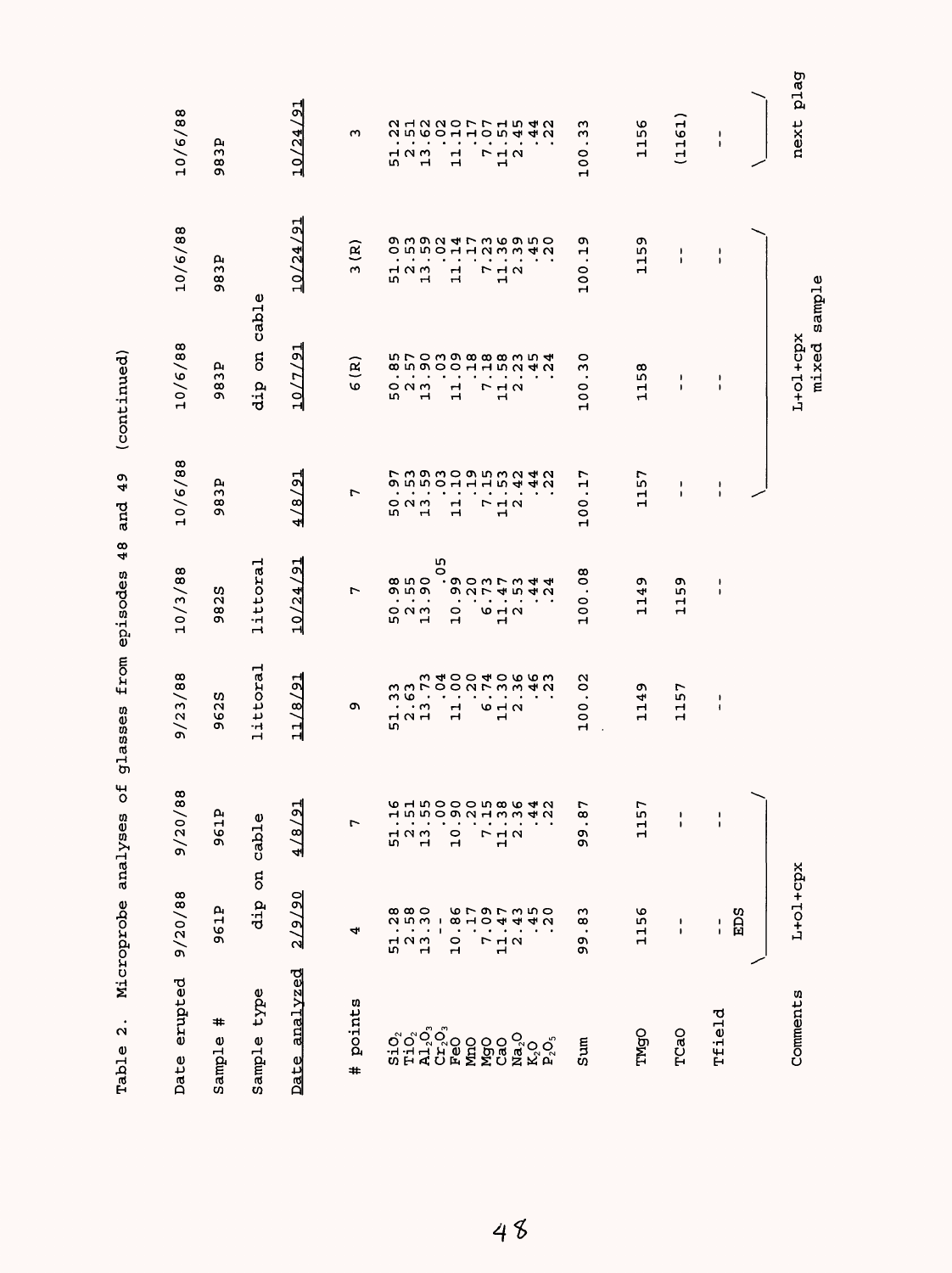| 12/2/88<br>3/18/91<br>.07<br>994P<br>227328836413500010<br>100<br>٣<br>$\bullet$ . $\bullet$<br>$\bullet$<br>$\bullet$<br>$\bullet$<br>$\bullet$ . $\bullet$<br>$\bullet$<br>52<br>52<br>52<br>$\mathbf{1}$<br>642<br>11/19/88<br>littoral<br>10/7/91<br>97<br>915<br><b>4 m N H 8 O 8 O 6 O 6 W</b><br><b>GOOGNUOWAU</b><br>$\mathbf{\mathbf{r}}$<br>$\bullet$<br>$\blacksquare$<br>$\bullet$<br>$\bullet$<br>$\bullet$<br>$\blacksquare$<br>o۱<br>$\bullet$<br>$\blacksquare$<br>$\blacksquare$<br>$\bullet$<br>Ō,<br>$-10m$<br>$\mathbf{r}$<br>640<br>o<br>m<br>$\mathbf{H}$<br>$\mathbf{\mathbf{r}}$<br>$\mathbf{\mathbf{r}}$<br>17/88<br>୍ବା<br>e<br>O<br><b>ムワワのひつこうりょうりょうりつしょうりょう</b><br>$\circ$<br>હે<br>$\mathbf{\tilde{c}}$<br>Q,<br>$\overline{ }$<br>$\blacksquare$<br>$\blacksquare$<br>$\bullet$<br>$\mathcal{A}=\mathcal{A}=\mathcal{A}$<br>$\bullet$<br>$\bullet$<br>$\bullet$<br>$\bullet$<br>$\bullet$<br>თ<br>m<br>52<br>52<br>52<br>$\begin{array}{c}\n\Gamma \\ \Gamma\n\end{array}$<br>100<br>$\Xi$<br>11/<br>10<br>11/17/88<br>10/7/91<br>990P<br>$\begin{array}{cccc} 0 & 1 & 1 & 1 \\ 0 & 0 & 0 & 1 \\ 0 & 0 & 0 & 0 \\ 0 & 0 & 0 & 0 \\ 0 & 0 & 0 & 0 \\ 0 & 0 & 0 & 0 \\ 0 & 0 & 0 & 0 \\ 0 & 0 & 0 & 0 \\ 0 & 0 & 0 & 0 \\ 0 & 0 & 0 & 0 \\ 0 & 0 & 0 & 0 \\ 0 & 0 & 0 & 0 \\ 0 & 0 & 0 & 0 \\ 0 & 0 & 0 & 0 \\ 0 & 0 & 0 & 0 \\ 0 & 0 & 0 & 0 \\ 0 & 0 & 0 & 0 \\ 0 & 0 & 0 &$<br>.15<br>8(R)<br>$\frac{7}{12}$ .<br>100<br>11/17/88<br>4/8/91<br>990P<br>41<br>L<br>$\bullet$<br>523<br>52<br>11 <sub>2</sub><br>$\frac{0}{1}$<br>1<br>99<br>Date analvzed<br>Date erupted<br>type<br>points<br>#<br>ូ <sup>ក</sup> ្តុំក្តុំ<br>ក្នុង ១០០០<br>ក្នុង ក្នុង ក្នុង<br>Sample<br>$S\dot{1}O_2$<br>$\begin{array}{l} \mathbf{Na_2O} \\ \mathbf{K_2O} \\ \mathbf{P_2O_3} \end{array}$<br>Sample<br>Sum<br>$\ddot{}$ |  | 12/2/88                                                     | 12/4/88                                     | 12/4/88                     | 1/4/89                                                                                        |
|----------------------------------------------------------------------------------------------------------------------------------------------------------------------------------------------------------------------------------------------------------------------------------------------------------------------------------------------------------------------------------------------------------------------------------------------------------------------------------------------------------------------------------------------------------------------------------------------------------------------------------------------------------------------------------------------------------------------------------------------------------------------------------------------------------------------------------------------------------------------------------------------------------------------------------------------------------------------------------------------------------------------------------------------------------------------------------------------------------------------------------------------------------------------------------------------------------------------------------------------------------------------------------------------------------------------------------------------------------------------------------------------------------------------------------------------------------------------------------------------------------------------------------------------------------------------------------------------------------------------------------------------------------------------------------------------------------------------------------------------------------------------------------------------------------------------------------------------|--|-------------------------------------------------------------|---------------------------------------------|-----------------------------|-----------------------------------------------------------------------------------------------|
|                                                                                                                                                                                                                                                                                                                                                                                                                                                                                                                                                                                                                                                                                                                                                                                                                                                                                                                                                                                                                                                                                                                                                                                                                                                                                                                                                                                                                                                                                                                                                                                                                                                                                                                                                                                                                                              |  |                                                             |                                             |                             |                                                                                               |
|                                                                                                                                                                                                                                                                                                                                                                                                                                                                                                                                                                                                                                                                                                                                                                                                                                                                                                                                                                                                                                                                                                                                                                                                                                                                                                                                                                                                                                                                                                                                                                                                                                                                                                                                                                                                                                              |  | 94P<br>ጣ                                                    | <b>7797T</b>                                | 88TLW-1                     | 1000P                                                                                         |
|                                                                                                                                                                                                                                                                                                                                                                                                                                                                                                                                                                                                                                                                                                                                                                                                                                                                                                                                                                                                                                                                                                                                                                                                                                                                                                                                                                                                                                                                                                                                                                                                                                                                                                                                                                                                                                              |  |                                                             | limu                                        | collapsed tube<br>drip from |                                                                                               |
|                                                                                                                                                                                                                                                                                                                                                                                                                                                                                                                                                                                                                                                                                                                                                                                                                                                                                                                                                                                                                                                                                                                                                                                                                                                                                                                                                                                                                                                                                                                                                                                                                                                                                                                                                                                                                                              |  | $\frac{1}{2}$<br>10/7                                       | 4/8/91                                      | N<br><u>زہ</u><br>/25/<br>∾ | 11/8/91                                                                                       |
|                                                                                                                                                                                                                                                                                                                                                                                                                                                                                                                                                                                                                                                                                                                                                                                                                                                                                                                                                                                                                                                                                                                                                                                                                                                                                                                                                                                                                                                                                                                                                                                                                                                                                                                                                                                                                                              |  | 8(R)                                                        | L                                           | c                           | ထ                                                                                             |
|                                                                                                                                                                                                                                                                                                                                                                                                                                                                                                                                                                                                                                                                                                                                                                                                                                                                                                                                                                                                                                                                                                                                                                                                                                                                                                                                                                                                                                                                                                                                                                                                                                                                                                                                                                                                                                              |  | m                                                           | Н<br>m                                      |                             | Μ<br>LΩ,                                                                                      |
|                                                                                                                                                                                                                                                                                                                                                                                                                                                                                                                                                                                                                                                                                                                                                                                                                                                                                                                                                                                                                                                                                                                                                                                                                                                                                                                                                                                                                                                                                                                                                                                                                                                                                                                                                                                                                                              |  | $-10W$                                                      | $M$ $\Omega$ $m$                            | $\frac{1}{5}$ $\frac{1}{1}$ | $\bullet$<br>$\mathbf{\mathbf{\mathbf{\mathsf{H}}}}$                                          |
|                                                                                                                                                                                                                                                                                                                                                                                                                                                                                                                                                                                                                                                                                                                                                                                                                                                                                                                                                                                                                                                                                                                                                                                                                                                                                                                                                                                                                                                                                                                                                                                                                                                                                                                                                                                                                                              |  | <b>うすつちるる エムファムショウ つうつうりつしつうろう</b><br>$\mathbf{\mathbf{r}}$ | ooromommwrm<br>ة متقبة<br>.<br>$\mathbf{H}$ |                             | <b>OOODNOOHO4N</b><br>$n \circ \circ \circ$<br>$\bullet$<br>$\alpha$<br>$\mathbf{\mathbf{r}}$ |
|                                                                                                                                                                                                                                                                                                                                                                                                                                                                                                                                                                                                                                                                                                                                                                                                                                                                                                                                                                                                                                                                                                                                                                                                                                                                                                                                                                                                                                                                                                                                                                                                                                                                                                                                                                                                                                              |  | $\bullet$<br>$\frac{0}{1}$                                  | $\mathbf{1}$                                | $\frac{1}{1}$               | $\bullet$<br>$\mathbf{1}$                                                                     |
|                                                                                                                                                                                                                                                                                                                                                                                                                                                                                                                                                                                                                                                                                                                                                                                                                                                                                                                                                                                                                                                                                                                                                                                                                                                                                                                                                                                                                                                                                                                                                                                                                                                                                                                                                                                                                                              |  |                                                             |                                             |                             | $\bullet$                                                                                     |
|                                                                                                                                                                                                                                                                                                                                                                                                                                                                                                                                                                                                                                                                                                                                                                                                                                                                                                                                                                                                                                                                                                                                                                                                                                                                                                                                                                                                                                                                                                                                                                                                                                                                                                                                                                                                                                              |  | $\bullet$                                                   | $\frac{1}{2}$                               |                             | $\bullet$                                                                                     |
|                                                                                                                                                                                                                                                                                                                                                                                                                                                                                                                                                                                                                                                                                                                                                                                                                                                                                                                                                                                                                                                                                                                                                                                                                                                                                                                                                                                                                                                                                                                                                                                                                                                                                                                                                                                                                                              |  | <b>712</b><br>$\mathbf{\mathbf{H}}$                         | 642                                         | 642                         | $\bullet$<br>$\bullet$<br>$\begin{array}{c}\n\Gamma \\ \Pi\n\end{array}$                      |
|                                                                                                                                                                                                                                                                                                                                                                                                                                                                                                                                                                                                                                                                                                                                                                                                                                                                                                                                                                                                                                                                                                                                                                                                                                                                                                                                                                                                                                                                                                                                                                                                                                                                                                                                                                                                                                              |  |                                                             | 4N                                          |                             | 103342                                                                                        |
|                                                                                                                                                                                                                                                                                                                                                                                                                                                                                                                                                                                                                                                                                                                                                                                                                                                                                                                                                                                                                                                                                                                                                                                                                                                                                                                                                                                                                                                                                                                                                                                                                                                                                                                                                                                                                                              |  |                                                             |                                             |                             |                                                                                               |
|                                                                                                                                                                                                                                                                                                                                                                                                                                                                                                                                                                                                                                                                                                                                                                                                                                                                                                                                                                                                                                                                                                                                                                                                                                                                                                                                                                                                                                                                                                                                                                                                                                                                                                                                                                                                                                              |  | o,<br>ω<br>$\bullet$<br><sup>o</sup><br>Н                   | 78<br>$\bullet$<br>o۱<br>c                  | N<br>Н<br>$\bullet$<br>100  | 4<br>ņ<br>100                                                                                 |
| ₩<br>115<br>ဖ<br>4<br>Ч<br>$\mathbf{r}$<br>m<br>m<br>11<br>۱<br>115<br>155<br>Н<br>TMgO                                                                                                                                                                                                                                                                                                                                                                                                                                                                                                                                                                                                                                                                                                                                                                                                                                                                                                                                                                                                                                                                                                                                                                                                                                                                                                                                                                                                                                                                                                                                                                                                                                                                                                                                                      |  | m<br>m<br>Н<br>н                                            | 1149                                        | Q<br>4<br>급                 | 1156                                                                                          |
| 57<br>Н<br>$\mathbf{H}$<br>52<br>$\vec{1}$<br>57<br>$\mathbf{1}$<br>1158<br>1157<br>TCaO                                                                                                                                                                                                                                                                                                                                                                                                                                                                                                                                                                                                                                                                                                                                                                                                                                                                                                                                                                                                                                                                                                                                                                                                                                                                                                                                                                                                                                                                                                                                                                                                                                                                                                                                                     |  | 1159                                                        | 1156                                        | 1153                        | 1157                                                                                          |
| 1<br>$\blacksquare$<br>ı<br>$\pmb{\mathsf{l}}$<br>t<br>$\mathbf{I}$<br>1<br>$\mathbf{I}$<br>t<br>$\mathbf{I}$<br>Tfield                                                                                                                                                                                                                                                                                                                                                                                                                                                                                                                                                                                                                                                                                                                                                                                                                                                                                                                                                                                                                                                                                                                                                                                                                                                                                                                                                                                                                                                                                                                                                                                                                                                                                                                      |  | J.<br>$\blacksquare$                                        | 1<br>$\mathbf{I}$                           | J.<br>۰                     | $\pmb{\mathsf{I}}$<br>$\mathbf{I}$                                                            |
| Comments                                                                                                                                                                                                                                                                                                                                                                                                                                                                                                                                                                                                                                                                                                                                                                                                                                                                                                                                                                                                                                                                                                                                                                                                                                                                                                                                                                                                                                                                                                                                                                                                                                                                                                                                                                                                                                     |  |                                                             |                                             |                             |                                                                                               |

 $\ddot{\phantom{0}}$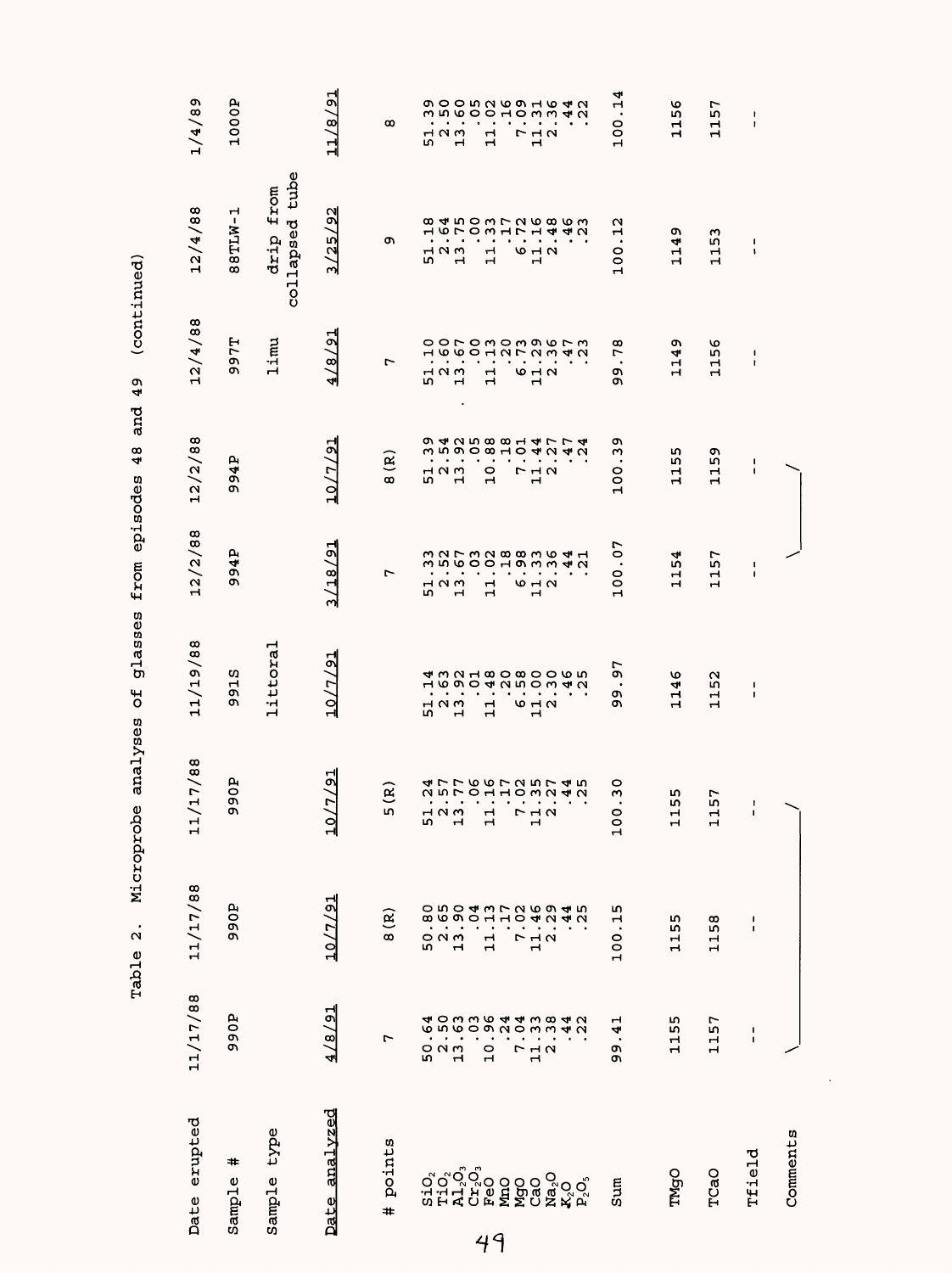| Date erupted                                                                      | 1/5/89                     | 1/19/89                                           | 1/19/89                                                                                                                                                                                                                                                                                                                            | 1/20/89                                                  | 2/17/89                                                                                              | 2/17/89                                        | 2/17/89                                   | 3/7/89                                                                        | 3/7/89                                          |
|-----------------------------------------------------------------------------------|----------------------------|---------------------------------------------------|------------------------------------------------------------------------------------------------------------------------------------------------------------------------------------------------------------------------------------------------------------------------------------------------------------------------------------|----------------------------------------------------------|------------------------------------------------------------------------------------------------------|------------------------------------------------|-------------------------------------------|-------------------------------------------------------------------------------|-------------------------------------------------|
| #<br>Sample                                                                       | 10015                      | 1003P                                             | 1003P                                                                                                                                                                                                                                                                                                                              | 10045                                                    | 10145                                                                                                | 1016P                                          | 1016P                                     | 10265                                                                         | 10265                                           |
| type<br>Sample                                                                    | littoral                   |                                                   |                                                                                                                                                                                                                                                                                                                                    | littoral                                                 | littoral                                                                                             |                                                |                                           | littoral                                                                      | littoral                                        |
| analvzed<br>Date                                                                  | 11/8/91                    | 3/18/91                                           | 2/9/90                                                                                                                                                                                                                                                                                                                             | $\sqrt{91}$<br>10/24                                     | $\frac{1}{2}$<br>11/8                                                                                | 4/8/21                                         | 11/8/91                                   | 10/24/91                                                                      | 192<br>5/28                                     |
| points<br>#                                                                       | $\infty$                   | r                                                 | O                                                                                                                                                                                                                                                                                                                                  | $\overline{ }$                                           | $\infty$                                                                                             | 1                                              | 6 (R)                                     | m                                                                             | $\mathbf{g}$<br>Ф                               |
| $S_1$ . $O_2$                                                                     | ◅<br>ᆏ<br>52<br>52<br>5    | 5361075184153610 1075184<br>$\frac{2}{13}$<br>51  | $\frac{8}{1}$<br>$\frac{1}{2}$<br>믒                                                                                                                                                                                                                                                                                                | 561398991435 55130 1198 <del>5 14</del><br>52<br>52<br>5 | mandowachow<br><b>899999998</b><br>$\bullet$ , $\bullet$ , $\bullet$<br>$\circ$ $\circ$ $\circ$<br>w | ∼<br>6<br>٠<br>5231                            | $\frac{1}{5}$ $\frac{1}{5}$ $\frac{1}{5}$ | 5293880055355 16900175542<br>$\bullet$<br>$\bullet$<br>10 <sub>m</sub><br>in, | œ<br>$\bullet$<br>$\bullet$<br>៰៷៳<br><b>LO</b> |
| <b>Tio<sub>o</sub><br/>Alt<sub>a</sub>o<br/>FeO</b>                               |                            |                                                   | $\begin{array}{cccc} 1 & 1 & 1 & 1 \\ 1 & 0 & 0 & 1 \\ 0 & 0 & 0 & 1 \\ 0 & 0 & 0 & 1 \\ 0 & 0 & 0 & 1 \\ 0 & 0 & 0 & 1 \\ 0 & 0 & 0 & 1 \\ 0 & 0 & 0 & 1 \\ 0 & 0 & 0 & 1 \\ 0 & 0 & 0 & 0 \\ 0 & 0 & 0 & 0 \\ 0 & 0 & 0 & 0 \\ 0 & 0 & 0 & 0 \\ 0 & 0 & 0 & 0 \\ 0 & 0 & 0 & 0 \\ 0 & 0 & 0 & 0 \\ 0 & 0 & 0 & 0 \\ 0 & 0 & 0 &$ | ٠                                                        | $\bullet$<br>$\mathbf{H}$                                                                            | n Q O O O U H 4 W 4 U<br>H 4 U Q O U H 4 W 4 U | $\bullet$                                 | $\bullet$<br>Н                                                                | nooodou440<br>Н                                 |
|                                                                                   | $\frac{1}{2}$              | 다                                                 |                                                                                                                                                                                                                                                                                                                                    | $\bullet$<br>0<br>Ĥ                                      | $\blacksquare$<br>٠<br>뷰                                                                             | $\cdot$<br>븝                                   | $\bullet$<br>٠<br>$\frac{1}{2}$           | $\bullet$<br>ᆏ<br>н                                                           | $\bullet$<br>$\bullet$<br>ᆏ<br>Н                |
| <b>MAGO</b><br>Mago                                                               | 670                        | $\ddot{\phantom{0}}$<br>$\cdot$<br>$\overline{ }$ |                                                                                                                                                                                                                                                                                                                                    | <b>6 H M</b>                                             | $\cdot$ $\cdot$<br>9 H N<br>$\mathbf{r}$                                                             | $\bullet$<br>r                                 | $\bullet$<br>フュク<br>ᆏ                     | $\bullet$<br>$\bullet$<br><b>10 H N</b><br>$\mathbf{r}$                       | $\bullet$<br>$\bullet$<br>9 H N<br>ᆏ            |
|                                                                                   |                            | $\bullet$<br>$\frac{1}{4}$ $\alpha$               |                                                                                                                                                                                                                                                                                                                                    | $\cdot$                                                  | $\bullet$                                                                                            | ٠<br>$\frac{1}{4}a$                            | $\bullet$                                 |                                                                               |                                                 |
| $\begin{array}{l} \mathbf{Na_2O} \\ \mathbf{K_2O} \\ \mathbf{P_2O_3} \end{array}$ |                            |                                                   |                                                                                                                                                                                                                                                                                                                                    |                                                          | $\bullet$                                                                                            |                                                |                                           | $\bullet$                                                                     |                                                 |
| Sum                                                                               | 52<br>$\bullet$<br>c<br>C) | $\overline{5}$<br>$\bullet$<br>o<br>ጣ             | 100.45                                                                                                                                                                                                                                                                                                                             | œ<br>L<br>$\bullet$<br>c<br>o۱                           | $\mathbf \alpha$<br>$\sim$<br>$\bullet$<br>c<br>C                                                    | $\sim$<br>ထ<br>$\bullet$<br>o,<br>ጣ            | .08<br>100.                               | $\infty$<br>4<br>$\bullet$<br>100                                             | $\infty$<br>৩<br>$\bullet$<br>c<br>ጣ            |
| TMgO                                                                              | 1149                       | 1157                                              | 1158                                                                                                                                                                                                                                                                                                                               | ጣ<br>4<br>ᆏ<br>ᆏ                                         | 1146                                                                                                 | 1157                                           | 1157                                      | 1148                                                                          | 1147                                            |
| TCaO                                                                              | 1157                       | ı<br>I.                                           | $\frac{1}{1}$                                                                                                                                                                                                                                                                                                                      | œ<br>ιņ<br>ᆏ<br>ᆏ                                        | 99<br>급                                                                                              | c<br>S<br>ᆏ<br>Н                               | 59<br>$\vec{E}$                           | 1160                                                                          | 156<br>Н                                        |
| Tfield                                                                            | $\frac{1}{1}$              | $\frac{1}{1}$                                     | <b>EDS</b><br>ŧ                                                                                                                                                                                                                                                                                                                    | ٠<br>1                                                   | ı<br>$\pmb{\cdot}$                                                                                   | 1<br>1                                         | $\pmb{\mathsf{I}}$<br>$\pmb{\cdot}$       | T<br>$\mathbf I$                                                              | 1<br>$\mathbf{I}$                               |
|                                                                                   |                            |                                                   |                                                                                                                                                                                                                                                                                                                                    |                                                          |                                                                                                      |                                                |                                           |                                                                               |                                                 |
| Comments                                                                          |                            | $L + o1 + cpx$                                    |                                                                                                                                                                                                                                                                                                                                    |                                                          |                                                                                                      | nice                                           | plag                                      |                                                                               |                                                 |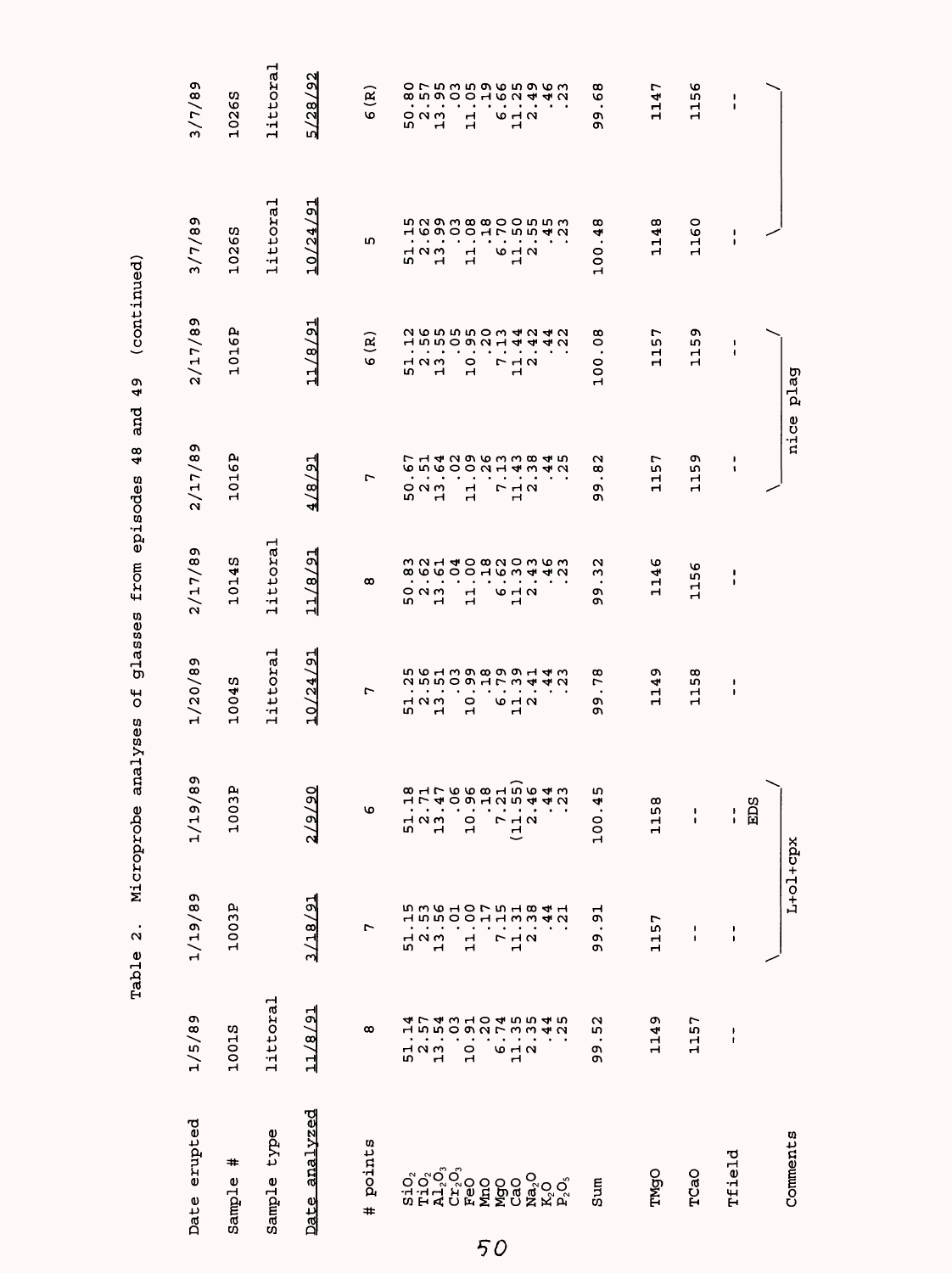|                                                  |                                                                                 |                                                                    | sample<br>mixed                                                     |                                                  |                         |                             |                                                                                         |                                                         |                                                                                   |
|--------------------------------------------------|---------------------------------------------------------------------------------|--------------------------------------------------------------------|---------------------------------------------------------------------|--------------------------------------------------|-------------------------|-----------------------------|-----------------------------------------------------------------------------------------|---------------------------------------------------------|-----------------------------------------------------------------------------------|
|                                                  | $L+O1+Cpx$                                                                      |                                                                    |                                                                     |                                                  |                         |                             | $L+O1+Cpx$                                                                              |                                                         | Comments                                                                          |
|                                                  |                                                                                 |                                                                    | plag<br>next                                                        | L+ol+cpx                                         |                         |                             |                                                                                         |                                                         |                                                                                   |
| 1<br>$\mathbf I$                                 | $\mathsf I$<br>$\blacksquare$                                                   | $\frac{1}{1}$                                                      | $\mathbf{I}$<br>$\mathbf I$                                         | J.<br>1                                          | 1<br>$\pmb{\mathsf{I}}$ | I.                          | $\frac{1}{1}$                                                                           | EDS<br>$\frac{1}{1}$                                    | Tfield                                                                            |
| 1157                                             | $\pmb{\mathsf{I}}$<br>$\pmb{\mathsf{I}}$                                        | 1160                                                               | L۲<br>115                                                           | J.<br>$\mathbf{I}$                               | 1152                    | 1                           | $\pmb{\mathsf{I}}$<br>$\mathbf{I}$                                                      | $\pmb{\cdot}$<br>$\blacksquare$                         | TCaO                                                                              |
| 1157                                             | 1157                                                                            | ጣ<br>1149                                                          | m<br>115                                                            | 1157                                             | 1154                    | 57<br>급                     | 1158                                                                                    | 1158                                                    | <b>TMgO</b>                                                                       |
| w<br>ω<br>$\bullet$<br>c<br>c                    | ጣ<br>o۱<br>$\bullet$<br>o<br>Ō                                                  | Ù<br>Ō<br>$\bullet$<br>o<br>c                                      | 100.07                                                              | o۱<br>4<br>$\bullet$<br>o۱<br>ጣ                  | ო<br>Ë,<br>c<br>ጣ       | S<br>4<br>100               | .68<br>100                                                                              | 100.13                                                  | Sum                                                                               |
| さらてき ひりつきちてき<br>4<br>42                          | 79849158242<br>$\ddot{a}$ $\ddot{a}$ $\dot{b}$                                  | 255001743429 4560 1 1 5 5 4 5 <del>0 0 5 5 5 5 5 5 5 5 5 5 5</del> | 6 2 4 4 4 5 6 7 6 7 7 4 7                                           |                                                  |                         | 514479331425 21 800113 44   | ו<br>היה בה להברים לאורחים<br>היה היה להברים להורחים והיה היה היה היה היה היה היה היה ה | 11.00<br>7.17<br>7.17<br>7.155)<br>7.41<br>7.22<br>7.22 | $\begin{array}{l} \mathbf{Na_2O} \\ \mathbf{K_2O} \\ \mathbf{P_2O_3} \end{array}$ |
| $\mathbf{H}$<br>m<br>L<br>$\frac{1}{1}$ $\alpha$ | $-10$<br>$\bullet$<br>$\bullet$<br>$\begin{array}{c}\n7 \\ 7 \\ 1\n\end{array}$ | $\bullet$<br>$\circ$ $\sim$ $\sim$<br>$\mathbf{r}$                 | $\cdot$<br>$\cdot$<br>$\begin{array}{c}\n7 \\ 7 \\ 1\n\end{array}$  | $\begin{array}{c}\n 2 \\  - \\  1\n \end{array}$ | ۰<br>$\frac{1}{2}$      | 712                         |                                                                                         | (11.2)                                                  | ៰៓៰ <sup>៓៰៓៰</sup> ៓៰៰៰៰<br>៵៝ដី៘៓៓៰៓៰៰៰៓                                        |
| $\sigma$ $\alpha$<br>٠<br>10                     | 4.00000<br>$\mathbf{1}$                                                         | $\bullet$<br>$\bullet$<br>$\bullet$<br>11                          | $\bullet$<br>$\bullet$<br>$\bullet$<br>$\mathbf{r}$<br>$\mathbf{r}$ |                                                  | $\mathbf{1}$            | $\mathbf{1}$                |                                                                                         |                                                         |                                                                                   |
| $\circ$<br>م م<br>$\cdot$                        |                                                                                 | $\bullet$                                                          |                                                                     |                                                  |                         |                             |                                                                                         | $51.12$<br>$13.57$<br>$13.30$                           |                                                                                   |
| ω<br>5071                                        | ጣ<br>523<br>52                                                                  | 52<br>23<br>23                                                     | 51.76                                                               | $\begin{array}{c}\n1 \\ 0 \\ 1\n\end{array}$     | ৩<br>r<br>50.76         | 52<br>52<br>52              | $\overline{5}$<br>$\frac{1}{15}$                                                        |                                                         |                                                                                   |
| c                                                | $\overline{ }$                                                                  | œ                                                                  | u                                                                   | ৩                                                | $\infty$                | $\widehat{\mathbf{z}}$<br>7 | $\infty$                                                                                | ru.                                                     | points<br>$\ddot{}$                                                               |
| 4/22/91                                          | 4/8/21                                                                          | 11/8/91                                                            | 3/18/91                                                             | 3/18/91                                          | 4/28/92                 | 5/28/92                     | 3/18/91                                                                                 | 2/9/20                                                  | analyzed<br><b>Date</b>                                                           |
|                                                  |                                                                                 | littoral                                                           |                                                                     |                                                  |                         |                             |                                                                                         |                                                         | type<br>Sample                                                                    |
| д<br>10721                                       | 1050P                                                                           | 10345                                                              | 1033P                                                               | 033P<br>$\mathbf{r}$                             | 1029F                   | д<br>Ë<br>102               | 1027P                                                                                   | 1027P                                                   | #<br>Sample                                                                       |
| 5/5/89                                           | 4/27/89                                                                         | 68/1/5                                                             | 4/6/89                                                              | 6/6/89                                           | 3/7/89                  | 9/89<br>$\geqslant$         | 3/9/89                                                                                  | 3/9/89                                                  | Date erupted                                                                      |
|                                                  |                                                                                 | /contrings)                                                        | 43                                                                  | atasses transtracet                              | The sas forre           | את הדתה דמה ב               | $\ddot{ }$<br>27777                                                                     |                                                         |                                                                                   |
|                                                  |                                                                                 |                                                                    |                                                                     |                                                  |                         |                             |                                                                                         |                                                         |                                                                                   |

episodes 48 and 49 (continued) Table 2. Microprobe analyses of glasses from episodes 48 and 49 (continued) Microprobe analyses of glasses from Table 2.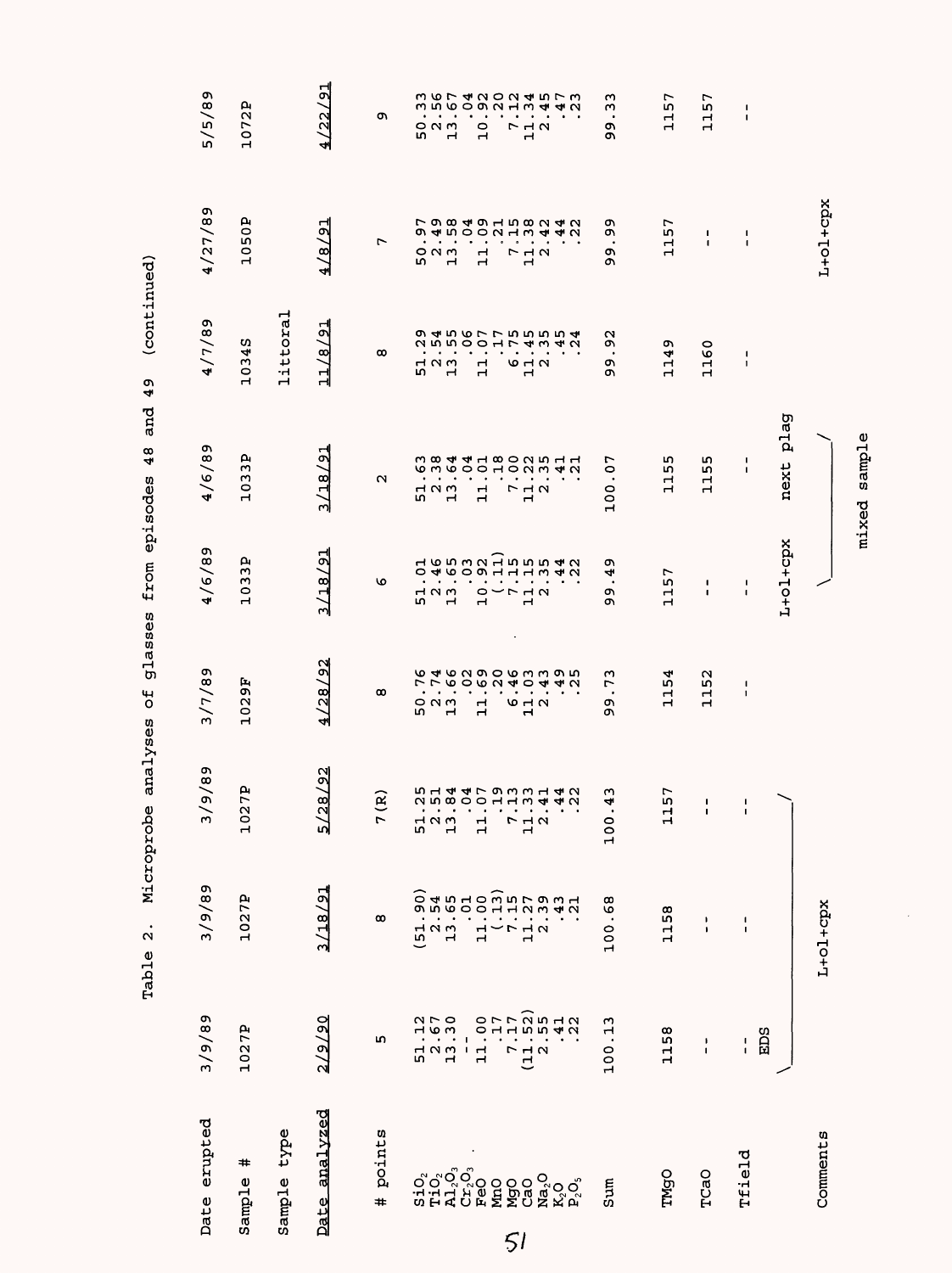| Date erupted                                                                      | 5/6/89                                                                                                                                                                                        | 5/11/89                                                      | 89<br>5/11/                                    | 5/16/89                                                            | 5/16/89                                                               | 5/19/89                                                                                                | 5/24/89                                              | 5/24/89                                                           | 5/25/89                                          |
|-----------------------------------------------------------------------------------|-----------------------------------------------------------------------------------------------------------------------------------------------------------------------------------------------|--------------------------------------------------------------|------------------------------------------------|--------------------------------------------------------------------|-----------------------------------------------------------------------|--------------------------------------------------------------------------------------------------------|------------------------------------------------------|-------------------------------------------------------------------|--------------------------------------------------|
| #<br>Sample                                                                       | 10735                                                                                                                                                                                         | 1074P                                                        | S<br>1075                                      | 10765                                                              | 10765                                                                 | 1077P                                                                                                  | 1078P                                                | 1078P                                                             | 56<br>07.<br>Н                                   |
| Sample type                                                                       | littoral                                                                                                                                                                                      |                                                              | ra1<br>litto                                   | littoral                                                           | littoral                                                              |                                                                                                        |                                                      |                                                                   | floating                                         |
| Date analyzed                                                                     | 10/24/91                                                                                                                                                                                      | 4/8/91                                                       | $\frac{92}{3}$<br>4/28                         | 5/14/92                                                            | 5/14/92                                                               | 4/8/91                                                                                                 | 3/25/92                                              | 11/24/92                                                          | pillow<br>192<br>/25<br>ო                        |
| points<br>#                                                                       | 7                                                                                                                                                                                             | œ                                                            | œ                                              | $\circ$<br>$\mathbf{H}$                                            | $\mathbf{R}$<br>œ                                                     | Ļ                                                                                                      | O                                                    | $\tilde{\mathbf{R}}$<br>$\mathbf{1}$                              | $\infty$                                         |
|                                                                                   |                                                                                                                                                                                               | ო<br>$\infty$                                                |                                                | ٠                                                                  | $\bullet$                                                             | ٠                                                                                                      | 0<br>r                                               | ∼<br>LΩ,                                                          | r<br>$\bullet$                                   |
|                                                                                   | n H<br>1990 - 1990 - 1990 - 1990<br>1990 - 1990 - 1990<br>1990 - 1990 - 1990<br>1990 - 1990 - 1990 - 1990 - 1990 - 1990 - 1990 - 1990 - 1990 - 1990 - 1990 - 1990 - 1990 - 1990 - 1990 - 1990 | $2.4602748$<br>$-1.748$<br>$-1.748$<br>$-1.748$<br>523<br>13 | <b>56802172442580011001</b><br>50 <sub>1</sub> | <b>ひちりょうりつしょうら</b><br>9 7 4 0 4 2 5 0 4 4 2<br>$\bullet$<br>50 N M | 1153104096<br><b>807604051540</b><br>$\blacksquare$<br>52<br>13<br>13 | n n r n w r n n w <del>d</del> +<br><b>conrognomman</b><br>$\bullet$<br>52<br>52<br>52<br>$\mathbf{H}$ | <b>ちつしち つしょううろしりりょう しんしつしょうしょう</b><br>52<br>52<br>52 | フ1840762332<br>$n \cap C$<br>$\sim$ $\sim$ $\sim$<br>$\mathbf{r}$ | <b>80210002465</b><br>$\sim \infty$<br>523<br>52 |
|                                                                                   |                                                                                                                                                                                               |                                                              |                                                | $\bullet$                                                          | $\bullet$                                                             |                                                                                                        |                                                      | ٠                                                                 |                                                  |
|                                                                                   |                                                                                                                                                                                               | $\mathbf{1}$                                                 | 님                                              | $\bullet$<br>립                                                     | 급                                                                     | ٠<br>$\frac{0}{1}$                                                                                     | ᆏ<br>$\blacksquare$                                  | ٠<br>ᆏ<br>$\mathbf{H}$                                            | $ON$ $HN$<br>$\bullet$<br>ᆏ<br>$\mathbf{H}$      |
| <b>MgO</b><br>CaO                                                                 |                                                                                                                                                                                               |                                                              |                                                | $\bullet$                                                          |                                                                       | $\bullet$                                                                                              |                                                      | r                                                                 | $\bullet$                                        |
|                                                                                   |                                                                                                                                                                                               | $\frac{1}{1}$ $\alpha$                                       | <b>6 H Q</b>                                   | $\cdot$<br>9 H N<br>$\mathbf{H}$                                   | $\blacksquare$<br>9 H N<br>$\mathbf{H}$                               | $\blacksquare$<br>712<br>Н                                                                             | <b>712</b><br>$\blacksquare$                         | A <sub>N</sub><br>ᆔ                                               | $\sim$<br>6 H U<br>ᆏ                             |
|                                                                                   |                                                                                                                                                                                               | $\cdot$ 41                                                   |                                                |                                                                    |                                                                       | $\cdot$                                                                                                |                                                      |                                                                   | 4                                                |
| $\begin{array}{l} \mathbf{Na_2O} \\ \mathbf{K_2O} \\ \mathbf{P_2O_3} \end{array}$ |                                                                                                                                                                                               | 44<br>$\overline{2}$                                         |                                                |                                                                    | ٠                                                                     |                                                                                                        |                                                      | HOMMAN                                                            | 4 U                                              |
| Sum                                                                               | 100.19                                                                                                                                                                                        | $\frac{8}{3}$<br>თ<br>თ                                      | r<br>īΟ,<br>თ<br>თ                             | თ<br>4<br>$\bullet$<br>ጣ<br>c                                      | ದ<br>$\bullet$<br>c<br>c                                              | 4<br>r<br>$\bullet$<br>c<br>Ō,                                                                         | ጣ<br>L<br>$\ddot{\phantom{0}}$<br>Ō<br>o۱            | ო<br>$^\infty$<br>o<br>ጣ                                          | ო<br>$\infty$<br>$\bullet$<br>ጣ<br>c             |
| TMgO                                                                              | 1149                                                                                                                                                                                          | 1156                                                         | $^\infty$<br>4<br>믑                            | ᢦ<br>$\dot{4}$<br>Ч                                                | ◅<br>114                                                              | n<br>Łη<br>Н<br>Н                                                                                      | 57<br>다                                              | 56<br>Н<br>ᆏ                                                      | œ<br>4<br>ᆏ<br>$\mathbf{H}$                      |
| TCaO                                                                              | 1160                                                                                                                                                                                          | 1160                                                         | LO,<br>n,<br>급                                 | 52<br>븝                                                            | 1153                                                                  | 1156                                                                                                   | 1157                                                 | ৩<br>115                                                          | m<br>m<br>다                                      |
| Tfield                                                                            | $\mathbf{I}$<br>$\mathbf{I}$                                                                                                                                                                  | $\frac{1}{1}$                                                | 1<br>$\pmb{\mathfrak{g}}$                      | ŧ<br>ı                                                             | $\pmb{\mathsf{I}}$<br>ı                                               | ı<br>ı                                                                                                 | $\frac{1}{1}$                                        | ı<br>ı                                                            | $\mathbf{I}$<br>$\mathbf{I}$                     |
| Comments                                                                          |                                                                                                                                                                                               |                                                              |                                                |                                                                    |                                                                       |                                                                                                        |                                                      |                                                                   |                                                  |

52

 $\ddot{\phantom{1}}$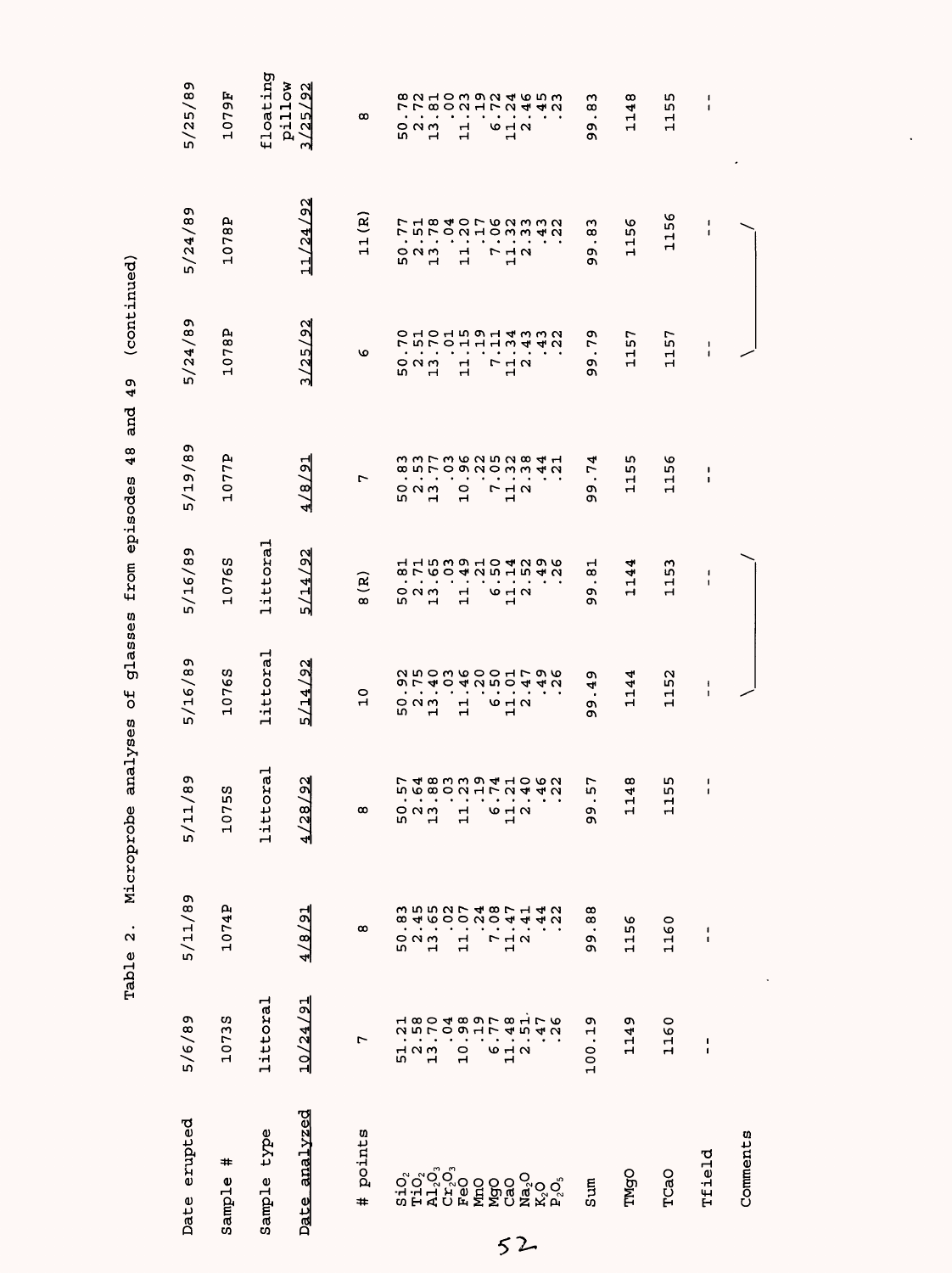| Date erupted  | c<br>6/27/8          | 8/10/89                                       | 8/12/89                            | 9/13/89                                      | 9/13/89                                                         | 9/22/89                                                                                                                                                                           | 9/22/89                                                                                               |
|---------------|----------------------|-----------------------------------------------|------------------------------------|----------------------------------------------|-----------------------------------------------------------------|-----------------------------------------------------------------------------------------------------------------------------------------------------------------------------------|-------------------------------------------------------------------------------------------------------|
| ≠<br>Sample   | д<br>1083            | 1087P                                         | <b>SOGO</b><br>$\mathbf{r}$        | 1094P                                        | 1094P                                                           | 1100P                                                                                                                                                                             | 1100P                                                                                                 |
| Sample type   |                      |                                               | littoral                           |                                              | cable                                                           | dip                                                                                                                                                                               |                                                                                                       |
| Date analyzed | $\overline{2}$<br>22 | 3/18/91                                       | $\frac{1}{2}$<br>11/8              | 3/18/91                                      | 11/8/91                                                         | 2/23/93                                                                                                                                                                           | 6/10/93                                                                                               |
| points<br>#   | $\infty$             | $\infty$                                      | r                                  | r                                            | લું<br>O                                                        | $\overline{10}$                                                                                                                                                                   | 7(R)                                                                                                  |
|               |                      |                                               | Н                                  |                                              |                                                                 |                                                                                                                                                                                   | ١n                                                                                                    |
|               | 52<br>52<br>52       | 523<br>52                                     | 52<br>52<br>52<br>$\mathbf{r}$     | $\begin{array}{c}\n1 \\ 1 \\ 0\n\end{array}$ | 52<br>52<br>52                                                  | $\frac{1}{2}$ $\frac{2}{1}$                                                                                                                                                       | $\circ$ $\circ$ $\circ$<br>ᆏ                                                                          |
|               | 님                    | 146001001444<br>ᆏ<br>Н                        | <b>64131727456</b><br>$\mathbf{1}$ | $\bullet$<br>10                              | <b>4 m 4 4 N 8 9 9 8 8 4 1</b><br>$O$ in in $O$<br>$\mathbf{1}$ | $\begin{array}{cccccccccc} . & . & . & . & . & . \\ . & . & . & . & . & . \\ . & . & . & . & . & . \\ . & . & . & . & . & . \\ . & . & . & . & . & . \end{array}$<br>$\mathbf{1}$ | $\begin{array}{c} 0.00040001014040 \\ 0.0000010404040 \\ \end{array}$<br>$\mathbf{r}$<br>$\mathbf{H}$ |
|               |                      |                                               |                                    | $\bullet$                                    |                                                                 |                                                                                                                                                                                   |                                                                                                       |
|               | 6.4.4.22.4           | $\bullet$<br>フュコ<br>Н                         | <b>10 H N</b><br>ᆏ                 | $\bullet$<br>$\bullet$<br>712                | <b>HOUW4U</b><br>642                                            | $\omega$ $\sim$ $\omega$<br>$\mathbf{\mathbf{H}}$                                                                                                                                 | <b>712</b><br>Н                                                                                       |
|               |                      |                                               |                                    |                                              |                                                                 |                                                                                                                                                                                   |                                                                                                       |
|               | ন ন                  |                                               |                                    |                                              |                                                                 |                                                                                                                                                                                   |                                                                                                       |
| Sum           | ᆏ<br>99.7            | N<br>$\infty$<br>٠<br>ጣ<br>ጣ                  | O<br>∞<br>$\bullet$<br>ጣ<br>o١     | ٥<br>৩<br>٠<br>ጣ<br>ጣ                        | ∼<br>O<br>$\bullet$<br>ጣ<br>ጣ                                   | $\frac{2}{3}$<br>$\bullet$<br>100                                                                                                                                                 | 4<br>∞<br>$\bullet$<br>ጣ<br>ጣ                                                                         |
| TMgO          | 4<br>115             | ഗ<br>L۲<br>Н<br>Н                             | 1148                               | m<br>m<br>Н<br>$\mathbf{\mathbf{H}}$         | 1154                                                            | 153<br>Н                                                                                                                                                                          | 1154                                                                                                  |
| TCaO          | $\circ$<br>116       | m<br>m<br>$\mathbf{1}$                        | 1154                               | 1154                                         | 56<br>$\frac{1}{1}$                                             | 1160                                                                                                                                                                              | 1160                                                                                                  |
| Tfield        | $\frac{1}{1}$        | $\overline{\mathbf{1}}$<br>$\pmb{\mathsf{I}}$ | J.<br>$\mathsf I$                  | I.<br>$\mathbf I$                            | ı<br>$\mathbf{I}$                                               | $\blacksquare$<br>1                                                                                                                                                               | 1<br>1                                                                                                |
| Comments      |                      |                                               |                                    |                                              |                                                                 | $S = 0.017$                                                                                                                                                                       |                                                                                                       |

53

 $\ddot{\phantom{a}}$ 

 $\frac{1}{2}$ 

 $\ddot{\cdot}$ 

 $\ddot{\phantom{0}}$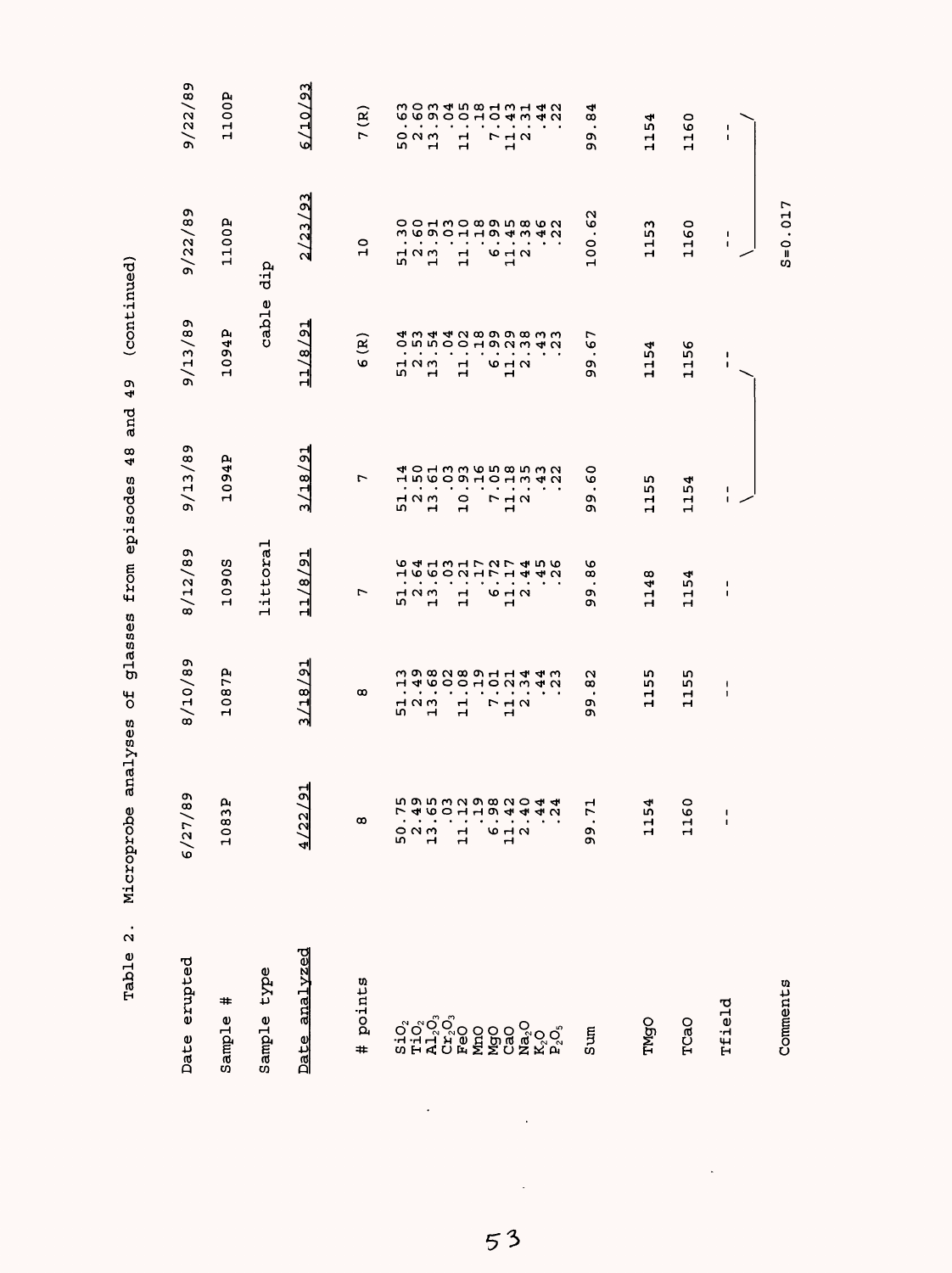| erupted<br>Date                                                                  | 10/11/89                                                               | 10/11/89                                                                                                              | 10/18/89                                                                    | 11/12/89                             | 11/14/89                                                                                           | 2/7/90                                                                                                   |
|----------------------------------------------------------------------------------|------------------------------------------------------------------------|-----------------------------------------------------------------------------------------------------------------------|-----------------------------------------------------------------------------|--------------------------------------|----------------------------------------------------------------------------------------------------|----------------------------------------------------------------------------------------------------------|
| #<br>Sample                                                                      | 1101P                                                                  | 1101P                                                                                                                 | д<br>11031                                                                  | 11065                                | 1107P                                                                                              | 1129P                                                                                                    |
| type<br>Sample                                                                   | cable                                                                  | dip                                                                                                                   |                                                                             | littoral                             |                                                                                                    |                                                                                                          |
| analvzed<br>Date                                                                 | 122/93<br>$\mathsf{N}$                                                 | /10/93<br>৶                                                                                                           | 12/7/<br>$\overline{10}$                                                    | $\overline{21}$<br>11/8              | $\frac{1}{2}$<br>/22/                                                                              | 18/22/<br>₩                                                                                              |
| points<br>#                                                                      | $\circ$<br>$\mathbf{r}$                                                | $\mathbf{R}$<br>LΩ,                                                                                                   | $\infty$                                                                    | c                                    | $\infty$                                                                                           | O                                                                                                        |
|                                                                                  | $\bullet$<br>$\blacksquare$<br>$\blacksquare$<br>$O$ $N$ $m$<br>r<br>ᆏ | $\bullet$<br>$\bullet$<br>$O$ $N$ $M$<br>m<br>$\mathbf{H}$                                                            | $\blacksquare$<br>$\bullet$<br>$\bullet$<br>700<br>ю<br>$\mathbf{H}$        | 523<br>52                            | $\bullet$<br>٠<br>700<br>r.<br>$\mathbf{H}$                                                        | $\blacksquare$<br>$\bullet$<br>$\bullet$<br>$H \cap M$<br>$\mathbf{r}$<br>m                              |
|                                                                                  | $\bullet$<br>٠.<br>ᆏ<br>$\mathbf{H}$                                   | $\bullet$<br>٠<br>$\bullet$<br>듸                                                                                      | 0<br>$\mathbf{H}$                                                           | $\bullet$<br>$\bullet$<br>0<br>Ĥ     | $\bullet$<br>$\bullet$<br>0<br>$\mathbf{H}$                                                        | $\bullet$<br>$\bullet$<br>0<br>$\mathbf{H}$                                                              |
|                                                                                  | <b>らのうよりりとりこうさい ちのうよりつうりつ さん</b><br>フュコ<br>$\mathbf{H}$                | n n n n d H n H n m m n<br>m n m n H n H n m m n n<br>$\bullet$<br>$\bullet$<br>٠<br>٠<br>$\frac{1}{1}$ $\alpha$<br>r | m w m m o r d d w m m<br><b>OULOQHOWU40</b><br>$\bullet$<br><b>773</b><br>Н | $\bullet$<br>$\bullet$<br>9 H N<br>ᆏ | <b>4 ユミ4 8 9 2 2 2 4 4 4 2</b><br>9 D L Q & H U A 4 4 U<br>٠<br>$\bullet$<br>٠<br>$P$ $A$ $N$<br>Н | 293468027433 うりうするりつける<br>$\bullet$<br>$\bullet$<br>$\bullet$<br>$\bullet$<br><b>773</b><br>$\mathbf{r}$ |
| $\begin{array}{l} \mathbf{Na_2O} \\ \mathbf{K_2O} \\ \mathbf{P_2O}, \end{array}$ |                                                                        |                                                                                                                       | ٠                                                                           |                                      |                                                                                                    |                                                                                                          |
| Sum                                                                              | ৩<br>rU)<br>c<br>c                                                     | ₩<br>৩<br>٠<br>c<br>c                                                                                                 | 77<br>$\bullet$<br>c<br>o                                                   | ω<br>o<br>$\bullet$<br>c<br>o        | 0<br>c<br>c<br>ጣ                                                                                   | o,<br>c<br>$\bullet$<br>c<br>ጣ                                                                           |
| TMgO                                                                             | ۱n<br>ю<br>ᆏ<br>Н                                                      | 1154                                                                                                                  | ৩<br>m<br>Н<br>$\mathbf{H}$                                                 | 0<br>١n<br>급                         | r<br>ū٥<br>Н<br>$\mathbf{\mathbf{H}}$                                                              | m<br>LO.<br>급                                                                                            |
| TCaO                                                                             | $\overline{ }$<br>j۵<br>$\mathbf{1}$                                   | 1161                                                                                                                  | r<br>m<br>Ч<br>$\mathbf{H}$                                                 | o۱<br>$\frac{15}{1}$<br>Н            | 7<br>ïη<br>Н<br>Н                                                                                  | 1160                                                                                                     |
| Tfield                                                                           | ٠<br>1                                                                 | ٠<br>1                                                                                                                | 1<br>1                                                                      | 1<br>$\mathbf{I}$                    | 1<br>1                                                                                             | 1<br>$\mathbf I$                                                                                         |
| Comments                                                                         | $S = 0.019$                                                            |                                                                                                                       |                                                                             |                                      | rare coarse<br>plag                                                                                |                                                                                                          |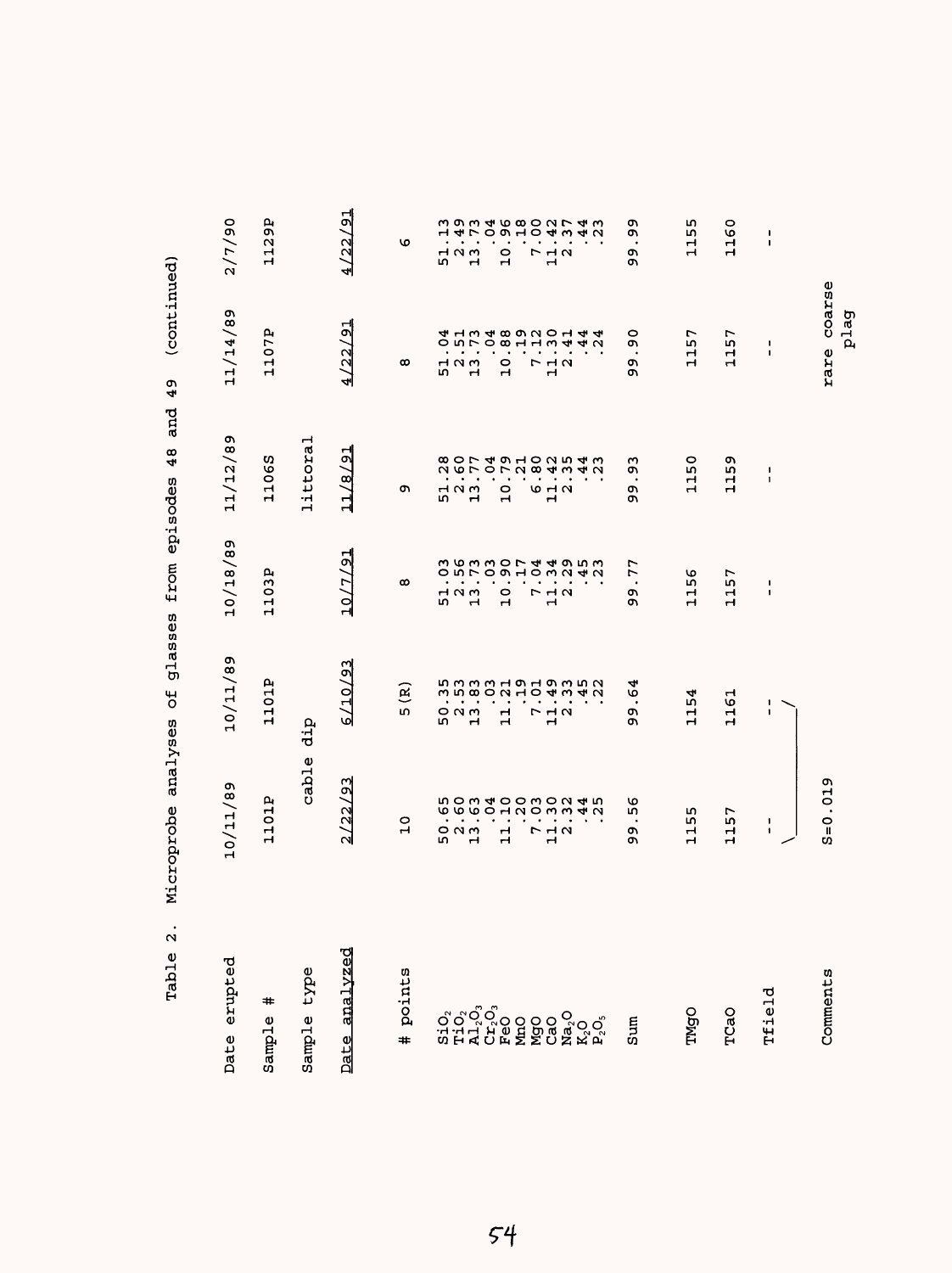| Date erupted                                          | 2/10/90                               | 2/15/90                                  | 2/15/90                              | 3/29/90                                                                                    | 3/19/90                              | 06/8/7                                                                                                                                                                                                                                                              | 5/10/90                                          | 5/31/90                                                                                                                                                                                                                                            |
|-------------------------------------------------------|---------------------------------------|------------------------------------------|--------------------------------------|--------------------------------------------------------------------------------------------|--------------------------------------|---------------------------------------------------------------------------------------------------------------------------------------------------------------------------------------------------------------------------------------------------------------------|--------------------------------------------------|----------------------------------------------------------------------------------------------------------------------------------------------------------------------------------------------------------------------------------------------------|
| #<br>Sample                                           | 1137F                                 | 1150F                                    | 1234P                                | 1202F                                                                                      | 12205                                | 1237F                                                                                                                                                                                                                                                               | 1252P                                            | 1257F                                                                                                                                                                                                                                              |
| Sample type                                           | skylight<br>at 1830'                  | skylight<br>at 1420'                     |                                      | skylight<br>1650'<br>$\frac{1}{a}$                                                         | littoral                             | skylight<br>1650'<br>at                                                                                                                                                                                                                                             |                                                  | skylight<br>at 1850'                                                                                                                                                                                                                               |
| Date analvzed                                         | 5/20/91                               | 5/20/91                                  | 4/22/91                              | 5/20/91                                                                                    | 2/19/92                              | 5/20/91                                                                                                                                                                                                                                                             | 4/22/91                                          | 2/26/92                                                                                                                                                                                                                                            |
| points<br>$\pm$                                       | ৩                                     | $\infty$                                 | $\overline{ }$                       | $\overline{ }$                                                                             | $\infty$                             | $\overline{a}$                                                                                                                                                                                                                                                      | L                                                | o                                                                                                                                                                                                                                                  |
|                                                       | 51                                    |                                          |                                      | $\bullet$                                                                                  |                                      |                                                                                                                                                                                                                                                                     |                                                  |                                                                                                                                                                                                                                                    |
| ៰៓៰ <sup>៓៰៓៰</sup> ៓៰<br>ដូដ។ ដូចទី១<br>នីដី។ ដូចទី១ | $\begin{array}{c} 2 \\ 1 \end{array}$ |                                          | 52<br>13<br>13                       | O W O O M B M W H L W<br>O W O O M B M W H L W<br>$\bullet$<br>$\frac{1}{5}$ $\frac{1}{1}$ | $\frac{1}{5}$ $\frac{1}{1}$          | $\begin{array}{ccccccccccccc} . & . & . & . & . & . & . & . & . & . \\ . & . & . & . & . & . & . & . & . \\ . & . & . & . & . & . & . & . & . \\ . & . & . & . & . & . & . & . & . \\ . & . & . & . & . & . & . & . & . \end{array}$<br>$\frac{1}{5}$ $\frac{1}{5}$ | ちてうも79561432 ちつうしつ<br>$\bullet$<br><b>0013</b>   | a con contra con contra di dia contra contra di dia contra contra contra contra contra contra contra contra co<br>Tra contra contra contra contra contra contra contra contra contra contra contra contra contra contra contra c<br>52<br>13<br>13 |
|                                                       | 372                                   |                                          |                                      | $\bullet$<br>$\mathbf{\mathbf{r}}$                                                         |                                      | $\blacksquare$                                                                                                                                                                                                                                                      | $\bullet$<br>$\mathbf{\mathbf{r}}$               |                                                                                                                                                                                                                                                    |
|                                                       | $\frac{0}{1}$                         |                                          | $\circ$<br>Ч                         | $\bullet$<br>$\,$<br>$\mathbf{1}$                                                          | $\frac{1}{11}$                       | $\frac{0}{1}$                                                                                                                                                                                                                                                       | $\bullet$<br>$\frac{1}{10}$                      | $\circ$<br>Ĥ                                                                                                                                                                                                                                       |
|                                                       |                                       |                                          |                                      | $\bullet$                                                                                  |                                      |                                                                                                                                                                                                                                                                     | $\bullet$                                        |                                                                                                                                                                                                                                                    |
|                                                       | $0.18804401$<br>$0.1804401$<br>642    |                                          | 712<br>12                            | $\blacksquare$<br>$\bullet$<br>$6 - 4$<br>$\mathbf{\mathbf{r}}$                            | 642                                  | 642                                                                                                                                                                                                                                                                 | $\ddot{r}$ $\ddot{r}$ $\ddot{q}$<br>$\mathbf{r}$ | 642                                                                                                                                                                                                                                                |
| Na <sub>2</sub> O                                     |                                       |                                          |                                      |                                                                                            |                                      |                                                                                                                                                                                                                                                                     |                                                  |                                                                                                                                                                                                                                                    |
|                                                       |                                       |                                          |                                      |                                                                                            |                                      |                                                                                                                                                                                                                                                                     | $\bullet$                                        |                                                                                                                                                                                                                                                    |
| $K_2O_3$ $\mathsf{P}_2$                               |                                       |                                          |                                      |                                                                                            |                                      |                                                                                                                                                                                                                                                                     | 40                                               |                                                                                                                                                                                                                                                    |
| Sum                                                   | 51<br>$\blacksquare$<br>99            | ₩<br>Ö<br>$\blacksquare$<br>თ<br>თ       | ഗ<br>m<br>$\bullet$<br>c<br><b>O</b> | 70<br>$\bullet$<br>თ<br>ወነ                                                                 | r<br>$\infty$<br>$\bullet$<br>c<br>Ó | 100.04                                                                                                                                                                                                                                                              | 4<br>Н<br>თ<br>ዕነ                                | 4<br>৩<br>$\bullet$<br>o,<br>o۱                                                                                                                                                                                                                    |
| <b>TMgO</b>                                           | 1152                                  | r<br>114                                 | 1158                                 | 1147                                                                                       | ທ<br>114!                            | ↵<br>115 <sub>4</sub>                                                                                                                                                                                                                                               | 1158                                             | 1150                                                                                                                                                                                                                                               |
| TCaO                                                  | 1157                                  | $\circ$<br>115                           | 1<br>$\pmb{\mathfrak{g}}$            | 53<br>ᆏ<br>Н                                                                               | 1152                                 | 1160                                                                                                                                                                                                                                                                | $\pmb{\cdot}$<br>$\mathbf{I}$                    | 1157                                                                                                                                                                                                                                               |
| Tfield                                                | 1<br>1                                | $\pmb{\mathsf{I}}$<br>$\pmb{\mathsf{I}}$ | ł<br>$\pmb{\mathsf{I}}$              | 1<br>f,                                                                                    | 1<br>$\mathbf{I}$                    | 1<br>$\mathbf{I}$                                                                                                                                                                                                                                                   | ÷<br>$\pmb{\cdot}$                               | 1<br>$\pmb{\mathbb{1}}$                                                                                                                                                                                                                            |
| Comments                                              |                                       |                                          |                                      | L+01+cpx                                                                                   |                                      |                                                                                                                                                                                                                                                                     |                                                  | $L + O1 + Cpx$                                                                                                                                                                                                                                     |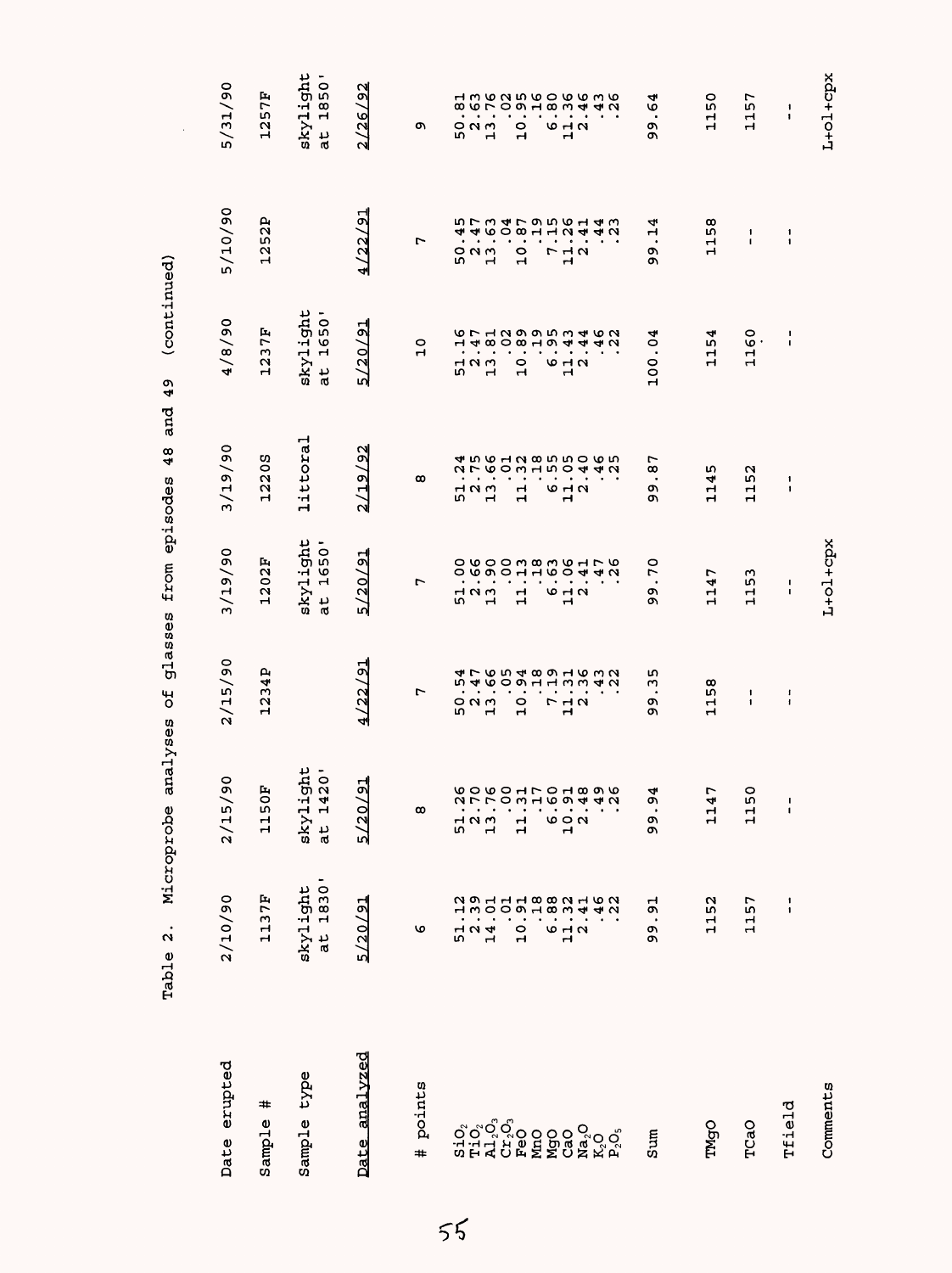| erupted<br>Date                                 | 5/31/90                                                             | $\mathsf{S}^{\mathsf{O}}$<br>6/30/                                                                                                                                                                                                                                                                                         | 6/30/90                                | 6/30/90                                                   | 7/28/90            | 8/26/90                                                     | 9/27/90                                      | 10/31/90                                                  |
|-------------------------------------------------|---------------------------------------------------------------------|----------------------------------------------------------------------------------------------------------------------------------------------------------------------------------------------------------------------------------------------------------------------------------------------------------------------------|----------------------------------------|-----------------------------------------------------------|--------------------|-------------------------------------------------------------|----------------------------------------------|-----------------------------------------------------------|
| #<br>Sample                                     | 1258P                                                               | 1260F                                                                                                                                                                                                                                                                                                                      | 1260F                                  | 1260F                                                     | 12615              | 1266F                                                       | 1274F                                        | 1281F                                                     |
| type<br>Sample                                  |                                                                     | skylight                                                                                                                                                                                                                                                                                                                   | 1850'<br>đ                             |                                                           | littoral           | skylight<br>1200'<br>at                                     | skylight<br>1200'<br>at                      | skylight<br>1200'<br>$\frac{1}{6}$                        |
| Date analvzed                                   | 4/22/91                                                             | 5/20/91                                                                                                                                                                                                                                                                                                                    | 5/20/91                                | 5/20/91                                                   | 11/8/91            | 5/20/91                                                     | 4/22/91                                      | /92<br>2/26                                               |
| points<br>#                                     | ٣                                                                   | $\frac{0}{1}$                                                                                                                                                                                                                                                                                                              | ⊣                                      | ⊣                                                         | r                  | r                                                           | r                                            | c                                                         |
|                                                 | $\circ$ $\circ$ $\circ$<br><b>In</b>                                |                                                                                                                                                                                                                                                                                                                            | $\blacktriangleleft$<br>52<br>52<br>52 | $\blacksquare$<br>7 N W<br>m                              | $O$ $N$ $M$<br>гυ  | 52<br>524                                                   | $\begin{array}{c}\n1 \\ 0 \\ 1\n\end{array}$ | $\bullet$<br>$\blacksquare$<br>523<br>523                 |
| ៰៓៰៓៰៓៰<br>៝៝៰៓៰៓៰៰៰៰៓៓៰៓៰៓<br>៰៓៓៰៓៰៓៰៰៰៓៓៓៰៓៓ | <b>894135891844</b><br><b>OCACCOHOUWAU</b><br>$\mathbf{\mathbf{r}}$ | $\begin{array}{cc} 0 & 0 & 0 & 0 & 0 & 0 \\ 0 & 0 & 0 & 0 & 0 & 0 \\ 0 & 0 & 0 & 0 & 0 & 0 \\ 0 & 0 & 0 & 0 & 0 & 0 \\ 0 & 0 & 0 & 0 & 0 & 0 \\ 0 & 0 & 0 & 0 & 0 & 0 \\ 0 & 0 & 0 & 0 & 0 & 0 \\ 0 & 0 & 0 & 0 & 0 & 0 \\ 0 & 0 & 0 & 0 & 0 & 0 \\ 0 & 0 & 0 & 0 & 0 & 0 \\ 0 & 0 & 0 & 0 & 0 & 0 \\ 0 & 0 & 0 & 0 & 0 &$ |                                        | 22044859854121200102442<br>$\blacksquare$<br>$\cdot$<br>ᆏ | $\overline{a}$     | $\mathbf{\mathbf{r}}$                                       |                                              | しゅうりつエフ2542005002172512<br>$\bullet$                      |
|                                                 | $\bullet$<br>$\frac{0}{1}$                                          |                                                                                                                                                                                                                                                                                                                            | $\frac{0}{1}$                          | $\bullet$<br>$\circ$<br>$\mathbf{\mathbf{r}}$             | $\mathbf{r}$       | $\circ$<br>$\mathbf{\mathbf{r}}$                            | 10                                           | $\bullet$<br>$\bullet$<br>$\mathbf{1}$                    |
|                                                 | $\bullet$                                                           |                                                                                                                                                                                                                                                                                                                            |                                        | $\bullet$                                                 |                    |                                                             |                                              | $\bullet$<br>$\bullet$                                    |
|                                                 | $\begin{array}{c}\n7 \\ 7 \\ 1\n\end{array}$                        |                                                                                                                                                                                                                                                                                                                            | <b>10 H N</b><br>$\mathbf{\mathbf{r}}$ | $\bullet$ . $\bullet$<br><b>712</b><br>$\mathbf{r}$       | <b>10 H N</b><br>Н | $\omega$ $\rightarrow$ $\omega$<br>Н                        | 642                                          | $\bullet$<br>9 H N<br>$\mathbf{r}$                        |
|                                                 |                                                                     |                                                                                                                                                                                                                                                                                                                            |                                        | $\bullet$                                                 |                    |                                                             |                                              | $\bullet$                                                 |
|                                                 |                                                                     |                                                                                                                                                                                                                                                                                                                            |                                        |                                                           |                    |                                                             |                                              |                                                           |
| Sum                                             | m<br>4<br>$\bullet$<br>ጣ<br>ጣ                                       | O<br>Ē.<br>c<br>c                                                                                                                                                                                                                                                                                                          | o<br>r<br>Ō<br>o,                      | $\overline{0}$<br>$\cdot$<br>$\circ$<br>$\circ$<br>Н      | ∼<br>w<br>c<br>Ō   | 51<br>$\bullet$<br>c<br>ጣ                                   | c<br>$\bullet$<br>c<br>o                     | $\overline{8}$<br>$\bullet$<br>o<br>o,                    |
| <b>DDWL</b>                                     | 56<br>ਜ਼ੇ                                                           | $\sim$<br>LΩ,<br>ᇽ                                                                                                                                                                                                                                                                                                         | 148<br>۲                               | m<br>r<br>Н<br>$\mathbf{r}$                               | ١o<br>114          | 48<br>$\mathbf{\mathbf{r}}$<br>$\mathbf -$                  | 뭅<br>$\mathbf{\mathbf{r}}$<br>$\mathbf{r}$   | $^\infty$<br>4<br>ᆏ<br>Н                                  |
| TCaO                                            | m<br>115                                                            | 116                                                                                                                                                                                                                                                                                                                        | 1160                                   | 57<br>$\vec{a}$                                           | ო<br>115           | 53<br>$\mathbf{\mathbf{r}}$<br>$\mathbf{r}$                 | o٦<br>115                                    | m<br>L۲<br>$\mathbf{\mathbf{r}}$<br>$\mathbf{\mathbf{r}}$ |
| Tfield                                          | ı<br>$\pmb{\cdot}$                                                  | 1<br>$\pmb{\cdot}$                                                                                                                                                                                                                                                                                                         | ١<br>٠                                 | $\blacksquare$<br>$\pmb{\mathsf{I}}$                      | ١<br>I.            | $\begin{array}{c} \hline \end{array}$<br>$\pmb{\mathsf{I}}$ | $\ddagger$<br>$\pmb{\ast}$                   | 1<br>$\pmb{\ast}$                                         |
|                                                 |                                                                     |                                                                                                                                                                                                                                                                                                                            | lowest<br>MgO                          | highest<br>MgO                                            |                    |                                                             |                                              |                                                           |
|                                                 |                                                                     |                                                                                                                                                                                                                                                                                                                            |                                        |                                                           |                    |                                                             |                                              |                                                           |

 $\frac{1}{2}$ 

zoned sample Comments zoned sample

Comments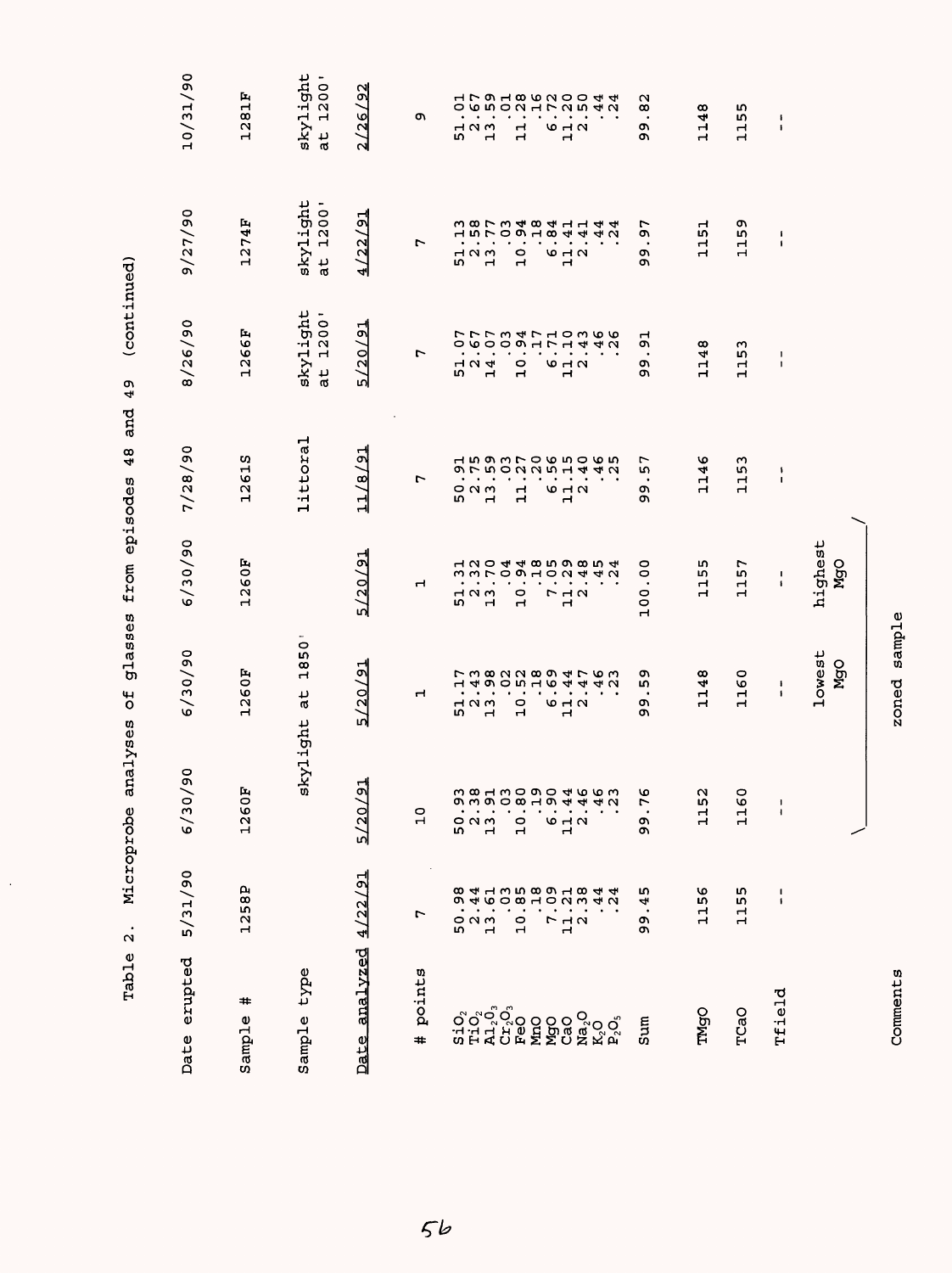| $\ddot{\Omega}$<br>Table                                                          | analyses<br>Microprobe                                                                                                                                                                                                                                                                                                          | glasses<br>ЪÓ                     | from episodes                                                                                                                                                                                                                                                                                                                                                                                                                                                                                     | and<br>48                                                                                                        | (continued)<br>49                                                                                                                                                                                                                                                                                                               |                                                |                                                                                                                                                                                                                                                                                                                                 |
|-----------------------------------------------------------------------------------|---------------------------------------------------------------------------------------------------------------------------------------------------------------------------------------------------------------------------------------------------------------------------------------------------------------------------------|-----------------------------------|---------------------------------------------------------------------------------------------------------------------------------------------------------------------------------------------------------------------------------------------------------------------------------------------------------------------------------------------------------------------------------------------------------------------------------------------------------------------------------------------------|------------------------------------------------------------------------------------------------------------------|---------------------------------------------------------------------------------------------------------------------------------------------------------------------------------------------------------------------------------------------------------------------------------------------------------------------------------|------------------------------------------------|---------------------------------------------------------------------------------------------------------------------------------------------------------------------------------------------------------------------------------------------------------------------------------------------------------------------------------|
| Date erupted                                                                      | $\circ$<br>12/5/9                                                                                                                                                                                                                                                                                                               | 12/14/90                          | 1/12/91                                                                                                                                                                                                                                                                                                                                                                                                                                                                                           | 1/12/91                                                                                                          | 2/27/91                                                                                                                                                                                                                                                                                                                         | 2/27/91                                        | 2/27/91                                                                                                                                                                                                                                                                                                                         |
| #<br>Sample                                                                       | 1285F                                                                                                                                                                                                                                                                                                                           | 1287F                             | 1291F                                                                                                                                                                                                                                                                                                                                                                                                                                                                                             | 1291F                                                                                                            | 305F<br>Н                                                                                                                                                                                                                                                                                                                       | 1306F                                          | 1306F                                                                                                                                                                                                                                                                                                                           |
| Sample type                                                                       | $skylight$<br>at $1000'$                                                                                                                                                                                                                                                                                                        | skylight<br>920'<br>$\frac{1}{6}$ | skylight                                                                                                                                                                                                                                                                                                                                                                                                                                                                                          | 1845<br>٦F                                                                                                       | skylight<br>$\qquad \qquad \blacksquare$<br>1845<br>$\frac{1}{6}$                                                                                                                                                                                                                                                               | skylight<br>1840'<br>$\frac{1}{6}$             | 1840'<br>skylight<br>$\frac{1}{6}$                                                                                                                                                                                                                                                                                              |
| Date analyzed                                                                     | ╣<br>4/22/                                                                                                                                                                                                                                                                                                                      | 11/8/91                           | 10/7/91                                                                                                                                                                                                                                                                                                                                                                                                                                                                                           | 3/9/92                                                                                                           | m<br>2/3/9                                                                                                                                                                                                                                                                                                                      | 4<br>9/8/9                                     | 2/22/95                                                                                                                                                                                                                                                                                                                         |
| points<br>$\ddot{}$                                                               | $\infty$                                                                                                                                                                                                                                                                                                                        | $\infty$                          | $\infty$                                                                                                                                                                                                                                                                                                                                                                                                                                                                                          | $\mathbf{g}$<br>$\mathbf \omega$                                                                                 | o,                                                                                                                                                                                                                                                                                                                              | L                                              | 10(R)                                                                                                                                                                                                                                                                                                                           |
|                                                                                   | $\begin{array}{cccc} 0 & 1 & 1 & 1 & 1 \\ 0 & 0 & 0 & 0 & 0 \\ 0 & 0 & 0 & 0 & 0 \\ 0 & 0 & 0 & 0 & 0 \\ 0 & 0 & 0 & 0 & 0 \\ 0 & 0 & 0 & 0 & 0 \\ 0 & 0 & 0 & 0 & 0 \\ 0 & 0 & 0 & 0 & 0 \\ 0 & 0 & 0 & 0 & 0 \\ 0 & 0 & 0 & 0 & 0 \\ 0 & 0 & 0 & 0 & 0 \\ 0 & 0 & 0 & 0 & 0 \\ 0 & 0 & 0 & 0 & 0 \\ 0 & 0 & 0 & 0 & 0 \\ 0 &$ | $\frac{1}{5}$ $\frac{1}{1}$       | $\begin{array}{ccccccccccccc} . & . & . & . & . & . & . & . \\ . & . & . & . & . & . & . & . \\ . & . & . & . & . & . & . & . \\ . & . & . & . & . & . & . & . \\ . & . & . & . & . & . & . & . \\ . & . & . & . & . & . & . & . \\ . & . & . & . & . & . & . & . \\ . & . & . & . & . & . & . & . \\ . & . & . & . & . & . & . & . \\ . & . & . & . & . & . & . & . \\ . & . & . & . & . & . & . & . \\ . & . & . & . & . & . & . & . \\ . & . & . & . & . & . & . & . \\ . &$<br>52<br>52<br>52 | <b>FBGSBB884440</b><br>PBCSBB884440<br>$\circ$ $\circ$ $\circ$<br>LO.<br>$\mathbf{\mathbf{\mathbf{\mathsf{H}}}}$ | $\begin{array}{cccc} 0 & 1 & 1 & 1 & 1 \\ 0 & 0 & 0 & 0 & 0 \\ 0 & 0 & 0 & 0 & 0 \\ 0 & 0 & 0 & 0 & 0 \\ 0 & 0 & 0 & 0 & 0 \\ 0 & 0 & 0 & 0 & 0 \\ 0 & 0 & 0 & 0 & 0 \\ 0 & 0 & 0 & 0 & 0 \\ 0 & 0 & 0 & 0 & 0 \\ 0 & 0 & 0 & 0 & 0 \\ 0 & 0 & 0 & 0 & 0 \\ 0 & 0 & 0 & 0 & 0 \\ 0 & 0 & 0 & 0 & 0 \\ 0 & 0 & 0 & 0 & 0 \\ 0 &$ | 52<br>52<br>52                                 | ∞ ∟ი<br>$\mathbf{\Omega}$<br>$\bullet$<br>51                                                                                                                                                                                                                                                                                    |
|                                                                                   |                                                                                                                                                                                                                                                                                                                                 | $\frac{1}{2}$                     | $\frac{0}{1}$                                                                                                                                                                                                                                                                                                                                                                                                                                                                                     | $\frac{0}{1}$                                                                                                    |                                                                                                                                                                                                                                                                                                                                 | $\frac{1}{2}$                                  |                                                                                                                                                                                                                                                                                                                                 |
| MgO<br>CaO                                                                        |                                                                                                                                                                                                                                                                                                                                 | <b>612</b><br>Н                   | 642                                                                                                                                                                                                                                                                                                                                                                                                                                                                                               | 9 H N<br>ᆏ                                                                                                       |                                                                                                                                                                                                                                                                                                                                 | $P \nightharpoonup N$<br>$\mathbf{\mathbf{H}}$ |                                                                                                                                                                                                                                                                                                                                 |
| $\begin{array}{l} \mathbf{Na_2O} \\ \mathbf{K_2O} \\ \mathbf{P_2O_5} \end{array}$ |                                                                                                                                                                                                                                                                                                                                 |                                   |                                                                                                                                                                                                                                                                                                                                                                                                                                                                                                   |                                                                                                                  |                                                                                                                                                                                                                                                                                                                                 |                                                | $\begin{array}{cccc} 1 & 1 & 1 & 1 \\ 3 & 1 & 1 & 1 \\ 2 & 2 & 1 & 1 \\ 3 & 3 & 2 & 1 \\ 4 & 5 & 1 & 1 \\ 5 & 6 & 1 & 1 \\ 6 & 1 & 1 & 1 \\ 7 & 1 & 1 & 1 \\ 8 & 1 & 1 & 1 \\ 9 & 1 & 1 & 1 \\ 10 & 1 & 1 & 1 \\ 11 & 1 & 1 & 1 \\ 12 & 1 & 1 & 1 \\ 13 & 1 & 1 & 1 \\ 14 & 1 & 1 & 1 \\ 15 & 1 & 1 & 1 \\ 16 & 1 & 1 & 1 \\ 1$ |
|                                                                                   |                                                                                                                                                                                                                                                                                                                                 |                                   |                                                                                                                                                                                                                                                                                                                                                                                                                                                                                                   |                                                                                                                  |                                                                                                                                                                                                                                                                                                                                 |                                                |                                                                                                                                                                                                                                                                                                                                 |
| Sum                                                                               | 100.21                                                                                                                                                                                                                                                                                                                          | ৩<br>৩<br>$\bullet$<br>o۱<br>ጣ    | თ<br>œ<br>ጣ<br>O)                                                                                                                                                                                                                                                                                                                                                                                                                                                                                 | ო<br>ما<br>$\bullet$<br>o۱<br>ጣ                                                                                  | 1<br>$\infty$<br>$\bullet$<br>c<br>Ō                                                                                                                                                                                                                                                                                            | o<br>Ιņ<br>c<br>o,                             | ω<br>Н<br>$\bullet$<br>100.                                                                                                                                                                                                                                                                                                     |
| TMgO                                                                              | 1153                                                                                                                                                                                                                                                                                                                            | Н<br>m<br>Н<br>ᆏ                  | S<br>۱ń<br>급                                                                                                                                                                                                                                                                                                                                                                                                                                                                                      | 4<br>m<br>Н<br>$\blacksquare$                                                                                    | 4<br>m<br>Н<br>Н                                                                                                                                                                                                                                                                                                                | m<br>m<br>Н<br>Н                               | m<br>m<br>ᆏ<br>$\blacksquare$                                                                                                                                                                                                                                                                                                   |
| TCaO                                                                              | 1160                                                                                                                                                                                                                                                                                                                            | ∞<br>L۵<br>Н<br>Н                 | 1158                                                                                                                                                                                                                                                                                                                                                                                                                                                                                              | ∞<br>m<br>Н<br>Н                                                                                                 | 1157                                                                                                                                                                                                                                                                                                                            | ጣ<br>115                                       | 58<br>$\mathbf{H}$<br>$\mathbf{\mathbf{H}}$                                                                                                                                                                                                                                                                                     |
| Tfield                                                                            | $\frac{1}{1}$                                                                                                                                                                                                                                                                                                                   | ı<br>$\pmb{\mathsf{I}}$           | $\mathbf{I}$                                                                                                                                                                                                                                                                                                                                                                                                                                                                                      | ı                                                                                                                |                                                                                                                                                                                                                                                                                                                                 | ı<br>t                                         | J.<br>$\mathbf I$                                                                                                                                                                                                                                                                                                               |
| Comments                                                                          |                                                                                                                                                                                                                                                                                                                                 |                                   |                                                                                                                                                                                                                                                                                                                                                                                                                                                                                                   |                                                                                                                  | ω<br>$S = 0.01$                                                                                                                                                                                                                                                                                                                 | $S = 0.017$                                    | r<br>$S = 0.01$                                                                                                                                                                                                                                                                                                                 |
|                                                                                   |                                                                                                                                                                                                                                                                                                                                 |                                   |                                                                                                                                                                                                                                                                                                                                                                                                                                                                                                   |                                                                                                                  |                                                                                                                                                                                                                                                                                                                                 |                                                | Analyst                                                                                                                                                                                                                                                                                                                         |

 $57$ 

B.C. Hearn B.C. Hearn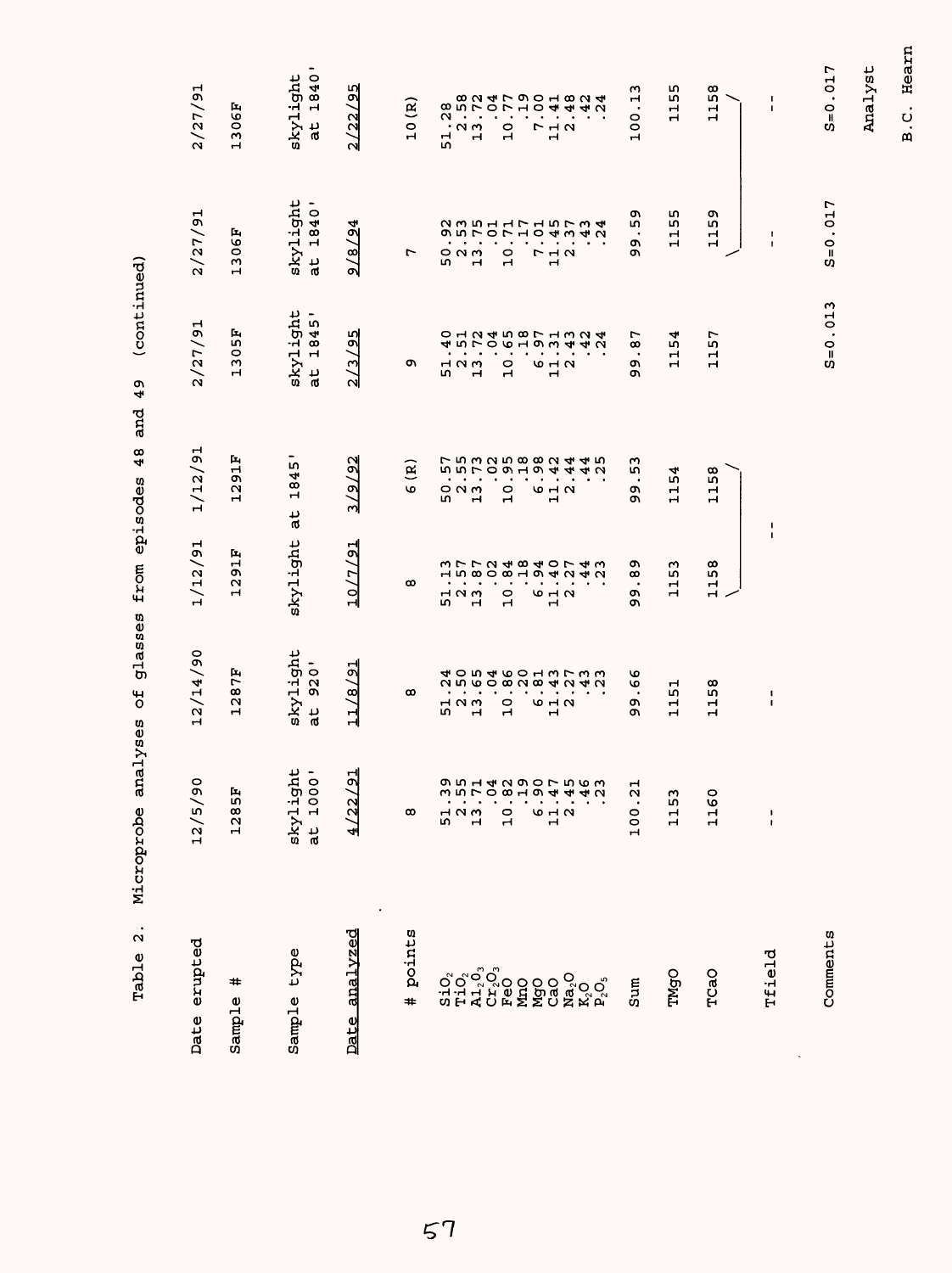| erupted<br>Date                  | 3/1/91                                                                                                                                                                                                                                                                                                                          | 3/1/91                                               | 3/1/91                            | 3/1/91                                                                     | 4/16/91                                                     | 6/13/91                                       | 6/13/91                                                   | 6/13/91                             |
|----------------------------------|---------------------------------------------------------------------------------------------------------------------------------------------------------------------------------------------------------------------------------------------------------------------------------------------------------------------------------|------------------------------------------------------|-----------------------------------|----------------------------------------------------------------------------|-------------------------------------------------------------|-----------------------------------------------|-----------------------------------------------------------|-------------------------------------|
| #<br>Sample                      | 308F<br>Н                                                                                                                                                                                                                                                                                                                       | 1308F                                                | 1311F                             | ſц,<br>급<br>ς<br>Н                                                         | 1317F                                                       | 1327F                                         | 327F<br>$\blacksquare$                                    | 1327F                               |
| type<br>Sample                   | skylight                                                                                                                                                                                                                                                                                                                        | $\overline{\circ}$<br>208<br>$\frac{1}{a}$           | littoral                          | spatter                                                                    | skylight<br>1880'<br>$\frac{1}{a}$                          |                                               | 2140'<br>skylight at                                      |                                     |
| analyzed<br>Date                 | 10/24/91                                                                                                                                                                                                                                                                                                                        | <u>95</u><br>$\overline{\mathcal{C}}$                | 1/2/4<br>പ്പ                      | 2/2/95                                                                     | 11/8/91                                                     | 2/19/92                                       | 3/9/92                                                    | 19/94<br>41                         |
| points<br>$\ddagger$             | c                                                                                                                                                                                                                                                                                                                               | 7(R)                                                 | c                                 | 10 (R)                                                                     | $\infty$                                                    | $\circ$<br>$\mathbf{H}$                       | $\mathbf{g}$<br>$\infty$                                  | $\mathbf{g}$<br>$\overline{ }$      |
|                                  |                                                                                                                                                                                                                                                                                                                                 |                                                      |                                   | r                                                                          | ū٦                                                          | L۵                                            | w                                                         | ω                                   |
|                                  |                                                                                                                                                                                                                                                                                                                                 |                                                      | 52<br>52<br>52                    | $\bullet$<br>$\bullet$<br>$\circ$ $\circ$ $\circ$                          | 0 N M                                                       | 0 N M                                         | $\bullet$<br>$\bullet$<br>$\circ$ $\circ$ $\circ$         | 0 N M                               |
|                                  |                                                                                                                                                                                                                                                                                                                                 | $51.12$<br>$13.50$<br>$13.60$<br>$10.17$<br>$10.17$  |                                   | $\blacksquare$<br>$\mathbf{H}$                                             | $\bullet$<br>$\mathbf{H}$                                   | $\bullet$<br>$\mathbf{\mathbf{r}}$            | $\bullet$<br>$\blacksquare$                               | $\bullet$<br>$\mathbf{\mathbf{H}}$  |
|                                  |                                                                                                                                                                                                                                                                                                                                 |                                                      |                                   | $\bullet$                                                                  |                                                             | $\bullet$                                     | $\bullet$                                                 |                                     |
|                                  |                                                                                                                                                                                                                                                                                                                                 |                                                      | $\overline{a}$                    | $\blacksquare$<br>$\bullet$<br>$\overline{10}$                             | $\bullet$<br>$\circ$<br>ᆏ                                   | $\bullet$<br>$\circ$<br>$\mathbf{\mathbf{r}}$ | $\bullet$<br>$\bullet$<br>$\overline{10}$                 | $\bullet$<br>$\frac{1}{1}$          |
|                                  |                                                                                                                                                                                                                                                                                                                                 |                                                      | $\cdot \circ \neg \circ$          |                                                                            |                                                             |                                               | $\bullet$<br>$\overline{ }$                               | $\bullet$<br>L                      |
| Ngao<br>Cao<br>Na <sub>2</sub> O |                                                                                                                                                                                                                                                                                                                                 | $7.07$<br>$1.42$<br>$2.47$<br>$\frac{1}{1}$ $\alpha$ | ヒ                                 | $\sim$ 0.000 $\sim$ 0.000 $\sim$<br><b>10 H N</b><br>$\mathbf{\mathbf{H}}$ | $\bullet$<br>$\circ$ $\sim$ $\sim$<br>$\mathbf{\mathbf{r}}$ | $\bullet$<br><b>10 H N</b><br>Н               | $\bullet$<br>$\overline{M}$ $\alpha$<br>$\mathbf{H}$      | $\bullet$<br>$\frac{1}{1}$ $\alpha$ |
|                                  |                                                                                                                                                                                                                                                                                                                                 |                                                      |                                   |                                                                            |                                                             |                                               |                                                           |                                     |
| ន្ត<br>ស្គុក្ត                   | $\begin{array}{cccc} 0 & 1 & 1 & 1 & 1 \\ 0 & 0 & 1 & 0 & 0 \\ 0 & 0 & 0 & 0 & 0 \\ 0 & 0 & 0 & 0 & 0 \\ 0 & 0 & 0 & 0 & 0 \\ 0 & 0 & 0 & 0 & 0 \\ 0 & 0 & 0 & 0 & 0 \\ 0 & 0 & 0 & 0 & 0 \\ 0 & 0 & 0 & 0 & 0 \\ 0 & 0 & 0 & 0 & 0 \\ 0 & 0 & 0 & 0 & 0 \\ 0 & 0 & 0 & 0 & 0 \\ 0 & 0 & 0 & 0 & 0 \\ 0 & 0 & 0 & 0 & 0 \\ 0 &$ | .40                                                  | ີ ⊲າ<br>40                        | <b>479358163354</b> 27 4607183542<br>$\bullet$                             | 345399621239 453901942                                      |                                               |                                                           |                                     |
| sum                              | 94<br>$\bullet$<br>Ō<br>ጣ                                                                                                                                                                                                                                                                                                       | 79<br>$\bullet$<br>c<br>Ō,                           | $\frac{6}{6}$<br>$\bullet$<br>100 | 4<br>$\mathbf{\Omega}$<br>$\cdot$<br>c<br>c                                | ∼<br>$\circ$<br>$\bullet$<br>c<br>o۱                        | 4<br>É<br>$\bullet$<br>c<br>Ō                 | m<br>c<br>٠<br>c<br>c                                     | ৩<br>w<br>$\bullet$<br>o۱<br>o      |
| <b>TMgO</b>                      | ৩<br>L۱<br>Н<br>ᆏ                                                                                                                                                                                                                                                                                                               | 1156                                                 | 52<br>$\mathbf{1}$                | 51<br>Н<br>$\mathbf{\mathbf{H}}$                                           | w<br>LΩ,<br>급                                               | 154<br>$\mathbf{\mathbf{H}}$                  | r.<br>w<br>$\mathbf{\mathbf{H}}$<br>$\mathbf{\mathbf{H}}$ | 4<br>15                             |
| TCaO                             | J.<br>1                                                                                                                                                                                                                                                                                                                         | 1<br>1                                               | 1161                              | 157<br>٣                                                                   | 1158                                                        | 59<br>를                                       | 1157                                                      | 1156                                |
| Tfield                           | ı<br>ł.                                                                                                                                                                                                                                                                                                                         |                                                      | I.<br>t                           |                                                                            | I.<br>$\mathbf I$                                           |                                               | 1<br>$\blacksquare$                                       |                                     |
| Comments                         |                                                                                                                                                                                                                                                                                                                                 |                                                      | $S = 0.014$                       | $S = 0.017$                                                                | $S = 0.015$                                                 |                                               | plag rare                                                 | $S = 0.021$                         |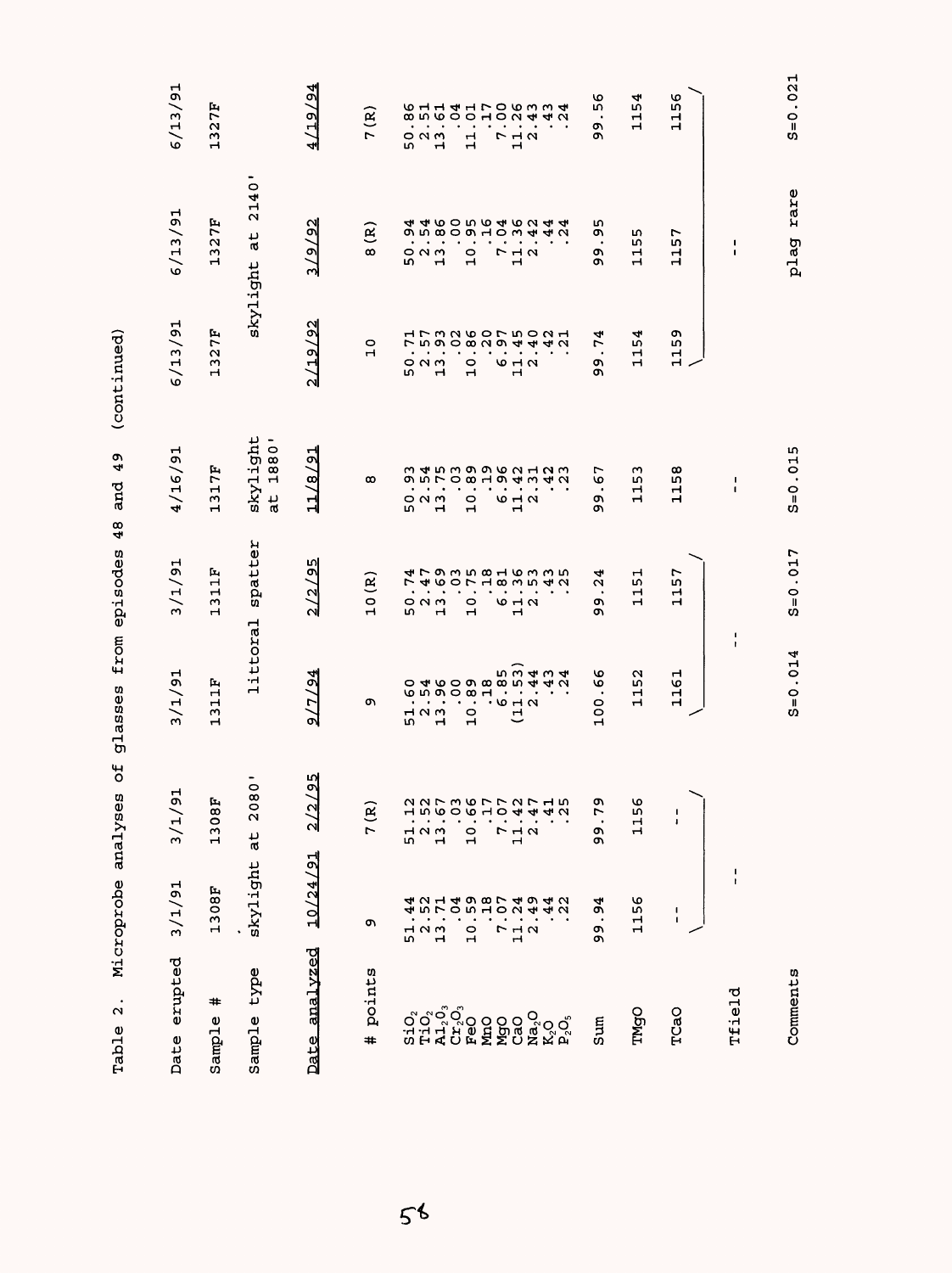| Date erupted                         | 7/16/91                   | 7/16/91                                | 7/29/91                        | 7/29/91                              | 7/29/91                                                                                                                                                                                                                                                                                                                                                                                          | 7/29/91                                      | 8/16/91                    | 16/7/6                                |
|--------------------------------------|---------------------------|----------------------------------------|--------------------------------|--------------------------------------|--------------------------------------------------------------------------------------------------------------------------------------------------------------------------------------------------------------------------------------------------------------------------------------------------------------------------------------------------------------------------------------------------|----------------------------------------------|----------------------------|---------------------------------------|
| #<br>Sample                          | 1331F                     | Ŀ,<br>1331                             | 1332F                          | 13388                                | 13385                                                                                                                                                                                                                                                                                                                                                                                            | ω<br>1338                                    | 1344F                      | 1346F                                 |
| type<br>Sample                       | skylight                  | $\ddot{\circ}$<br>214<br>$\frac{1}{6}$ | skylight<br>at 2140'           | Puu                                  | spatter<br>$\frac{0}{0}$                                                                                                                                                                                                                                                                                                                                                                         |                                              | skylight<br>at 2140'       | skylight<br>at 2150'                  |
| Date analyzed                        | 2/19/92                   | $\mathfrak A$<br><u>/9</u><br>۳        | 12/6/93                        | 2/10/92                              | 2/19/92                                                                                                                                                                                                                                                                                                                                                                                          | 2/19/92                                      | 2/10/92                    | 2/10/92                               |
| points<br>$\ddot{}$                  | œ                         | 5(R)                                   | œ                              | ጣ                                    | 4                                                                                                                                                                                                                                                                                                                                                                                                | 7 (R)                                        | L                          | $^\infty$                             |
| $S_1O_2$                             | $\overline{a}$<br>51      |                                        | 50.79                          | w<br>$\frac{1}{2}$<br>50             | 51.05                                                                                                                                                                                                                                                                                                                                                                                            | 51.04                                        | 51.07                      | 50.84                                 |
| $\mathtt{TiO}_2$                     | 57<br>$\ddot{\Omega}$     |                                        | $2.50$<br>$-3.90$              | 2.44                                 | .49<br>$\boldsymbol{\alpha}$                                                                                                                                                                                                                                                                                                                                                                     | $2.54$<br>$13.66$                            | 2.44                       | 2.49                                  |
| $\mathbf{A1}_2\mathbf{0}_3$          | 95<br>$\frac{1}{2}$       |                                        | $\mathbf{\mathbf{r}}$          | 13.70                                | 13.78                                                                                                                                                                                                                                                                                                                                                                                            |                                              | 13.77                      | 13.79                                 |
| $\mathsf{C}\mathbf{r}_2\mathsf{O}_3$ | .04                       |                                        | .03                            | .02                                  | .01                                                                                                                                                                                                                                                                                                                                                                                              | $\overline{c}$                               | .02                        | .02                                   |
| $_{\rm FeO}$                         | .83<br>10                 |                                        | 10.78                          | 10.91                                | 11.07                                                                                                                                                                                                                                                                                                                                                                                            | 10.90                                        | 10.79                      | 10.82                                 |
| MnO                                  | 18                        |                                        | .18                            | 34.                                  | .18                                                                                                                                                                                                                                                                                                                                                                                              | .17                                          | .16                        | .19                                   |
| <b>MgO</b>                           | 95<br>.<br>م              |                                        | .86<br>v                       | .23<br>L                             | 7.07                                                                                                                                                                                                                                                                                                                                                                                             | $\ddot{ }$<br>$\overline{ }$                 | 6.93                       | 6.95                                  |
| CaO                                  | $\frac{1}{4}$<br>11.      |                                        | 11.30                          | .37<br>$\mathbf{r}$                  | 11.32<br>2.26                                                                                                                                                                                                                                                                                                                                                                                    | .44<br>$\mathbf{a}$                          | $\cdot$ 33<br>$\mathbf{r}$ | 11.40                                 |
| Na <sub>2</sub> O                    | .40<br>$\mathbf{\Omega}$  |                                        | $\sim$                         | $-47$<br>$\mathbf{\Omega}$           | .26                                                                                                                                                                                                                                                                                                                                                                                              | .38<br>$\mathbf{\Omega}$                     | .42<br>$\mathbf{\Omega}$   | .40<br>$\mathbf{\Omega}$              |
| K <sub>2</sub> O                     | 42                        |                                        | $345$<br>$453$<br>$23$         | .42                                  | $.41$<br>$.22$                                                                                                                                                                                                                                                                                                                                                                                   | .40                                          | .43                        | 42                                    |
| $\mathbf{P}_2\mathbf{O}_5$           | $\overline{2}3$           | _ო<br>$\sim$                           |                                | $\overline{2}3$                      |                                                                                                                                                                                                                                                                                                                                                                                                  | ᆏ<br>$\alpha$                                | $\overline{2}$             | $\overline{2}3$                       |
|                                      |                           |                                        |                                |                                      |                                                                                                                                                                                                                                                                                                                                                                                                  |                                              |                            |                                       |
| Sum                                  | თ<br>100.1                | 99.62                                  | ৩<br>w<br>$\bullet$<br>თ<br>Q, | .78<br>99                            | .86<br>ტ<br>თ                                                                                                                                                                                                                                                                                                                                                                                    | 4<br>99.9                                    | .58<br>99                  | m<br>w<br>99                          |
| <b>DENL</b>                          | 1153                      | $\mathbf{\Omega}$<br>115               | 1151                           | 1160                                 | 1156                                                                                                                                                                                                                                                                                                                                                                                             | 1158                                         | 1153                       | ო<br>115                              |
| TCaO                                 | 1158                      | 1157                                   | 1157                           | $\pmb{\mathfrak{g}}$<br>$\mathbf{I}$ | $\begin{array}{c} \rule{0pt}{2.5ex} \rule{0pt}{2.5ex} \rule{0pt}{2.5ex} \rule{0pt}{2.5ex} \rule{0pt}{2.5ex} \rule{0pt}{2.5ex} \rule{0pt}{2.5ex} \rule{0pt}{2.5ex} \rule{0pt}{2.5ex} \rule{0pt}{2.5ex} \rule{0pt}{2.5ex} \rule{0pt}{2.5ex} \rule{0pt}{2.5ex} \rule{0pt}{2.5ex} \rule{0pt}{2.5ex} \rule{0pt}{2.5ex} \rule{0pt}{2.5ex} \rule{0pt}{2.5ex} \rule{0pt}{2.5ex} \rule{0$<br>$\mathbf{I}$ | I.<br>$\mathbf{I}$                           | 1157                       | 1158                                  |
| Tfield                               | ţ<br>$\pmb{\mathfrak{t}}$ | $\frac{1}{4}$                          | 1<br>$\mathbf I$               | $\frac{1}{1}$                        | 4<br>$\pmb{\mathsf{I}}$                                                                                                                                                                                                                                                                                                                                                                          | $\pmb{\mathfrak{t}}$<br>$\pmb{\mathfrak{t}}$ | $\frac{1}{1}$              | $\pmb{\cdot}$<br>$\pmb{\mathfrak{t}}$ |
| Comments                             |                           |                                        | $S = 0.013$                    |                                      | next cpx                                                                                                                                                                                                                                                                                                                                                                                         | cpx<br>away                                  |                            | plag rare                             |

heterogeneous

heterogeneous

Microprobe analyses of qlasses from episodes 48 and 49 (continued) Table 2. Microprobe analyses of glasses from episodes 48 and 49 (continued) Table 2.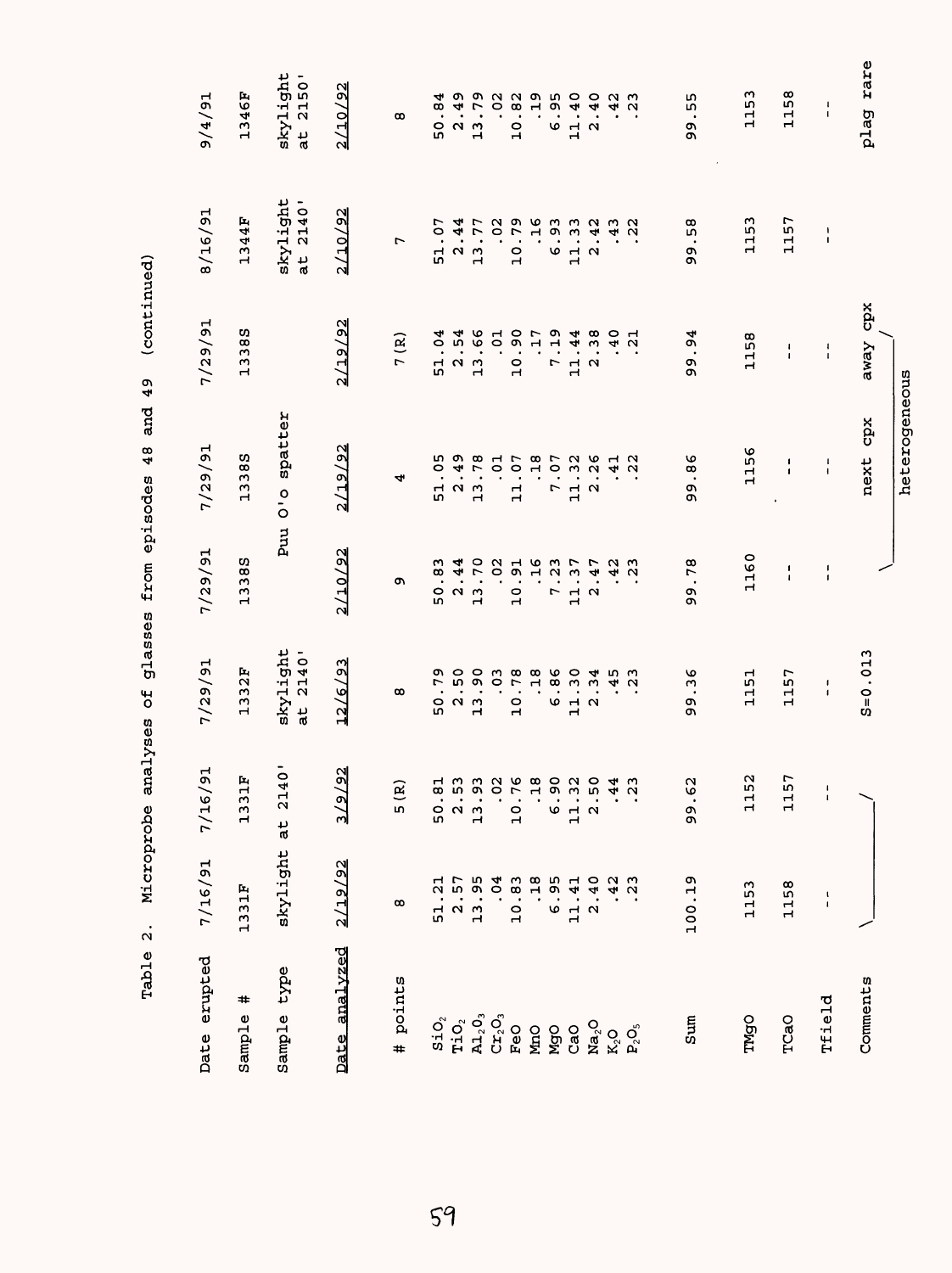| Date erupted                     | 11/8/91                            | $\overline{5}$<br>(6/11)                                     | 11/9/91                                                    | 11/9/91                                                        | 11/11/91                                                          | 11/13/91                                                                  | 11/13/91                                                                                                         | 11/13/91                                                                                         |
|----------------------------------|------------------------------------|--------------------------------------------------------------|------------------------------------------------------------|----------------------------------------------------------------|-------------------------------------------------------------------|---------------------------------------------------------------------------|------------------------------------------------------------------------------------------------------------------|--------------------------------------------------------------------------------------------------|
| #<br>Sample                      | 49/1349F                           | FO<br>۱Ω<br>m<br>49/1                                        | 9/1350F<br>4                                               | 49/1350F                                                       | 53F<br>ω<br>ミ<br>$\infty$<br>↤                                    | 9/1354F<br>4                                                              | 9/1354F<br>4                                                                                                     | 9/1354F<br>4                                                                                     |
| type<br>Sample                   | at<br>dip from<br>fissure<br>2400' | from<br>$\mathbf{a}$<br>ರ                                    | at<br>fissure                                              | ٠<br>$\circ$<br>LΩ,<br>23                                      |                                                                   | dip                                                                       | $\frac{1}{6}$<br>fissure<br>from                                                                                 | 50<br>$\overline{2}$                                                                             |
| Date analyzed                    | (25/93)                            | $\frac{2}{3}$<br>2/10                                        | Calk                                                       | 2/19/92                                                        | 2/26/92                                                           | Calk                                                                      | 2/19/92                                                                                                          | 2/26/92                                                                                          |
| points<br>#                      | $\overline{10}$                    | $\infty$                                                     | r                                                          | કે<br>O                                                        | œ                                                                 | m                                                                         | r                                                                                                                | 10(R)                                                                                            |
| ororo<br>Gorono<br>Giratian<br>G |                                    | g<br>court de doura<br>court de doura<br>$\frac{0}{1}$<br>50 | n n a<br>٠<br>0 N M<br>L٢<br>$\mathbf{r}$                  | 2352390904123807192442<br>$\bullet$<br>523<br>52               | の6504655935<br>œ<br>٠<br>$\bullet$<br>0 N M<br>۱<br>$\mathbf{H}$  | ໑ ທິ ໐<br>٠<br>$\sim$ $\sim$ $\sim$<br>LO,<br>ᆏ                           | <b>0 4 9 0 4 4 9 0 0 4 4</b><br>დ ო დ<br>$\bullet$<br>$\bullet$<br>$\circ$ $\circ$ $\circ$<br>L٢<br>$\mathbf{H}$ | B H M M W L 4 M 8 H W 4 W 5 W L 9 W 4 W 4 W<br>$\bullet$<br>$\bullet$<br>$O$ $M$ $m$<br>LO,<br>ᆏ |
|                                  |                                    | $\overline{10}$                                              | 0<br>$\bullet$<br>$\mathbf{I}$<br>$\bullet$<br>л.<br>$\Xi$ | $\bullet$<br>$\bullet$<br>$\bullet$<br>$\circ$<br>$\mathbf{H}$ | $0.04H$ m $\sigma$<br>$\bullet$<br>$\bullet$<br>٠<br>$\mathbf{1}$ | o,<br>$\overline{\phantom{0}}$<br>$\mathbf{\mathbf{r}}$<br>$\blacksquare$ | $\bullet$<br>$\bullet$<br>$\bullet$<br>$\circ$<br>$\mathbf{H}$                                                   | $\bullet$<br>$\bullet$<br>$\bullet$<br>$\circ$<br>$\mathbf{H}$                                   |
|                                  |                                    |                                                              | $\bullet$<br>$\mathbf{I}$<br>ſ                             | $\bullet$<br>$\bullet$                                         |                                                                   | - 1<br>- 1                                                                | $\bullet$                                                                                                        | $\bullet$                                                                                        |
|                                  |                                    | $\bullet$<br>642                                             | $\bullet$<br>$\bullet$<br>७० ०<br>ᅼ                        | ٠<br>9 H N<br>ᆏ                                                | ₩<br>७००<br>$\mathbf{H}$                                          | $P^{\circ}$<br>ゼ                                                          | $\bullet$<br><b>773</b><br>$\mathbf{H}$                                                                          | $\bullet$<br>٠<br>$\begin{array}{c}\n7 \\ 1\n\end{array}$                                        |
|                                  |                                    |                                                              | ローマエク<br><b>89242</b>                                      |                                                                | 41 U                                                              | いりろうする                                                                    | $OGamma$ $OGamma$ $Omax$ $Omax$                                                                                  |                                                                                                  |
| Sum                              | $\frac{1}{3}$<br>c<br>c            | ထ<br>Н<br>$\bullet$<br>თ<br>თ                                | 0<br>m<br>$\bullet$<br>ထ<br>o                              | ထ<br>O<br>$\bullet$<br>ጣ<br>o,                                 | r<br>m<br>$\bullet$<br>c<br>o                                     | ഗ<br>ᆏ<br>٠<br>o۱<br>o                                                    | ო<br>G<br>$\bullet$<br>ጣ<br>ጣ                                                                                    | m<br>m<br>$\bullet$<br>ጣ<br>ጣ                                                                    |
| TMgO                             | 1148                               | $\circ$<br>115                                               | 50<br>$\mathbf{1}$                                         | 52<br>급                                                        | m<br>114                                                          | 1155                                                                      | œ<br>L٢<br>Н<br>$\mathbf{r}$                                                                                     | 1157                                                                                             |
| TCaO                             | 1157                               | ወነ<br>115                                                    | ×                                                          | 56<br>ਜ਼<br>ᆏ                                                  | ᆏ<br>$\frac{15}{1}$<br>Н                                          | ×                                                                         | $\blacksquare$<br>ı                                                                                              | L<br>ı                                                                                           |
| Tfield                           | $\mathbf{I}$<br>$\blacksquare$     | $\frac{1}{4}$                                                | $\mathsf I$<br>$\mathbf I$                                 | 1<br>$\pmb{\mathsf{I}}$                                        | J.<br>$\mathbf I$                                                 | Ι.<br>$\mathbf{I}$                                                        | $\mathsf I$<br>$\mathbf I$                                                                                       | $\mathbf{I}$<br>$\pmb{\ast}$                                                                     |
| Comments                         | $S = 0.017$                        |                                                              |                                                            |                                                                |                                                                   |                                                                           | L+ol+cpx                                                                                                         |                                                                                                  |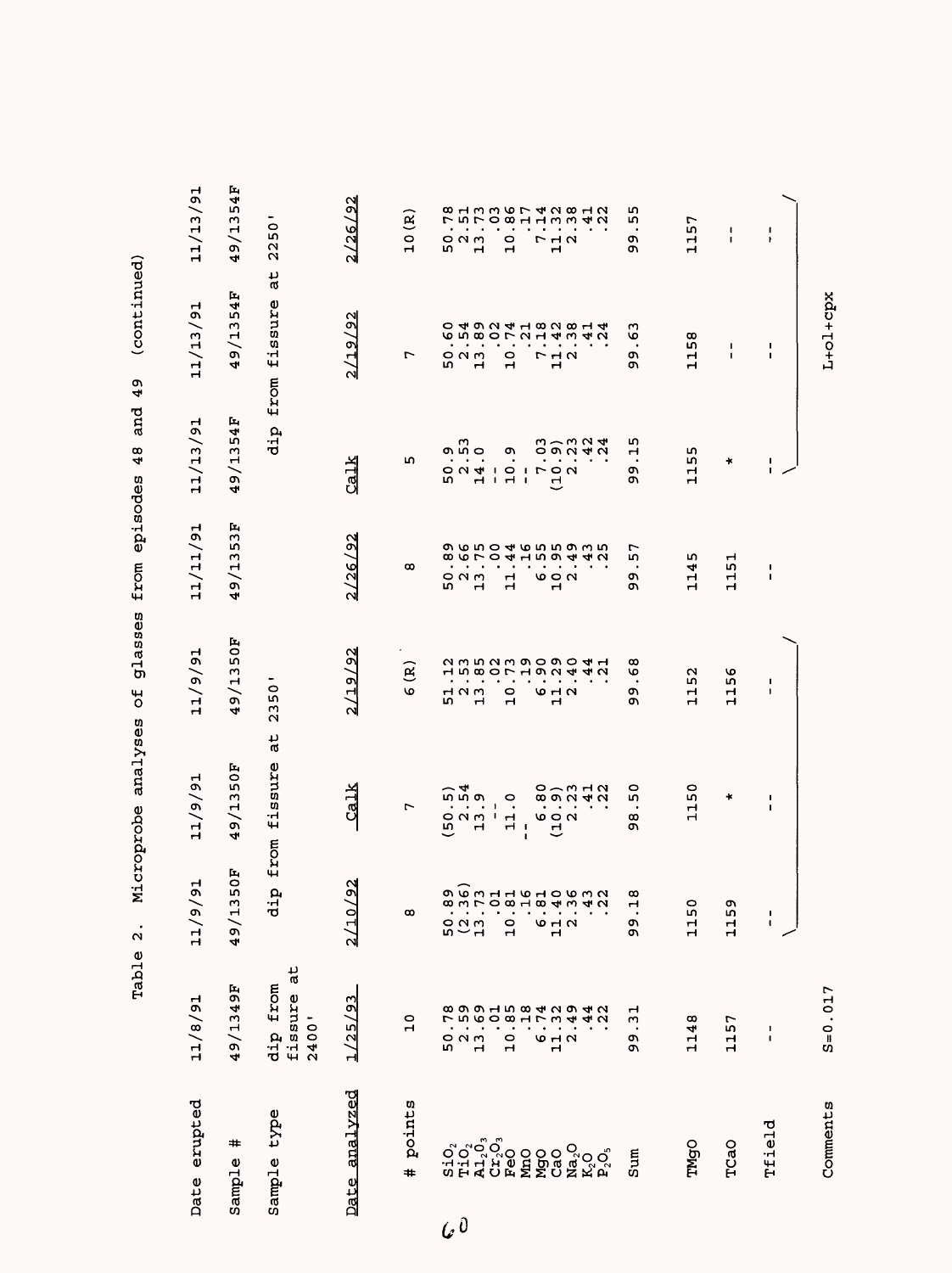| erupted<br>Date               | $\vec{a}$<br>11/8                                                                     | 11/8/91                                                  | 11/8/91                                                  | 11/14/91                                              | 10/6/91                             | 10/6/91                                                            | 10/20/91                                    |
|-------------------------------|---------------------------------------------------------------------------------------|----------------------------------------------------------|----------------------------------------------------------|-------------------------------------------------------|-------------------------------------|--------------------------------------------------------------------|---------------------------------------------|
| #<br>Sample                   | 5S<br>LO.<br>S<br>1/64                                                                | 56F<br>$\frac{13}{2}$<br>$\sigma$<br>4                   | 49/1356F                                                 | 58F<br>w<br>Н                                         | 56<br>m<br>$\boldsymbol{\sim}$<br>Н | 56<br>LO,<br>ω<br>Н                                                | 0<br>136                                    |
| type<br>Sample                | Ά<br>vent<br>spatte                                                                   |                                                          |                                                          | skylight<br>2150'<br>ہا۔<br>ا                         | skylight                            | $\circ$<br>LΩ,<br>$\overline{21}$<br>đ                             | skylight<br>2150'<br>at                     |
| Date analyzed                 | 3<br>1/25                                                                             | 1/25/93                                                  | 6/10/93                                                  | 3/9/92                                                | 1/25/93                             | 2/22/93                                                            | $\frac{23}{2}$<br>12/6                      |
| points<br>#                   | $\frac{0}{1}$                                                                         | $\circ$<br>$\mathbf{r}$                                  | $\mathbf{R}$<br>L                                        | IΩ,                                                   | 0<br>$\mathbf{H}$                   | <u>ି</u><br>$\overline{C}$                                         | $\infty$                                    |
| $S\dot{1}O_2$                 |                                                                                       | ٠<br>m                                                   | m                                                        | 0<br>ᆏ<br>in,                                         | L<br>٠<br>w                         | ٠<br>m                                                             | $\bullet$<br>LΩ,                            |
|                               | 523<br>52                                                                             | $\bullet$<br>$O$ $N$ $M$                                 | $\bullet$<br>៰៷៳                                         | 5<br>5<br>5<br>$\bullet$<br>$\cdot$ $\alpha$ $\sigma$ | $\circ$ $\circ$                     | $\bullet$<br>$O$ $O$ $M$                                           | $\bullet$<br>೦೧೧                            |
| <b>Tio</b> o<br>Algo<br>Peo   |                                                                                       | $\bullet$<br>$\bullet$<br>$\mathbf{\mathbf{\mathsf{H}}}$ | $\bullet$<br>$\bullet$<br>$\mathbf{\mathbf{\mathsf{H}}}$ | $\overline{ }$<br>٠<br>$\blacksquare$                 | $0 N + 4$<br>$\blacksquare$         | しゅいつ<br>$\bullet$<br>$\blacksquare$                                | $\bullet$<br>٠<br>$\mathbf{\mathbf{H}}$     |
|                               | $\vec{a}$                                                                             | $\blacksquare$<br>$\circ$<br>ᆏ                           | $\bullet$<br>Н<br>ᆏ                                      | $O$ $N$ $H$ $O$ $O$ $M$<br>$\bullet$<br>٣<br>H        | $\mathbf{r}$<br>ᆏ                   | $\mathbf{H}$<br>급                                                  | O<br>ᆏ                                      |
| <b>DOS</b><br>SAS<br>COS      |                                                                                       | $\bullet$<br>$\bullet$                                   | ٠                                                        | $\bullet$                                             | $\bullet$                           | 2ワミ4                                                               | $\bullet$                                   |
|                               | 6.12                                                                                  | $\bullet$<br><b>10 H N</b><br>$\mathbf{\mathbf{H}}$      | $\bullet$<br>9 H U<br>Н                                  | ٠<br>e a u                                            | <b>10 H N</b><br>Н                  | $\bullet$<br>$\,$ .<br>$\omega$ $\mapsto$ $\omega$<br>$\mathbf{H}$ | $\bullet$<br>9 H N<br>$\mathbf{\mathbf{H}}$ |
|                               |                                                                                       | $\bullet$                                                |                                                          |                                                       |                                     |                                                                    |                                             |
| $Ma_2O$<br>$K_2O$<br>$P_2O_3$ | 4 H L M D W C H W L W<br>4 H L M D W C H W H W<br>4<br>$\mathbf{\Omega}$<br>$\bullet$ | <b>647267204726 9473</b>                                 | 8 N T O H H O 4 H 4 H 9 9 4 H 4 H                        | <b>GOOGOOGOOGO</b><br>4N                              | <b>るらりりょうきょうとうらく つようちつりょう</b>       | <b>12454000000</b><br>4N<br>$\bullet$                              | <b>ONGOOHLOW40</b>                          |
| Sum                           | ጣ<br>ω<br>ტ<br>თ                                                                      | 4<br>4<br>$\bullet$<br>c<br>c                            | $\mathbf \alpha$<br>$^\infty$<br>$\bullet$<br>c<br>o۱    | ج<br>r<br>$\bullet$<br>o۱<br>Q)                       | ო<br>u<br>$\bullet$<br>o<br>ጣ       | ᆏ<br>ত<br>$\bullet$<br>ጣ<br>c                                      | ᆏ<br>ω<br>$\bullet$<br>c<br>ጣ               |
| TMgO                          | 1<br>114                                                                              | ω<br>LΩ,<br>부                                            | 1154                                                     | 1146                                                  | 1147                                | 1148                                                               | o,<br>114                                   |
| TCaO                          | m<br>115                                                                              | 58<br>Н<br>Н                                             | 1160                                                     | 51<br>日                                               | 56<br>Н<br>Н                        | ∞<br>LΩ,<br>Н<br>$\mathbf{H}$                                      | ৩<br>ഥ<br>H<br>Н                            |
| rfield                        | $\blacksquare$<br>$\mathbf I$                                                         | $\frac{1}{1}$                                            |                                                          | $\frac{1}{1}$                                         | $\blacksquare$                      | $\blacksquare$                                                     | $\pmb{\cdot}$<br>$\pmb{\cdot}$              |
| Comments                      | 018<br>$S=0$ .                                                                        | $S = 0.025$                                              |                                                          |                                                       | $S = 0.019$                         | $S = 0.017$                                                        | $S = 0.010$                                 |

 $\ddot{\phantom{0}}$ 

Table 2. Microprobe analyses of glasses from episodes 48 and 49 (continued) Table 2. Microprobe analyses of glasses from episodes 48 and 49 (continued)

 $\ddot{\phantom{0}}$ 

 $6|$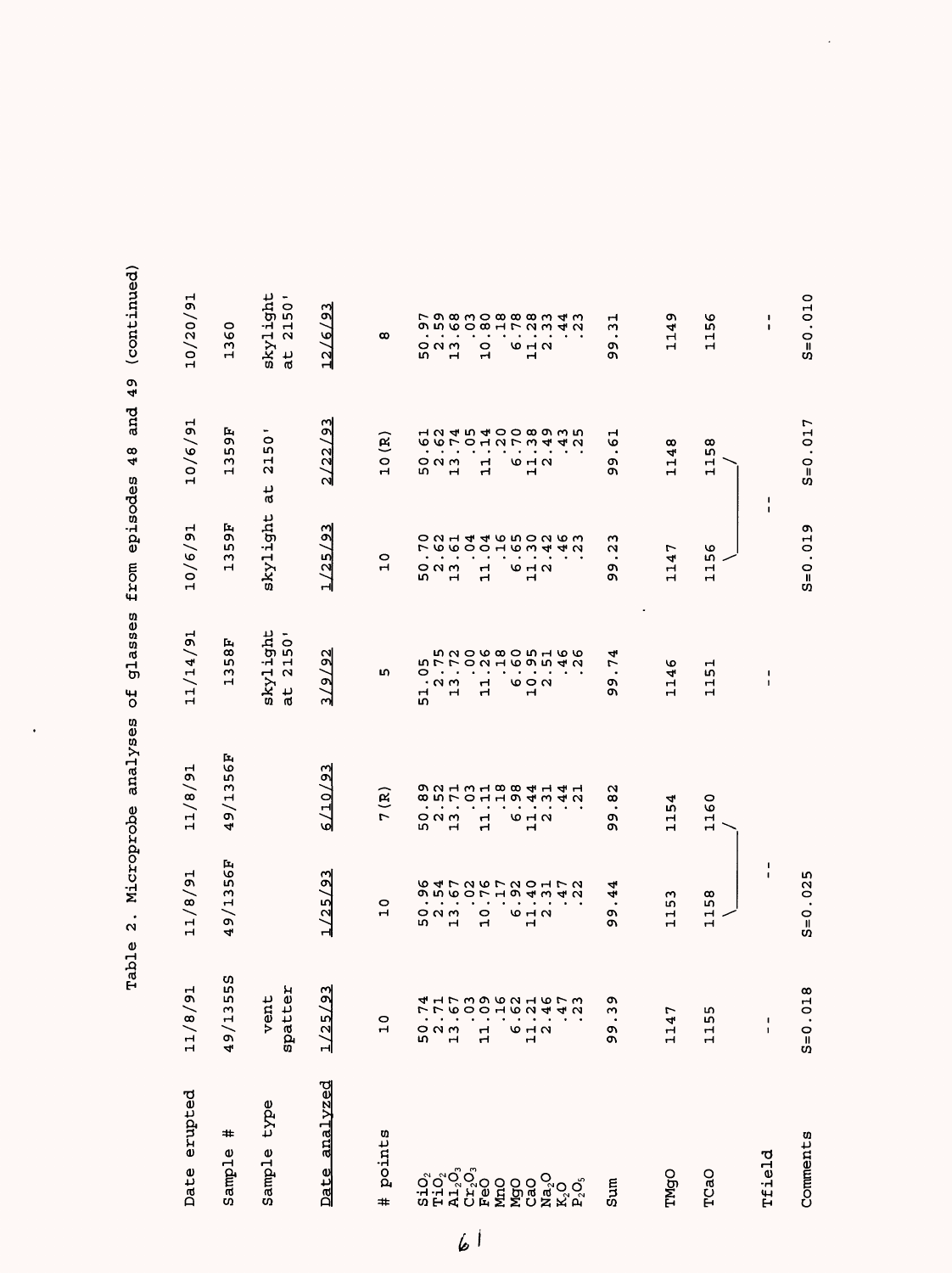|                                                        |                                                               |                                | L+01+cpx              |                                          | Hearn<br>B.C.                                |                                                                               |                                    |                                                  |
|--------------------------------------------------------|---------------------------------------------------------------|--------------------------------|-----------------------|------------------------------------------|----------------------------------------------|-------------------------------------------------------------------------------|------------------------------------|--------------------------------------------------|
|                                                        |                                                               | glass                          | glass                 |                                          | Analyst                                      |                                                                               |                                    |                                                  |
|                                                        |                                                               | light                          | dark                  |                                          | $S = 0.018$                                  | w<br>$S = 0.02$                                                               | $S = 0.023$                        | Comments                                         |
| $\mathbf{I}$<br>$\mathbf{I}$                           | $\frac{1}{1}$                                                 | $\frac{1}{1}$                  | $\frac{1}{1}$         | $\overline{\phantom{a}}$<br>$\mathbf{1}$ |                                              | $\frac{1}{1}$                                                                 | $\frac{1}{1}$                      | Tfield                                           |
| 1152                                                   | 1154                                                          | 1<br>$\pmb{\mathsf{i}}$        | 1<br>1                | л.<br>$\mathbf{1}$                       | 1<br>$\mathbf 1$                             | ŧ.                                                                            | 1<br>$\mathbf{I}$                  | TCaO                                             |
| 1148                                                   | 1152                                                          | 1157                           | 1157                  | 1162                                     | 1156                                         | 1156                                                                          | 1155                               | TMgO                                             |
|                                                        |                                                               |                                |                       |                                          |                                              |                                                                               |                                    |                                                  |
| o<br>4<br>$\bullet$<br>99                              | 0<br>$\bar{\infty}$<br>c<br>c                                 | 56<br>100                      | 100.04                | S<br>ю<br>$\bullet$<br>თ<br>Ō            | 51<br>$\bullet$<br>99                        | r<br>÷<br>$\ddot{5}$                                                          | $\frac{1}{6}$<br>99                | Sum                                              |
|                                                        |                                                               |                                |                       |                                          |                                              | $\mathbf{\Omega}$                                                             | 438                                | $K_2O_3$                                         |
| $\begin{smallmatrix} 6 & 0 \\ 7 & 0 \end{smallmatrix}$ | 5<br>0.00000191440<br>0.0000191440<br>0.000000001010<br>6.1.7 | 16555670830165500113412<br>712 | r <sub>1</sub> 2      | $\frac{1}{2}$                            | $\begin{array}{c}\n7 \\ 1 \\ 2\n\end{array}$ | a w o w y o w y w w 4<br>O w o w y o w y w w 4<br>$\frac{1}{1}$ $\frac{1}{2}$ | $7.41$<br>$2.46$<br>$\frac{11}{2}$ | CaO<br>Na <sub>2</sub> O                         |
|                                                        |                                                               |                                |                       | r                                        |                                              |                                                                               | 17                                 | <b>DBW</b>                                       |
| $\frac{1}{1}$                                          |                                                               | $\frac{1}{2}$                  | 11                    | $\overline{10}$                          | $\frac{0}{1}$                                | $\mathbf{1}$                                                                  | $\overline{0}$<br>$\frac{1}{1}$    |                                                  |
|                                                        |                                                               | Н                              |                       |                                          | Ч                                            |                                                                               | .72<br>$\overline{0}$              | o o o o<br>sin d o o<br>sin d u e g<br>sin d u g |
| 52<br>52<br>52                                         |                                                               | 7 N W<br>m                     | 52<br>52<br>52        | 52<br>52<br>52                           | 523<br>52                                    | 50.1                                                                          | $\overline{6}$<br>523<br>13        |                                                  |
| $\frac{0}{1}$                                          | o,                                                            | w                              | L۲                    | w<br>н                                   | 11(R)                                        | Ō                                                                             | $\overline{10}$                    | points<br>$\ddot{}$                              |
| 11/24/92                                               | /92<br>2/26/                                                  | 6/10/92                        | 6/10/92               | 2/26/92                                  | 2/4/94                                       | 23<br>$\overline{2}$<br>$\mathsf{N}$                                          | 22/93                              | analyzed<br>Date                                 |
|                                                        | skylight<br>2150'<br>$\frac{1}{6}$                            | $\frac{1}{2}$<br>pu'u          | $\frac{1}{2}$<br>pu'u | $\frac{1}{2}$<br>Pu'u                    | $\overline{O}$<br>Pu'u                       | $\frac{1}{2}$<br>Pu'u                                                         | Pu'u O'o                           | Sample type                                      |
| 49/1371T                                               | 1365F                                                         | 1364P                          | 1364P                 | 1364P                                    | 1362P                                        | 1362P                                                                         | 1361S                              | #<br>Sample                                      |
| 11/12/91                                               | 11/8/91                                                       | 10/27/91                       | 10/27/91              | 10/27/91                                 | 10/25/91                                     | $\overline{5}$<br>10/25/                                                      | 10/13/91                           | Date erupted                                     |
|                                                        |                                                               |                                |                       |                                          |                                              |                                                                               |                                    |                                                  |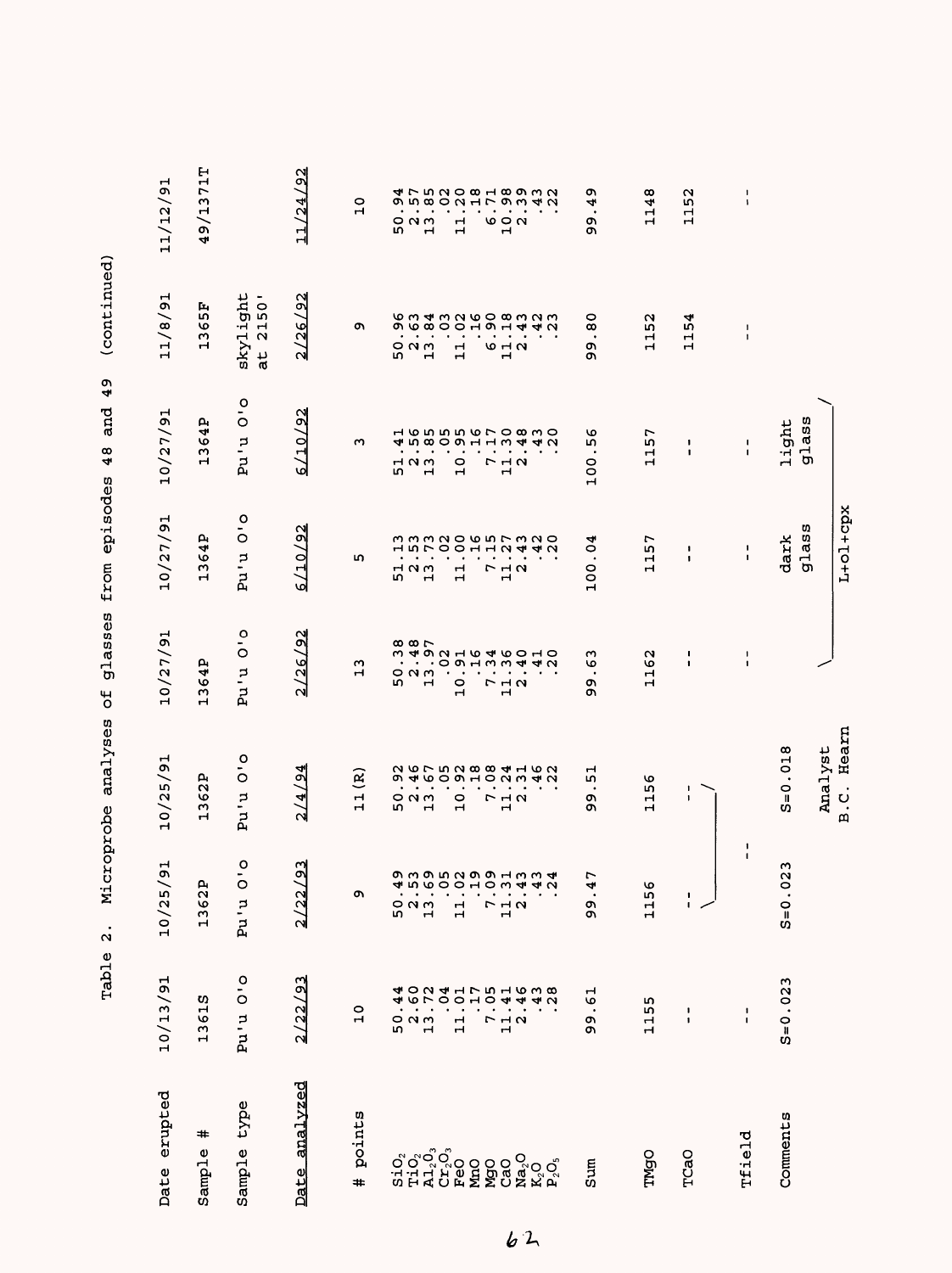|                                                            | Microprobe<br>$\ddot{ }$<br>Table                                                                                                                                                                                                                                                                                                                                                     | analyses                                                                                                                                                                                 | ses<br>S)<br>đ<br>Ğ<br><b>b</b>                                                                                                                                                                                                                                | episodes<br>from                                                                                                                                                                                                           | the<br>$\overline{t}$<br>ω<br>ഗ<br>$\mathbf{I}$<br>$\circ$<br>ഗ                                                                                                                                              | ർ<br>0<br>Kilauea                                                                                                                                                                                                                                                                                                        | eruption<br>rift<br>5t                                                                                                                                                                                                                                             |
|------------------------------------------------------------|---------------------------------------------------------------------------------------------------------------------------------------------------------------------------------------------------------------------------------------------------------------------------------------------------------------------------------------------------------------------------------------|------------------------------------------------------------------------------------------------------------------------------------------------------------------------------------------|----------------------------------------------------------------------------------------------------------------------------------------------------------------------------------------------------------------------------------------------------------------|----------------------------------------------------------------------------------------------------------------------------------------------------------------------------------------------------------------------------|--------------------------------------------------------------------------------------------------------------------------------------------------------------------------------------------------------------|--------------------------------------------------------------------------------------------------------------------------------------------------------------------------------------------------------------------------------------------------------------------------------------------------------------------------|--------------------------------------------------------------------------------------------------------------------------------------------------------------------------------------------------------------------------------------------------------------------|
| Erupted<br>Date                                            | 2/21/92                                                                                                                                                                                                                                                                                                                                                                               | $\sim$<br>c<br>${}^{\circ}$<br>$\sum_{i=1}^{\infty}$                                                                                                                                     | 4/1/92                                                                                                                                                                                                                                                         | 4/22/92                                                                                                                                                                                                                    | 4/22/92                                                                                                                                                                                                      | 4/24/92                                                                                                                                                                                                                                                                                                                  | 5/14/92                                                                                                                                                                                                                                                            |
| #<br>Episode                                               | $\circ$<br>ഗ                                                                                                                                                                                                                                                                                                                                                                          | ᆏ<br>ഗ                                                                                                                                                                                   | $\mathbf \tau$<br>ഗ                                                                                                                                                                                                                                            | $\circ$<br>$\circ$<br>$\vec{c}$<br>p.<br>P                                                                                                                                                                                 | $\circ$<br>۰<br>$\circ$<br>Pu'u                                                                                                                                                                              | ⊣<br>ഗ                                                                                                                                                                                                                                                                                                                   | $\mathrel{\mathsf{H}}$<br>ഹ                                                                                                                                                                                                                                        |
| $\,{}^+$<br>Φ<br>Sampl                                     | w<br>$^\infty$<br>37<br>$\blacksquare$                                                                                                                                                                                                                                                                                                                                                | S<br>$\circ$<br>$\infty$<br>S<br>ᆏ                                                                                                                                                       | S<br>4<br>$\frac{8}{3}$<br>$\mathbf{\mathbf{t}}$                                                                                                                                                                                                               | w<br>ഗ<br>$\infty$<br>$\sim$<br>$\mathbf \blacksquare$                                                                                                                                                                     | S<br>ഗ<br>$\infty$<br>S<br>$\overline{\phantom{0}}$                                                                                                                                                          | д<br>Q<br>$\infty$<br>ω<br>$\mathbf{\mathbf{t}}$                                                                                                                                                                                                                                                                         | 7 E<br>$\infty$<br>$\infty$<br>$\blacksquare$                                                                                                                                                                                                                      |
| type<br>Sample                                             |                                                                                                                                                                                                                                                                                                                                                                                       |                                                                                                                                                                                          |                                                                                                                                                                                                                                                                |                                                                                                                                                                                                                            |                                                                                                                                                                                                              | dip<br>pond                                                                                                                                                                                                                                                                                                              | channel<br>dip                                                                                                                                                                                                                                                     |
| <u>Analyzed</u><br>Date                                    | 1/24/92                                                                                                                                                                                                                                                                                                                                                                               | ◅<br>G<br>$\overline{C}$<br>ച                                                                                                                                                            | $\mathrel{\sim}$<br>124/9                                                                                                                                                                                                                                      | ↤<br>$\sigma$<br>/15/<br>m                                                                                                                                                                                                 | Μ<br>/23/9<br>N١                                                                                                                                                                                             | Μ<br>G<br>$\omega$<br>$\mathbf{\Omega}$<br>$\sim$                                                                                                                                                                                                                                                                        | ჟ<br>Ō<br>ഥ<br>$\overline{\phantom{0}}$<br>പ                                                                                                                                                                                                                       |
| Analyst                                                    | Z<br>$\vec{e}$<br>Ξ                                                                                                                                                                                                                                                                                                                                                                   | N<br>$\overline{\phantom{0}}$<br>$\omega$<br>H                                                                                                                                           | N<br>$\vec{e}$<br>Ξ                                                                                                                                                                                                                                            | И<br>Н<br>Φ<br>Ξ                                                                                                                                                                                                           | N<br>$\overline{\phantom{0}}$<br>He                                                                                                                                                                          | N<br>$\vec{e}$<br>H                                                                                                                                                                                                                                                                                                      | N<br>$\overline{\phantom{0}}$<br>$\pmb{\upsilon}$<br>Ξ                                                                                                                                                                                                             |
| points<br>$\textcolor{blue}{\textcolor{blue}{\textbf{+}}}$ | $\circ$<br>$\blacksquare$                                                                                                                                                                                                                                                                                                                                                             | $\circ$                                                                                                                                                                                  | 0<br>$\overline{ }$                                                                                                                                                                                                                                            | $\widehat{\mathbf{R}}$<br>$\overline{ }$                                                                                                                                                                                   | O<br>$\mathbf{\mathbf{\mathbf{\mathsf{H}}}}$                                                                                                                                                                 | 0<br>$\overline{\phantom{0}}$                                                                                                                                                                                                                                                                                            | $\circ$                                                                                                                                                                                                                                                            |
| LO,<br>2                                                   | <b>∞NGUL∞HUQW</b><br>Gwaoouyuu40<br>$\blacksquare$<br>$\bullet$<br>$\blacksquare$<br>$\bullet$ . $\bullet$<br>$\bullet$<br>$\bullet$<br>$\cdot$<br>ONM<br>$\circ$<br>$\circ$ $\rightarrow$ $\circ$<br>ഗ<br>$\blacksquare$<br>$\blacksquare$<br>$\overline{\phantom{0}}$                                                                                                               | HONOHHOMAAN<br>. .<br>$\bullet$<br>$\bullet$<br>$\bullet$<br>$\bullet$<br>$\bullet$<br>٠<br>٠<br>$O - N$<br>⊣∾ท∽⊣<br>ഗ<br>$\mathbf{\mathbf{\mathbf{\mathsf{H}}}}$<br>$\overline{ }$<br>ᆏ | rn∞oondamaa<br>$\bullet$<br>$\bullet$<br>$\bullet$<br>$\bullet$<br>$\bullet$<br>$\bullet$<br>$\bullet$<br>$\bullet$<br>٠<br>$\circ$ $\neg \circ$<br>ONM<br>$\circ$<br>ഗ<br>$\blacksquare$<br>$\mathbf{\mathbf{\mathbf{\mathsf{H}}}}$<br>$\mathbf \blacksquare$ | HOOAQLLOOOA<br>850000000000<br>$\bullet$<br>$\cdot$<br>$\bullet$<br>$\bullet$<br>$\bullet$<br>$\bullet$<br>$\bullet$<br>٠<br>೦೧<br>$\circ$<br>$6 - 2$<br>ഗ<br>$\blacksquare$<br>$\blacksquare$<br>$\overline{\phantom{0}}$ | 000000000000<br><b>NULOHHOW440</b><br>$\bullet$<br>$\bullet$<br>$\bullet$<br>$\bullet$<br>٠<br>٠<br>NNM<br>$\Gamma$ $\vdash$ H $\sim$<br>$\overline{\phantom{0}}$<br>ഗ<br>$\overline{\phantom{0}}$<br>⊣<br>ᆏ | aagawrowwwo<br>nnronnomaan<br>$\bullet$<br>٠<br>$\bullet$<br>$\bullet$<br>$\bullet$<br>$\bullet$<br>$\bullet$<br>$\bullet$<br>٠<br>$\circ$ $\rightarrow$<br>പവന<br>$\mathbf{\mathbf{\mathbf{\mathsf{H}}}}$<br>ഗ<br>$\blacksquare$<br>$\mathbf{\mathbf{\mathbf{\mathsf{H}}}}$<br>$\mathbf{\mathbf{\mathsf{r}}}\mathbf{ }$ | 47931780043<br>onromamman<br>$\bullet$<br>$\bullet$<br>$\bullet$<br>$\bullet$<br>$\bullet$<br>$\bullet$<br>$\blacksquare$<br>ONM<br>$\circ$<br>$6 - 2$<br>$\overline{ }$<br>ഗ<br>$\mathbf{\mathbf{\mathbf{\mathbf{\mathbf{\mathbf{\mathbf{-}}}}}}}$<br>$\mathbf -$ |
| Sum                                                        | ω<br>ιΩ<br>$\bullet$<br>σ<br>Ō                                                                                                                                                                                                                                                                                                                                                        | 0<br>$\sim$<br>$\circ$<br>0<br>↽                                                                                                                                                         | ┌<br>ω<br>$\bullet$<br>σ<br>თ                                                                                                                                                                                                                                  | ⊣<br>$\overline{r}$<br>$\bullet$<br>σ<br>σ١                                                                                                                                                                                | $\scriptstyle\sim$<br>ω<br>$\bullet$<br>$\mathbf{\mathbf{\mathsf{H}}}$<br>$\circ$<br>$\mathbf{H}$                                                                                                            | Н<br>6<br>$\bullet$<br>100                                                                                                                                                                                                                                                                                               | 0<br>ഹ<br>٠<br>Ō<br>c                                                                                                                                                                                                                                              |
| Sulfur                                                     | J<br>$\begin{array}{c} \rule{0pt}{2.5ex} \rule{0pt}{2.5ex} \rule{0pt}{2.5ex} \rule{0pt}{2.5ex} \rule{0pt}{2.5ex} \rule{0pt}{2.5ex} \rule{0pt}{2.5ex} \rule{0pt}{2.5ex} \rule{0pt}{2.5ex} \rule{0pt}{2.5ex} \rule{0pt}{2.5ex} \rule{0pt}{2.5ex} \rule{0pt}{2.5ex} \rule{0pt}{2.5ex} \rule{0pt}{2.5ex} \rule{0pt}{2.5ex} \rule{0pt}{2.5ex} \rule{0pt}{2.5ex} \rule{0pt}{2.5ex} \rule{0$ | 0<br>$\overline{O}$                                                                                                                                                                      | ı<br>ı                                                                                                                                                                                                                                                         | ∞<br>$\overline{c}$                                                                                                                                                                                                        | 027<br>$\circ$                                                                                                                                                                                               | 017<br>O                                                                                                                                                                                                                                                                                                                 | ഗ<br>$\overline{C}$                                                                                                                                                                                                                                                |
| TMgO                                                       | $\scriptstyle\sim$<br>ഗ<br>$\overline{\phantom{0}}$<br>$\mathbf{\mathbf{t}}$                                                                                                                                                                                                                                                                                                          | $\mathbf{\sim}$<br>ഗ<br>$\blacksquare$                                                                                                                                                   | P<br>ഗ<br>$\mathbf \blacksquare$                                                                                                                                                                                                                               | Þ<br>ഗ<br>$\mathord{\text{--}}$                                                                                                                                                                                            | ഗ<br>ഗ<br>$\overline{\phantom{0}}$<br>$\mathbf{\mathbf{\mathsf{H}}}$                                                                                                                                         | Þ<br>ഗ<br>$\overline{\phantom{0}}$                                                                                                                                                                                                                                                                                       | $\sim$<br>ഗ<br>$\blacksquare$<br>$\blacksquare$                                                                                                                                                                                                                    |
| TCaO                                                       | $\infty$<br>ഗ<br>$\mathbf \tau$<br>$\overline{ }$                                                                                                                                                                                                                                                                                                                                     | $\infty$<br>ഗ<br>$\mathbf{\mathbf{\mathbf{\mathsf{H}}}}$<br>$\blacksquare$                                                                                                               | ഗ<br>ഗ<br>$\mathbf{\mathbf{\mathbf{\mathsf{H}}}}$<br>$\overline{\phantom{0}}$                                                                                                                                                                                  | $\overline{ }$<br>j۵<br>$\mathbf{\mathbf{\mathsf{H}}}$<br>$\overline{\phantom{0}}$                                                                                                                                         | 57<br>$\overline{\phantom{0}}$<br>$\mathbf{\mathbf{\mathbf{\mathsf{H}}}}$                                                                                                                                    | 57<br>$\mathbf{\mathbf{\mathsf{H}}}$<br>$\mathbf{\mathbf{\mathsf{\mathsf{H}}}}$                                                                                                                                                                                                                                          | $\overline{ }$<br>ഗ<br>$\blacksquare$                                                                                                                                                                                                                              |
| Comments                                                   |                                                                                                                                                                                                                                                                                                                                                                                       |                                                                                                                                                                                          |                                                                                                                                                                                                                                                                |                                                                                                                                                                                                                            |                                                                                                                                                                                                              |                                                                                                                                                                                                                                                                                                                          |                                                                                                                                                                                                                                                                    |

 $63$ 

 $\ddot{\phantom{a}}$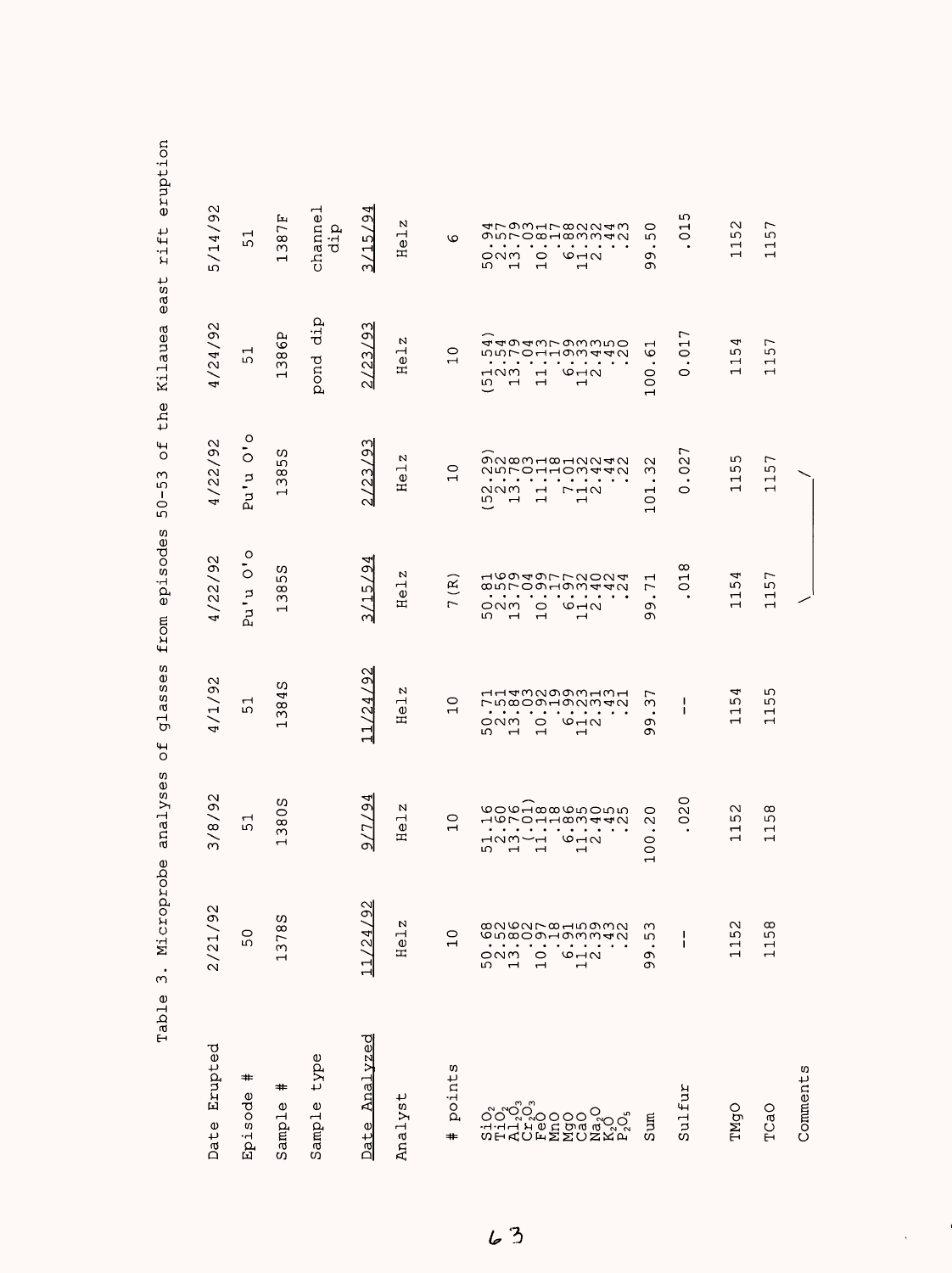|                                                            | $\ddot{\sigma}$<br>5<br>$\bullet$<br>$\infty$<br>Table                                                                                                                     | episode<br>from<br>sses                                                                                                                                                                                                                             | ω<br>ഗ<br>$\mathbf{I}$<br>$\circ$<br>ю,<br>w                                                                                                                                                                 | Kilauea<br>the<br>$\overline{\mathsf{C}}$                                                                                                                                                                                                                                                         | rift<br>$\frac{1}{5}$<br>Θã                                                                                                                                                                    | eruption                                                                                                                                                                                                                                                                                          | (continued)                                                                                                                                                                                   |                                                                                                                                                                           |
|------------------------------------------------------------|----------------------------------------------------------------------------------------------------------------------------------------------------------------------------|-----------------------------------------------------------------------------------------------------------------------------------------------------------------------------------------------------------------------------------------------------|--------------------------------------------------------------------------------------------------------------------------------------------------------------------------------------------------------------|---------------------------------------------------------------------------------------------------------------------------------------------------------------------------------------------------------------------------------------------------------------------------------------------------|------------------------------------------------------------------------------------------------------------------------------------------------------------------------------------------------|---------------------------------------------------------------------------------------------------------------------------------------------------------------------------------------------------------------------------------------------------------------------------------------------------|-----------------------------------------------------------------------------------------------------------------------------------------------------------------------------------------------|---------------------------------------------------------------------------------------------------------------------------------------------------------------------------|
| Erupted<br>Date                                            | 6/13/92                                                                                                                                                                    | $\mathbf{\sim}$<br>Ō<br>6/13                                                                                                                                                                                                                        | 6/24/92                                                                                                                                                                                                      | 7/2/92                                                                                                                                                                                                                                                                                            | 7/2/92                                                                                                                                                                                         | 7/2/92                                                                                                                                                                                                                                                                                            | 7/2/92                                                                                                                                                                                        | 92<br>7/29/                                                                                                                                                               |
| #<br>Episode                                               | $\overline{\phantom{0}}$<br>ю,                                                                                                                                             | $\overline{51}$                                                                                                                                                                                                                                     | $\overline{5}$                                                                                                                                                                                               | 51                                                                                                                                                                                                                                                                                                | $\mathbf{\mathbf{u}}$<br>ഗ                                                                                                                                                                     | $\overline{\phantom{0}}$<br>ഗ                                                                                                                                                                                                                                                                     | $\overline{\phantom{0}}$<br>ഗ                                                                                                                                                                 | $\mathbf{\mathbf{\mathsf{u}}}$<br>ഗ                                                                                                                                       |
| =#<br>$\mathbb O$<br>ampl<br>S                             | w<br>$\overline{5}$<br>$\infty$<br>$\mathbf -$                                                                                                                             | ω<br>ᆏ<br>c<br>$\sim$<br>$\overline{\phantom{0}}$                                                                                                                                                                                                   | w<br>$\infty$<br>ö<br>$\infty$<br>$\overline{\phantom{0}}$                                                                                                                                                   | Ŀц<br>4<br>ω<br>$\infty$<br>$\mathbf{\mathbf{\mathsf{H}}}$                                                                                                                                                                                                                                        | Ŀц<br>LO.<br>Ō<br>$\mathsf{C}$<br>$\overline{ }$                                                                                                                                               | بتأ<br>ഗ<br>c<br>$\sim$<br>$\mathbf{\mathbf{\mathsf{H}}}$                                                                                                                                                                                                                                         | Ŀц<br>قا<br>c<br>ω<br>$\mathbf{\mathbf{\mathsf{\mathsf{H}}}}$                                                                                                                                 | ပာ<br>57.<br>$\infty$<br>$\mathbf{\mathbf{r}}$                                                                                                                            |
| type<br>Sample                                             |                                                                                                                                                                            |                                                                                                                                                                                                                                                     |                                                                                                                                                                                                              |                                                                                                                                                                                                                                                                                                   |                                                                                                                                                                                                |                                                                                                                                                                                                                                                                                                   |                                                                                                                                                                                               |                                                                                                                                                                           |
| <u>Analvzed</u><br>Date                                    | 194                                                                                                                                                                        | $\frac{3}{4}$<br>6/15                                                                                                                                                                                                                               | $\zeta$<br>ഹ<br>$\sim$                                                                                                                                                                                       | ף<br>Ō<br>ഹ്<br>$\sim$                                                                                                                                                                                                                                                                            | $\mathfrak{D}$<br>11/24                                                                                                                                                                        | 14/94<br>$\sim$                                                                                                                                                                                                                                                                                   | 4<br>Ō<br>ru)<br>$\sim$                                                                                                                                                                       | $\overline{92}$<br>/24<br>$\vec{1}$                                                                                                                                       |
| Analyst                                                    | Hearn                                                                                                                                                                      | N<br>Hel                                                                                                                                                                                                                                            | Hearn                                                                                                                                                                                                        | Hearn                                                                                                                                                                                                                                                                                             | N<br>$\vec{\circ}$<br>H                                                                                                                                                                        | Hearn                                                                                                                                                                                                                                                                                             | arn<br>$H\Theta$                                                                                                                                                                              | N<br>Hel                                                                                                                                                                  |
| points<br>$\textcolor{blue}{\textcolor{blue}{\textbf{+}}}$ | 0<br>$\overline{\phantom{0}}$                                                                                                                                              | $\widetilde{\mathbb{E}}$<br>$\infty$                                                                                                                                                                                                                | $\circ$<br>$\overline{\phantom{0}}$                                                                                                                                                                          | ⊣<br>$\overline{\phantom{0}}$                                                                                                                                                                                                                                                                     | $\circ$<br>$\overline{\phantom{0}}$                                                                                                                                                            | $(\mathbb{R})$<br>$\circ$<br>$\overline{\phantom{0}}$                                                                                                                                                                                                                                             | $\circ$<br>$\mathbf{\mathbf{\mathsf{H}}}$                                                                                                                                                     | $\circ$<br>$\overline{\phantom{0}}$                                                                                                                                       |
| ៷៝៹៹៝<br>៷៝៹៸៓៰៝៰៰៰៰៓<br>៝៹៹៹៝៹៓៰៰៰៰៰៓                     | ONON XO-OHNON<br>nnoghannan<br>$\bullet$<br>$\bullet$<br>$\bullet$<br>ONM<br>$\overline{C}$<br>$\frac{6}{2}$<br>ςμ<br>$\overline{\phantom{0}}$<br>$\overline{\phantom{0}}$ | すてすすらのろろてらる<br>0010m440<br>கமா<br>$\bullet$ . $\bullet$<br>$\bullet$<br>$\bullet$<br>$\bullet$<br>$\bullet$<br>$7 - 10$<br>೦೧ಗ<br>$\overline{\phantom{0}}$<br>5<br>$\overline{\phantom{0}}$<br>$\overline{\phantom{0}}$<br>$\overline{\phantom{0}}$ | ®®N40®ON®HN<br>g chong an an an<br>$\bullet$<br>$\bullet$<br>$\bullet$ . $\bullet$<br>$\bullet$<br>$\sigma$ $\sim$<br>n<br>22<br>23<br>$\circ$<br>$\overline{\phantom{0}}$<br>$\mathbf{\mathbf{\mathsf{H}}}$ | AL4400HWUUU<br>1500180440<br>$\bullet$<br>$\bullet$ .<br><br>$\bullet$<br>$\bullet$ . $\bullet$<br>$\mathbf{r}$ , and $\mathbf{r}$ , and $\mathbf{r}$<br>$\neg \land \land$<br>O <sub>1</sub><br>$\mathbf{\mathbf{\mathsf{H}}}$<br>ഗ<br>$\overline{a}$<br>$\mathbf -$<br>$\overline{\phantom{0}}$ | <b>∞MHMLL∞QLWH</b><br>ONOOHHOHM4N<br>.<br>$ON$ $d$<br>$\overline{\phantom{0}}$<br>$\circ$ $\rightarrow$ $\circ$<br>ഗ<br>$\overline{a}$<br>$\overline{\phantom{0}}$<br>$\overline{\phantom{0}}$ | <del>⊲</del> na⊣µ∞∞n⊝⊣w<br>mm6004rN440<br>$\bullet$ .<br><br><br><br><br><br><br><br><br><br><br><br><br>$\bullet$<br>$\blacksquare$<br>$\bullet$ . $\bullet$<br>MOM<br>O <sub>1</sub><br>$\overline{\phantom{0}}$<br>ഗ<br>$\overline{a}$<br>$\overline{\phantom{0}}$<br>$\overline{\phantom{0}}$ | grucooumu440<br>$\sim$ $\sim$<br>$\bullet$<br>ONM<br>$\overline{\phantom{a}}$<br>O <sub>1</sub><br>ഗ<br>$\overline{a}$<br>$\mathbf{\mathbf{\mathbf{\mathsf{H}}}}$<br>$\overline{\phantom{0}}$ | <b>AARUMLAHWONO</b><br>8500HHOOM40<br>ONM<br>$\overline{\phantom{0}}$<br>$r \rightarrow \infty$<br>LO.<br>$\overline{a}$<br>$\overline{\phantom{0}}$<br>$\overline{\cup}$ |
| Sum                                                        | 4<br>H<br>$\bullet$<br>c<br>σ                                                                                                                                              | $\overline{\phantom{a}}$<br>100.0                                                                                                                                                                                                                   | $\infty$<br>ഗ<br>$\bullet$<br>Ō<br>თ                                                                                                                                                                         | 4<br>$\infty$<br>$\bullet$<br>Ō<br>Ō                                                                                                                                                                                                                                                              | 4<br>Ō<br>$\bullet$<br>Ō<br>Ō                                                                                                                                                                  | Ō<br>$\circ$<br>$\bullet$<br>$\circ$<br>$\circ$<br>$\overline{\phantom{0}}$                                                                                                                                                                                                                       | $\overline{ }$<br>$\overline{ }$<br>$\bullet$<br>Ō<br>Ō                                                                                                                                       | G<br>$\overline{r}$<br>$\bullet$<br>Ō<br>Ō                                                                                                                                |
| Sulfur                                                     | 018                                                                                                                                                                        | Ō<br>$\overline{\phantom{0}}$<br>$\circ$<br>$\cdot$                                                                                                                                                                                                 | ഗ<br>$\sim$<br>$\circ$                                                                                                                                                                                       | ഹ<br>$\overline{\phantom{0}}$<br>$\circ$                                                                                                                                                                                                                                                          | ŧ<br>$\mathbf I$                                                                                                                                                                               | $\mathbf{\Omega}$<br>$\overline{\phantom{0}}$<br>$\circ$                                                                                                                                                                                                                                          | ഗ<br>$\overline{\phantom{0}}$<br>$\circ$                                                                                                                                                      | -1<br>$\mathbf{I}$                                                                                                                                                        |
| TMgO                                                       | $\sim$<br>5<br>$\overline{\phantom{0}}$<br>$\rightarrow$                                                                                                                   | w<br>115                                                                                                                                                                                                                                            | $\sim$<br>ഗ<br>$\mathbf{\mathbf{\mathsf{H}}}$<br>$\mathbf -$                                                                                                                                                 | $\circ$<br>ഗ<br>$\overline{\phantom{0}}$<br>$\overline{\phantom{0}}$                                                                                                                                                                                                                              | $\sim$<br>ம<br>$\overline{\phantom{0}}$<br>$\rightarrow$                                                                                                                                       | Ō<br>4<br>$\overline{\phantom{0}}$<br>$\overline{\phantom{0}}$                                                                                                                                                                                                                                    | $\circ$<br>ഗ<br>$\overline{\phantom{0}}$<br>$\overline{\phantom{0}}$                                                                                                                          | ഗ<br>LO,<br>$\mathbf{\mathbf{\mathbf{\mathsf{H}}}}$<br>$\rightarrow$                                                                                                      |
| TCaO                                                       | ഗ<br>Ю<br>$\overline{\phantom{0}}$<br>$\overline{\phantom{0}}$                                                                                                             | 15<br>$\rightarrow$                                                                                                                                                                                                                                 | ဖ<br>ഗ<br>$\overline{\phantom{0}}$<br>$\rightarrow$                                                                                                                                                          | 57<br>$\overline{\phantom{0}}$<br>$\overline{\phantom{0}}$                                                                                                                                                                                                                                        | 4<br>ഗ<br>$\frac{1}{2}$                                                                                                                                                                        | O<br>Ю<br>$\overline{\phantom{0}}$<br>$\overline{\phantom{0}}$                                                                                                                                                                                                                                    | $^{\circ}$<br>ഗ<br>$\overline{\phantom{0}}$<br>$\overline{\phantom{0}}$                                                                                                                       | ı<br>1                                                                                                                                                                    |
| Comments                                                   |                                                                                                                                                                            |                                                                                                                                                                                                                                                     |                                                                                                                                                                                                              |                                                                                                                                                                                                                                                                                                   |                                                                                                                                                                                                |                                                                                                                                                                                                                                                                                                   |                                                                                                                                                                                               | L+ol+cpx                                                                                                                                                                  |

 $\label{eq:2.1} \mathcal{L}(\mathcal{L}^{\text{max}}_{\mathcal{L}}(\mathcal{L}^{\text{max}}_{\mathcal{L}}))\leq \mathcal{L}(\mathcal{L}^{\text{max}}_{\mathcal{L}}(\mathcal{L}^{\text{max}}_{\mathcal{L}}))$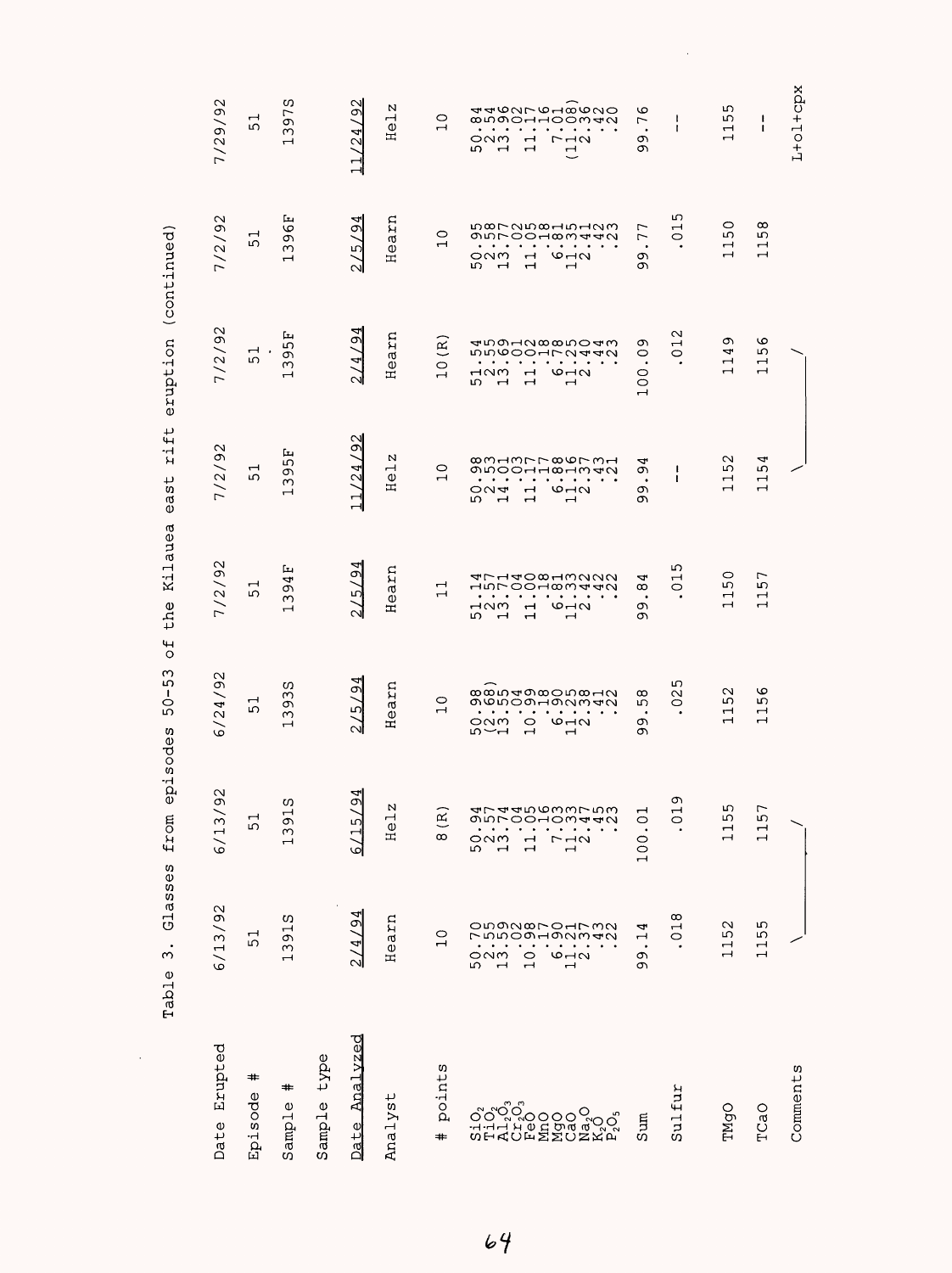Table 3. Glasses from episodes 50-53 of the Kilauea east rift eruption, cont. Table 3. Glasses from episodes 50-53 of the Kilauea east rift eruption, cont.

| Erupted<br>Date          | 9/8/92                                                                                                                                                     | $\sim$<br>10/4/9                                                                                                                                                                     | 10/3/92                                                                                                                                                                                                                                                                        | 10/3/92                                                                                                                                                                                                                                                                                                          | 11/12/92                                                                                                                                                                                                                                                               | 1/19/92<br>$\overline{\phantom{0}}$                                                                                                                                                                                                                                                                                                                                            | /92<br>.2/15/<br>$\mathbf{\mathbf{\mathbf{\mathbf{\mathbf{-}}}}}$                                                                                                                                                                                                                                                          | 12/29/92                                                                                                                                                                                                                                                                                                                                                         |
|--------------------------|------------------------------------------------------------------------------------------------------------------------------------------------------------|--------------------------------------------------------------------------------------------------------------------------------------------------------------------------------------|--------------------------------------------------------------------------------------------------------------------------------------------------------------------------------------------------------------------------------------------------------------------------------|------------------------------------------------------------------------------------------------------------------------------------------------------------------------------------------------------------------------------------------------------------------------------------------------------------------|------------------------------------------------------------------------------------------------------------------------------------------------------------------------------------------------------------------------------------------------------------------------|--------------------------------------------------------------------------------------------------------------------------------------------------------------------------------------------------------------------------------------------------------------------------------------------------------------------------------------------------------------------------------|----------------------------------------------------------------------------------------------------------------------------------------------------------------------------------------------------------------------------------------------------------------------------------------------------------------------------|------------------------------------------------------------------------------------------------------------------------------------------------------------------------------------------------------------------------------------------------------------------------------------------------------------------------------------------------------------------|
| $\,{}^{\ast}$<br>Episode | 51                                                                                                                                                         | 51                                                                                                                                                                                   | $\sim$<br>ഗ                                                                                                                                                                                                                                                                    | $\sim$<br>ഗ                                                                                                                                                                                                                                                                                                      | ᅱ<br>ഥ                                                                                                                                                                                                                                                                 | ᆏ<br>ഗ                                                                                                                                                                                                                                                                                                                                                                         | ᆏ<br>ഗ                                                                                                                                                                                                                                                                                                                     | ᆏ<br>ഗ                                                                                                                                                                                                                                                                                                                                                           |
| #<br>Sample              | 1400F                                                                                                                                                      | 1404S                                                                                                                                                                                | Ω<br>$\overline{\phantom{0}}$<br>$\circ$<br>4<br>Ч                                                                                                                                                                                                                             | е<br>$\mathbf{\sim}$<br>$\circ$<br>4<br>Ч                                                                                                                                                                                                                                                                        | ىتا<br>407)<br>$\overline{\phantom{0}}$                                                                                                                                                                                                                                | ω<br>$^\infty$<br>$\circ$<br>4<br>$\overline{\phantom{0}}$                                                                                                                                                                                                                                                                                                                     | Ŀц<br>$\overline{\phantom{0}}$<br>$\overline{\phantom{0}}$<br>4<br>$\overline{\phantom{0}}$                                                                                                                                                                                                                                | Ŀц<br>ω<br>$\overline{\phantom{0}}$<br>4<br>Н                                                                                                                                                                                                                                                                                                                    |
| type<br>Sample           |                                                                                                                                                            | tter<br>spa<br>tube                                                                                                                                                                  |                                                                                                                                                                                                                                                                                |                                                                                                                                                                                                                                                                                                                  | 301<br>$\frac{\text{skylin}}{\text{at}}$ 23                                                                                                                                                                                                                            | 4<br>$\overline{\phantom{0}}$<br>Kamoamo<br>ittora<br>$\overline{ }$                                                                                                                                                                                                                                                                                                           | ght<br>50'<br>$ky$ <sup>11</sup><br>S)<br>ದ                                                                                                                                                                                                                                                                                | ups:<br>⊶ ෆ<br>$ky1$<br>$t$ 2.<br>w<br>0.                                                                                                                                                                                                                                                                                                                        |
| Analyzed<br>Date         | 12/94                                                                                                                                                      | $\mathfrak{A}$<br>/2                                                                                                                                                                 | $\approx$<br>1/24<br>ᅱ                                                                                                                                                                                                                                                         | $\Im$<br>1/24<br>ᆐ                                                                                                                                                                                                                                                                                               | 4<br>σ<br>22<br>നി                                                                                                                                                                                                                                                     | d<br>σ<br>$\sim$<br>Ē<br>M                                                                                                                                                                                                                                                                                                                                                     | ₩<br>$\sigma$<br>ഗ<br>٣<br>৩                                                                                                                                                                                                                                                                                               | 4<br>Ō<br>12<br>ന∣                                                                                                                                                                                                                                                                                                                                               |
| Analyst                  | Hearn                                                                                                                                                      | Helz                                                                                                                                                                                 | N<br>$\vec{e}$<br>Ξ                                                                                                                                                                                                                                                            | N<br>ΓΘ<br>Ξ                                                                                                                                                                                                                                                                                                     | Hearn                                                                                                                                                                                                                                                                  | earn<br>노                                                                                                                                                                                                                                                                                                                                                                      | N<br>ΓĐ<br>Ξ                                                                                                                                                                                                                                                                                                               | Hearn                                                                                                                                                                                                                                                                                                                                                            |
| points<br>#              | $\frac{2}{1}$                                                                                                                                              | $\overline{C}$                                                                                                                                                                       | $\circ$<br>$\overline{\phantom{0}}$                                                                                                                                                                                                                                            | Ō                                                                                                                                                                                                                                                                                                                | $\mathbf{\Omega}$<br>$\overline{\phantom{0}}$                                                                                                                                                                                                                          | $\sim$<br>$\overline{\phantom{0}}$                                                                                                                                                                                                                                                                                                                                             | Ō                                                                                                                                                                                                                                                                                                                          | $\sim$<br>$\overline{\phantom{0}}$                                                                                                                                                                                                                                                                                                                               |
|                          | GL4WOLQUU4W<br><b>GNQOHHONN40</b><br>೦೧ಗ<br>ທ⊣໙<br>$\overline{\phantom{0}}$<br>ഗ<br>$\overline{\phantom{0}}$<br>$\overline{\phantom{0}}$<br>$\blacksquare$ | narmnonaaa<br><b>GLOHHOO440</b><br>$\circ$ $\dashv$<br>೦೧ಗ<br>$\mathbf{\mathbf{\mathsf{\mathsf{H}}}}$<br>ω<br>$\overline{\phantom{0}}$<br>$\overline{\phantom{0}}$<br>$\blacksquare$ | フ1238717740<br>nnoo-<br>$\bullet$ . $\bullet$<br>$\bullet$<br>$\bullet$<br>$\bullet$<br>$\bullet$<br>$\bullet$<br>$\bullet$<br>$\bullet$<br>$\bullet$<br>٠<br>$\circ$ $\rightarrow$<br>ついす<br>$\overline{\phantom{0}}$<br>ഗ<br>$\overline{\phantom{0}}$<br>ᆏ<br>$\blacksquare$ | す1955746440<br>45001100140<br>$\bullet$ . $\bullet$<br>$\bullet \quad \bullet \quad \bullet \quad \bullet \quad \bullet \quad \bullet$<br>$\bullet$<br>$\bullet$<br>$\bullet$<br>ON4<br>$\circ$ $\neg$<br>$\mathbf{\mathbf{\mathsf{H}}}$<br>ഹ<br>$\overline{\phantom{0}}$<br>ᆏ<br>$\mathbf{\mathbf{\mathsf{H}}}$ | N∞O 4Mr 4014M<br>nnron⊣omnan<br>$\cdots$<br>$\bullet$<br>$\bullet$<br>$\bullet$<br>$\bullet$<br>$\bullet$<br>٠<br>೦೧ಗ<br>$\overline{\phantom{a}}$<br>$\circ$ $\rightarrow$ $\circ$<br>ഗ<br>$\overline{ }$<br>$\mathbf{\mathbf{\mathbf{\mathsf{-}}}}$<br>$\blacksquare$ | wamawaman w<br>g quan da quan<br>$\bullet$<br>$\bullet$<br>$\bullet$<br>$\bullet$<br>$\begin{array}{cccccccccccccc} \bullet & \bullet & \bullet & \bullet & \bullet & \bullet & \bullet \end{array}$<br>$\bullet$<br>٠<br>$\circ$ $\rightarrow$ $\circ$<br>೦೧<br>$\overline{\phantom{0}}$<br>ഗ<br>$\overline{ }$<br>$\mathbf{\mathbf{\mathsf{H}}}$<br>$\overline{\phantom{0}}$ | mgoarggaaa+<br><b>QULO4100440</b><br>$\bullet$<br>$\bullet$<br>$\bullet$<br>$\bullet$ .<br><br><br><br><br><br><br><br><br><br><br><br><br><br><br>$\bullet$<br>$\bullet$<br>٠<br>M<br>$\circ$ $\neg$<br>$\overline{\phantom{0}}$<br>ഹ<br>$\overline{\phantom{0}}$<br>$\overline{\phantom{0}}$<br>$\overline{\phantom{0}}$ | gouaurwoodw<br><b>しいしつつしょうしょう</b><br>$\bullet$<br>$\begin{array}{cccccccccccccc} \bullet & \bullet & \bullet & \bullet & \bullet & \bullet \end{array}$<br>$\bullet$<br>$\bullet$<br>٠<br>$\bullet$<br>$\bullet$<br>೦೧<br>$\overline{\phantom{0}}$<br>$\Gamma \rightarrow \infty$<br>ഗ<br>$\overline{ }$<br>$\overline{\phantom{0}}$<br>$\overline{\phantom{a}}$ |
| Sum                      | ဖ<br>∼<br>$\bullet$<br>σ<br>σ                                                                                                                              | $\overline{.71}$<br>თ<br>თ                                                                                                                                                           | 冖<br>ഗ<br>$\bullet$<br>თ<br>ᡡ                                                                                                                                                                                                                                                  | Ō<br>ഗ<br>$\bullet$<br>σ<br>თ                                                                                                                                                                                                                                                                                    | ဖ<br>$\mathbf \circ$<br>$\bullet$<br>Ō<br>თ                                                                                                                                                                                                                            | ო<br>ᡡ<br>$\bullet$<br>Ō<br>თ                                                                                                                                                                                                                                                                                                                                                  | ᆏ<br>$\overline{ }$<br>$\bullet$<br>100                                                                                                                                                                                                                                                                                    | $\infty$<br>Ю<br>$\bullet$<br>Ō<br>Ō                                                                                                                                                                                                                                                                                                                             |
| Sulfur                   | Ō<br>$\overline{C}$                                                                                                                                        | $\overline{ }$<br>0.02                                                                                                                                                               | 1<br>1                                                                                                                                                                                                                                                                         | ı<br>1                                                                                                                                                                                                                                                                                                           | Ю<br>$\overline{\phantom{0}}$<br>$\circ$                                                                                                                                                                                                                               | S<br>$\overline{\phantom{0}}$<br>$\circ$<br>٠                                                                                                                                                                                                                                                                                                                                  | $\overline{ }$<br>$\frac{1}{\sqrt{2}}$                                                                                                                                                                                                                                                                                     | ഗ<br>$\mathbf{\mathbf{\mathsf{H}}}$<br>$\circ$<br>٠                                                                                                                                                                                                                                                                                                              |
| TMgO                     | ◅<br>ഗ<br>ų                                                                                                                                                | 1152                                                                                                                                                                                 | $\sim$<br>5<br>$\mathbf{\mathbf{\mathsf{H}}}$<br>$\overline{\phantom{0}}$                                                                                                                                                                                                      | S<br>5<br>$\overline{\phantom{0}}$<br>$\overline{\phantom{0}}$                                                                                                                                                                                                                                                   | ო<br>ω<br>ᆏ<br>$\blacksquare$                                                                                                                                                                                                                                          | Ō<br>↤<br>ᆏ<br>$\mathbf{\mathbf{\mathsf{\mathsf{H}}}}$                                                                                                                                                                                                                                                                                                                         | 4<br>Б<br>$\overline{\phantom{0}}$                                                                                                                                                                                                                                                                                         | $\overline{ }$<br>ഗ<br>$\overline{\phantom{0}}$<br>$\mathbf{\mathbf{\mathbf{\mathbf{\mathsf{H}}}}}$                                                                                                                                                                                                                                                              |
| TCaO                     | ဖ<br>Ю<br>$\frac{1}{11}$                                                                                                                                   | 1156                                                                                                                                                                                 | ഗ<br>ഗ<br>$\mathbf{\mathbf{\mathsf{\mathsf{H}}}}$<br>$\mathbf{\mathbf{\mathsf{H}}}$                                                                                                                                                                                            | $\circ$<br>ιΩ<br>Н<br>Н                                                                                                                                                                                                                                                                                          | $\overline{ }$<br>5<br>$\overline{\phantom{0}}$<br>$\overline{\phantom{0}}$                                                                                                                                                                                            | ഥ<br>ι∩<br>$\overline{\phantom{0}}$<br>$\mathbf{\mathbf{\mathsf{H}}}$                                                                                                                                                                                                                                                                                                          | $^\infty$<br>ഗ<br>$\overline{\phantom{0}}$<br>$\mathbf{\mathbf{\mathsf{-1}}}$                                                                                                                                                                                                                                              | I<br>ı                                                                                                                                                                                                                                                                                                                                                           |
| Comments                 |                                                                                                                                                            |                                                                                                                                                                                      |                                                                                                                                                                                                                                                                                |                                                                                                                                                                                                                                                                                                                  |                                                                                                                                                                                                                                                                        |                                                                                                                                                                                                                                                                                                                                                                                | $L + o1 + cpx$                                                                                                                                                                                                                                                                                                             |                                                                                                                                                                                                                                                                                                                                                                  |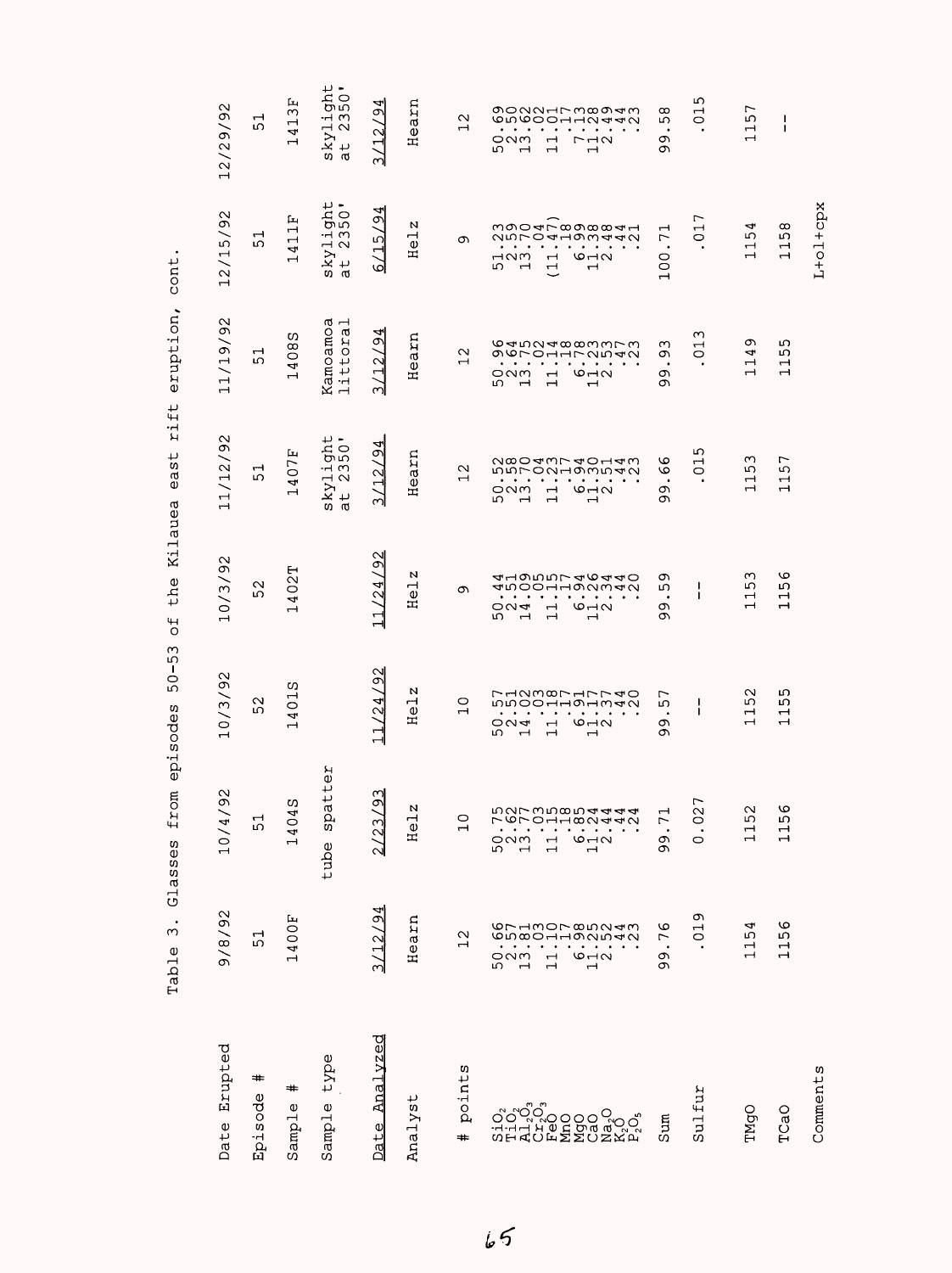| Erupted<br>Date         | 1/26/93                                                                                             | 93<br>2/21                                                                               | 3/4/93                                                                                                                                                                                                         | 3/8/93                                                                                                                                                                                        | 3/8/93                                                                                                                                                                                                                                                   | 3/11/93                                                                                                                                                                                      | 3/18/93                                                                                                                                              | 3/25/93                                                                                                                                                                                        |
|-------------------------|-----------------------------------------------------------------------------------------------------|------------------------------------------------------------------------------------------|----------------------------------------------------------------------------------------------------------------------------------------------------------------------------------------------------------------|-----------------------------------------------------------------------------------------------------------------------------------------------------------------------------------------------|----------------------------------------------------------------------------------------------------------------------------------------------------------------------------------------------------------------------------------------------------------|----------------------------------------------------------------------------------------------------------------------------------------------------------------------------------------------|------------------------------------------------------------------------------------------------------------------------------------------------------|------------------------------------------------------------------------------------------------------------------------------------------------------------------------------------------------|
| #<br>Episode            | 51                                                                                                  | 53                                                                                       | ω<br>5                                                                                                                                                                                                         | 53                                                                                                                                                                                            | 53                                                                                                                                                                                                                                                       | ς<br>ഗ                                                                                                                                                                                       | ω<br>5                                                                                                                                               | 53                                                                                                                                                                                             |
| ≠<br>Sample             | 1414F                                                                                               | ω<br>1421                                                                                | بعآ<br>4231<br>$\mathbf{\mathbf{\mathsf{H}}}$                                                                                                                                                                  | 1424T                                                                                                                                                                                         | 424T<br>$\overline{\phantom{0}}$                                                                                                                                                                                                                         | S9<br>42<br>$\mathbf{\mathbf{t}}$                                                                                                                                                            | بتآ<br>4251<br>$\mathord{\dashrightarrow}$                                                                                                           | 1427F                                                                                                                                                                                          |
| type<br>Sample          | skylight<br>at 2350'                                                                                | άP<br>vent<br>spatto                                                                     | skylight<br>at 2010'                                                                                                                                                                                           | $\frac{1}{2}$<br>Pu'u                                                                                                                                                                         | tephra                                                                                                                                                                                                                                                   |                                                                                                                                                                                              | skylight<br>at 2010'                                                                                                                                 | skylight<br>2010<br>$\vec{a}$                                                                                                                                                                  |
| <u>Analyzed</u><br>Date | /94<br>$\frac{5}{1}$<br>ھا                                                                          | $\frac{94}{3}$<br>$\sqrt{7}$<br>$\sim$                                                   | Ó<br>(15)<br>ہ                                                                                                                                                                                                 | 3/15/9                                                                                                                                                                                        | ⊸<br>(19/9)                                                                                                                                                                                                                                              | 19/94<br>4                                                                                                                                                                                   | /94<br>120<br>◅                                                                                                                                      | 18/94<br>ച                                                                                                                                                                                     |
| Analyst                 | Helz                                                                                                | и<br>He <sub>1</sub>                                                                     | N<br>Hel:                                                                                                                                                                                                      | Helz                                                                                                                                                                                          | Helz                                                                                                                                                                                                                                                     | Helz                                                                                                                                                                                         | Helz                                                                                                                                                 | Helz                                                                                                                                                                                           |
| points<br>$\ddot{}$     | $\overline{C}$                                                                                      |                                                                                          | 0<br>$\overline{\phantom{0}}$                                                                                                                                                                                  | G                                                                                                                                                                                             | $\overline{\mathbf{R}}$<br>$^\infty$                                                                                                                                                                                                                     | $\overline{C}$                                                                                                                                                                               | $\overline{C}$                                                                                                                                       | c                                                                                                                                                                                              |
|                         | 4 ∞0 4 ∞∞w0 ∞ 4 V<br>すうてのの1<br>エユムムク<br>52<br>52<br>13<br>$\frac{1}{2}$<br>$\overline{\phantom{0}}$ | mAGONLLWW<br>$\frac{1}{5}$<br>$\frac{2}{1}$<br>$\overline{11}$<br>$\frac{1}{1}$ $\alpha$ | N n m 4 N v 4 9 0 L w<br>mn∞oonamn40<br>$\bullet$<br>$\bullet$<br>$\bullet$<br>$\circ$<br>$\circ$ $\rightarrow$<br>⊣ഢ<br>5<br>$\overline{\phantom{0}}$<br>$\overline{\phantom{0}}$<br>$\overline{\phantom{0}}$ | gwrw4∞ngara<br>しちてのことのとうしろ<br>$\bullet$<br>٠<br>$\bullet$<br>$\bullet$<br>$\circ$<br>೦೧<br>しコク<br>ഗ<br>$\overline{\phantom{0}}$<br>$\mathbf{\mathbf{\mathsf{r}}}$<br>$\overline{\phantom{0}}$ | goramronouw<br>HAROONHOU44U<br>$\bullet$<br>$\bullet$<br>$\bullet$<br>$\bullet$<br>$\bullet$<br>⊣വന<br>$\Gamma$ $\rightarrow$ $\sim$<br>$\overline{\phantom{0}}$<br>$\overline{\mathbb{C}}$<br>ഗ<br>$\overline{\phantom{0}}$<br>$\overline{\phantom{0}}$ | rnawrroronn<br>04000HONW40<br>$\bullet$<br>M <sub>0</sub><br>$\circ$<br>$\Gamma \rightarrow \infty$<br>5<br>$\overline{\phantom{0}}$<br>$\overline{\phantom{0}}$<br>$\overline{\phantom{0}}$ | ovamœœrammm<br>mnroodwwwd<br>$\circ$ $\rightarrow$ $\circ$<br>52<br>5<br>1<br>$\overline{\phantom{0}}$<br>$\overline{\phantom{0}}$<br>$\blacksquare$ | 8941mrmro40<br>on∞o⊣⊣∞wn40<br>$\bullet$<br>$\bullet$<br>$\bullet$<br>$\circ$ $\rightarrow$ $\circ$<br>പവന-<br>∽⊣<br>5<br>$\rightarrow$<br>$\overline{\phantom{0}}$<br>$\overline{\phantom{0}}$ |
| Sum                     | 100.47                                                                                              | 100.22                                                                                   | ഗ<br>$\sim$<br>100.2                                                                                                                                                                                           | Ō<br>ഗ<br>٠<br>c<br>σ                                                                                                                                                                         | σ<br>$\sim$<br>$\cdot$<br>100                                                                                                                                                                                                                            | ო<br>ف<br>$\cdot$<br>c<br>ᡡ                                                                                                                                                                  | σ<br>$\overline{\phantom{0}}$<br>100.                                                                                                                | $\infty$<br>$\overline{\phantom{0}}$<br>100.                                                                                                                                                   |
| Sulfur                  | .015                                                                                                | c<br>Ξ.                                                                                  | 013                                                                                                                                                                                                            | 018                                                                                                                                                                                           | 015                                                                                                                                                                                                                                                      | $\infty$<br>$\overline{C}$                                                                                                                                                                   | ↵<br>$\overline{C}$                                                                                                                                  | 005                                                                                                                                                                                            |
| TMgO                    | 1157                                                                                                | 1157                                                                                     | <b>151</b><br>$\rightarrow$                                                                                                                                                                                    | 5<br>$-15$<br>$\overline{\phantom{0}}$                                                                                                                                                        | $\circ$<br>115(                                                                                                                                                                                                                                          | $\circ$<br>ഗ<br>$\overline{\phantom{0}}$<br>$\overline{\phantom{0}}$                                                                                                                         | 52<br>$\overline{\phantom{0}}$<br>$\overline{\phantom{0}}$                                                                                           | 51<br>$\overline{\phantom{0}}$<br>$\overline{\phantom{0}}$                                                                                                                                     |
| TCaO                    | I<br>ı                                                                                              | $\frac{1}{1}$                                                                            | .158<br>$\overline{\phantom{0}}$                                                                                                                                                                               | $\mathbf{I}$<br>L                                                                                                                                                                             | ı<br>ı                                                                                                                                                                                                                                                   | I<br>T                                                                                                                                                                                       | $\infty$<br>ഗ<br>H<br>$\overline{\phantom{0}}$                                                                                                       | $\infty$<br>ഗ<br>$\overline{\phantom{0}}$<br>$\overline{\phantom{0}}$                                                                                                                          |
| Comments                | $L+o1+cpx$                                                                                          | $L+o1+cpx$                                                                               |                                                                                                                                                                                                                | $L+oL+cpx$                                                                                                                                                                                    |                                                                                                                                                                                                                                                          | $L+oL+cpx$                                                                                                                                                                                   |                                                                                                                                                      |                                                                                                                                                                                                |

Table 3. Glasses from episodes 50-53 of the Kilauea east rift eruption (continued) Table 3. Glasses from episodes 50-53 of the Kilauea east rift eruption (continued)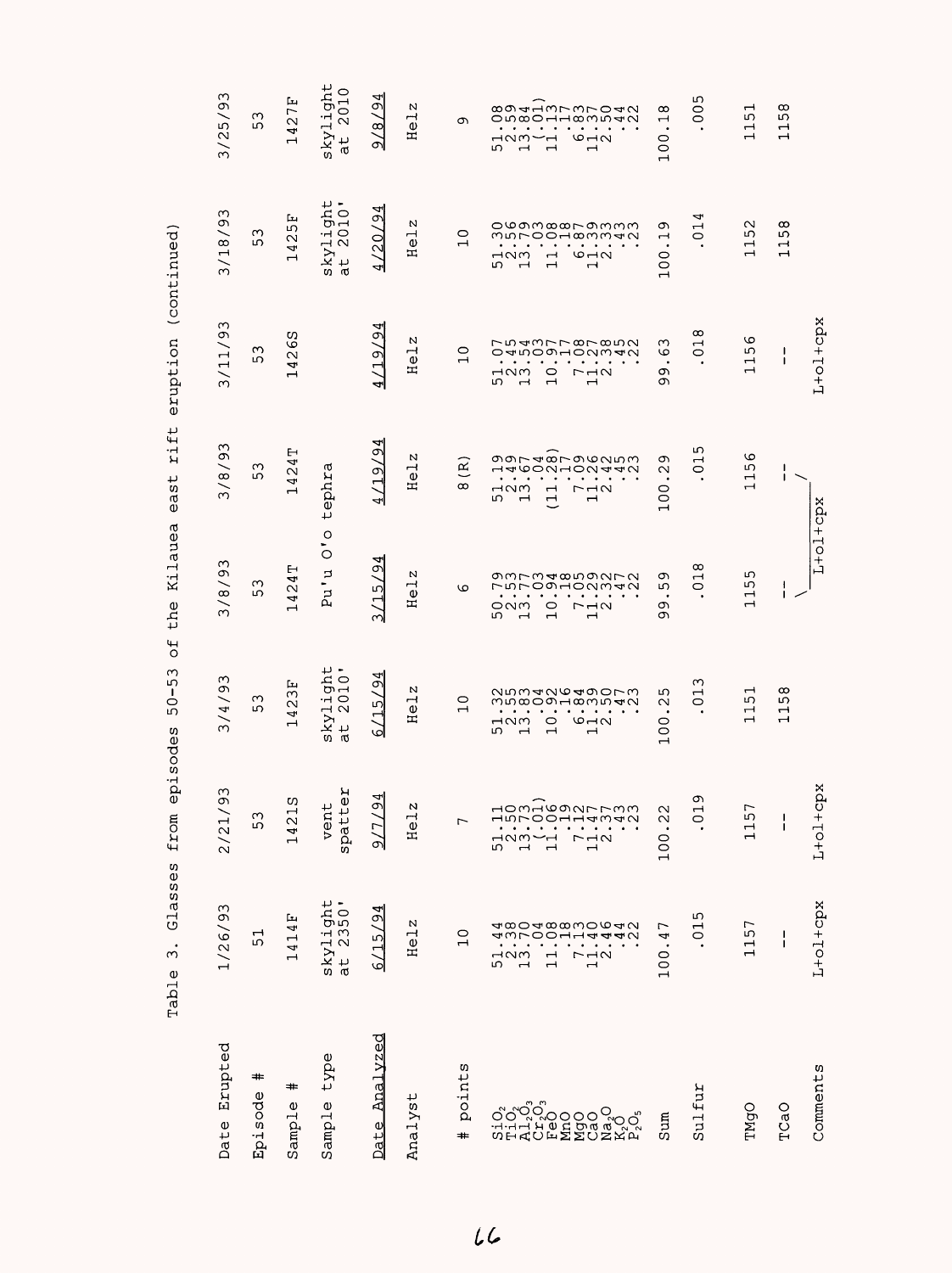|                                                                                                          | のりつけい<br>า<br>1dJ15                                                                                                                                                                                          | TIME Entrones                                                                                                                                                                                                                                                                                                                                                                                                                                                                                                                                 | $\vec{c}$<br>ここっ                                                                                                                                                                                                                                                                                                                                                                                                                                                                                                                                     | LIIE NIIdued                                                                                                                                                                                                                                                                                                                                                                                                                                                                                                                                                                                                     | $-1 - 1$<br>しのひ                                                                                                                                                                                                                                                                                                                                                                                                                                                                            | ernbernschiftlichen                                                                                                                                                                                                                                                                                                                                                                                                                            |                                                                                                                                                                                                                                                                                                                                     |
|----------------------------------------------------------------------------------------------------------|--------------------------------------------------------------------------------------------------------------------------------------------------------------------------------------------------------------|-----------------------------------------------------------------------------------------------------------------------------------------------------------------------------------------------------------------------------------------------------------------------------------------------------------------------------------------------------------------------------------------------------------------------------------------------------------------------------------------------------------------------------------------------|------------------------------------------------------------------------------------------------------------------------------------------------------------------------------------------------------------------------------------------------------------------------------------------------------------------------------------------------------------------------------------------------------------------------------------------------------------------------------------------------------------------------------------------------------|------------------------------------------------------------------------------------------------------------------------------------------------------------------------------------------------------------------------------------------------------------------------------------------------------------------------------------------------------------------------------------------------------------------------------------------------------------------------------------------------------------------------------------------------------------------------------------------------------------------|--------------------------------------------------------------------------------------------------------------------------------------------------------------------------------------------------------------------------------------------------------------------------------------------------------------------------------------------------------------------------------------------------------------------------------------------------------------------------------------------|------------------------------------------------------------------------------------------------------------------------------------------------------------------------------------------------------------------------------------------------------------------------------------------------------------------------------------------------------------------------------------------------------------------------------------------------|-------------------------------------------------------------------------------------------------------------------------------------------------------------------------------------------------------------------------------------------------------------------------------------------------------------------------------------|
| Erupted<br>Date                                                                                          | 93<br>(6/6)                                                                                                                                                                                                  | 4/16/93                                                                                                                                                                                                                                                                                                                                                                                                                                                                                                                                       | 4/16/93                                                                                                                                                                                                                                                                                                                                                                                                                                                                                                                                              | 4/16/93                                                                                                                                                                                                                                                                                                                                                                                                                                                                                                                                                                                                          | 4/16/93                                                                                                                                                                                                                                                                                                                                                                                                                                                                                    | 4/16/93                                                                                                                                                                                                                                                                                                                                                                                                                                        | 4/16/93                                                                                                                                                                                                                                                                                                                             |
| #<br>Episode                                                                                             | $\infty$<br>ما                                                                                                                                                                                               | S<br>ഗ                                                                                                                                                                                                                                                                                                                                                                                                                                                                                                                                        | $\sim$<br>ഗ                                                                                                                                                                                                                                                                                                                                                                                                                                                                                                                                          | $\sim$<br>ഗ                                                                                                                                                                                                                                                                                                                                                                                                                                                                                                                                                                                                      | ω<br>5                                                                                                                                                                                                                                                                                                                                                                                                                                                                                     | $\sim$<br>ഗ                                                                                                                                                                                                                                                                                                                                                                                                                                    | $\sim$<br>ഗ                                                                                                                                                                                                                                                                                                                         |
| #<br>Sample                                                                                              | Ŀц<br>$\sigma$<br>42<br>$\overline{\phantom{0}}$                                                                                                                                                             | Ŀц<br>$\circ$<br>$\infty$<br>4<br>$\overline{\phantom{0}}$                                                                                                                                                                                                                                                                                                                                                                                                                                                                                    | Fт<br>$\circ$<br>$\infty$<br>4<br>$\overline{\phantom{0}}$                                                                                                                                                                                                                                                                                                                                                                                                                                                                                           | Ŀц<br>$\circ$<br>ω<br>4<br>ᆏ                                                                                                                                                                                                                                                                                                                                                                                                                                                                                                                                                                                     | بعبا<br>$\overline{\phantom{0}}$<br>ω<br>4<br>ᆏ                                                                                                                                                                                                                                                                                                                                                                                                                                            | Ŀц<br>$\frac{1}{3}$<br>4<br>$\overline{\phantom{0}}$                                                                                                                                                                                                                                                                                                                                                                                           | Ŀ<br>$\overline{\phantom{0}}$<br>ω<br>4<br>$\mathbf{\mathbf{\mathsf{H}}}$                                                                                                                                                                                                                                                           |
| type<br>Sample                                                                                           | ght<br>sky1                                                                                                                                                                                                  | skylight                                                                                                                                                                                                                                                                                                                                                                                                                                                                                                                                      | 2010'<br>$\frac{1}{d}$                                                                                                                                                                                                                                                                                                                                                                                                                                                                                                                               |                                                                                                                                                                                                                                                                                                                                                                                                                                                                                                                                                                                                                  |                                                                                                                                                                                                                                                                                                                                                                                                                                                                                            | 360<br>$\mathbf{\Omega}$<br>ب<br>൯<br>skylight                                                                                                                                                                                                                                                                                                                                                                                                 | ۰                                                                                                                                                                                                                                                                                                                                   |
| Analyzed<br>Date                                                                                         | ഗ്വ<br>ञ<br>ო                                                                                                                                                                                                | Μ<br>8/23/9                                                                                                                                                                                                                                                                                                                                                                                                                                                                                                                                   | 4/20/94                                                                                                                                                                                                                                                                                                                                                                                                                                                                                                                                              | ı<br>I.                                                                                                                                                                                                                                                                                                                                                                                                                                                                                                                                                                                                          | C<br>8/22/9                                                                                                                                                                                                                                                                                                                                                                                                                                                                                | 4/20/94                                                                                                                                                                                                                                                                                                                                                                                                                                        | $\mathbf{I}$                                                                                                                                                                                                                                                                                                                        |
| Analyst                                                                                                  | N<br>⊣<br>$\frac{1}{2}$                                                                                                                                                                                      | N<br>Hel                                                                                                                                                                                                                                                                                                                                                                                                                                                                                                                                      | Hearn                                                                                                                                                                                                                                                                                                                                                                                                                                                                                                                                                | Cashman                                                                                                                                                                                                                                                                                                                                                                                                                                                                                                                                                                                                          | N<br>$\vec{e}$<br>$\mathbf{\Xi}$                                                                                                                                                                                                                                                                                                                                                                                                                                                           | Hearn                                                                                                                                                                                                                                                                                                                                                                                                                                          | Cashman                                                                                                                                                                                                                                                                                                                             |
| points<br>#                                                                                              | $\overline{ }$                                                                                                                                                                                               | $\circ$<br>$\overline{\phantom{0}}$                                                                                                                                                                                                                                                                                                                                                                                                                                                                                                           | $\widetilde{\epsilon}$<br>$\overline{a}$                                                                                                                                                                                                                                                                                                                                                                                                                                                                                                             | $\mathfrak{c}$                                                                                                                                                                                                                                                                                                                                                                                                                                                                                                                                                                                                   | $\overline{C}$                                                                                                                                                                                                                                                                                                                                                                                                                                                                             | $\widetilde{\Xi}$<br>$\overline{C}$                                                                                                                                                                                                                                                                                                                                                                                                            | $\sim$                                                                                                                                                                                                                                                                                                                              |
| Comment<br>Sulfur<br>៷៝៲៷៝៸៓៰៓៰៰៓៰៓៰៓<br>៷៝៲៓៰៓៰៓៰៰៓៰៓៰៓៰៓<br>៰៹៓៰៓៰៓៓៓៰៓៰៓៰៓៓៓៓៓<br>TMgO<br>TCaO<br>Sum | σ<br>awaworonoaa<br>$\sim$<br>$^{\circ}$<br>$\circ$<br>Ō<br>ഗ<br>ц,<br>115<br>$\Box$<br>$\circ$ $\neg$ $\circ$<br>೦೧<br>$\circ$<br>σ<br>c<br>ഗ<br>$\overline{\phantom{0}}$<br>$\overline{ }$<br>$\mathbf{H}$ | 0<br>$\infty$<br>155<br>うら424<br>$\overline{\phantom{0}}$<br>ううててて<br>$\mathbf{\mathbf{\mathsf{H}}}$<br>Μ<br>ഗ<br>0.0000<br>$\infty$ $\sim$ $\sim$<br>$\circ$<br>$\blacksquare$<br>$\bullet$ . $\bullet$<br>$\overline{\phantom{0}}$<br>$\ddotsc$<br>٠<br>$\bullet$<br>$\cdots$<br>$\bullet$<br>თ<br>$\overline{\phantom{0}}$<br>ONM<br>$\overline{\phantom{0}}$<br>$\overline{\phantom{0}}$<br>$\circ$ un $\sim$<br>თ<br>ഗ<br>$\mathbf{\mathbf{\mathbf{\mathsf{H}}}}$<br>$\mathbf{\mathbf{\mathbf{\mathsf{H}}}}$<br>$\overline{\phantom{0}}$ | c<br>$\overline{0}$<br>57<br>$\overline{\phantom{0}}$<br>ndaanrdaaa<br>$\mathbf{\sim}$<br>ഗ<br>Hn∞OのH∞MM4N<br>$\infty$<br>$\overline{\phantom{0}}$<br>$\overline{\phantom{0}}$<br>$\bullet$<br>$\bullet$ . $\bullet$<br>$\cdots$ .<br><br><br><br><br><br>$\bullet$<br>٠<br>$\overline{\phantom{0}}$<br>$\mathbf{\mathbf{r}}$<br>$-10w$<br>$\circ$<br>$\circ$ $\neg$ $\circ$<br>$\circ$<br>თ<br>ഗ<br>$\overline{\phantom{0}}$<br>თ<br>$\mathbf{\mathbf{\mathbf{\mathsf{H}}}}$<br>$\mathbf{\mathbf{\mathbf{\mathbf{\mathbf{\mathbf{\mathbf{-1}}}}}}}$ | $\infty$<br>ഗ<br><b>COONNAO</b><br>$\infty$ $\rightarrow$ $\infty$<br>G<br>ص<br>4<br>$0.000 - 1$<br>1<br>9120940<br>$\overline{ }$<br>п<br>$\overline{\phantom{0}}$<br>$\overline{\phantom{0}}$<br>$\cdot$ $\cdot$ 1<br>$\bullet$<br>$\cdot$ $\cdot$ $\cdot$<br>$\cdot$<br>$\ddot{\phantom{1}}$<br>$\bullet$<br>$\mathbf{\mathbf{\mathbf{\mathsf{-}}}}$<br>$\mathbf{\mathbf{\mathbf{\mathbf{\mathbf{\mathbf{\mathsf{H}}}}}}}$<br>ONM<br>$6 - 2$<br>Ō<br>0<br>Ō<br>ഗ<br>$\mathbf{\mathbf{\mathbf{\mathsf{H}}}}$<br>$\overline{\phantom{0}}$<br>$\mathbf{\mathbf{\mathbf{\mathbf{\mathbf{\mathbf{\mathsf{H}}}}}}}$ | $\overline{31}$<br>$\overline{ }$<br>ての142<br>$\overline{u}$<br>$\scriptstyle\sim$<br>مآ<br>$\mathbf{\mathbf{\mathbf{\mathsf{H}}}}$<br>$\mathbf{I}$<br>rooon<br>12342<br>ш<br>$\bullet$<br>0<br>$\overline{\phantom{0}}$<br>$\mathbf{I}$<br>$\ddotsc$<br>$\bullet$ . $\bullet$<br>٠<br>$\bullet$<br>$\bullet$<br>c<br>$\blacksquare$<br>೦೧<br>$\circ$<br>$7 - 10$<br>თ<br>$n$ $\sim$ $-$<br>$\overline{\phantom{0}}$<br>$\mathbf{\mathbf{\mathbf{\mathbf{\mathbf{\mathbf{\mathbf{-}}}}}}}$ | $L+oL+cpx$<br>$\infty$<br>O<br>N∞∞ 4rr 6r n M4<br>0<br>$\mathbf{\mathbf{\mathsf{H}}}$<br>ما<br>ı<br>g4n0∞H0ww40<br>$\circ$<br>ഗ<br>$\overline{\phantom{0}}$<br>$\mathbf{I}$<br>$\bullet$<br>$\bullet$<br>$\bullet$<br>٠<br>$\mathbf{\mathbf{\mathbf{\mathsf{H}}}}$<br>೦೧<br>$\circ$<br>σ<br>$r \rightarrow \infty$<br>$\circ$<br>ഗ<br>Ō<br>$\mathbf{\mathbf{\mathbf{\mathbf{\mathbf{\mathbf{\mathbf{-}}}}}}}$<br>ᆏ<br>$\overline{\phantom{0}}$ | 4<br>⊣ന⊣<br>oののすのす <i>v</i> o<br>ഗ<br>ഹ<br>J<br>ا ھەمە<br>ı<br><b>GHONNAN</b><br>$\circ$<br>$\blacksquare$<br>$\mathbf{I}$<br>1<br>$\sim$ 1<br>$\bullet$<br>$\bullet$<br>$\cdots$<br>$\overline{\phantom{0}}$<br>೦೧<br>$\circ$ $\sim$<br>თ<br>0<br>ഗ<br>$\overline{ }$<br>$\overline{\phantom{0}}$<br>$\overline{\phantom{0}}$<br>თ |
|                                                                                                          |                                                                                                                                                                                                              |                                                                                                                                                                                                                                                                                                                                                                                                                                                                                                                                               |                                                                                                                                                                                                                                                                                                                                                                                                                                                                                                                                                      |                                                                                                                                                                                                                                                                                                                                                                                                                                                                                                                                                                                                                  |                                                                                                                                                                                                                                                                                                                                                                                                                                                                                            |                                                                                                                                                                                                                                                                                                                                                                                                                                                |                                                                                                                                                                                                                                                                                                                                     |

Glasses from episodes 50-53 of the Kilauea east rift eruption (continued) Table 3. Glasses from episodes 50-53 of the Kilauea east rift eruption(continued) Table 3.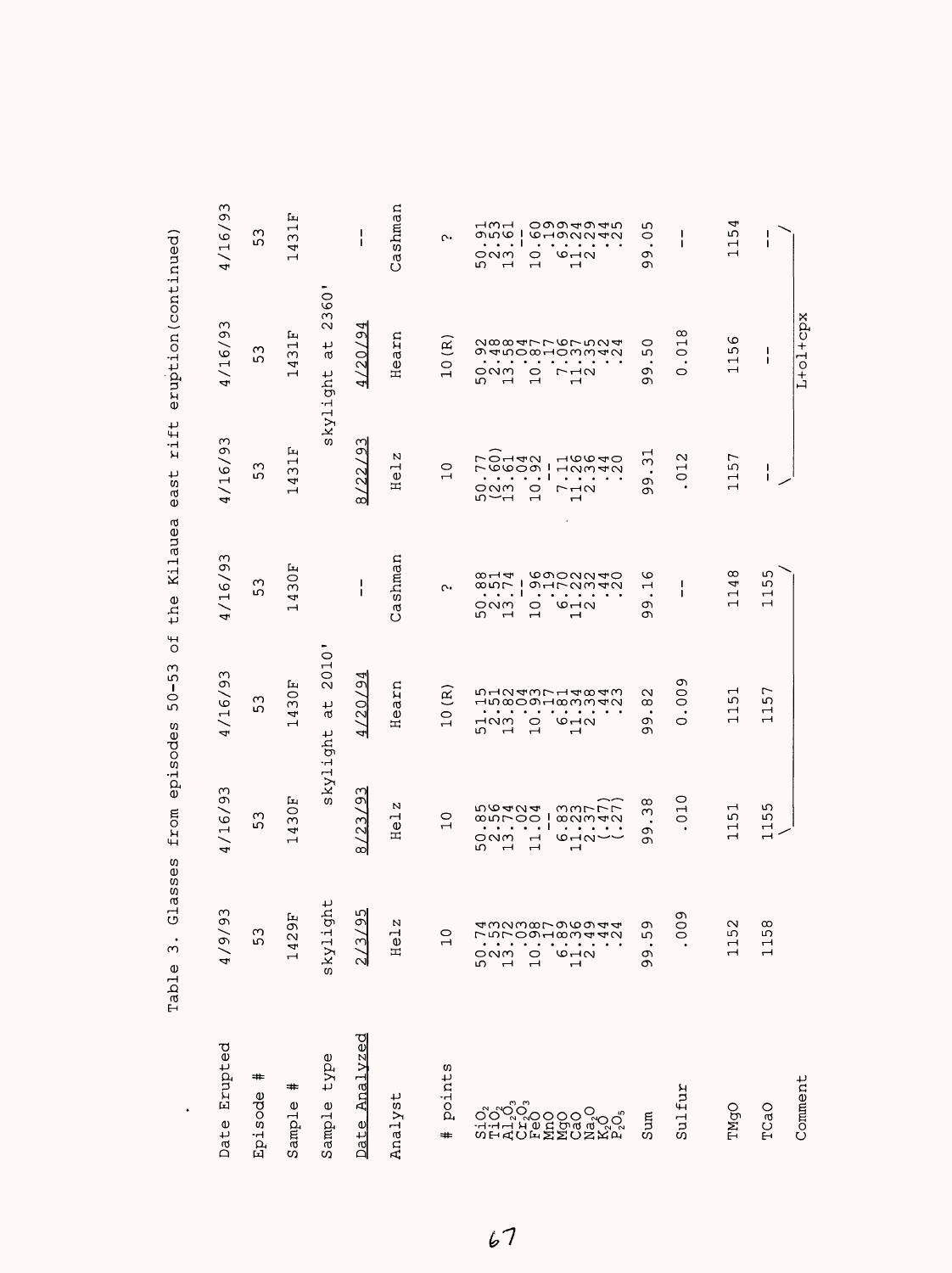|                | Glas<br>٠<br>ω<br>Table                                        | episodes<br>from<br>sses                                                                                                                              | $\circ$<br>ო<br>5<br>$\frac{1}{\circ}$<br>5                                                                                                                                        | Kilauea<br>the<br>$\overline{+}$                                                                                                            | rift<br>east                                                                                                                                                                                   | eruption                                                                                                                                                                                                           | (continued)                                                                                                                            |
|----------------|----------------------------------------------------------------|-------------------------------------------------------------------------------------------------------------------------------------------------------|------------------------------------------------------------------------------------------------------------------------------------------------------------------------------------|---------------------------------------------------------------------------------------------------------------------------------------------|------------------------------------------------------------------------------------------------------------------------------------------------------------------------------------------------|--------------------------------------------------------------------------------------------------------------------------------------------------------------------------------------------------------------------|----------------------------------------------------------------------------------------------------------------------------------------|
| Date Erupted   | ω<br>Ō<br>4/16                                                 | 4/16/93                                                                                                                                               | 4/16/93                                                                                                                                                                            | 4/16/93                                                                                                                                     | 4/16/93                                                                                                                                                                                        | 4/16/93                                                                                                                                                                                                            | 4/16/93                                                                                                                                |
| ≠<br>Episode   | 53                                                             | ო<br>ഗ                                                                                                                                                | ო<br>ഗ                                                                                                                                                                             | S<br>ഹ                                                                                                                                      | ო<br>ഗ                                                                                                                                                                                         |                                                                                                                                                                                                                    |                                                                                                                                        |
| ⋕<br>Sample    | Ŀц<br>$\mathcal{L}$<br>143                                     | Ŀц<br>ω<br>ω<br>Þ<br>$\overline{\phantom{0}}$                                                                                                         | Ŀч<br>ω<br>ω<br>4<br>$\overline{\phantom{0}}$                                                                                                                                      | Ŀч<br>ω<br>ω<br>4<br>$\mathrel{\dashv}$                                                                                                     | Ŀ<br>$\circ$<br>$\infty$<br>4<br>$\mathrel{\dashv}$                                                                                                                                            | 36F<br>4<br>H                                                                                                                                                                                                      | Ŀц<br>$\circ$<br>$\omega$<br>4<br>$\mathord{\dashrightarrow}$                                                                          |
| type<br>Sample |                                                                |                                                                                                                                                       |                                                                                                                                                                                    |                                                                                                                                             |                                                                                                                                                                                                |                                                                                                                                                                                                                    |                                                                                                                                        |
| Date Analyzed  | 4<br>$\tilde{\mathcal{Q}}$<br>╮                                | ო<br>$\sigma$<br>/22,<br>œΙ                                                                                                                           | /20/9<br>4                                                                                                                                                                         | 1<br>ı                                                                                                                                      | Μ<br>$\sigma$<br>/22/<br>œΙ                                                                                                                                                                    | ◅<br>/20/9<br>ᆌ                                                                                                                                                                                                    | J.<br>J.                                                                                                                               |
| Analyst        | En<br>Hea                                                      | N<br>Hel                                                                                                                                              | Hearn                                                                                                                                                                              | Cashman                                                                                                                                     | N<br>$\vec{c}$<br>Ξ                                                                                                                                                                            | Hearn                                                                                                                                                                                                              | Cashman                                                                                                                                |
| points<br>#    | 12                                                             | $\circ$<br>$\rightarrow$                                                                                                                              | $\widetilde{R}$<br>$\overline{C}$                                                                                                                                                  | ı<br>ı                                                                                                                                      | $\circ$<br>$\rightarrow$                                                                                                                                                                       | $\widetilde{\mathbf{R}}$<br>$\overline{C}$                                                                                                                                                                         | ᢉ                                                                                                                                      |
|                | mandunnow<br>∞<br>n<br>Day<br>$\frac{0}{1}$<br>$\frac{1}{2}$ . | ⊣നന⊲ത<br>$-0.440$<br>rnnoo<br>$\infty$ $\sim$ $\sim$<br>$\blacksquare$<br>$\bullet$<br>つへの<br>$O1$ $O1$ $O1$<br>م<br>$\overline{1}$<br>$\blacksquare$ | 40rm4∞a⊣rwa<br>onroo jeannan<br>$\circ$ $\rightarrow$ $\circ$<br>$\neg$<br>$\overline{\phantom{0}}$<br>ഗ<br>$\overline{\phantom{0}}$<br>$\overline{\phantom{0}}$<br>$\blacksquare$ | തതയെധന<br>へすい<br><b>GHONMAN</b><br>$\frac{1}{2}$<br>$\bullet$<br>$\circ$ $\neg$ $\circ$<br>MOMIO<br>$-1 -$<br>ഗ<br>$\overline{\phantom{0}}$ | დოდ <sub>ო</sub> თ<br>თოდებ<br>27144<br>$\omega$ mm $\rightarrow$<br>$\ddot{\phantom{1}}$ .<br>ONM<br>H10H<br>ഗ<br>$\overline{ }$<br>$\overline{1}$<br>$\mathbf{\mathbf{\mathbf{\mathsf{H}}}}$ | 41000LH60w4<br>ow@oo'd@w440<br>M <sub>0</sub><br>$\circ$ $\neg$<br>$\overline{\phantom{0}}$<br>$\overline{\phantom{0}}$<br>ഗ<br>$\mathbf{\mathbf{\mathsf{\mathsf{H}}}}$<br>$\mathbf{\mathbf{\mathbf{\mathsf{H}}}}$ | ∞rmのn <del>a</del> m<br>ぺんか<br>०४७<br>さりろうし<br>Γ,<br>$\circ$ $\neg$<br>ONMIO<br>ഗ<br>$-1 -$<br>$\mathbf{\mathbf{\mathbf{\mathsf{H}}}}$ |
| Sum            | ₩<br>ر.<br>`<br>99                                             | ო<br>σ<br>$\bullet$<br>$\infty$<br>ത                                                                                                                  | ഗ<br>$\overline{ }$<br>$\dot{\circ}$<br>ᡡ                                                                                                                                          | ┌<br>$\circ$<br>$\bullet$<br>Ō<br>ᡡ                                                                                                         | $\overline{\phantom{0}}$<br>ഗ<br>$\bullet$<br>თ<br>თ                                                                                                                                           | $\infty$<br>$^\infty$<br>$\bullet$<br>Ō<br>ᡡ                                                                                                                                                                       | OO<br>$\bullet$<br>Ō<br>თ                                                                                                              |
| Sulfur         | 17<br>$\circ$                                                  | (0.005)                                                                                                                                               | $\mathbf{\mathbf{\mathsf{u}}}$<br>$\overline{C}$                                                                                                                                   | -1<br>1                                                                                                                                     | $\scriptstyle\sim$<br>$\overline{C}$<br>$\bullet$                                                                                                                                              | ဖ<br>$\overline{C}$                                                                                                                                                                                                | J.<br>ı                                                                                                                                |
| TMgO           | ഗ<br>115                                                       | ᆏ<br>ഗ<br>$\overline{\phantom{0}}$<br>ᆏ                                                                                                               | 1151                                                                                                                                                                               | ┌<br>4<br>$\mathbf{\mathbf{r}}$<br>$\overline{\phantom{0}}$                                                                                 | ⊣<br>ഗ<br>↤<br>$\overline{\phantom{0}}$                                                                                                                                                        | ↤<br>w<br>$\overline{\phantom{0}}$<br>$\mathbf{r}$                                                                                                                                                                 | ∞<br>4<br>$\mathbf{\mathbf{\mathbf{\mathsf{H}}}}$<br>$\overline{\phantom{0}}$                                                          |
| TCaO           | ഗ<br>115                                                       | O<br>ഗ<br>$\overline{\phantom{0}}$<br>$\overline{\phantom{0}}$                                                                                        | Ō<br>ഹ<br>$\overline{\phantom{0}}$<br>$\overline{\phantom{0}}$                                                                                                                     | ဖ<br>ഗ<br>$\mathbf{\mathbf{\mathsf{H}}}$<br>$\overline{\phantom{0}}$                                                                        | $^\infty$<br>ഗ<br>$\overline{\phantom{0}}$<br>$\overline{\phantom{0}}$                                                                                                                         | $\infty$<br>ഗ<br>$\overline{\phantom{0}}$<br>$\overline{\phantom{0}}$                                                                                                                                              | $\circ$<br>ഗ<br>$\overline{1}$                                                                                                         |
| Comments       |                                                                |                                                                                                                                                       |                                                                                                                                                                                    |                                                                                                                                             |                                                                                                                                                                                                |                                                                                                                                                                                                                    |                                                                                                                                        |

 $\ddot{\phantom{0}}$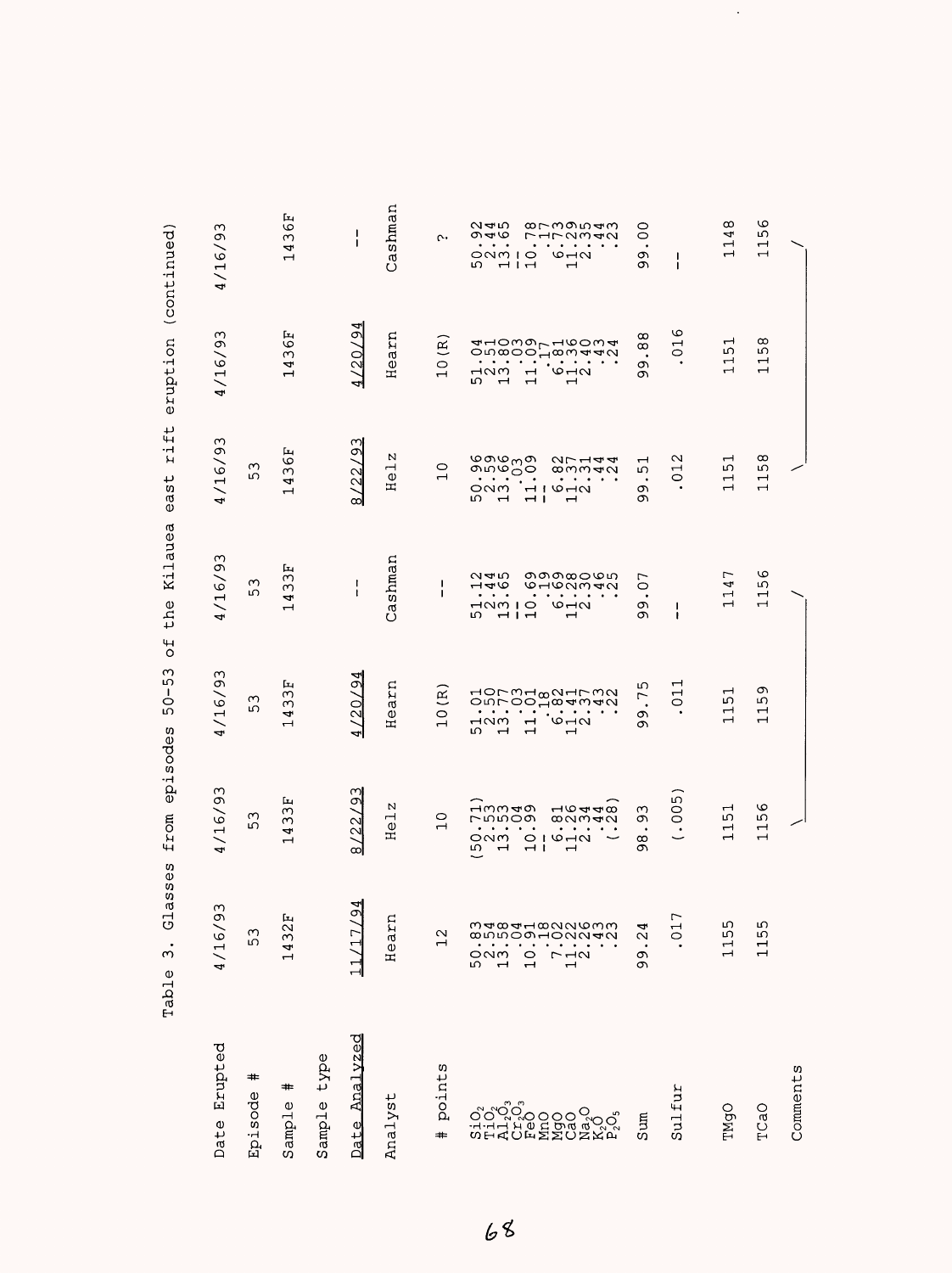| Erupted<br>Date         | 5/6/93                                                                                                                                               | $\infty$<br>5/12/9                                                                           | /27/93<br>ທີ                                                                                                                                                                                                                                                                                            | 6/10/93                                                                                                                                                                                                                                | 6/17/93                                                                                                                                                                                                                                                        | 6/24/93                                                                                                                                                                                                                                                                                    | S<br>Ō<br>6/24/                                                                                                                                                                                              | 7/8/93                                                                                                                                                                                                                         |
|-------------------------|------------------------------------------------------------------------------------------------------------------------------------------------------|----------------------------------------------------------------------------------------------|---------------------------------------------------------------------------------------------------------------------------------------------------------------------------------------------------------------------------------------------------------------------------------------------------------|----------------------------------------------------------------------------------------------------------------------------------------------------------------------------------------------------------------------------------------|----------------------------------------------------------------------------------------------------------------------------------------------------------------------------------------------------------------------------------------------------------------|--------------------------------------------------------------------------------------------------------------------------------------------------------------------------------------------------------------------------------------------------------------------------------------------|--------------------------------------------------------------------------------------------------------------------------------------------------------------------------------------------------------------|--------------------------------------------------------------------------------------------------------------------------------------------------------------------------------------------------------------------------------|
| #<br>Episode            | ო<br>ة                                                                                                                                               | 53                                                                                           | ω<br>ഗ                                                                                                                                                                                                                                                                                                  | ო<br>ഗ                                                                                                                                                                                                                                 | ω<br>ഹ                                                                                                                                                                                                                                                         | ო<br>ഗ                                                                                                                                                                                                                                                                                     | S<br>ഗ                                                                                                                                                                                                       | S<br>ഗ                                                                                                                                                                                                                         |
| #<br>Sample             | 1440F                                                                                                                                                | $\blacktriangleright$<br>$-441$<br>$\blacksquare$                                            | Ŀц<br>$\mathbf{\Omega}$<br>4<br>4                                                                                                                                                                                                                                                                       | Ŀ,<br>4<br>4<br>4<br>$\mathbf{\mathbf{\mathsf{\mathsf{H}}}}$                                                                                                                                                                           | Н<br>ഗ<br>4<br>4<br>$\overline{\phantom{0}}$                                                                                                                                                                                                                   | S<br>$\overline{ }$<br>4<br>4<br>$\blacksquare$                                                                                                                                                                                                                                            | Ŀц<br>$\infty$<br>4<br>4                                                                                                                                                                                     | Ŀ<br>$\circ$<br>ഗ<br>4<br>$\mathbf{\mathbf{\mathbf{\mathsf{H}}}}$                                                                                                                                                              |
| type<br>Sample          | skylight<br>at 2350'                                                                                                                                 | $\frac{1}{2}$<br>tears<br>Pu'u O                                                             | skylight<br>2010<br>4<br><b>rd</b>                                                                                                                                                                                                                                                                      | $\overline{\phantom{a}}$<br>$rac{9ht}{10}$<br>$\overline{a}$<br>$\begin{array}{c}$ skyl:<br>at 20                                                                                                                                      | $\circ$ , $\circ$<br>ears<br>$Pu$ 'u<br>$\overline{ }$                                                                                                                                                                                                         | ittoral<br>spatter                                                                                                                                                                                                                                                                         | ght<br>10'<br>$\overline{a}$ $\overline{a}$<br>$ky2$<br>t 2<br>w<br>đ                                                                                                                                        | skylight<br>at 2010'                                                                                                                                                                                                           |
| <u>Analvzed</u><br>Date | 95<br>$\sim$<br>$\sim$                                                                                                                               | $\overline{54}$<br>20<br>⊸                                                                   | $\mathcal{Q}$<br>/18<br>$\overline{ }$<br>ᆏ                                                                                                                                                                                                                                                             | 94<br>$\infty$<br>$\overline{\phantom{0}}$<br>$\blacksquare$                                                                                                                                                                           | ō<br>$\sigma$<br>$\tilde{z}$<br>↤                                                                                                                                                                                                                              | 5<br>σ<br>بن<br>$\sim$                                                                                                                                                                                                                                                                     | 4<br>6/16/9                                                                                                                                                                                                  | $\overline{94}$<br>/17<br>$\overline{1}$                                                                                                                                                                                       |
| Analyst                 | N<br>Hel                                                                                                                                             | Hearn                                                                                        | earn<br>Ξ                                                                                                                                                                                                                                                                                               | earn<br>Ξ.                                                                                                                                                                                                                             | N<br>$\overline{\phantom{0}}$<br>$\mathbf 0$<br>Ξ                                                                                                                                                                                                              | N<br>$\overline{\phantom{0}}$<br>Ф<br>出                                                                                                                                                                                                                                                    | N<br>$\vec{\theta}$<br>Ě,                                                                                                                                                                                    | arn<br>$\bar{\mathbf{0}}$<br>ᆂ                                                                                                                                                                                                 |
| points<br>#             | $\circ$<br>$\overline{ }$                                                                                                                            | $\infty$                                                                                     | $\mathbf{\Omega}$<br>$\overline{\phantom{0}}$                                                                                                                                                                                                                                                           | $\mathbf{\Omega}$<br>$\overline{\phantom{0}}$                                                                                                                                                                                          | ഗ                                                                                                                                                                                                                                                              | Ō                                                                                                                                                                                                                                                                                          | $\circ$<br>$\overline{\phantom{0}}$                                                                                                                                                                          | $\sim$<br>$\mathbf -$                                                                                                                                                                                                          |
|                         | 491404781804<br>の4709103442<br>೦೧<br>$\begin{array}{c}\n\Gamma \\ \vdots \\ \Gamma\n\end{array}$<br>$\overline{10}$<br>w<br>$\overline{\phantom{0}}$ | 4604r x Hund<br>mnroghhmwan<br>$\frac{1}{1}$<br>⊣ഢന<br>$\overline{C}$<br>ഗ<br>$\blacksquare$ | ONINMOVONNAM<br>grooougwaa<br>$\bullet$<br>$\bullet$<br>$\cdot$<br>٠<br>$\bullet$<br>$\bullet$<br>$\bullet$<br>$\bullet$<br>$\bullet$<br>$\bullet$<br>ONM<br>$\circ$ $\rightarrow$<br>$\overline{\phantom{0}}$<br>ഗ<br>$\overline{\phantom{0}}$<br>$\overline{\phantom{0}}$<br>$\overline{\phantom{0}}$ | maxamxnonnm<br>の4502183242<br>٠<br>$\bullet$<br>$\bullet$<br>$\bullet$<br>$\bullet$<br>$\bullet$<br>$\bullet$ .<br>$\bullet$<br>٠<br>$\circ$ $\neg \circ$<br>೦೧<br>0<br>ഗ<br>$\overline{\phantom{0}}$<br>$\overline{\phantom{0}}$<br>⊣ | H∞nMO∞MMOHM<br>84609109440<br>$\bullet$<br>٠<br>$\bullet$<br>$\bullet$<br>٠<br>$\bullet$<br>$\bullet$<br>$\bullet$<br>$\bullet$<br>$\bullet$<br>ONM<br>0<br>フュク<br>ഗ<br>$\overline{\phantom{0}}$<br>$\mathbf{\mathbf{\mathsf{H}}}$<br>$\overline{\phantom{0}}$ | ONNMAQOQQHW<br><b>∞µ©○の1rm44</b> N<br>$\bullet$<br>$\bullet$ . $\bullet$<br>$\bullet$<br>$\bullet$<br>$\bullet$<br>$\bullet$<br>٠<br>٠<br>$\circ$ $\rightarrow$ $\circ$<br>೦೧<br>0<br>ഗ<br>$\mathbf{\mathbf{\mathbf{\mathsf{H}}}}$<br>$\overline{\phantom{0}}$<br>$\overline{\phantom{0}}$ | Gauanwww.caw<br><b>GUGOHHO4440</b><br>$\bullet$<br>$\bullet$<br>٠<br>$\bullet$<br>$\bullet$<br>$\bullet$<br>$\circ$ $\neg$<br>⊣വന<br>Н<br>ഗ<br>$\mathbf{\mathbf{\mathsf{H}}}$<br>ᅱ<br>$\mathbf \blacksquare$ | AUONROQU-OUU<br>gwooouwydd<br>$\bullet$<br>$\bullet$<br>$\blacksquare$<br>٠<br>٠<br>$\bullet$<br>٠<br>೦೧<br>$\circ$ $\rightarrow$<br>$\mathrel{\mathsf{H}}$<br>ഗ<br>$\overline{\phantom{0}}$<br>$\mathbf{\mathbf{\mathsf{u}}}$ |
| Sum                     | Μ<br>$\infty$<br>$\cdot$<br>σ<br>Ō                                                                                                                   | .16<br>100                                                                                   | ∞<br>$\scriptstyle\sim$<br>$\bullet$<br>ന<br>ന                                                                                                                                                                                                                                                          | Ō<br>4<br>$\bullet$<br>$^\infty$<br>ᡡ                                                                                                                                                                                                  | $\mathbf \tau$<br>$\overline{ }$<br>$\bullet$<br>Ō<br>σ                                                                                                                                                                                                        | 4<br>4<br>$\bullet$<br>Ō<br>Ō                                                                                                                                                                                                                                                              | 0<br>$\overline{ }$<br>$\bullet$<br>$\circ$<br>Ō<br>$\mathbf{\mathbf{\mathsf{H}}}$                                                                                                                           | ഗ<br>ო<br>$\bullet$<br>ത<br>ᡡ                                                                                                                                                                                                  |
| Sulfur                  | ω<br>$\overline{C}$                                                                                                                                  | $\circ$<br>$\overline{0}$<br>$\circ$                                                         | $\sim$<br>$\overline{C}$                                                                                                                                                                                                                                                                                | ဖ<br>$\overline{C}$                                                                                                                                                                                                                    | Þ<br>$\overline{C}$<br>٠<br>$\circ$                                                                                                                                                                                                                            | ဖ<br>$\overline{\phantom{0}}$<br>$\circ$                                                                                                                                                                                                                                                   | ഗ<br>$\overline{\phantom{0}}$<br>$\circ$                                                                                                                                                                     | $^\infty$<br>$\mathbf{\mathbf{\mathsf{H}}}$<br>$\circ$                                                                                                                                                                         |
| TMgO                    | $\circ$<br>ഗ<br>$\overline{\phantom{0}}$<br>$\overline{\phantom{0}}$                                                                                 | 1157                                                                                         | $\infty$<br>4<br>$\overline{\phantom{0}}$<br>$\overline{\phantom{0}}$                                                                                                                                                                                                                                   | Ō<br>4<br>$\overline{\phantom{0}}$<br>$\mathbf{\mathbf{\mathsf{\mathsf{H}}}}$                                                                                                                                                          | Ō<br>ഗ<br>$\blacksquare$<br>$\blacksquare$                                                                                                                                                                                                                     | σ<br>4<br>$\overline{\phantom{0}}$<br>$\mathrel{\mathsf{H}}$                                                                                                                                                                                                                               | 4<br>ഗ<br>ᅱ<br>$\overline{\phantom{0}}$                                                                                                                                                                      | ო<br>ഗ<br>$\overline{\phantom{0}}$<br>$\overline{\phantom{0}}$                                                                                                                                                                 |
| TCaO                    | 1<br>ı                                                                                                                                               | $\mathbf{I}$<br>ı                                                                            | $\infty$<br>ഗ<br>$\mathbf{\mathbf{\mathsf{H}}}$<br>$\overline{ }$                                                                                                                                                                                                                                       | $\overline{ }$<br>ഗ<br>$\overline{ }$<br>$\mathbf{\mathbf{\mathbf{\mathbf{\mathsf{H}}}}}$                                                                                                                                              | ı<br>ı                                                                                                                                                                                                                                                         | $^\infty$<br>ഗ<br>$\mathbf{\mathbf{\mathbf{\mathsf{H}}}}$<br>$\mathbf{\mathbf{\mathsf{H}}}$                                                                                                                                                                                                | Ō<br>ഗ<br>$\overline{\phantom{0}}$<br>$\overline{ }$                                                                                                                                                         | ဖ<br>ഗ<br>$\overline{\phantom{0}}$<br>$\overline{\phantom{0}}$                                                                                                                                                                 |
| Comment                 | $L+oL+cpx$                                                                                                                                           | $L+oL+cpx$                                                                                   |                                                                                                                                                                                                                                                                                                         |                                                                                                                                                                                                                                        | $L+oL+cpx$                                                                                                                                                                                                                                                     |                                                                                                                                                                                                                                                                                            |                                                                                                                                                                                                              |                                                                                                                                                                                                                                |

Table 3. Glasses from episodes 50-53 of the current Kilauea east rift eruption (continued) Table 3. Glasses from episodes 50-53 of the current Kilauea east rift eruption (continued)

 $b<sup>c</sup>$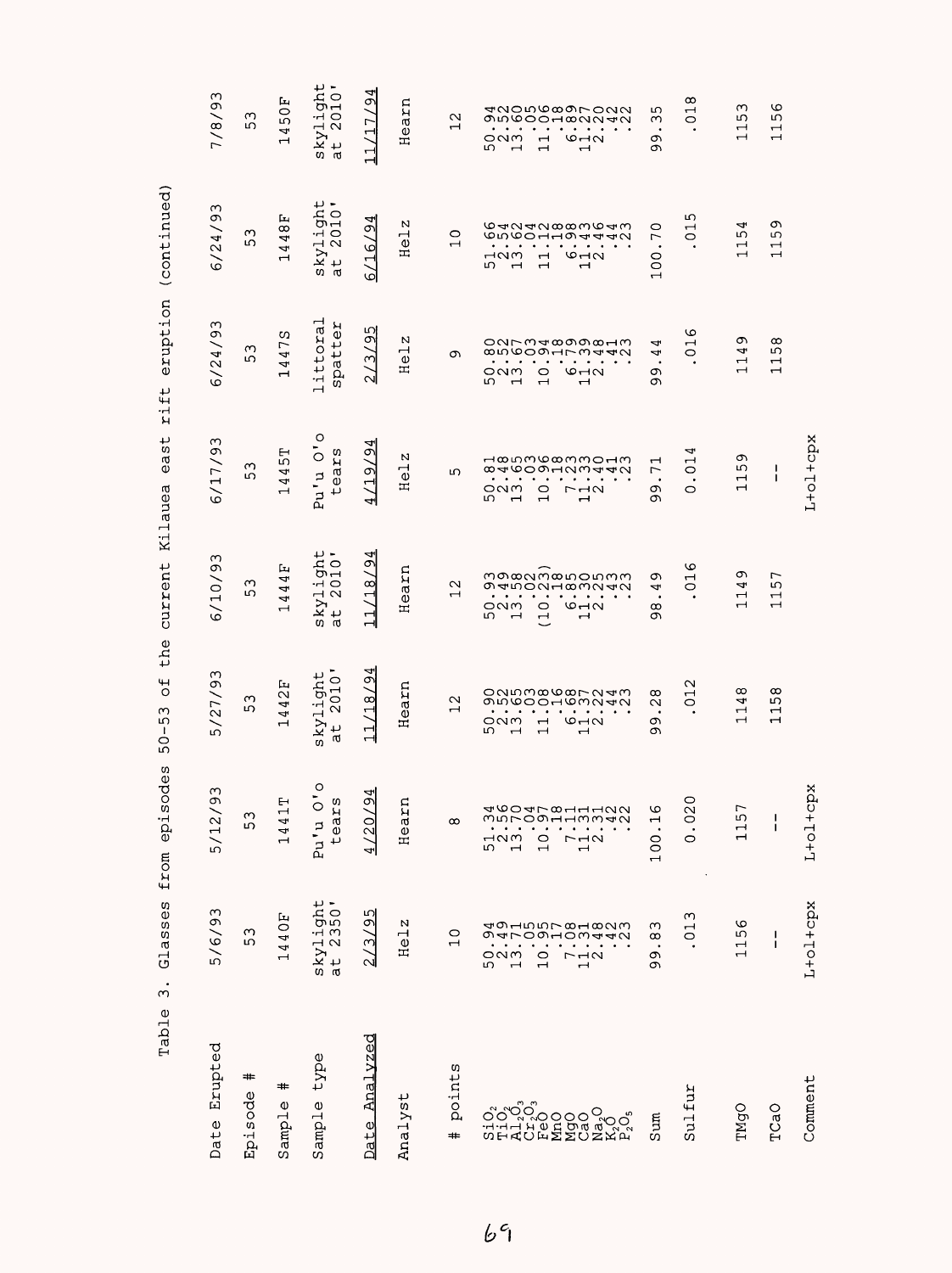| Erupted<br>Date                                 | 7/14/93                                                                                                                                              | $\Im$<br>8/17/                                                                                                                                                                                       | 8/31/93                                                                                                                                                              | 9/7/93                                                                                                                                                                                                                                             | 9/15/93                                                                                                                                                                   | 10/4/93                                                                                                                                                                       | 10/11/93                                                                                                                                                                                    | 10/22/93                                                                                                                           |
|-------------------------------------------------|------------------------------------------------------------------------------------------------------------------------------------------------------|------------------------------------------------------------------------------------------------------------------------------------------------------------------------------------------------------|----------------------------------------------------------------------------------------------------------------------------------------------------------------------|----------------------------------------------------------------------------------------------------------------------------------------------------------------------------------------------------------------------------------------------------|---------------------------------------------------------------------------------------------------------------------------------------------------------------------------|-------------------------------------------------------------------------------------------------------------------------------------------------------------------------------|---------------------------------------------------------------------------------------------------------------------------------------------------------------------------------------------|------------------------------------------------------------------------------------------------------------------------------------|
| #<br>Episode                                    | ω<br>ഗ                                                                                                                                               | 53                                                                                                                                                                                                   | ς<br>ഗ                                                                                                                                                               | 53                                                                                                                                                                                                                                                 | ς<br>ഗ                                                                                                                                                                    | Μ<br>ഗ                                                                                                                                                                        | Μ<br>ഗ                                                                                                                                                                                      | ς<br>ഗ                                                                                                                             |
| $\,{}^{\ast}\,$<br>$\pmb{\mathbb{O}}$<br>Sample | 51T<br>4<br>$\overline{\phantom{0}}$                                                                                                                 | н<br>455<br>$\overline{\phantom{0}}$                                                                                                                                                                 | 59T<br>4<br>$\overline{\phantom{0}}$                                                                                                                                 | 463T<br>$\overline{\phantom{0}}$                                                                                                                                                                                                                   | 464T<br>$\overline{\phantom{0}}$                                                                                                                                          | 68T<br>4<br>$\overline{\phantom{0}}$                                                                                                                                          | <b>169T</b><br>$\overline{\phantom{0}}$                                                                                                                                                     | 473T<br>$\overline{\phantom{0}}$                                                                                                   |
| type<br>Sample                                  | Pu'u O'o<br>tephra                                                                                                                                   | $\circ$<br>C)<br>tear<br>Pu'u                                                                                                                                                                        | Pu'u O'o<br>ears<br>$\overline{+}$                                                                                                                                   | Pu'u O'o<br>tears                                                                                                                                                                                                                                  | Pu'u O'o<br>tears                                                                                                                                                         | pu'u O'o<br>tears                                                                                                                                                             | pu'u O'o<br>tears                                                                                                                                                                           | Pu'u O'o<br>tears                                                                                                                  |
| Analyzed<br>Date                                | $-95$<br>ω.<br>∴.<br>$\infty$                                                                                                                        | $\frac{9}{4}$<br>$-16$<br>ی                                                                                                                                                                          | 94<br>/29/<br>12                                                                                                                                                     | $\overline{94}$<br>12/30/                                                                                                                                                                                                                          | $\overline{94}$<br>(30)<br>$\sim$                                                                                                                                         | 94<br>/30/<br>$\overline{2}$                                                                                                                                                  | 94<br>/29/<br>$\sim$                                                                                                                                                                        | 4<br>$\sigma$<br>12/29                                                                                                             |
| Analyst                                         | N<br>Hel.                                                                                                                                            | N<br>$\vec{e}$<br>Η                                                                                                                                                                                  | earn<br>Ξ                                                                                                                                                            | Hearn                                                                                                                                                                                                                                              | Hearn                                                                                                                                                                     | Hearn                                                                                                                                                                         | Hearn                                                                                                                                                                                       | Hearn                                                                                                                              |
| points<br>#                                     | $\circ$<br>$\overline{\phantom{0}}$                                                                                                                  | Ō                                                                                                                                                                                                    | $\circ$<br>$\overline{\phantom{0}}$                                                                                                                                  | $\circ$<br>$\overline{\phantom{0}}$                                                                                                                                                                                                                | $\circ$<br>$\overline{\phantom{0}}$                                                                                                                                       | $\circ$<br>$\overline{\phantom{0}}$                                                                                                                                           | Ō                                                                                                                                                                                           | $\circ$<br>$\overline{\phantom{0}}$                                                                                                |
|                                                 | r H∞HH∞r ∞HNN<br>conooaawaan<br>ธานี<br>ผ<br>$\overline{\phantom{a}}$<br>г<br>$\overline{c}$<br>$\overline{\phantom{0}}$<br>$\overline{\phantom{0}}$ | ر ی ب<br>$\omega_0$ ar $\sim$<br>の5409113342<br>$\bullet$<br>೦೧<br>$\circ$<br>$\overline{\mathcal{C}}$<br>r<br>ഗ<br>$\overline{\phantom{0}}$<br>$\overline{\phantom{0}}$<br>$\overline{\phantom{0}}$ | Ⴡ७७ᡆの∞の₥₥₼<br>54409112542<br>$\bullet$<br>೦೧ಗ<br>$\circ$<br>$\Gamma\rightarrow\infty$<br>ഗ<br>$\overline{\phantom{0}}$<br>$\blacksquare$<br>$\overline{\phantom{0}}$ | 27150000000<br>89900HHN440<br>$\bullet$<br>$\bullet$<br>ONM<br>$\circ$<br>$r \rightarrow \infty$<br>5<br>$\overline{\phantom{0}}$<br>$\mathbf{\mathbf{\mathbf{\mathbf{\mathbf{\mathbf{\mathbf{-}}}}}}}$<br>$\mathbf{\mathbf{\mathsf{\mathsf{H}}}}$ | 24645749201<br><b>4401</b><br>₩<br>٠<br>೦೧<br>$\circ$<br>$r \rightarrow \infty$<br>ما<br>$\overline{\phantom{0}}$<br>$\overline{\phantom{0}}$<br>$\overline{\phantom{0}}$ | <b>cococtruction</b><br>の4509112442<br>٠<br>٠<br>೦೧<br>$\circ$<br>$\Gamma \rightarrow \infty$<br>دی<br>$\overline{ }$<br>$\overline{\phantom{0}}$<br>$\overline{\phantom{0}}$ | の6242702402<br>canoourwwaa<br>$\bullet$<br>$\cdot$<br>೦೧<br>$\circ$<br>$\Gamma \rightarrow \infty$<br>ς<br>$\overline{\phantom{0}}$<br>$\overline{\phantom{0}}$<br>$\overline{\phantom{0}}$ | すらろすら714923<br>しゅうりつしょうしょう<br>೦೧ಗ<br>-⊣∾<br>0<br>r<br>ما<br>$\overline{ }$<br>$\overline{\phantom{0}}$<br>$\overline{\phantom{0}}$ |
| Sum                                             | ဖ<br>O<br>$\bullet$<br>თ<br>ω                                                                                                                        | ر م<br>Q<br>$\bullet$<br>თ<br>ω                                                                                                                                                                      | ∞<br>$\mathbf{\sim}$<br>$\bullet$<br>c<br>ω                                                                                                                          | ∞<br>4<br>$\bullet$<br>თ<br>ᡡ                                                                                                                                                                                                                      | ↵<br>ω<br>٠<br>$^{\circ}$<br>c                                                                                                                                            | $\mathbf{\Omega}$<br>$\overline{r}$<br>$\bullet$<br>c<br>თ                                                                                                                    | ∞<br>ω<br>$\bullet$<br>σ<br>თ                                                                                                                                                               | Γ<br>ω<br>$\bullet$<br>Φ<br>Φ١                                                                                                     |
| Sulfur                                          | m<br>$\overline{C}$                                                                                                                                  | $\sigma$<br>$\circ$<br>$\bullet$<br>$\circ$                                                                                                                                                          | $\mathbf{\sim}$<br>$\overline{0}$                                                                                                                                    | $\sim$<br>$\overline{0}$                                                                                                                                                                                                                           | ഗ<br>$\mathrel{\rightharpoonup}$<br>$\circ$<br>$\bullet$<br>$\circ$                                                                                                       | σ<br>$\overline{C}$                                                                                                                                                           | ဖ<br>$\overline{C}$                                                                                                                                                                         | 5<br>$\mathbf{\mathbf{\mathsf{H}}}$<br>$\circ$                                                                                     |
| TMgO                                            | $^\infty$<br>5<br>$\frac{11}{11}$                                                                                                                    | ١O<br>115                                                                                                                                                                                            | $\infty$<br>5<br>$\overline{\phantom{0}}$<br>$\mathrel{\mathsf{H}}$                                                                                                  | 1158                                                                                                                                                                                                                                               | 157<br>$\overline{\phantom{0}}$                                                                                                                                           | Γ<br>115                                                                                                                                                                      | ပ<br>5<br>$\frac{11}{11}$                                                                                                                                                                   | ဖ<br>5<br>$\overline{\phantom{0}}$<br>$\overline{\phantom{0}}$                                                                     |
| TCaO                                            | $\mathbf{I}$<br>Ł                                                                                                                                    | $\mathbf{I}$<br>$\mathbf{I}$                                                                                                                                                                         | J.<br>I.                                                                                                                                                             | 1<br>J.                                                                                                                                                                                                                                            | I.<br>$\mathbf{I}$                                                                                                                                                        | L<br>Ł                                                                                                                                                                        | J.<br>Ť                                                                                                                                                                                     | 1<br>1                                                                                                                             |
| Comment                                         | $L+o1+cpx$                                                                                                                                           | $L+0.1+CPX$                                                                                                                                                                                          | $L+o1+cpx$                                                                                                                                                           | $L+oL+cpx$                                                                                                                                                                                                                                         | $L+oL+cpx$                                                                                                                                                                | L+ol+cpx                                                                                                                                                                      | $L+o1+cpx$                                                                                                                                                                                  | $L+o1+cpx$                                                                                                                         |

Glasses from episodes 50-53 of the current Kilauea east rift eruption (continued) Table 3. Glasses from episodes 50-53 of the current Kilauea east rift eruption (continued) Table 3.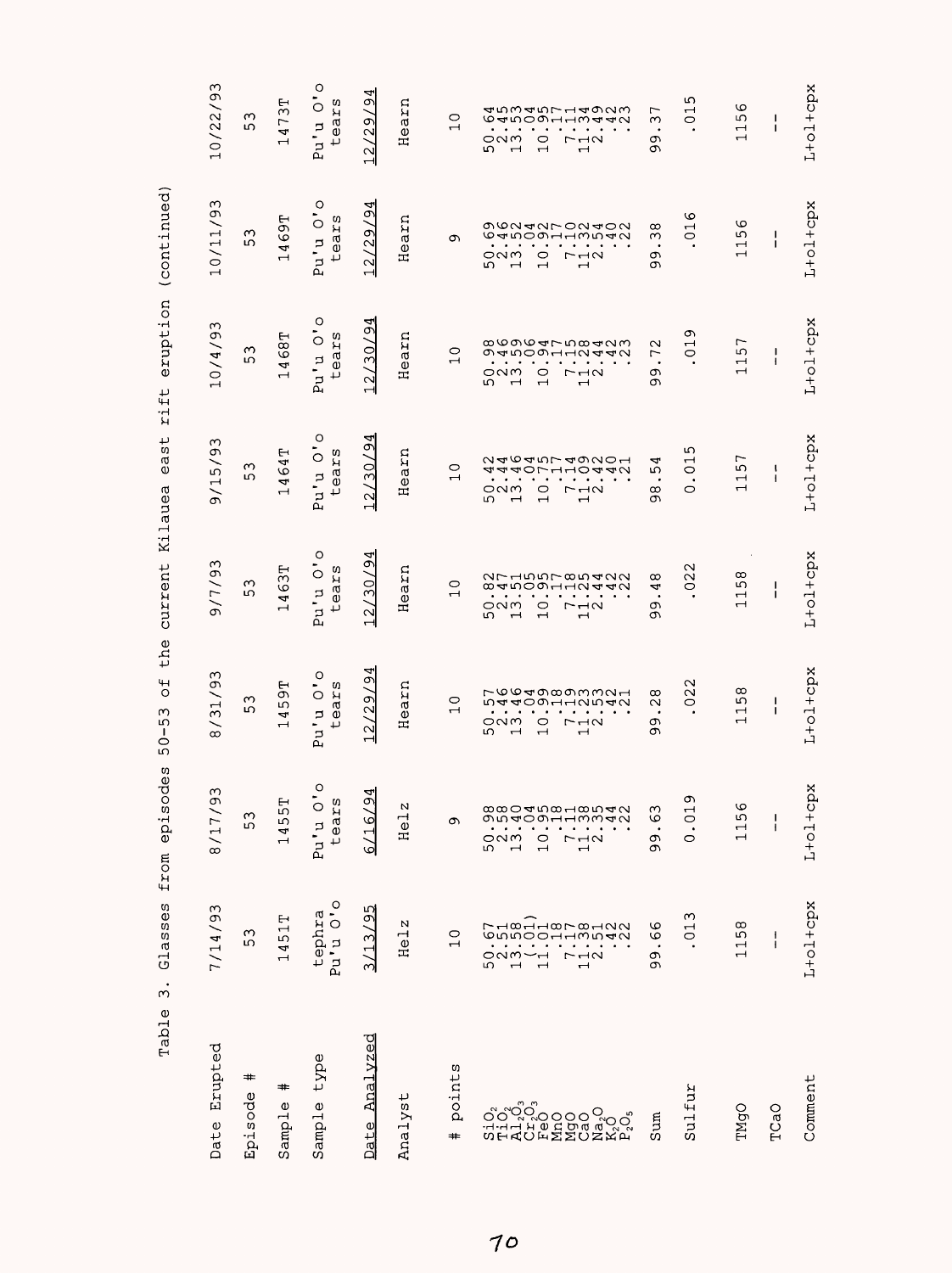| $\bullet$<br>ω<br>Table | S.<br>Glasse                                                                                    | episodes<br>from                                                                                                                                                                                                                 | the<br>5 <sup>o</sup><br>$\sim$<br>ഗ<br>$\overline{C}$<br>مآ                                                                                                                                                                                           | current                                                                                                                                                                                                                                                                              | east<br>Kilauea                                                                                                                                                                                                | eruption<br>rift                                                                                                                                                              | (continued)                                                                                                                                                                                                                 |
|-------------------------|-------------------------------------------------------------------------------------------------|----------------------------------------------------------------------------------------------------------------------------------------------------------------------------------------------------------------------------------|--------------------------------------------------------------------------------------------------------------------------------------------------------------------------------------------------------------------------------------------------------|--------------------------------------------------------------------------------------------------------------------------------------------------------------------------------------------------------------------------------------------------------------------------------------|----------------------------------------------------------------------------------------------------------------------------------------------------------------------------------------------------------------|-------------------------------------------------------------------------------------------------------------------------------------------------------------------------------|-----------------------------------------------------------------------------------------------------------------------------------------------------------------------------------------------------------------------------|
| Erupted<br>Date         | ω<br>11/10/9                                                                                    | 93<br>11/28/                                                                                                                                                                                                                     | ო<br>Ō<br>12/18                                                                                                                                                                                                                                        | ◅<br>1/15/9                                                                                                                                                                                                                                                                          | 4<br>9<br>1/15                                                                                                                                                                                                 | 4<br>Ö<br>1/15/                                                                                                                                                               | 4<br>2/1/9                                                                                                                                                                                                                  |
| =#<br>Episode           | 53                                                                                              | ω<br>ഗ                                                                                                                                                                                                                           | ω<br>ഗ                                                                                                                                                                                                                                                 | Μ<br>ഗ                                                                                                                                                                                                                                                                               | Μ<br>ഗ                                                                                                                                                                                                         | ω<br>5                                                                                                                                                                        | $\sim$<br>ഗ                                                                                                                                                                                                                 |
| #<br>Sample             | 1477T                                                                                           | 1480T                                                                                                                                                                                                                            | 482T<br>$\mathrel{\mathsf{H}}$                                                                                                                                                                                                                         | 4T<br>8<br>4<br>$\mathbf{\mathbf{\mathsf{\mathsf{H}}}}$                                                                                                                                                                                                                              | ⊢<br>4<br>8<br>4<br>$\mathord{\dashrightarrow}$                                                                                                                                                                | ⊢<br>$\overline{4}$<br>4<br>$\mathord{\dashrightarrow}$                                                                                                                       | 87T<br>4<br>$\overline{\phantom{0}}$                                                                                                                                                                                        |
| type<br>Sample          | Pu'u O'o<br>tears                                                                               | Pu'u O'o<br>tears                                                                                                                                                                                                                | Pu'u O'o<br>ears<br>↵                                                                                                                                                                                                                                  |                                                                                                                                                                                                                                                                                      | ear<br>↵<br>$\circ$<br>۰<br>$\circ$<br>Þ<br>۰<br>P.J                                                                                                                                                           | w                                                                                                                                                                             | Pu'u O'o<br>ears<br>$\downarrow$                                                                                                                                                                                            |
| Analyzed<br>Date        | ᆀ<br>12/30/9                                                                                    | ო<br>9<br>/28<br>$\overline{1}$                                                                                                                                                                                                  | ഗ<br>$\sigma$<br>3/13                                                                                                                                                                                                                                  | ഗ<br>Ō<br>22                                                                                                                                                                                                                                                                         | ഗ<br>$\bar{\mathcal{Q}}$<br>3/14                                                                                                                                                                               | 95<br>5/4/                                                                                                                                                                    | ഗ<br>Ō<br>/22<br>$\sim$                                                                                                                                                                                                     |
| Analyst                 | Hearn                                                                                           | Hearn                                                                                                                                                                                                                            | N<br>$\vec{e}$<br>Ξ                                                                                                                                                                                                                                    | Hearn                                                                                                                                                                                                                                                                                | N<br>He <sub>1</sub>                                                                                                                                                                                           | N<br>He1                                                                                                                                                                      | Hearn                                                                                                                                                                                                                       |
| points<br>$\text{+}$    | $\overline{C}$                                                                                  | $\circ$<br>$\overline{\phantom{0}}$                                                                                                                                                                                              | თ                                                                                                                                                                                                                                                      | $\circ$<br>$\overline{\phantom{0}}$                                                                                                                                                                                                                                                  | $\widetilde{\mathbf{R}}$<br>$\circ$                                                                                                                                                                            | $\mathbb{R}$<br>$\overline{C}$                                                                                                                                                | $\circ$<br>$\overline{\phantom{0}}$                                                                                                                                                                                         |
|                         | nor dør oor uw<br>ഗ⊝ത−<br>ついすう<br>n<br>D<br>D<br>D<br>D<br>$\frac{1}{1}$<br>$\overline{C}$<br>г | ৰ∞ণৰত⊦জনজনম<br>すてりつ193442<br>$\bullet$<br>$\bullet$<br>$\bullet$<br>$\bullet$<br><b>ONM</b><br>$\circ$ $\sim$<br>$\circ$<br>ഗ<br>$\overline{\phantom{0}}$<br>$\mathbf{\mathbf{\mathbf{\mathsf{H}}}}$<br>$\overline{\phantom{0}}$ | mngaaranana<br><u>- nroodownay</u><br>г<br>$\bullet$<br>$\bullet$<br>$\bullet$ . $\bullet$ . $\bullet$ . $\bullet$<br>$\bullet$<br>○∾⇒→<br>$\circ$ $\neg \circ$<br>ഗ<br>$\overline{\phantom{0}}$<br>$\overline{\phantom{0}}$<br>$\mathbf \blacksquare$ | нониогимата<br>のちて09192442<br>$\bullet$<br>$\bullet$<br>$\bullet$ .<br><br><br><br><br><br><br><br><br><br><br><br><br><br><br>$\circ$ $\neg$ $\circ$<br>$O$ $N$ $O$<br>O<br>5<br>$\mathbf{\mathbf{\mathsf{u}}}$<br>$\mathbf{\mathbf{\mathsf{H}}}$<br>$\mathbf{\mathbf{\mathbf{H}}}$ | 00mmm∞NHHHm<br>nnoon-onnan<br>$\bullet$<br>$\bullet \qquad \bullet \qquad \bullet \qquad \bullet$<br>೦೧ಗ<br>$\circ$<br>$P - 10$<br>5<br>$\blacksquare$<br>$\overline{\phantom{0}}$<br>$\overline{\phantom{0}}$ | NALMNONののMM<br>cwroonwaau<br>$\sim$ $\sim$<br>೦೧ಗ<br>O <sub>1</sub><br>$\rightarrow$<br>ഹ<br>$\overline{\phantom{0}}$<br>$\overline{\phantom{0}}$<br>$\overline{\phantom{0}}$ | o∞∞ Io∞Hm∞Nm<br>ဖ<br><b>stAOOHOW440</b><br>$\bullet$<br>$\bullet$ $\bullet$<br>$\circ$ $\sim$ $\sim$<br>೦೧<br>$\mathbf{\mathbf{\mathsf{H}}}$<br>ص<br>$\overline{\phantom{0}}$<br>$\overline{ }$<br>$\overline{\phantom{0}}$ |
| Sum                     | ഗ<br>w<br>$\bullet$<br>c<br>Ō                                                                   | ഗ<br>ഗ<br>$\bullet$<br>Ō<br>ᡡ                                                                                                                                                                                                    | Ō<br>ဖ<br>$\bullet$<br>Ō<br>ത                                                                                                                                                                                                                          | $\circ$<br>$\overline{ }$<br>$\bullet$<br>$\sigma$<br>Ō                                                                                                                                                                                                                              | $\overline{\phantom{0}}$<br>ω<br>$\cdot$<br>Ō<br>ᡡ                                                                                                                                                             | თ<br>4<br>$\bullet$<br>Ō<br>ᡡ                                                                                                                                                 | ഗ<br>$\overline{\phantom{0}}$<br>$\bullet$<br>Ō<br>ᡡ                                                                                                                                                                        |
| Sulfur                  | .016<br>$\circ$                                                                                 | ৩<br>$\overline{\phantom{0}}$<br>$\circ$<br>$\bullet$<br>$\circ$                                                                                                                                                                 | ഗ<br>$\overline{\phantom{0}}$<br>$\circ$<br>$\circ$                                                                                                                                                                                                    | .051<br>$\overline{C}$                                                                                                                                                                                                                                                               | (070)<br>$\circ$                                                                                                                                                                                               | ഗ<br>$\mathbf{\mathbf{\mathsf{\mathsf{H}}}}$<br>0<br>$\circ$                                                                                                                  | 4<br>ო<br>0                                                                                                                                                                                                                 |
| TMgO                    | ഗ<br>$\overline{115}$                                                                           | 4<br>5<br>$\overline{\phantom{0}}$<br>$\overline{\phantom{0}}$                                                                                                                                                                   | N<br>ഗ<br>$\overline{\phantom{0}}$<br>$\overline{\phantom{0}}$                                                                                                                                                                                         | ო<br>ഗ<br>$\mathbf{\mathbf{t}}$<br>$\overline{\phantom{0}}$                                                                                                                                                                                                                          | 4<br>5<br>$\mathbf{\mathbf{\mathsf{H}}}$<br>$\overline{\phantom{0}}$                                                                                                                                           | $\sim$<br>5<br>$\overline{\phantom{0}}$<br>$\overline{\phantom{0}}$                                                                                                           | $\mathbf{\sim}$<br>ഗ                                                                                                                                                                                                        |
| TCaO                    | ı<br>I                                                                                          | Γ<br>ഗ<br>$\overline{\phantom{0}}$<br>$\overline{\phantom{0}}$                                                                                                                                                                   | $\infty$<br>5<br>$\overline{\phantom{0}}$<br>$\overline{\phantom{0}}$                                                                                                                                                                                  | ഗ<br>ഗ<br>$\overline{\phantom{0}}$<br>$\rightarrow$                                                                                                                                                                                                                                  | ∼<br>5<br>$\overline{\phantom{0}}$<br>$\overline{\phantom{0}}$                                                                                                                                                 | o<br>ഗ<br>$\overline{\phantom{0}}$<br>$\overline{ }$                                                                                                                          | $\overline{ }$<br>5<br>$\mathbf{\mathbf{\mathsf{\mathsf{H}}}}$<br>$\overline{\phantom{0}}$                                                                                                                                  |
| Comment                 | $L+o1+cpx$                                                                                      |                                                                                                                                                                                                                                  |                                                                                                                                                                                                                                                        |                                                                                                                                                                                                                                                                                      |                                                                                                                                                                                                                |                                                                                                                                                                               |                                                                                                                                                                                                                             |

| able 3. Glasses from episodes 50-53 of the current Kilauea east rift eruption (continu |
|----------------------------------------------------------------------------------------|
|                                                                                        |
|                                                                                        |
|                                                                                        |
|                                                                                        |

 $\ddot{\phantom{0}}$ 

 $71$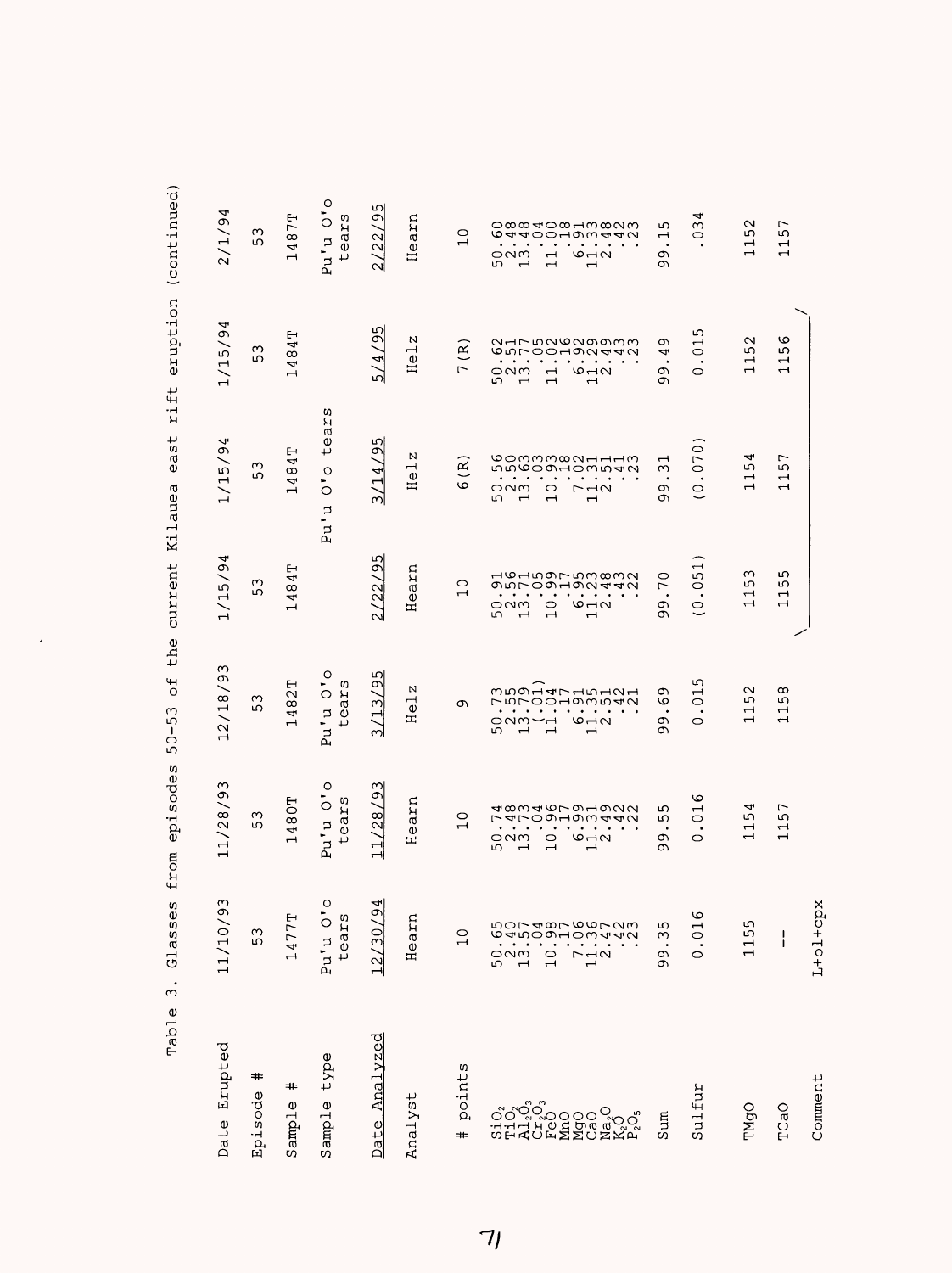| ω<br>Table                                                 | asses<br>J                                                                                                      | episodes<br>from                                                                                                                                                                                                           | the<br>$\overline{a}$<br>$50 - 53$                                                                                                                                | current                                                                                                                                            | east<br>Kilauea                                                                                                                                       | rift                                                                                                                                                             | eruption (continued)                                                                                                                                |                                                                                                                                                                |
|------------------------------------------------------------|-----------------------------------------------------------------------------------------------------------------|----------------------------------------------------------------------------------------------------------------------------------------------------------------------------------------------------------------------------|-------------------------------------------------------------------------------------------------------------------------------------------------------------------|----------------------------------------------------------------------------------------------------------------------------------------------------|-------------------------------------------------------------------------------------------------------------------------------------------------------|------------------------------------------------------------------------------------------------------------------------------------------------------------------|-----------------------------------------------------------------------------------------------------------------------------------------------------|----------------------------------------------------------------------------------------------------------------------------------------------------------------|
| Erupted<br>Date                                            | 2/28/94                                                                                                         | Þ<br>$\sigma$<br>2/28                                                                                                                                                                                                      | 2/28/94                                                                                                                                                           | 3/16/94                                                                                                                                            | 4/17/94                                                                                                                                               | 5/4/94                                                                                                                                                           | 4<br>6/9/9                                                                                                                                          | 6/30/94                                                                                                                                                        |
| #<br>Episode                                               | ო<br>ഗ                                                                                                          | 53                                                                                                                                                                                                                         | ო<br>ഗ                                                                                                                                                            | 53                                                                                                                                                 | 53                                                                                                                                                    | ς<br>ە                                                                                                                                                           | $\infty$<br>ιΩ                                                                                                                                      | 53                                                                                                                                                             |
| #<br>$\mathbf 0$<br>Sampl <sub>t</sub>                     | 1492T                                                                                                           | ⊢<br>1492                                                                                                                                                                                                                  | 492T<br>ᆏ                                                                                                                                                         | 497T<br>$\mathbf{r}$                                                                                                                               | 502T<br>ᆏ                                                                                                                                             | 1506T                                                                                                                                                            | 513T<br>ᆏ                                                                                                                                           | 516T<br>Ч                                                                                                                                                      |
| type<br>Sample                                             |                                                                                                                 | ear<br>4<br>$\circ$<br>Pu'u                                                                                                                                                                                                | w                                                                                                                                                                 | Pu'u O'o<br>tears                                                                                                                                  | Pu'u O'o<br>tears                                                                                                                                     | Pu'u O'o<br>tears                                                                                                                                                | pu'u O'o<br>tears                                                                                                                                   | Pu'u O'o<br>tears                                                                                                                                              |
| Analyzed<br>Date                                           | /95<br>2/22/                                                                                                    | 95<br>3/14                                                                                                                                                                                                                 | ഗ<br>$5/4/9$ .                                                                                                                                                    | ഗ<br>3/13/9                                                                                                                                        | 2/22/95                                                                                                                                               | 2/2/95                                                                                                                                                           | 13/95<br>$\sim$                                                                                                                                     | /14/95<br>നി                                                                                                                                                   |
| Analyst                                                    | Hearn                                                                                                           | N<br>Hel                                                                                                                                                                                                                   | Helz                                                                                                                                                              | N<br>He <sub>1</sub>                                                                                                                               | Hearn                                                                                                                                                 | Helz                                                                                                                                                             | Helz                                                                                                                                                | N<br>He <sub>1</sub>                                                                                                                                           |
| points<br>$\textcolor{blue}{\textcolor{blue}{\textbf{+}}}$ | $\circ$<br>$\overline{\phantom{0}}$                                                                             | $\widetilde{\mathbf{R}}$<br>$\infty$                                                                                                                                                                                       | 10(R)                                                                                                                                                             | $\overline{ }$                                                                                                                                     | $\circ$<br>$\overline{ }$                                                                                                                             | $\overline{C}$                                                                                                                                                   | $\infty$                                                                                                                                            | $\overline{C}$                                                                                                                                                 |
|                                                            | <b>23150001433</b><br>さきつけのこのよう<br>⊣ഢ<br>$\frac{1}{10}$<br>$\mathbf \tau$<br>г<br>ഗ<br>$\overline{\phantom{0}}$ | の1036868424<br>on woodd yn dy<br>$\bullet$<br>٠<br>$\neg$<br>$\overline{1}$<br>$\mathbf{\mathbf{\mathsf{\mathsf{H}}}}$<br>ഗ<br>$\overline{\phantom{0}}$<br>$\mathbf{\mathbf{\mathbf{\mathbf{\mathbf{\mathbf{-1}}}}}}$<br>ᆏ | লমমানকততততলত<br>nnroo-omaan<br>ONM<br>$\overline{\phantom{0}}$<br>レコク<br>w<br>$\overline{\phantom{0}}$<br>$\mathbf{\mathbf{r}}$<br>$\mathbf{\mathbf{\mathsf{H}}}$ | nampoannam<br><b>७</b> m400н0мм4и<br>$\bullet$<br>onm~o<br>$O - N$<br>ъ.<br>$\overline{ }$<br>$\overline{\phantom{0}}$<br>$\overline{\phantom{0}}$ | modddroonww<br>1500104540<br>⊣ഢ<br>$O - N$<br>$\overline{\phantom{0}}$<br>ഗ<br>$\overline{ }$<br>$\overline{\phantom{0}}$<br>$\overline{\phantom{0}}$ | HOWMLLOH00M<br>G4mOQH00A440<br>$\circ$<br>೦೧ಗ<br>$\circ$ $\neg$ $\circ$<br>w<br>$\overline{\phantom{0}}$<br>$\overline{\phantom{0}}$<br>$\overline{\phantom{0}}$ | @4@40@w4@m4<br><b>しちんりひよりひょう</b><br>೦೧<br>$\overline{\phantom{0}}$<br>$\circ$ $\neg$ $\sim$<br>w<br>$\overline{ }$<br>$\overline{\phantom{0}}$<br>ᆏ | 40muxron0mu<br>g Q L OO HL UN 4 U<br>ONM<br>$O \rightarrow N$<br>$\overline{\phantom{0}}$<br>ഗ<br>$\overline{ }$<br>$\overline{ }$<br>$\overline{\phantom{0}}$ |
| Sum                                                        | ო<br>$\mathbf{\sim}$<br>$\bullet$<br>100                                                                        | 100.2                                                                                                                                                                                                                      | ᡡ<br>ഗ<br>$\bullet$<br>Ō<br>σ                                                                                                                                     | 4<br>$\sim$<br>$\bullet$<br>Ō<br>თ                                                                                                                 | ഗ<br>$\mathbf{\mathbf{\mathbf{u}}}$<br>100.                                                                                                           | $^\infty$<br>თ<br>$\cdot$<br>$^{\circ}$<br>თ                                                                                                                     | ဖ<br>$\sim$<br>$\bullet$<br>Ō<br>თ                                                                                                                  | Γ<br>$\overline{ }$<br>$\bullet$<br>c<br>თ                                                                                                                     |
| Sulfur                                                     | 019                                                                                                             | Þ<br>0.01                                                                                                                                                                                                                  | 4<br>$\mathbf{\mathsf{H}}$<br>$\circ$                                                                                                                             | ო<br>$\overline{C}$                                                                                                                                | $\circ$<br>$\overline{O}$<br>O                                                                                                                        | $\overline{ }$<br>$\sim$<br>$\circ$                                                                                                                              | 4<br>$\overline{C}$                                                                                                                                 | $\sim$<br>$\overline{C}$                                                                                                                                       |
| TMgO                                                       | ഗ<br>ഗ<br>$\overline{ }$<br>$\overline{\phantom{0}}$                                                            | 115                                                                                                                                                                                                                        | ഗ<br>ഗ<br>$\overline{\phantom{0}}$<br>$\overline{\phantom{0}}$                                                                                                    | $\mathbf{\Omega}$<br>ഗ<br>$\overline{\phantom{0}}$<br>$\overline{\phantom{0}}$                                                                     | S<br>Ю<br>$\mathbf{\mathbf{\mathsf{H}}}$<br>$\overline{\phantom{0}}$                                                                                  | $\circ$<br>5<br>$\overline{\phantom{a}}$<br>$\overline{\phantom{0}}$                                                                                             | $\infty$<br>4<br>$\overline{\phantom{0}}$<br>$\overline{ }$                                                                                         | Ō<br>4<br>$\overline{\phantom{0}}$                                                                                                                             |
| TCaO                                                       | ı<br>ı                                                                                                          | $\mathbf{I}$<br>I                                                                                                                                                                                                          | t<br>1                                                                                                                                                            | $^\infty$<br>S<br>$\overline{\phantom{0}}$<br>$\overline{ }$                                                                                       | $^\infty$<br>ഗ<br>$\overline{\square}$                                                                                                                | ഗ<br>ഗ<br>$\mathbb{I}$                                                                                                                                           | ഗ<br>ഗ<br>$\overline{\overline{u}}$                                                                                                                 | $\circ$<br>ഗ<br>$\overline{\square}$                                                                                                                           |
| Comment                                                    |                                                                                                                 | $L+o1+cpx$                                                                                                                                                                                                                 |                                                                                                                                                                   |                                                                                                                                                    |                                                                                                                                                       |                                                                                                                                                                  |                                                                                                                                                     |                                                                                                                                                                |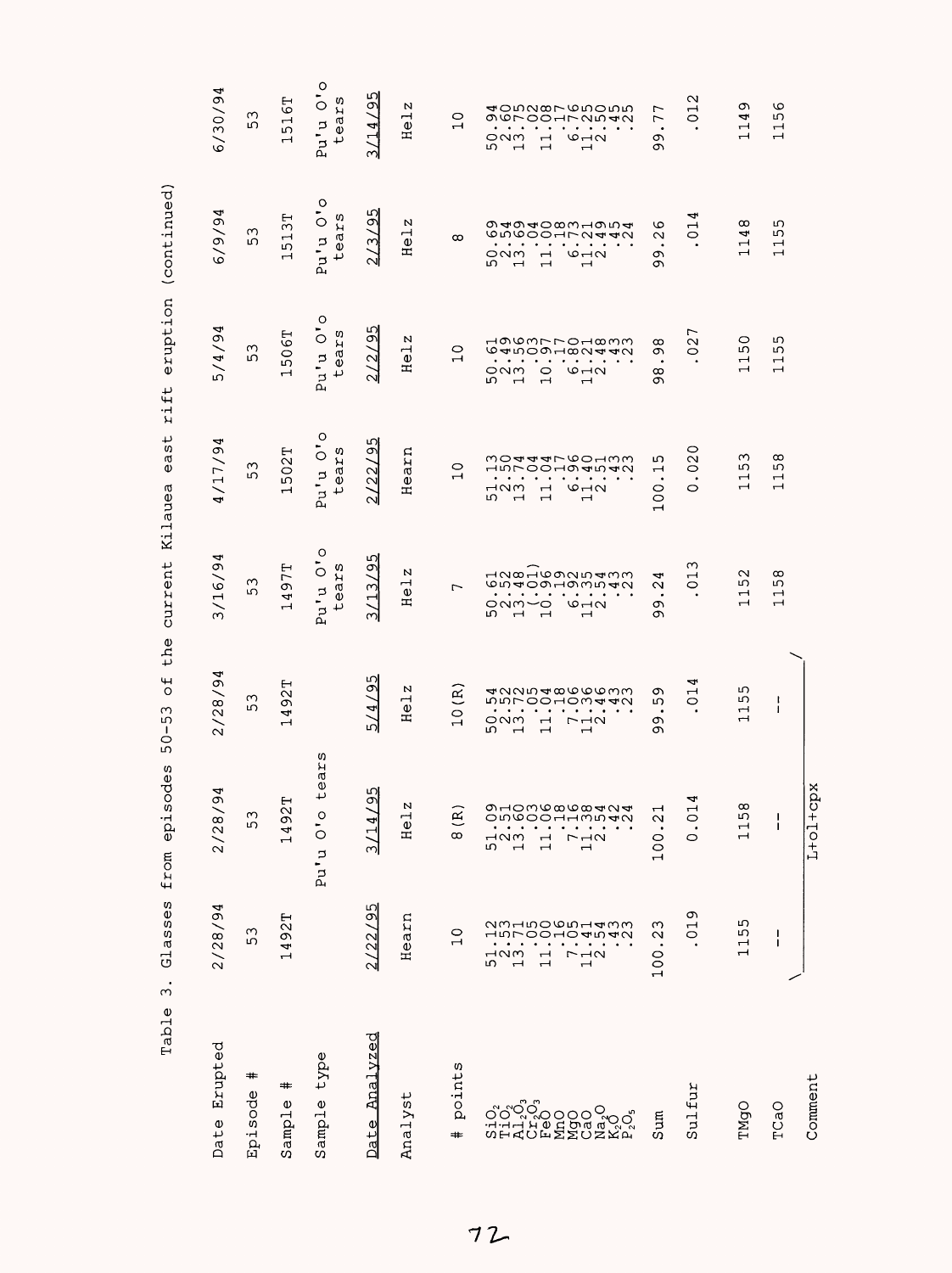|                  |                                                                                                               |                                                                                                                                                                                                                                                                                                  |                                                                                                                                                                                                                                                                                                                   |                                                                                                                                                                                                              | ر<br>3<br>さりりょう                                                                                                                                                                                                                                                                                                                      | りょう                                                                                                                                                                                                                                                                           | )<br>)<br>;<br>ł<br>」<br>-<br>))                                                                                                                                                                                                                                     |
|------------------|---------------------------------------------------------------------------------------------------------------|--------------------------------------------------------------------------------------------------------------------------------------------------------------------------------------------------------------------------------------------------------------------------------------------------|-------------------------------------------------------------------------------------------------------------------------------------------------------------------------------------------------------------------------------------------------------------------------------------------------------------------|--------------------------------------------------------------------------------------------------------------------------------------------------------------------------------------------------------------|--------------------------------------------------------------------------------------------------------------------------------------------------------------------------------------------------------------------------------------------------------------------------------------------------------------------------------------|-------------------------------------------------------------------------------------------------------------------------------------------------------------------------------------------------------------------------------------------------------------------------------|----------------------------------------------------------------------------------------------------------------------------------------------------------------------------------------------------------------------------------------------------------------------|
| Erupted<br>Date  | 4<br>6/7/7                                                                                                    | 4<br>7/11/9                                                                                                                                                                                                                                                                                      | 8/3/94                                                                                                                                                                                                                                                                                                            | 4<br>8/1/9                                                                                                                                                                                                   | /94<br>/12,<br>$\infty$                                                                                                                                                                                                                                                                                                              | 4<br>Ō<br>/18<br>$\infty$                                                                                                                                                                                                                                                     | 10/13/94                                                                                                                                                                                                                                                             |
| #<br>Episode     | 53                                                                                                            | ო<br>ഹ                                                                                                                                                                                                                                                                                           | ო<br>ഹ                                                                                                                                                                                                                                                                                                            | ო<br>5                                                                                                                                                                                                       | $\infty$<br>ഗ                                                                                                                                                                                                                                                                                                                        | $\infty$<br>ഗ                                                                                                                                                                                                                                                                 | $\infty$<br>ഗ                                                                                                                                                                                                                                                        |
| ≠<br>Sample      | н<br>517<br>$\mathbf{H}$                                                                                      | Ŀ,<br>σ<br>51<br>ᆏ                                                                                                                                                                                                                                                                               | بترآ<br>ς<br>$\mathbf{\Omega}$<br>ഗ<br>ᆏ                                                                                                                                                                                                                                                                          | Н<br>ഥ<br>$\mathbf{\sim}$<br>ഗ<br>Н                                                                                                                                                                          | Н<br>${}^{\infty}$<br>$\sim$<br>ഗ<br>$\overline{\phantom{0}}$                                                                                                                                                                                                                                                                        | بتآ<br>$\overline{ }$<br>$\sim$<br>ഗ<br>$\mathbf{\mathbf{\mathsf{r}}}\mathbf{\mathsf{r}}$                                                                                                                                                                                     | بعآ<br>${}^{\circ}$<br>$\sim$<br>ഗ<br>$\overline{\phantom{0}}$                                                                                                                                                                                                       |
| type<br>Sample   | $\circ$<br>$\blacksquare$<br>tears<br>Pu'u O'                                                                 | phh<br>toe                                                                                                                                                                                                                                                                                       | $_{\rm phh}$<br>$\rm ^{o}_{\rm o}$<br>$\overline{\phantom{0}}$                                                                                                                                                                                                                                                    | Pu'u O'o<br>ears<br>↵                                                                                                                                                                                        | $\circ$ , $\circ$<br>ears<br>Pu'u<br>↵                                                                                                                                                                                                                                                                                               | phh<br>toe                                                                                                                                                                                                                                                                    | skylight<br>at 2250'                                                                                                                                                                                                                                                 |
| Analvzed<br>Date | 95<br>22<br>$\sim$                                                                                            | ഗ<br>$\overline{9}$<br>(14)<br>ന                                                                                                                                                                                                                                                                 | ഗ<br>ō<br>/14/<br>നി                                                                                                                                                                                                                                                                                              | /95<br>/22<br>$\sim$                                                                                                                                                                                         | /95<br>/22<br>$\sim$                                                                                                                                                                                                                                                                                                                 | ഗ<br>୍ବ<br>125<br>നി                                                                                                                                                                                                                                                          | /14/95<br>M                                                                                                                                                                                                                                                          |
| Analyst          | $\mathbf{C}$<br>Hear                                                                                          | N<br>$\vec{e}$<br>Ξ                                                                                                                                                                                                                                                                              | N<br>$\overline{\phantom{0}}$<br>$\pmb{\omega}$<br>Ξ                                                                                                                                                                                                                                                              | earn<br>Ξ                                                                                                                                                                                                    | earn<br>Η                                                                                                                                                                                                                                                                                                                            | Hearn                                                                                                                                                                                                                                                                         | N<br>$\vec{e}$<br>Ξ                                                                                                                                                                                                                                                  |
| points<br>#      | Ō                                                                                                             | $\circ$<br>$\rightarrow$                                                                                                                                                                                                                                                                         | $\circ$<br>$\rightarrow$                                                                                                                                                                                                                                                                                          | $\circ$<br>$\overline{\phantom{0}}$                                                                                                                                                                          | 0<br>$\rightarrow$                                                                                                                                                                                                                                                                                                                   | $\circ$<br>$\overline{\phantom{0}}$                                                                                                                                                                                                                                           | 0<br>$\overline{\phantom{0}}$                                                                                                                                                                                                                                        |
|                  | <b>母MM母○∞母</b> 下MMM<br>850000000000<br>೦೧<br>ທ⊣໙<br>ഹ<br>$\overline{\phantom{0}}$<br>$\overline{\phantom{0}}$ | OMOHHOOOOMM<br>HOOONHLMAAN<br>$\bullet$<br>$\bullet$ . $\bullet$<br>$\bullet$<br>$\bullet$<br>$\cdots$<br>$\bullet$<br>$\bullet$<br>٠<br>⊣ഢ<br>$\circ$ $\rightarrow$ $\sim$<br>$\overline{\phantom{0}}$<br>ഗ<br>$\overline{\phantom{0}}$<br>$\overline{\phantom{0}}$<br>$\overline{\phantom{0}}$ | Q@OH4@QQ440<br>しゅうこうこうしょう<br>$\bullet$<br>$\cdot$ $\cdot$<br>$\bullet$ . $\bullet$<br>$\begin{array}{cccccccccccccc} \bullet & \bullet & \bullet & \bullet & \bullet & \bullet \end{array}$<br>٠<br>٠<br>$\circ \circ \circ$<br>೦೧<br>$\circ$<br>ഗ<br>$\rightarrow$<br>$\overline{ }$<br>$\overline{\phantom{0}}$ | OUQUONMUNU<br>r nnoo dhan 440<br>$\bullet$<br>$\bullet$<br>$\bullet$<br>$\cdots$<br>. .<br>$\bullet$<br>$\bullet$<br>ONM<br>$\circ$ $\sim$<br>$\circ$<br>ഗ<br>$\overline{ }$<br>$\mathbf{H}$<br>$\mathbf{H}$ | <b>COSSSS</b> COS<br>HULOOHQWU4U<br>$\bullet$<br>$\bullet$ . $\bullet$<br>$\bullet$ .<br><br><br><br><br><br><br><br><br><br><br><br>$\bullet$<br>$\bullet$<br>$\bullet$<br>$\circ$ $\rightarrow$ $\sim$<br>⊣ഢന<br>$\overline{\phantom{0}}$<br>ഗ<br>$\overline{\phantom{0}}$<br>$\overline{\phantom{0}}$<br>$\overline{\phantom{0}}$ | O∞ONIN∞∞のトトい<br>OOOOHHOHN4N<br>$\bullet$<br>$\cdots$<br>$\bullet$ $\bullet$<br>$\bullet$<br>$\bullet$<br>$\bullet$<br>$\circ$ $\rightarrow$ $\sim$<br>⊣ഢ<br>$\overline{\phantom{a}}$<br>ഗ<br>$\overline{\phantom{0}}$<br>$\overline{\phantom{0}}$<br>$\overline{\phantom{0}}$ | <b>44040∞40⊣40</b><br>HNOOOHO4040<br>٠<br>$\bullet$<br>٠<br>$\bullet$<br>$\bullet$<br>$\bullet$<br>$\cdots$<br><b>HNW</b><br>$\circ$ $\rightarrow$ $\sim$<br>$\overline{\phantom{0}}$<br>ഗ<br>$\overline{\phantom{a}}$<br>$\overline{\phantom{0}}$<br>$\overline{ }$ |
| SumS             | 52<br>$\bullet$<br>ω<br>ω                                                                                     | 0<br>ω<br>٠<br>Ō<br>თ                                                                                                                                                                                                                                                                            | ₩<br>৩<br>$\bullet$<br>∞<br>ω                                                                                                                                                                                                                                                                                     | 0<br>ო<br>$\bullet$<br>თ<br>თ                                                                                                                                                                                | 0<br>$\scriptstyle\sim$<br>$\bullet$<br>0<br>0<br>$\mathord{\dashrightarrow}$                                                                                                                                                                                                                                                        | თ<br>ω<br>$\bullet$<br>Ō<br>c                                                                                                                                                                                                                                                 | ഗ<br>$\sim$<br>$\bullet$<br>$\circ$<br>$\circ$<br>$\overline{\phantom{0}}$                                                                                                                                                                                           |
| Sulfur           | G<br>$\overline{C}$                                                                                           | $\sim$<br>$\mathord{\text{--}}$<br>0<br>$\bullet$<br>$\circ$                                                                                                                                                                                                                                     | ⊣<br>$\overline{C}$                                                                                                                                                                                                                                                                                               | ဖ<br>$\overline{\phantom{0}}$<br>$\circ$                                                                                                                                                                     | Ō<br>$\mathrel{\rightharpoonup}$<br>$\circ$<br>$\bullet$<br>$\circ$                                                                                                                                                                                                                                                                  | $\circ$<br>$\overline{\phantom{0}}$<br>0<br>٠                                                                                                                                                                                                                                 | ഗ<br>$\overline{\phantom{0}}$<br>$\circ$                                                                                                                                                                                                                             |
| TMgO             | 151<br>$\overline{\phantom{0}}$                                                                               | $^{\circ}$<br>4<br>$\overline{\phantom{0}}$<br>$\overline{\phantom{0}}$                                                                                                                                                                                                                          | ဖ<br>4<br>$\overline{\phantom{0}}$<br>$\overline{\phantom{0}}$                                                                                                                                                                                                                                                    | $\sim$<br>ഗ<br>$\overline{\phantom{0}}$<br>$\overline{\phantom{0}}$                                                                                                                                          | S<br>5<br>$\overline{\phantom{0}}$<br>$\mathbf{H}$                                                                                                                                                                                                                                                                                   | $^\infty$<br>4<br>$\mathbf{H}$<br>$\overline{\phantom{0}}$                                                                                                                                                                                                                    | Μ<br>ഹ<br>$\overline{\phantom{0}}$<br>$\overline{\phantom{0}}$                                                                                                                                                                                                       |
| TCaO             | 1156                                                                                                          | $\overline{ }$<br>ഗ<br>$\overline{\phantom{0}}$<br>$\overline{\phantom{0}}$                                                                                                                                                                                                                      | $\overline{\phantom{0}}$<br>ഹ<br>$\overline{\phantom{0}}$<br>$\overline{\phantom{0}}$                                                                                                                                                                                                                             | ഗ<br>ഗ<br>$\overline{\phantom{0}}$<br>$\overline{\phantom{0}}$                                                                                                                                               | $^\infty$<br>ഗ<br>$\overline{\phantom{0}}$<br>$\overline{\phantom{0}}$                                                                                                                                                                                                                                                               | ഗ<br>ഗ<br>$\overline{\phantom{0}}$<br>$\overline{\phantom{0}}$                                                                                                                                                                                                                | $\infty$<br>ഗ<br>$\overline{\phantom{0}}$<br>$\overline{\phantom{0}}$                                                                                                                                                                                                |
| Comment          |                                                                                                               |                                                                                                                                                                                                                                                                                                  |                                                                                                                                                                                                                                                                                                                   |                                                                                                                                                                                                              |                                                                                                                                                                                                                                                                                                                                      |                                                                                                                                                                                                                                                                               |                                                                                                                                                                                                                                                                      |

 $\cdot$ 

Table 3. Glasses from episodes 50-53 of the current Kilauea east rift eruption (continued) Table 3. Glasses from episodes 50-53 of the current Kilauea east rift eruption (continued)

 $73$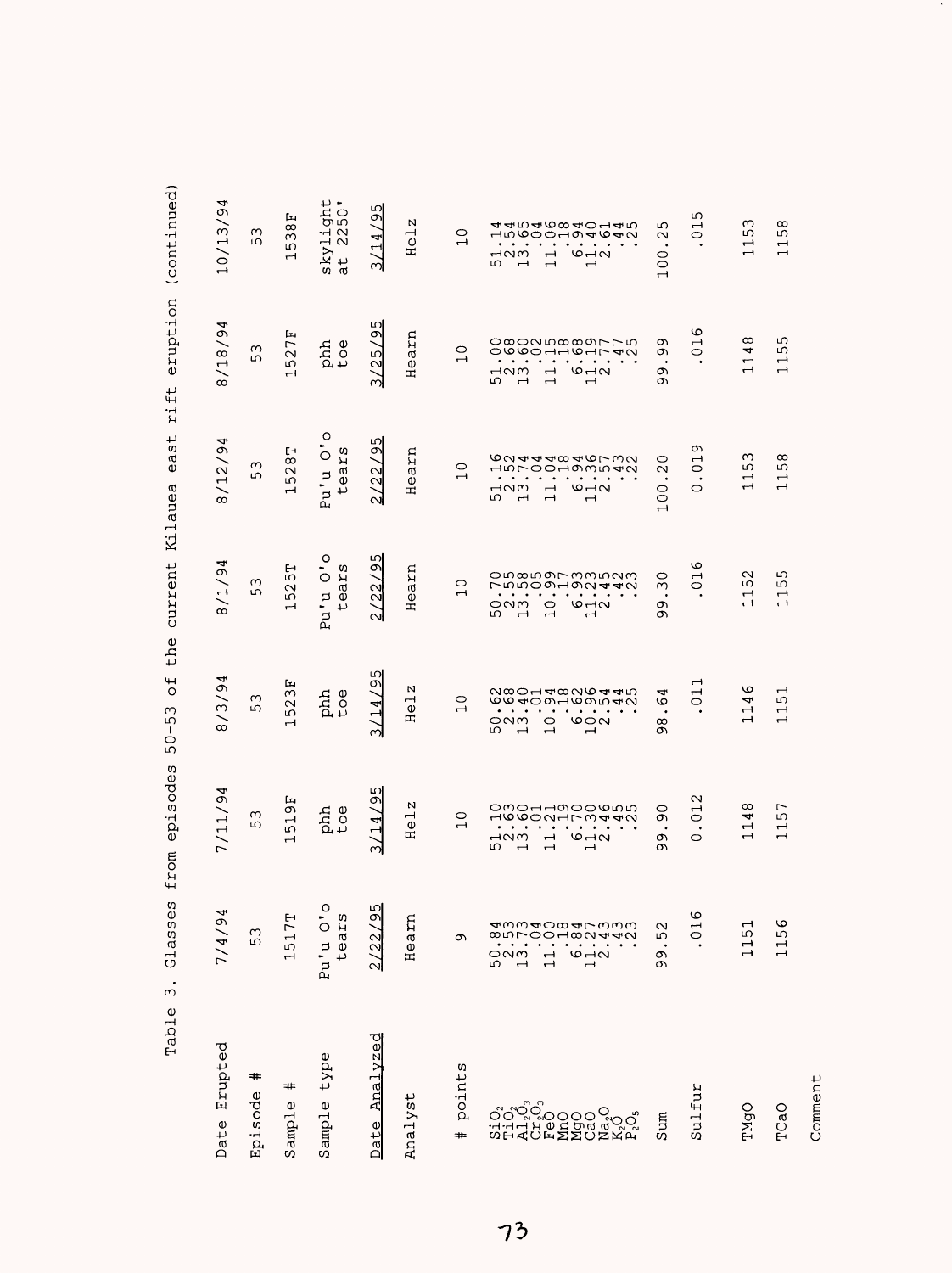| Erupted<br>Date               | 10/26/94                                                                                                                                                                                                                                             | 4<br>თ<br>10/26/                                                                                                                                                                                                                                                                                                      | $\overline{94}$<br>$\infty$<br>$\mathbf{\Omega}$<br>╲<br>$\frac{1}{2}$                                                                                                                                                                                                                                                                                                                                                                                                                               | 4<br>თ<br>$\infty$<br>$\mathbf{\sim}$<br>╲<br>$\frac{1}{1}$                                                                                                                                                                                                                                                                            | 4<br>11/4/9                                                                                                                                                                                                                                                                                                                                                                                                                                                                                            | 11/10/94                                                                                                                                                                                                                                                                                                                                                                                                                                         | 11/17/94                                                                                                                                                                                                                                                                                                                                                                                                                                           | 11/17/94                                                                                                                                                                                                                                                                                                                                                                |
|-------------------------------|------------------------------------------------------------------------------------------------------------------------------------------------------------------------------------------------------------------------------------------------------|-----------------------------------------------------------------------------------------------------------------------------------------------------------------------------------------------------------------------------------------------------------------------------------------------------------------------|------------------------------------------------------------------------------------------------------------------------------------------------------------------------------------------------------------------------------------------------------------------------------------------------------------------------------------------------------------------------------------------------------------------------------------------------------------------------------------------------------|----------------------------------------------------------------------------------------------------------------------------------------------------------------------------------------------------------------------------------------------------------------------------------------------------------------------------------------|--------------------------------------------------------------------------------------------------------------------------------------------------------------------------------------------------------------------------------------------------------------------------------------------------------------------------------------------------------------------------------------------------------------------------------------------------------------------------------------------------------|--------------------------------------------------------------------------------------------------------------------------------------------------------------------------------------------------------------------------------------------------------------------------------------------------------------------------------------------------------------------------------------------------------------------------------------------------|----------------------------------------------------------------------------------------------------------------------------------------------------------------------------------------------------------------------------------------------------------------------------------------------------------------------------------------------------------------------------------------------------------------------------------------------------|-------------------------------------------------------------------------------------------------------------------------------------------------------------------------------------------------------------------------------------------------------------------------------------------------------------------------------------------------------------------------|
| #<br>Episode                  | ო<br>ഗ                                                                                                                                                                                                                                               | $\infty$<br>ഗ                                                                                                                                                                                                                                                                                                         | ო<br>ഗ                                                                                                                                                                                                                                                                                                                                                                                                                                                                                               | ო<br>ഗ                                                                                                                                                                                                                                                                                                                                 | ო<br>ഗ                                                                                                                                                                                                                                                                                                                                                                                                                                                                                                 | ო<br>ഗ                                                                                                                                                                                                                                                                                                                                                                                                                                           | ო<br>ഗ                                                                                                                                                                                                                                                                                                                                                                                                                                             | ო<br>ഗ                                                                                                                                                                                                                                                                                                                                                                  |
| =#<br>Φ<br>Sample             | Ŀц<br>ഗ<br>4<br>ഗ<br>$\mathbf{\mathbf{\mathsf{H}}}$                                                                                                                                                                                                  | Ŀц<br>ഗ<br>4<br>ഗ<br>$\overline{\phantom{0}}$                                                                                                                                                                                                                                                                         | Ŀц<br>ဖ<br>4<br>ഗ<br>$\overline{\phantom{0}}$                                                                                                                                                                                                                                                                                                                                                                                                                                                        | Ŀч<br>ဖ<br>4<br>ഗ<br>$\mathbf{\mathbf{\mathsf{\mathsf{H}}}}$                                                                                                                                                                                                                                                                           | Ŀч<br>$\circ$<br>ഗ<br>ഗ<br>$\overline{\phantom{0}}$                                                                                                                                                                                                                                                                                                                                                                                                                                                    | Ŀц<br>$\sim$<br>ഗ<br>ഗ<br>ᆏ                                                                                                                                                                                                                                                                                                                                                                                                                      | Ŀц<br>$\infty$<br>ഗ<br>ഗ<br>ᆏ                                                                                                                                                                                                                                                                                                                                                                                                                      | Ŀч<br>$\infty$<br>ഗ<br>ഗ<br>$\overline{\phantom{0}}$                                                                                                                                                                                                                                                                                                                    |
| type<br>Sample                | skylight                                                                                                                                                                                                                                             | ٠<br>$\circ$<br>ഗ<br>$\mathbf{\Omega}$<br>$\sim$<br>↵                                                                                                                                                                                                                                                                 | kylight<br>S)                                                                                                                                                                                                                                                                                                                                                                                                                                                                                        | $\circ$<br>ഗ<br>$\sim$<br>$\sim$<br>t,<br><b>rd</b>                                                                                                                                                                                                                                                                                    | - ب<br>້<br>ສິດ<br>$\cdot$ H $\sim$<br>skyl:<br>at 2:                                                                                                                                                                                                                                                                                                                                                                                                                                                  | - ب<br>50 <sub>5</sub><br>$\cdot \rightarrow \infty$<br>$ky1$<br>t 2<br>W)<br>್                                                                                                                                                                                                                                                                                                                                                                  | skylight                                                                                                                                                                                                                                                                                                                                                                                                                                           | $\bullet$<br>$\circ$<br>ഗ<br>$\mathbf{\sim}$<br>$\mathbf{\sim}$<br>↵<br><b>rd</b>                                                                                                                                                                                                                                                                                       |
| analvzed<br>Date              | 55<br>$\infty$<br>$\overline{c}$<br>ന                                                                                                                                                                                                                | 95<br>4<br>$\mathcal{A}$<br>ന്                                                                                                                                                                                                                                                                                        | ഗ<br>Ō,<br>ω<br>$\overline{2}$<br>നി                                                                                                                                                                                                                                                                                                                                                                                                                                                                 | ഗ<br>Ō,<br>بت<br>$\leq$<br>M                                                                                                                                                                                                                                                                                                           | ഗ<br>ە<br>ო<br>$\overline{c}$<br>ന                                                                                                                                                                                                                                                                                                                                                                                                                                                                     | ഗ<br>Ō<br>4<br>ビ<br>ന                                                                                                                                                                                                                                                                                                                                                                                                                            | ഗ<br>σ<br>ω<br>$\tilde{C}$<br>നി                                                                                                                                                                                                                                                                                                                                                                                                                   | ഗ<br>Φ<br>4<br>$\mathbf{\Omega}$<br>$\infty$                                                                                                                                                                                                                                                                                                                            |
| Analyst                       | ξ<br>a<br>O<br>Ξ                                                                                                                                                                                                                                     | $\mathbf{a}$<br>ear<br>Ξ                                                                                                                                                                                                                                                                                              | Ξ<br>4<br>Ф<br>Ξ                                                                                                                                                                                                                                                                                                                                                                                                                                                                                     | ξ<br>ιQ<br>Ф<br>Ξ                                                                                                                                                                                                                                                                                                                      | En<br>u,<br>Ф<br>Ξ                                                                                                                                                                                                                                                                                                                                                                                                                                                                                     | N<br>ᆏ<br>Φ<br>Ξ                                                                                                                                                                                                                                                                                                                                                                                                                                 | ξn<br><b>U</b><br>Ф<br>Ξ                                                                                                                                                                                                                                                                                                                                                                                                                           | ξn<br><b>LQ</b><br>$\pmb{\omega}$<br>Ξ                                                                                                                                                                                                                                                                                                                                  |
| points<br>⋕                   | $\circ$<br>$\mathbf{\mathbf{\mathsf{H}}}$                                                                                                                                                                                                            | $\widetilde{\Xi}$<br>$\circ$<br>$\mathbf{\mathbf{\mathbf{\mathbf{\mathbf{\mathbf{\mathbf{\mathbf{+}}}}}}}$                                                                                                                                                                                                            | $\circ$<br>$\overline{\phantom{0}}$                                                                                                                                                                                                                                                                                                                                                                                                                                                                  | $\widetilde{\mathbf{R}}$<br>$\circ$<br>$\overline{\phantom{0}}$                                                                                                                                                                                                                                                                        | 0<br>$\overline{\phantom{0}}$                                                                                                                                                                                                                                                                                                                                                                                                                                                                          | 0<br>ᆏ                                                                                                                                                                                                                                                                                                                                                                                                                                           | 0<br>$\overline{\phantom{0}}$                                                                                                                                                                                                                                                                                                                                                                                                                      | $\widetilde{\mathbf{R}}$<br>$\circ$<br>$\overline{\phantom{0}}$                                                                                                                                                                                                                                                                                                         |
| Sulfur<br>TMgO<br>TCaO<br>Sum | .006<br>৩<br>Ō<br>rwhodwadwa<br>Ō<br>113<br>4<br>omnoxanw <del>a</del> n<br>ო<br>$\overline{\phantom{0}}$<br>$\cdot$ $\cdot$ $\cdot$<br>$\bullet$<br>⊣ഢ<br>$\frac{1}{2}$<br>c<br>$\overline{\phantom{a}}$<br>w<br>Ō<br>$\overline{\phantom{0}}$<br>ᆏ | $\infty$<br>gwwydor chyg<br>140<br>৩<br>$\sim$<br>$\overline{c}$ .<br>4<br>$\infty$<br>N∞mo∞⊣N©©inN<br>Н<br>$\bullet$ .<br><br><br><br><br><br><br><br><br><br><br><br><br><br><br>.<br>$\bullet$<br>⊣ഢന<br>$\circ$<br>c<br>$\circ$<br>$\Xi$<br>ഗ<br>$\overline{\phantom{0}}$<br>$\overline{\phantom{a}}$<br>$\sigma$ | 011<br>ഗ<br>nomarmonom<br>$\mathbf{\mathbf{\mathsf{\mathsf{H}}}}$<br>$^{\circ}$<br>ഗ<br>ഹ<br>NO∞OOH∞NIAN<br>$\mathbf{\mathbf{\mathsf{H}}}$<br>⊣<br>$\overline{\phantom{0}}$<br>$\cdots$<br>.<br>$\bullet$<br>٠<br>٠<br>$\circ$ $\neg$<br>$\mathbf{\mathbf{\mathbf{\mathbf{\mathbf{\mathbf{\mathbf{-}}}}}}}$<br>$\overline{\phantom{0}}$<br>M <sub>N</sub><br>$\circ$<br>OO<br>$\check{ }$<br>ഗ<br>$\overline{a}$<br>$\overline{\phantom{0}}$<br>$\overline{\phantom{0}}$<br>$\overline{\phantom{0}}$ | ဖ<br>ω<br>$\infty$<br>∞…→™∞w∞∞<br>ဖ<br>$\sim$<br>4<br>ഗ<br>O<br>8500Hr H540<br>4<br>$\overline{\phantom{0}}$<br>$\overline{\phantom{0}}$<br>$\sim$<br>$\bullet$<br>٠<br>٠<br>$\circ$ $\neg$<br>ᆏ<br>ONM<br>$\circ$<br>Ō<br>$\overline{\phantom{0}}$<br>ഗ<br>$\overline{\phantom{0}}$<br>$\rightarrow$<br>Ō<br>$\overline{\phantom{a}}$ | ᡡ<br>ᡡ<br>ronmoxrnxt<br>ഗ<br>$\mathrel{\mathsf{H}}$<br>┙<br>ഗ<br>$\circ$<br>4<br>すちOO1172342<br>ף<br>$\overline{\phantom{0}}$<br>$\overline{\phantom{0}}$<br>$\cdot$ $\cdot$ $\cdot$<br>$\bullet\qquad\bullet\qquad$<br>$\cdots$<br>٠<br>$\bullet$<br>$\bullet$<br>٠<br>$\overline{1}$<br>$\circ$ $\neg$ $\circ$<br>$\mathbf -$<br>ᆏ<br>$\overline{\phantom{a}}$<br>0<br>$\circ$<br>ഗ<br>$\overline{\phantom{a}}$<br>$\overline{\phantom{0}}$<br>$\overline{\phantom{0}}$<br>$\circ$<br>$\overline{ }$ | ഗ<br>す7739833444<br>$\mathbf{\mathbf{\mathsf{\mathbf{\mathsf{H}}}}}$<br>┌<br>$\circ$<br>$\overline{\phantom{0}}$<br>ഗ<br>LO.<br>85000000000<br>$\infty$<br>0<br>$\overline{\phantom{0}}$<br>$\overline{\phantom{0}}$<br>$\cdots$<br>.<br>$\bullet$<br>$\circ$ $\rightarrow$ $\sim$<br>c<br>$\mathbf{\mathbf{\mathbf{\mathsf{H}}}}$<br>ᆏ<br>೦೧<br>$\overline{\phantom{0}}$<br>ഗ<br>$\overline{ }$<br>$\overline{\phantom{0}}$<br>$\mathbf -$<br>თ | 4<br>ဖ<br>400mormomm4<br>$\frac{1}{10}$<br>$\mathbf{\mathbf{\mathbf{\mathsf{H}}}}$<br>$\overline{ }$<br>Ю<br>ഗ<br>onroodmaara<br>c<br>$\overline{\phantom{0}}$<br>$\overline{\phantom{a}}$<br>$\cdots$<br>$\bullet$<br>$\mathbf{\mathbf{\mathbf{\mathsf{-}}}}$<br>$\overline{\phantom{0}}$<br>⊣ഢ<br>$6 - 2$<br>c<br>$\overline{\phantom{0}}$<br>ー<br>Ю<br>$\overline{\phantom{a}}$<br>$\overline{\phantom{0}}$<br>$\mathord{\dashrightarrow}$<br>თ | L<br>$\infty$<br>ഗ<br>agwroug dann d<br>$\sim$<br>$\sim$<br>ص<br>4<br>フォ609172542<br>$\sim$<br>0<br>$\overline{\phantom{0}}$<br>H<br>.<br>$\bullet$<br>$\bullet$ $\bullet$<br>$\bullet$<br>٠<br>ᆏ<br>$\mathbf{\mathbf{\mathsf{H}}}$<br>೦೧<br>$\circ$<br>$\circ$ $\sim$ $\sim$<br>σ<br>m.<br>$\overline{ }$<br>$\overline{\phantom{0}}$<br>$\overline{\phantom{0}}$<br>の |
| Comment                       |                                                                                                                                                                                                                                                      |                                                                                                                                                                                                                                                                                                                       |                                                                                                                                                                                                                                                                                                                                                                                                                                                                                                      |                                                                                                                                                                                                                                                                                                                                        |                                                                                                                                                                                                                                                                                                                                                                                                                                                                                                        |                                                                                                                                                                                                                                                                                                                                                                                                                                                  |                                                                                                                                                                                                                                                                                                                                                                                                                                                    |                                                                                                                                                                                                                                                                                                                                                                         |

Table 3. Glasses from episodes 50-53 of the current Kilauea east rift eruption (continued) Table 3. Glasses from episodes 50-53 of the current Kilauea east rift eruption (continued)

 $74$